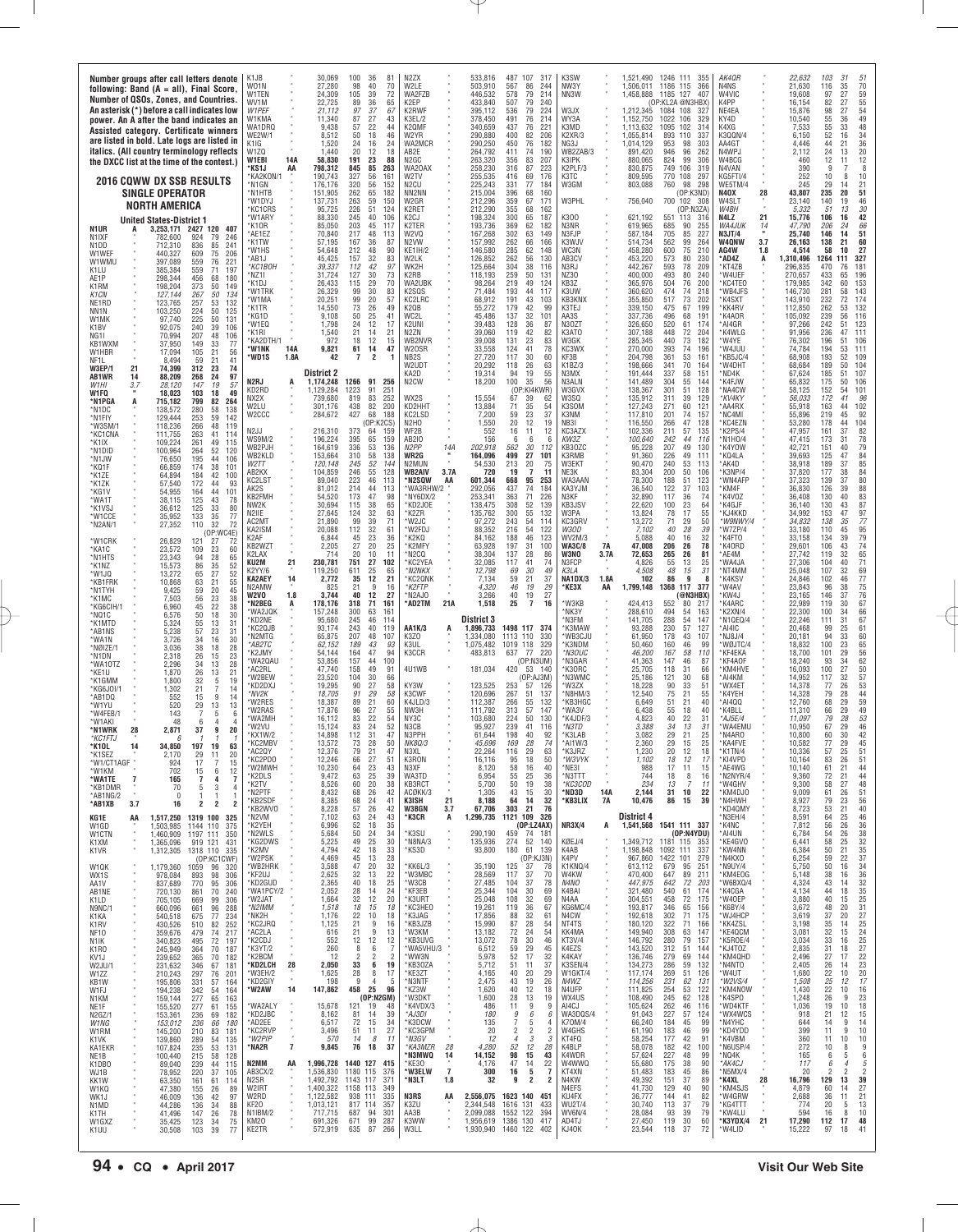| *NN4RB<br>*AG4YL<br>*K4VUQ<br>*AA5AZ/4<br>*KK4WPR<br>*N4ADK<br>*K3YE0/4<br>*AJ4XM | 14                      | 1,508<br>4,214<br>3,026<br>2,739<br>1,296<br>1,078<br>984<br>1,161                   | 26<br>8<br>18<br>44<br>13<br>30<br>40<br>11<br>23<br>39<br>21<br>12<br>22<br>9<br>18<br>6<br>19<br>16<br>20<br>9<br>15<br>31<br>10<br>17                     | *K4MV<br>*K4FAN<br>*KP3SK/W4<br>KC2NYU/4<br>*N4CF<br>*WR1TR/4<br>*KN4KL<br>*K09V/4                  | 64,935<br>61,776<br>57,822<br>55,993<br>55,955<br>52,812<br>43.491<br>36,720        | 136<br>64<br>121<br>169<br>51<br>105<br>179<br>43<br>95<br>94<br>176<br>39<br>159<br>59<br>96<br>170<br>54<br>108<br>130<br>44<br>89<br>122<br>35<br>85        | KG5CIK<br>NT5V<br>N5ZC<br>K7IA/5<br><b>W2GS/5</b><br>N5VU<br>N5QJ<br><b>K8LS/5</b> |                   | 280,884<br>252,984<br>240,396<br>120,960<br>96,600<br>94,752<br>78,078<br>76,840   | 420<br>403<br>324<br>257<br>230<br>241<br>239<br>214 | 78<br>189<br>77<br>172<br>89<br>210<br>68<br>124<br>45<br>116<br>56<br>112<br>.58<br>111<br>62<br>108     | *NA6MG<br>KD6RMS<br>N2CJN/6*<br>*AG6JA<br>*KJ6PTX<br>*K6RUV<br>*N6DBI<br>*W6BDX |                                | 1,891<br>1,160<br>828<br>750<br>720<br>525<br>459<br>384                             | 25<br>24<br>21<br>15<br>21<br>18<br>14<br>12         | 14<br>17<br>13<br>16<br>11<br>12<br>10<br>$9\,$<br>8<br>8                                                       | <b>KE7HTL</b><br>N7WA<br>12<br>N7QS<br>W07V<br>13<br>N7TES<br><b>KK7YC</b><br>12<br>WB7FDQ<br>9<br>W4ES/7       | 21                         | 4,633<br>4,590<br>736<br>378<br>40<br>38,142<br>7,473<br>561                     | 42<br>17<br>24<br>$\begin{array}{c} 28 \\ 12 \\ 7 \end{array}$<br>34<br>23<br>15<br>11<br>10<br>6<br>23<br>55<br>190<br>36<br>72<br>17<br>10<br>15                                         |
|-----------------------------------------------------------------------------------|-------------------------|--------------------------------------------------------------------------------------|--------------------------------------------------------------------------------------------------------------------------------------------------------------|-----------------------------------------------------------------------------------------------------|-------------------------------------------------------------------------------------|----------------------------------------------------------------------------------------------------------------------------------------------------------------|------------------------------------------------------------------------------------|-------------------|------------------------------------------------------------------------------------|------------------------------------------------------|-----------------------------------------------------------------------------------------------------------|---------------------------------------------------------------------------------|--------------------------------|--------------------------------------------------------------------------------------|------------------------------------------------------|-----------------------------------------------------------------------------------------------------------------|-----------------------------------------------------------------------------------------------------------------|----------------------------|----------------------------------------------------------------------------------|--------------------------------------------------------------------------------------------------------------------------------------------------------------------------------------------|
| *K4WBF<br>*W1HGN/4<br><b>N6AR/4</b><br>K5EK/4<br>K5KG/4<br>W4ML                   | AA                      | 165<br>16<br>1.397.400<br>1,296,000<br>1,285,148<br>1,275,813                        | 7<br>5<br>6<br>2<br>$\overline{c}$<br>1056 124<br>-386<br>1099 115<br>335<br>1094 118<br>340<br>1107<br>109<br>332                                           | *K5LDA/4<br>*W4IND<br>*KK4AND<br>K4LPQ*<br>*WD5DAX/4<br>*K4UTE<br>*KE4KY                            | 35,588<br>33,176<br>24,442<br>24,276<br>22,776<br>19,795<br>12,580                  | 110<br>37<br>87<br>108<br>43<br>100<br>101<br>38<br>63<br>99<br>35<br>67<br>99<br>35<br>69<br>78<br>37<br>70<br>74<br>22<br>46                                 | W5RCG<br>AC4CA/5<br>W5WZ<br>WØVX/5<br>WW5TT<br>N5VR<br>K1RAX/5                     |                   | 70,626<br>61,472<br>61,344<br>52,393<br>35,462<br>33,384<br>30,368                 | 220<br>200<br>170<br>174<br>119<br>145<br>119        | 48<br>110<br>41<br>95<br>98<br>46<br>37<br>84<br>39<br>80<br>32<br>72<br>38<br>66                         | *K6BCT<br>*WA7BNM/6 21<br>*K7XE/6<br>*N6RM<br>*K6GHA<br>'W6IA<br>*KK6VZE        | 14                             | 342<br>25,201<br>18,408<br>7,285<br>15,428<br>594<br>216                             | 16<br>115<br>125<br>67<br>106<br>12<br>17            | 10<br>23<br>17<br>17<br>22<br>36<br>$\boldsymbol{9}$<br>5                                                       | <b>N5CR/7</b><br>q<br>56<br>K9JF/7<br>W7WA<br>42<br>WA2BFW/7<br>30<br>*K2PO/7<br>9<br>*N7IR<br>N7ZG             | 14<br>$\overline{7}$<br>A  | 106,981<br>95,640<br>268,281<br>12,760<br>543,848<br>393,119<br>143,877          | 88<br>399<br>31<br>89<br>310<br>31<br>84<br>33<br>840<br>129<br>37<br>21<br>210<br>699<br>104<br>190<br>569<br>91<br>270<br>130<br>69                                                      |
| N4KG<br>N4PQX<br>N4WW<br>N4HU<br>W30A/4<br>N4ZZ                                   |                         | 1,062,432<br>1,033,659<br>930,210<br>892,080<br>825,246<br>616,896                   | (OP:W4MYA)<br>845 117<br>359<br>797 117<br>360<br>744 122<br>383<br>732<br>121<br>351<br>821<br>103<br>278<br>741<br>85<br>239                               | *K040L<br>*KW4WL<br>*K4MI<br>*W4LAN<br>*K4KZ<br>K2TE/4<br>*W4WNT                                    | 10,878<br>9,694<br>9,594<br>8,855<br>7,626<br>7,308<br>6,016                        | $77 \,$<br>25<br>49<br>67<br>27<br>47<br>53<br>28<br>50<br>57<br>29<br>48<br>64<br>$\frac{23}{22}$<br>39<br>51<br>41<br>49<br>23<br>41                         | N5XJ<br>N5MOA<br>KF5EUC<br>K5EMU<br>K5CI<br>K6RAH/5<br>W5GDX                       |                   | 24,187<br>24,045<br>21,060<br>19,834<br>9.387<br>5,607<br>3,198                    | 131<br>90<br>113<br>91<br>61<br>44<br>31             | $\overline{5}1$<br>16<br>36<br>69<br>30<br>51<br>34<br>60<br>23<br>40<br>25<br>38<br>15<br>24             | *KD6NOF<br>*AI6TK<br>*KG5LTL/6<br>*AI6SX<br>*KM6FZE<br>*K6MBD                   | $\overline{7}$                 | 84<br>78<br>55<br>54                                                                 | 6<br>5<br>1<br>5                                     | $\overline{3}$<br>3<br>3<br>1<br>5                                                                              | *W6US/7<br>3<br>*N7MZW<br>3<br>*W7FYW<br>*WAØWWW/7"<br>*AA7DK<br>*K2DT/7<br>KG70H                               |                            | 81,468<br>68,805<br>65,790<br>58,420<br>58,212<br>41,923<br>40.044               | 92<br>54<br>235<br>86<br>214<br>53<br>100<br>180<br>53<br>189<br>85<br>42<br>192<br>52<br>80<br>72<br>145<br>41<br>93<br>71<br>186<br>49                                                   |
| NF4A<br>N4YA<br>W4X0<br>K3IE/4<br>W4JAM<br>K1GG/4<br>W4EEY                        |                         | 616,050<br>599,456<br>543,749<br>496,275<br>495,126<br>480,794<br>459,228            | 628<br>99<br>271<br>710<br>100<br>252<br>264<br>617<br>83<br>591<br>84<br>241<br>550<br>91<br>255<br>559<br>104<br>254<br>595<br>226<br>82                   | *K4LDC<br>'WS1C/4<br>*N4LAK<br>*KT4LS<br>*WS4WW<br>*N1RM/4<br>*N4DTF                                | 5,712<br>5,200<br>3,900<br>2,480<br>1,740<br>1,311<br>1,000                         | 16<br>46<br>35<br>42<br>25<br>40<br>31<br>24<br>28<br>31<br>15<br>25<br>31<br>11<br>18<br>23<br>7<br>16<br>15<br>11<br>14                                      | WF5K<br>K5HM<br>KM5PS<br>K5ZO<br>*N1CC/5<br>*KC5FP<br>*KE50G                       | 28A<br>21 A<br>AA | 640<br>182<br>5,550<br>165,312<br>371,434<br>248,472<br>58,706                     | 14<br>-7<br>55<br>614<br>593<br>405<br>168           | 12<br>8<br>6<br>-7<br>26<br>11<br>30<br>96<br>85<br>216<br>69<br>169<br>53<br>96                          | <b>N6WS</b><br>W6TK<br>N6JV<br>WA6KHK<br>NC6K<br>W6SR<br>WE6DX                  | AA                             | 748,665<br>577,672<br>420,283<br>417,020<br>398,242<br>377,118<br>327,952            | 684<br>536<br>577<br>568<br>513<br>601               | 737 116 265<br>104<br>222<br>91<br>216<br>92<br>198<br>93<br>196<br>85<br>202<br>69<br>130                      | *W8BFX/7<br>*KB6UNC/7<br>'WB60TS/7<br>*K7TR<br>*WA7PRC<br>*W7MCP<br>*N7VS                                       |                            | 39,078<br>31,790<br>31,239<br>26,316<br>25,506<br>15,879<br>15,725               | 133<br>46<br>67<br>164<br>43<br>135<br>74<br>66<br>43<br>145<br>36<br>65<br>49<br>99<br>44<br>78<br>30<br>54<br>31<br>85                                                                   |
| K5VIP/4<br>K4LM<br>K3LID/4<br>KD5M/4<br><b>NJ2F/4</b><br>W2YE/4<br>NA4K           |                         | 446,400<br>367,694<br>321,492<br>309,366<br>306,090<br>294,960<br>292,338            | 553<br>228<br>82<br>231<br>447<br>83<br>438<br>75<br>217<br>(OP:NN3W)<br>435<br>95<br>211<br>414<br>81<br>204<br>465<br>65<br>175<br>381<br>75<br>223        | *NC4SU<br>M4CD0*<br>N9KY/4<br>*KK4UON<br>N3REH/4<br>'W4/CX1EK 21A<br>*W4LC<br>14A<br>*K4KCL         | 946<br>320<br>96<br>60<br>15<br>855<br>45,501<br>1.248                              | 7<br>15<br>19<br>9<br>11<br>11<br>-5<br>3<br>-5<br>17<br>6<br>6<br>3<br>-3<br>$\mathcal{P}$<br>23<br>$\overline{7}$<br>12<br>21<br>206<br>66<br>26<br>10<br>16 | *KF5BA<br>*KF5GTX<br>*N5KPK<br>*WD5GBS<br>*K5VI<br>*KF5WVJ<br>*NØLD/5<br>*N5YT     |                   | 40,040<br>36,533<br>33.981<br>24,898<br>23,154<br>20,178<br>18,706<br>16,808       | 120<br>145<br>99<br>96<br>102<br>77<br>119<br>79     | 51<br>89<br>42<br>77<br>47<br>94<br>$\overline{75}$<br>43<br>38<br>64<br>41<br>73<br>56<br>38<br>28<br>60 | <b>KX7M/6</b><br>KG6WIK<br>W1SRD/6<br>N5Z0/6<br>N6XT<br>NC6B<br>WC6H<br>K6MM    |                                | 248,936<br>235,876<br>232,650<br>225,568<br>195,263<br>185,991<br>127,680<br>126,157 | 408<br>410<br>323<br>422<br>321<br>310<br>271<br>255 | 80<br>152<br>69<br>149<br>91<br>184<br>67<br>145<br>$\frac{1}{2}$<br>167<br>83<br>168<br>69<br>141<br>60<br>121 | <b>KB7KYK</b><br>*W7QN<br>KNØW/7<br>*N7MU<br>*N7AME<br>N3XRU/7<br>*W1DGL/7<br>*KA5DWI/7                         |                            | 15,204<br>14,418<br>11,524<br>8,125<br>7,320<br>7,314<br>7,198<br>6,804          | $\frac{46}{55}$<br>80<br>38<br>99<br>34<br>$\frac{40}{37}$<br>71<br>27<br>28<br>63<br>52<br>26<br>35<br>38<br>38<br>34<br>45<br>31<br>89<br>25<br>60<br>14                                 |
| N4BCD<br>K4GAA<br>N4GG<br>N4RJ<br>KU4V<br>K2WK/4<br>K4EDI                         |                         | 261,048<br>245,490<br>243,065<br>232,050<br>206,296<br>202,681<br>200,717            | 351<br>86<br>206<br>385<br>176<br>69<br>345<br>200<br>81<br>338<br>80<br>193<br>330<br>71<br>170<br>324<br>75<br>166<br>302<br>183<br>74                     | *WUØB/4<br>7A<br>*KM4OUS<br>*KB4KBS<br>3.7A<br>N5DX<br>N2IC/5                                       | 4,158<br>2,520<br>1,922<br>District 5<br>3,635,754<br>2,304,442                     | 47<br>14<br>28<br>22<br>29<br>13<br>27<br>10<br>21<br>2347 132 450<br>1868 136<br>346                                                                          | *AJ4F/5<br>*NT5I<br>*AA5JD<br>*AG5JW<br>KC5LL'<br>*KG5LVT<br>*KF5HIQ               |                   | 15,204<br>12,078<br>11,502<br>6,080<br>2,926<br>2,200<br>63                        | 76<br>73<br>63<br>43<br>49<br>28<br>11               | 29<br>55<br>20<br>46<br>29<br>52<br>28<br>36<br>23<br>15<br>18<br>26<br>5<br>$\boldsymbol{\varDelta}$     | K50A/6<br>N6ED<br>K6MMM<br>AG6AY<br>W6FD<br>KR6N                                |                                | 107,744<br>107,474<br>106,335<br>103,240<br>61,593<br>60,915                         | 293<br>188<br>259<br>249<br>173<br>189               | 45<br>103<br>70<br>148<br>54<br>99<br>(OP:KE1B)<br>63<br>115<br>53<br>94<br>44<br>87                            | *KE7ZAC<br>*W7GYZ<br>*AC7CA<br>*N7MOT<br><b>KC7STK</b><br>'KH6VM/7<br>*KF7OJA                                   |                            | 5,564<br>3,822<br>3,696<br>3,690<br>3,403<br>2,070<br>2,014                      | $\frac{28}{28}$<br>52<br>24<br>$\frac{26}{28}$<br>$\frac{28}{26}$<br>43<br>16<br>47<br>14<br>47<br>19<br>31<br>18<br>$\begin{array}{c} 23 \\ 25 \end{array}$<br>40<br>20<br>20<br>45<br>18 |
| W4LT<br>KK40W<br>N4PD<br>KX4TT<br>AE4VJ<br>KB1RI/4<br>WX4SKY                      |                         | 188,078<br>167,628<br>151,188<br>143,400<br>142,882<br>132,480<br>129,532            | 361<br>57<br>149<br>293<br>68<br>161<br>229<br>68<br>190<br>243<br>69<br>170<br>270<br>54<br>145<br>262<br>63<br>144<br>288<br>64<br>148                     | K5WA<br>WD5K<br>K5LAD<br>WA5LFD<br>KN <sub>5</sub> X<br>NM5WB<br>KJ5MA                              | 1,317,235<br>680,899<br>151.905<br>117,810<br>84,208<br>79,790<br>73,416            | 126<br>337<br>1373<br>103<br>770<br>246<br>310<br>67<br>138<br>258<br>64<br>134<br>233<br>105<br>47<br>222<br>51<br>107<br>198<br>53<br>108                    | *K5KJ<br>*WA5WFE<br>*KN5S<br>NR6Q                                                  | 21A<br>14A        | 86,520<br>26,568<br>4,500<br>District 6<br>923,350                                 | 338<br>135<br>39<br>1207                             | 27<br>78<br>23<br>59<br>14<br>31<br>(0P:K5WW)<br>97<br>198                                                | KF6I<br>WØYK/6<br>W6TMD<br>W6PH<br>K6I.I<br>N6ETO<br>N6KIM                      |                                | 56,050<br>46,355<br>44,928<br>42,700<br>40,377<br>39,690<br>35,640                   | 178<br>139<br>147<br>168<br>136<br>144<br>101        | 44<br>53<br>74<br>45<br>83<br>31<br>52<br>77<br>47<br>46                                                        | 74<br>*K1AUS/7<br>*N7ZUF<br>*K7EPH<br>69<br>*W7AML<br>*KI7N<br>79<br>*K7JKM<br>86<br>*K7DBN                     |                            | 1,829<br>1,525<br>1,428<br>1,276<br>1,240<br>1,170<br>960                        | 49<br>17<br>14<br>14<br>25<br>11<br>16<br>24<br>12<br>22<br>15<br>14<br>9<br>27<br>11<br>25<br>$\frac{13}{10}$<br>13<br>24<br>10                                                           |
| W40X<br>WA4MSU<br>N4FY<br>KE4KMG<br>N3KN/4<br>AA4DD<br>W040<br>WC3W/4             |                         | 125,658<br>120,328<br>120,312<br>120,059<br>115,364<br>114,868<br>110,898<br>110,418 | 268<br>50<br>129<br>254<br>52<br>126<br>235<br>74<br>142<br>225<br>71<br>140<br>240<br>52<br>139<br>254<br>58<br>130<br>218<br>66<br>136<br>222<br>68<br>163 | NO5F<br>KD5UVV<br>NC5T<br>K5IZ0<br>K5ZZR<br>WV5Y<br>WQ5R<br>AE5SB                                   | 66,284<br>61,650<br>44,288<br>43,656<br>34,776<br>24,795<br>22,512<br>3,162         | 199<br>44<br>102<br>174<br>49<br>101<br>151<br>44<br>84<br>140<br>49<br>87<br>122<br>44<br>82<br>103<br>32<br>63<br>109<br>28<br>56<br>34<br>21<br>30          | K6YK<br>N6KN<br>N6KI<br>K6JAT<br>K6NA<br>AI6LY<br>K6SCA<br>KG6A0                   |                   | 181.263<br>178,002<br>173,280<br>172,965<br>169,736<br>104,650<br>82,500<br>65,240 | 355<br>382<br>303<br>355<br>334<br>234<br>288<br>186 | 75<br>138<br>57<br>117<br>73<br>155<br>69<br>126<br>70<br>126<br>62<br>113<br>63<br>87<br>50<br>90        | KØAU/6<br>K6RR<br>K6RIM<br>N6IC<br>AI6EG<br>AI6DO<br>N6GP<br>NE6AA              |                                | 35,020<br>32,976<br>32,184<br>31,106<br>24,700<br>24,543<br>16,770<br>4,841          | 139<br>141<br>119<br>135<br>103<br>95<br>79<br>66    | 39<br>64<br>55<br>38<br>39<br>38<br>57<br>$\frac{36}{31}$<br>65<br>47<br>24<br>23                               | *K7APS<br>89<br>*K7DSG<br>*W7JKC<br>70<br>64<br>'KV7J<br>*AF7LZ<br>*KA7FIR<br>*AD7UP<br>*K7TYE                  |                            | 770<br>748<br>735<br>704<br>561<br>532<br>527<br>286                             | 10<br>12<br>14<br>11<br>19<br>11<br>$\begin{array}{c} 12 \\ 12 \\ 8 \end{array}$<br>9<br>15<br>24<br>10<br>22<br>9<br>13<br>9<br>10<br>6<br>13<br>11<br>9<br>6                             |
| K4HDW<br>K3JWI/4<br>W4NZ<br>N4UEZ<br>K1GU/4<br><b>K3SV/4</b><br>N4TB              |                         | 106,578<br>105,196<br>104,832<br>103,182<br>94,536<br>93,548<br>93,288               | 246<br>53<br>133<br>225<br>52<br>130<br>223<br>49<br>133<br>237<br>53<br>121<br>189<br>61<br>141<br>199<br>61<br>121<br>205<br>59<br>125                     | <b>N5RMS</b><br>KD9DDE/5<br>W5MK<br>$\frac{28}{1}$<br>W5KI<br>KZ5J<br>21<br>KF5NRS<br>14<br>WE6EZ/5 | 2,597<br>1,395<br>1,606<br>480<br>41,652<br>36<br>66,330                            | 31<br>21<br>28<br>12<br>24<br>19<br>35<br>7<br>15<br>14<br>4<br>11<br>199<br>23<br>55<br>3<br>3<br>25<br>393<br>74                                             | K6ME<br>K6SRZ<br>WA6URY<br>KM6G<br>WA6MRK<br><b>K6UUW</b><br>KY6M                  |                   | 63,042<br>54,663<br>51,352<br>50,699<br>33,354<br>27,784<br>27,170                 | 193<br>147<br>153<br>171<br>126<br>128<br>109        | 45<br>88<br>54<br>83<br>53<br>78<br>42<br>79<br>70<br>39<br>31<br>61<br>35<br>60                          | NE61<br>N1EN/6<br>WA60SX<br><b>NA60</b><br>K6LRG<br>W6GRV                       | 28A<br>21A                     | 4,560<br>198<br>11,886<br>113,190<br>67,704<br>39,818                                | 39<br>-6<br>103<br>490<br>265<br>173                 | 21<br>5<br>28<br>14<br>27<br>78<br>25<br>66<br>(OP:N6WM)<br>25<br>61                                            | 27<br>*AD6ZR/7<br>*K7ELC<br>-6<br>*W7UPF<br>*N7FLT<br>*KC7WDL<br>*K7KU                                          | 21<br>14                   | 162<br>70<br>26,740<br>20,740<br>680<br>73,224                                   | 5<br>6<br>5<br>176<br>22<br>48<br>43<br>133<br>18<br>10<br>14<br>7<br>255<br>26<br>82<br>(OP:KØKR)                                                                                         |
| N4HB<br>K4SWE<br>AF4RK<br>AJ4A<br>W4ATL<br>KC4G<br>NV4A<br>AJ4VE                  |                         | 84.346<br>62,475<br>55,440<br>54,412<br>51,987<br>48,970<br>47,740<br>46,182         | 181<br>61<br>120<br>214<br>42<br>105<br>92<br>170<br>40<br>196<br>39<br>83<br>37<br>162<br>92<br>156<br>31<br>87<br>133<br>45<br>95<br>139<br>38<br>91       | N5FO<br>7<br><b>NA4M/5</b><br>W5PR<br>3.7<br>*N5AW<br>A<br>*KE5LQ<br>*K5FUV<br>*KF5VDX<br>*WB8FVB/5 | 162,624<br>7,252<br>38,376<br>1,053,489<br>152,388<br>138,897<br>133,144<br>117,623 | 805<br>27<br>69<br>56<br>14<br>35<br>344<br>22<br>56<br>967<br>121<br>312<br>304<br>65<br>139<br>276<br>67<br>140<br>277<br>58<br>129<br>236<br>58<br>129      | W6RFU<br>KG6SVF<br>N6AJ<br>K6MMU<br><b>N6O1</b><br>NX6D<br>WB6HVW                  |                   | 25,110<br>24,717<br>23,184<br>22,480<br>20,648<br>18,816<br>16,647                 | 115<br>97<br>120<br>112<br>98<br>110<br>80           | 34<br>59<br>(OP:W6AAF)<br>41<br>66<br>31<br>61<br>30<br>50<br>30<br>59<br>51<br>33<br>56<br>37            | NK6A<br>W6SJ<br>K3EST/6<br>AI6II<br>N6RO<br>*W7TR/6<br>*KQ6P                    | 7A<br>3.7A<br>1.8A<br>AA       | 23,288<br>4,032<br>312,816<br>1,081<br>760<br>71,760<br>55,660                       | 128<br>44<br>1095<br>18<br>21<br>212<br>181          | 21<br>50<br>13<br>32<br>8<br>7<br>12<br>43<br>95<br>(OP:KH2TJ)<br>40<br>81                                      | *K7HBN<br>23<br>*NG7W<br>80<br>*WB1KE/7<br>15<br>KA6BIM/7<br>K7WP<br>W7ZR<br>NX1P/7                             | AA                         | 25,340<br>208<br>21<br>1,059,668<br>1,037,008<br>954,786<br>496,281              | 137<br>46<br>24<br>9<br>4<br>4<br>11<br>1090 113<br>269<br>1057<br>278<br>116<br>1063<br>110<br>248<br>172<br>727<br>91                                                                    |
| WC4H<br>N4TL<br>KM4IZZ<br>WB4EHG<br>KE4S<br>KZ21/4<br>KA4HOT                      |                         | 44,440<br>41,640<br>40,454<br>38,812<br>38,437<br>37,760<br>36,288                   | 170<br>37<br>73<br>133<br>38<br>82<br>141<br>75<br>38<br>134<br>38<br>86<br>132<br>45<br>74<br>130<br>85<br>43<br>135<br>47<br>79                            | *K5XU<br>*NW5Q<br>*AA5BE<br>*W5FBK<br>*KC7QY/5<br>*NN5T<br>*W5TV                                    | 105,241<br>94,300<br>86,112<br>83,772<br>72,540<br>64,368<br>45.210                 | 210<br>55<br>136<br>54<br>229<br>110<br>223<br>44<br>112<br>216<br>52<br>104<br>202<br>53<br>102<br>53<br>177<br>96<br>50<br>164<br>87                         | W6SX<br>KK6ZIZ<br>AB6CC<br>AK6TR<br>KI6CDF<br>W6AFA<br>N2NS/6                      | 21                | 16,287<br>15,879<br>10,030<br>6,885<br>6,413<br>136,800<br>5,418                   | 89<br>91<br>73<br>61<br>51<br>529<br>50              | 35<br>54<br>35<br>44<br>22<br>37<br>20<br>31<br>23<br>30<br>27<br>73<br>28<br>15                          | 'W60AT<br>*N6ORB<br>*K6RIG<br>*KE6PLA<br>*W6KY<br>*KK6DF<br>*N6GEO              |                                | 37,968<br>29,204<br>23,490<br>22,230<br>19,758<br>18,612<br>7,797                    | 132<br>118<br>103<br>107<br>89<br>80<br>59           | 43<br>70<br>34<br>64<br>39<br>51<br>33<br>57<br>38<br>51<br>41<br>53<br>34<br>35                                | KD7PCE<br>K7XC<br>KF6HI/7<br>KG7H<br>K9DR/7<br>N9NA/7<br>AA7V                                                   |                            | 413,163<br>335,124<br>325,260<br>311,640<br>277,455<br>241,304<br>229,858        | 583<br>76<br>185<br>217<br>414<br>104<br>188<br>458<br>90<br>462<br>87<br>193<br>417<br>177<br>88<br>395<br>83<br>165<br>192<br>311<br>89                                                  |
| KM4HQE<br>W4CU<br>K4WW<br>K4AFE<br>K8YC/4<br>ND1Y/4<br>KB2AS/4<br>WK4Y            |                         | 33,852<br>33.354<br>28,899<br>27,972<br>26,400<br>23,672<br>22,288<br>21,867         | 110<br>83<br>41<br>120<br>-34<br>75<br>99<br>83<br>34<br>116<br>42<br>66<br>32<br>107<br>64<br>105<br>31<br>57<br>88<br>36<br>76<br>75<br>80<br>36           | *WD5DJW<br>KC5LK<br>*K5YVY<br>*W5QLF<br>*N5DTT<br>*KG5IQU<br>*KC5DCT<br>*KJØDY/5                    | 44,160<br>38.896<br>31,654<br>30,076<br>28,119<br>24,698<br>24,045<br>23,569        | 169<br>79<br>36<br>157<br>46<br>90<br>66<br>149<br>32<br>129<br>35<br>68<br>34<br>113<br>69<br>104<br>36<br>70<br>121<br>38<br>67<br>125<br>35<br>56           | <b>W6FAW</b><br>NU6S<br>NØKQ/6<br>W6FB<br>W6YX<br>*К6ХХ<br>*N6RV                   | 7<br>A            | -6<br>106.353<br>20,976<br>128,610<br>1,097,028<br>373,915                         | 379<br>129<br>560<br>1157 114 258<br>554             | 28<br>89<br>54<br>22<br>-1<br>-1<br>27<br>63<br>(OP:N7MH)<br>82<br>183                                    | *K6DSW<br>W6IFN<br>*AA6AK<br>*KJ6LJI<br>*W6ZAR<br>*N6OIL<br>*N6BHX<br>*NC6Q     |                                | 6,032<br>5.335<br>4,704<br>4,200<br>1,998<br>1,855<br>1,474<br>1,222                 | 52<br>41<br>45<br>49<br>30<br>24<br>25<br>28         | 24<br>28<br>25<br>30<br>19<br>19<br>21<br>17<br>20<br>16<br>12<br>14                                            | K7.IO<br>NF7E<br>29<br>K7FYI<br>K6UM/7<br>AA5TL/7<br>W8W0M/7<br>19<br>10<br>KY7M<br>N6YMM/7<br>12               |                            | 226,476<br>215,600<br>130,734<br>103,240<br>91,014<br>82,950<br>82,732<br>79,200 | 377<br>150<br>83<br>453<br>143<br>325<br>105<br>57<br>227<br>60<br>118<br>133<br>64<br>166<br>99<br>285<br>51<br>115<br>189<br>57<br>103<br>208<br>57                                      |
| KB4LHP<br>K4BGV<br>ND4V<br>K4US<br>AD4YQ<br>AB4Z                                  | $\epsilon$<br>$\alpha$  | 20,300<br>18,955<br>17,460<br>16,684<br>15,120<br>14,877                             | 105<br>33<br>67<br>95<br>26<br>59<br>82<br>28<br>62<br>92<br>30<br>67<br>(OP:KK4ODQ)<br>73<br>28<br>56<br>76<br>30<br>57                                     | *N5AYB<br>*W4WLF/5<br>*K5ELF<br>*WM5Q<br>*N5DJR<br>*K5HTE<br>*K5RLN                                 | 23,532<br>21,527<br>18,706<br>18,568<br>17,574<br>15,842<br>15,400                  | 108<br>40<br>66<br>115<br>35<br>68<br>100<br>36<br>58<br>90<br>36<br>52<br>112<br>32<br>55<br>$\frac{100}{77}$<br>34<br>55<br>32<br>56                         | *WN6K<br>*N6RVI<br>*W6JBR<br>*KK6NON<br>*KA6MIB<br>*NJ6G<br>*WZ6ZZ                 |                   | 267,267<br>111,504<br>98,564<br>75,762<br>69,237<br>54,180<br>51,956               | 489<br>263<br>231<br>255<br>195<br>171<br>172        | 81<br>150<br>61<br>123<br>61<br>103<br>51<br>87<br>53<br>94<br>77<br>49<br>73<br>51                       | *AC6RW<br>*KD6WKY<br>*WQ6X<br>*N6DZR<br>*W6RQ<br>*AG6TS<br>*W6AWW               | 28A<br>21A<br>14A<br><b>7A</b> | 665<br>1,032<br>234<br>32,802<br>816<br>377<br>1,890                                 | 14<br>33<br>8<br>154<br>22<br>13<br>30               | 9<br>5<br>6<br>22<br>8<br>12                                                                                    | 10<br>KX7YT<br>-7<br>KN7K<br>W7CT<br>55<br>K7MK<br>KM7W<br>9<br>6<br>15<br>KF7F                                 | $\alpha$                   | 73,225<br>71,102<br>60,416<br>54,252<br>48,990<br>44,472                         | 198<br>96<br>49<br>96<br>236<br>50<br>88<br>180<br>40<br>92<br>164<br>40<br>93<br>138<br>49<br>(OP:KL9A)<br>47 89<br>138                                                                   |
| ND20/4<br>WØMPM/4<br>AA4VV<br>K1ZW/4<br>NR4C<br>K4FS<br>KS4VOL<br>N3A0/4          |                         | 14,800<br>14,529<br>13,940<br>10,582<br>8,385<br>6,612<br>5,760<br>4,704             | 77<br>27<br>53<br>67<br>29<br>58<br>67<br>52<br>33<br>57<br>27<br>47<br>67<br>24<br>41<br>48<br>24<br>33<br>49<br>19<br>41<br>45<br>32<br>16                 | *KC2LM/5<br>*AD5VC<br>*KG5GCC<br>*N5ZY<br>*AB5XZ<br>*WB7PVL/5<br>*KE5BHM<br>*W5XD                   | 14,196<br>13,224<br>12,264<br>8,804<br>8,736<br>8,601<br>7,946<br>7,192             | 104<br>33<br>51<br>74<br>26<br>50<br>84<br>21<br>52<br>79<br>24<br>38<br>72<br>19<br>37<br>60<br>25<br>36<br>23<br>60<br>35<br>48<br>24<br>34                  | *W6BHZ<br>*N9BD/6<br>*KA9A/6<br>*N6NF<br>*AE6XC<br>*AE6YB<br>*W6JK<br>*N6YEU       |                   | 44,330<br>38,760<br>38,440<br>30,260<br>28,245<br>26,404<br>26,230<br>24,400       | 151<br>130<br>143<br>139<br>124<br>138<br>113<br>115 | 50<br>80<br>48<br>72<br>78<br>46<br>32<br>53<br>37<br>68<br>$\frac{54}{52}$<br>38<br>34<br>29<br>51       | *KM6I<br><b>K5RR/7</b><br><b>N9RV/7</b><br>W7AT<br>N7QT                         | 3.7A<br>Ą                      | 656<br>District 7<br>643,170<br>557,460<br>375,648<br>240,084                        | 19<br>781 96<br>405                                  | 6<br>710 100 230<br>189<br>539 91 182<br>(OP:W7EW)<br>75 159                                                    | 10<br>K7VIT<br>WR7Q<br>W6SZN/7<br>K7EG<br>WA7LNW<br>W7GDK<br>KI7DG<br>K7BVT                                     |                            | 40,793<br>36,816<br>33,060<br>31,240<br>29,524<br>26,586<br>23,808<br>17,082     | 69<br>79<br>144<br>44<br>121<br>39<br>61<br>34<br>129<br>$\frac{77}{71}$<br>120<br>33<br>50<br>98<br>$\frac{76}{62}$<br>83<br>50<br>103<br>31<br>47<br>98<br>26                            |
| KE4YOG<br>W8LIG/4<br>KE1F/4<br>N8AID/4<br>NK4K<br>K4QE<br>N4CNZ<br>K4WI           |                         | 3,840<br>3,440<br>1,100<br>1,040<br>684<br>221<br>-13                                | 34<br>20<br>28<br>26<br>36<br>17<br>19<br>9<br>16<br>20<br>11<br>15<br>14<br>8<br>11<br>7<br>6<br>10<br>10<br>3<br>173<br>20<br>56                           | *AG5DB<br>*KØRVB/5<br>*KB9WYX/5<br>*AF5JG<br>*KN6Q/5<br>*AA5WZ<br>*N5CWA<br>*K5BIO                  | 5,046<br>4,752<br>4,263<br>2,580<br>1,677<br>1,431<br>1,155<br>1,008                | 45<br>23<br>35<br>18<br>58<br>30<br>37<br>20<br>29<br>34<br>19<br>24<br>32<br>15<br>24<br>22<br>11<br>16<br>24<br>14<br>19                                     | *N6LL<br>*KK6I<br>*K6VN<br>*K6MUG<br>*N6AJS<br>*AA6EE<br>*W6MOB<br>*K6PGH          |                   | 23,738<br>17,264<br>12,264<br>11,736<br>11,470<br>11,424<br>10,721                 | 106<br>98<br>77<br>74<br>80<br>72<br>90<br>59        | 30<br>53<br>34<br>49<br>29<br>44<br>31<br>41<br>25<br>37<br>24<br>44<br>42<br>29<br>24<br>39              | W7YAQ<br>K7ABV<br>KS7T<br>KG7CW<br>NE7D<br>N7VD<br>N7XCZ<br>N7RVD               |                                | 133,994<br>123,120<br>106,301<br>106,191<br>96,615<br>84,645<br>75,696<br>62,951     | 228<br>273<br>250<br>234<br>232<br>234<br>216<br>211 | 79<br>159<br>59<br>121<br>58<br>111<br>66<br>105<br>58<br>113<br>65<br>106<br>59<br>107<br>41<br>78             | W7RIS<br>W7MCM<br>WA7BAM<br>AD7ND<br><b>NJ8G/7</b><br>KT7G<br>KI7FPL                                            |                            | 16,065<br>11,410<br>7,906<br>7,194<br>3,445<br>2,508<br>2,470                    | 94<br>41<br>44<br>46<br>24<br>66<br>$^{42}_{41}$<br>53<br>25<br>$\overline{25}$<br>53<br>25<br>28<br>23<br>22<br>39<br>31<br>21<br>35<br>16<br>22<br>13                                    |
| W4QN<br>N7E0/4<br>W9IL/4<br>K4YYL<br><b>WJ2D/4</b><br>W6KW/4<br>WB3D/4            | 28A<br>21A<br>14A<br>7A | 33,060<br>18,848<br>32,256<br>22,576<br>6,042<br>35,088<br>26,809<br>11,210          | 132<br>19<br>43<br>148<br>23<br>61<br>122<br>17<br>51<br>44<br>18<br>39<br>194<br>25<br>61<br>142<br>21<br>62<br>84<br>40<br>19                              | *K5IX<br>*K5HTB<br>*WA5SOG<br>*KG5KFC<br>28<br>*AD5IW<br>*AF5CC<br>*K80Z/5<br>21                    | 196<br>100<br>99<br>2,788<br>1,617<br>1,034<br>48,111                               | 12<br>16<br>16<br>10<br>7<br>7<br>7<br>6<br>4<br>6<br>4<br>5<br>10<br>39<br>24<br>27<br>8<br>13<br>17<br>8<br>14<br>62<br>221<br>25                            | *NJ6W<br>*N6IV<br>*W9KKN/6<br>*N6PM<br>*K6QCB<br>*KK6DPE<br>*AD6LV                 |                   | 9,639<br>9,620<br>9,499<br>8,083<br>7,682<br>6,656<br>5,424<br>4,545               | 82<br>63<br>102<br>65<br>73<br>79<br>36              | 32<br>20<br>32<br>27<br>25<br>34<br>22<br>24<br>22<br>30<br>20<br>28<br>21<br>24                          | KC6SEH/7<br>W7TX<br>N7RK<br>AD7XG<br>KI6LSB/7<br>AK7RM<br>KB7N                  |                                | 61,053<br>51,352<br>47,112<br>43,419<br>37,450<br>29,624<br>28,224                   | 235<br>150<br>184<br>147<br>146<br>171<br>110        | 53<br>52<br>33<br>71<br>47<br>35<br>33<br>42                                                                    | W7SLS<br>88<br>W7FZY<br>79<br>W07R<br>KM6CQ/7<br>76<br>N7DXT<br>72<br><b>N6SS/7</b><br>59<br>K7MY<br>70<br>N7DD | 28A<br>14A                 | 1,539<br>806<br>448<br>440<br>110<br>67,221<br>6,897<br>178,200                  | $\frac{14}{13}$<br>24<br>13<br>8<br>17<br>8<br>13<br>10<br>$\begin{array}{c} 12 \\ 5 \end{array}$<br>- 6<br>-5<br>336<br>21<br>56<br>20<br>77<br>13<br>102<br>33<br>536                    |
| AB4B<br>W4TTY<br>*N4XL<br>*N4LAG<br>*KM4SII<br>*W3ZL/4<br>*N4KM                   | 3.7A<br>AA              | 64,448<br>9,840<br>736,758<br>122,570<br>117,820<br>109,011<br>107,610               | 256<br>23<br>83<br>43<br>68<br>17<br>797<br>97<br>269<br>210<br>67<br>171<br>296<br>48<br>124<br>249<br>125<br>54<br>248<br>50<br>120                        | *NT5TM<br>*K5BCB<br>$\frac{14}{1}$<br>*N4IJ/5<br>*KAØEGL/5<br>*NK5RK<br>$\bf 7$<br>*K5RX<br>*KB5EE  | 6,292<br>288<br>81,190<br>2,752<br>47,523<br>1,421                                  | 61<br>14<br>30<br>-7<br>-9<br>12<br>296<br>26<br>89<br>39<br>11<br>21<br>208<br>25<br>68<br>19<br>36<br>10                                                     | *K6CSL<br>*K6MCS<br>*AG6GL<br>*NA6NA<br>*KK6IPK<br>*AG6RX<br>*W6SFI                |                   | 3,828<br>3,724<br>3,471<br>3,312<br>3,201<br>3,116<br>2,660                        | 41<br>42<br>46<br>54<br>52<br>32<br>29               | 21<br>$\frac{23}{22}$<br>16<br>17<br>22<br>25<br>23<br>16<br>17<br>17<br>24<br>21<br>17                   | W7WVF<br>KØJJ/7<br>WN7T<br>N3KCJ/7<br>K9JDV/7<br>AK7MG<br>KJ7EP                 |                                | 28,224<br>28,222<br>24,288<br>23,157<br>17,608<br>14,080<br>13,764                   | 101<br>108<br>99<br>110<br>105<br>79<br>79           | 43<br>69<br>33<br>39<br>57<br>38<br>26<br>31<br>49<br>26                                                        | K7AR<br>70<br>KJ7NL<br>N7EPD<br>55<br>N7AU<br>45<br>NI7R<br>*KG7GYI<br>48<br>*NA7OM                             | ×.<br>$\alpha$<br>7A<br>AA | 59,225<br>15,836<br>9,126<br>32,047<br>1,792<br>226,403<br>115,173               | 234<br>27<br>$\frac{76}{52}$<br>83<br>22<br>$\frac{36}{48}$<br>64<br>18<br>188<br>25<br>18<br>28<br>10<br>435<br>70<br>141<br>128<br>291<br>63                                             |
| *W3TB/4<br>*WF7T/4<br>*NØSMX/4                                                    |                         | 101,442<br>93,896<br>86,955                                                          | 225<br>52<br>122<br>137<br>199<br>57<br>231 51 114                                                                                                           | K5TR<br>AA<br>K5LLA                                                                                 | 3,133,941<br>1,007,692                                                              | 2668 149 458<br>941 112 294                                                                                                                                    | *KB6A<br>*KG6VNA<br>*KX6A                                                          |                   | 2,233<br>2,059<br>1,953                                                            | 28<br>32<br>30 16                                    | 12<br>17<br>15<br>14<br>15                                                                                | W7PU<br>W7QL<br>AA7YA/7                                                         |                                | 9,240<br>8,352<br>5,580                                                              | 67<br>65<br>65                                       | 25<br>30<br>24                                                                                                  | 45<br>*AF7EL<br>42<br>*KG7MXL<br>*K6WSC/7<br>36                                                                 |                            | 88,740<br>44,704<br>39,102                                                       | 225<br>59 111<br>83<br>202<br>44<br>97<br>105<br>50                                                                                                                                        |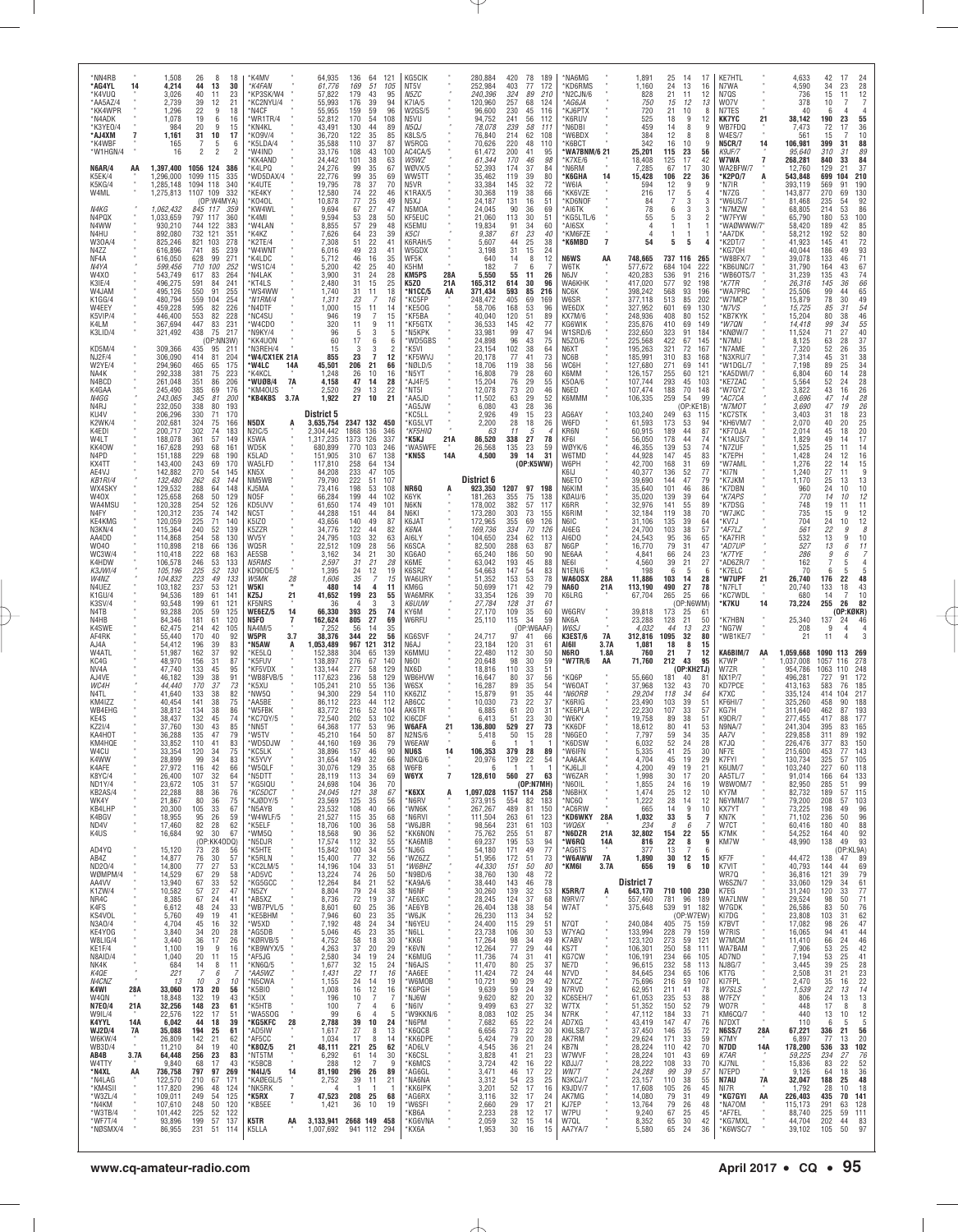| *KB7HDX<br>*KR2E/7<br>*WØPAN/7<br>*K7MLN<br>*KF7DUR<br>*WAØQVC/7 |                | 39,098<br>34,034<br>31,185<br>29,211<br>13,825<br>13,651       | 159<br>112<br>129<br>131<br>75<br>73 | 40<br>46<br>38<br>43<br>35<br>27 | 73<br>73<br>61<br>64<br>44<br>46  | 'W8AN<br>'W8YV<br>*AC8XP<br>'W8UMH<br>'KT8D<br>*W6EUH/8 1.8A | <b>7A</b>  | 780<br>759<br>525<br>208<br>5,580<br>0              | 18<br>8<br>14<br>11<br>15<br>9<br>9<br>7<br>49<br>14<br>1                     | 12<br>12<br>12<br>9<br>31       | AC9IG<br>KC90YE<br>'NR9K<br>*WB9VPG<br>*KU9V<br>*KØCD/9       |                | 4,578<br>2,664<br>2,583<br>2,500<br>2,262<br>1,242  | 46<br>37<br>40<br>37<br>27<br>21 | 15<br>11<br>18<br>17<br>14<br>15  | 27<br>26<br>23<br>33<br>25<br>12  | *NØHJZ<br>*KIØJ<br>*WØRK<br>'W2UP/Ø<br>KF5JRA/Ø<br>*WXØZ |                            | 111,936<br>52,520<br>52,116<br>42,090<br>36,176<br>33,516 | 217<br>152<br>160<br>137<br>139<br>127 | 62<br>49<br>40<br>45<br>37<br>44           | 150<br>81<br>89<br>77<br>75<br>70 | VA3PDG<br>VE3EZB<br>VA3EON<br>*VE3TKI<br>VA3EEB<br>VE3MEW |                            | 13,640<br>11,680<br>6,634<br>2,460<br>2.346<br>2,170       | 109<br>63<br>52<br>26<br>34<br>28  | 24<br>28<br>27<br>16<br>14<br>15         | 38<br>52<br>35<br>$\frac{25}{20}$<br>20<br>20                             |
|------------------------------------------------------------------|----------------|----------------------------------------------------------------|--------------------------------------|----------------------------------|-----------------------------------|--------------------------------------------------------------|------------|-----------------------------------------------------|-------------------------------------------------------------------------------|---------------------------------|---------------------------------------------------------------|----------------|-----------------------------------------------------|----------------------------------|-----------------------------------|-----------------------------------|----------------------------------------------------------|----------------------------|-----------------------------------------------------------|----------------------------------------|--------------------------------------------|-----------------------------------|-----------------------------------------------------------|----------------------------|------------------------------------------------------------|------------------------------------|------------------------------------------|---------------------------------------------------------------------------|
| *N7BKS<br>*WA7YXY<br>*WA7DUH<br>*KK7I<br>*KA7RRA                 |                | 11,400<br>10,290<br>6,466<br>6,264<br>5,141                    | 67<br>68<br>55<br>42<br>46           | 30<br>26<br>19<br>24<br>21       | 46<br>44<br>34<br>30<br>32        | <b>W9RE</b><br>WS9V                                          |            | District 9<br>2,186,910<br>538,656                  | (OP:XQ6BQ)<br>1872 125 370<br>812<br>111<br>609<br>91                         | 261                             | *K9SOU<br><b>K9MCK</b><br>*N9TGR<br>*N9LQ                     | 28A<br>21A     | 40<br>1,008<br>58,651<br>6,028                      | -5<br>26<br>251<br>52            | 3<br>(OP:WB9VPG)<br>6<br>23<br>14 | -5<br>18<br>66<br>30<br>28        | *WØKAN<br>*KØMPH<br>`AAØAW<br>'NØUK<br>*KC8R/Ø           |                            | 17,933<br>15,725<br>14,976<br>13,920<br>11,398            | 101<br>77<br>66<br>74<br>74            | 30<br>32<br>31<br>27<br>29                 | 49<br>53<br>65<br>53<br>53        | VE3RUV<br>'VE3ITU<br>VA3HFP<br>*VA3FN<br><b>'VA3MLV</b>   | 14                         | 1,254<br>378<br>270<br>189<br>58,725                       | 22<br>23<br>10<br>10<br>401<br>200 | 15<br>9<br>8<br>5<br>19                  | $\begin{array}{c} 18 \\ 9 \end{array}$<br>10<br>$\overline{4}$<br>56<br>9 |
| *N7XY<br>*K7AHF<br>*KG7HOU<br>*N4APR/7<br>*NG2G/7                |                | 4,554<br>3,381<br>2,210<br>525<br>486                          | 48<br>56<br>28<br>14<br>13           | 18<br>20<br>16<br>8<br>9         | 28<br>29<br>18<br>9               | AC9S<br>NJ9R<br>WA9BZW<br>K9RU<br>AB9PR                      |            | 491,814<br>156,088<br>148,626<br>55,132<br>54,849   | 315<br>64<br>310<br>62<br>168<br>53<br>164<br>45                              | 216<br>154<br>145<br>101<br>96  | 'WB8BZK/9 3.7A<br><b>NCØB</b><br>N7WY/Ø                       | A              | 4,756<br>District Ø<br>498,922<br>391,560           | 52<br>606<br>575                 | 13<br>92<br>71                    | 221<br>189                        | *KØYR<br>'NØGB<br>KØPFZ<br><b>KDØHTS</b><br>*KJØP        |                            | 9,514<br>8,174<br>7,735<br>3,360<br>3,080                 | 60<br>78<br>56<br>31<br>33             | 19<br>23<br>26<br>21<br>18                 | 48<br>44<br>39<br>21<br>22        | VE3ZF/2<br>'VA3TPV<br>'VE3MGY<br>VE3RA                    | 1.8<br>AA                  | 5,715<br>620<br>14,886<br>2,935,348                        | 17<br>433<br>2588                  | 6<br>8<br>7<br>119                       | 12<br>11<br>375                                                           |
| *K7SEK<br>*KC5EGZ/7<br>*K7ULS<br>*KF7WTM<br>*KK7AC               | 28A<br>7A      | 90<br>36<br>364<br>363<br>11,340                               | 5<br>3<br>12<br>11<br>96             | 5<br>3<br>5<br>5<br>19           | 5<br>3<br>8<br>6<br>35            | W9NJM<br>WW9S<br>K9PY<br>KJ9P<br>N9FZ                        |            | 46,482<br>35,640<br>18,564<br>7,072<br>3,198        | 152<br>41<br>139<br>36<br>90<br>34<br>67<br>29<br>32<br>14                    | 86<br>84<br>57<br>39<br>25      | WS7X/Ø<br>K9MWM/Ø<br>KØJJR<br><b>NØOST</b><br>KØRJW           |                | 242,568<br>205,128<br>176,548<br>146,766<br>75,150  | 448<br>391<br>352<br>336<br>205  | 67<br>76<br>62<br>54<br>46        | 149<br>146<br>140<br>129<br>104   | *NØBAK<br>*ADØWX<br>*K4EQ/Ø<br>N8TUT/Ø<br>*KFØIQ         |                            | 2,898<br>2,881<br>2,142<br>1,344<br>352                   | 37<br>30<br>25<br>24<br>9              | 15<br>18<br>19<br>16                       | 27<br>25<br>23<br>16<br>ë         | VE3JM<br>VE3RZ<br>VE3CV<br>VE3ZZ<br>VE3GNI                |                            | 1,296,412<br>601,312<br>398,750<br>150,592<br>9,144        | 1140<br>678<br>495<br>312<br>67    | 111<br>100<br>92<br>58<br>25             | 355<br>268<br>227<br>150<br>47                                            |
| K8GL<br>W8CUB                                                    | A              | <b>District 8</b><br>315,250<br>246,506                        | 401                                  | 479 72 178<br>74<br>(OP:K2CUB)   | 173                               | K9SH<br>'N4TZ/9<br>*KD9MS<br>'WD9CIR<br>'WB9HFK              | 3.7        | 4,876<br>767,880<br>361,366<br>163.200<br>110,445   | 17<br>51<br>751<br>113<br>511<br>82<br>361<br>57<br>255<br>58                 | 29<br>292<br>199<br>143<br>127  | NUØC<br>KAØLDG<br>N7BD/Ø<br>NEØU<br>NØMPM                     |                | 42,750<br>30,498<br>29,252<br>23,970<br>19,834      | 145<br>124<br>114<br>100<br>92   | 39<br>35<br>38<br>32<br>35        | 86<br>67<br>65<br>62<br>59        | *NØZTO<br>*KEØERT<br>AL7LO                               | 28A<br>A                   | 35<br>1,449<br>Alaska<br>17,876                           | $\boldsymbol{\varDelta}$<br>25<br>206  | 4<br>8<br>18                               | 3<br>15<br>23                     | <b>VE3VEE</b><br>'VA3DF<br>*VA3SWG<br>VE3JAQ<br>'VE3PJ    | 14A<br>AA                  | 453,788<br>971,558<br>221,850<br>221,100<br>186,780        | 1203<br>957<br>744<br>507<br>378   | 36<br>98<br>51<br>59<br>63               | 128<br>308<br>99<br>142<br>157                                            |
| KC8QDQ<br>KE8FT<br>K8ESQ<br><b>NS80</b>                          |                | 221,132<br>183,976<br>45,540<br>33,300                         | 368<br>357<br>163<br>128             | 69<br>72<br>34<br>27             | 167<br>160<br>76<br>73            | *KF9US<br>'W9VQ<br>'W9RF<br>*N9DJ                            |            | 72,075<br>67,098<br>45,934<br>44,183                | 197<br>49<br>173<br>51<br>154<br>41<br>154<br>35                              | 106<br>108<br>78<br>78          | WMØL<br>ACØB<br>WØKIT<br><b>KCØUUT</b>                        |                | 14,364<br>11,092<br>5,520<br>2,516                  | 78<br>74<br>46<br>29             | 30<br>19<br>19<br>13              | 54<br>40<br>27<br>24              | NL7V<br>*AL4Y<br>AL7L                                    | A<br>AA                    | 7,344<br>8,820<br>19,012                                  | 54<br>81<br>187 21                     | 21<br>25                                   | 30<br>24<br>28                    | VA3WU<br>VE3IAE<br>VE3MZD<br>VA3YV                        |                            | 105,774<br>100,806<br>85,824<br>58,200                     | 259<br>261<br>191<br>166           | 53<br>44<br>51<br>48                     | 130<br>115<br>141<br>102                                                  |
| K8TLC<br>KD8HHG<br>WD8EOL<br>AC8XU<br>K8EAW                      |                | 17,172<br>12,393<br>12,045<br>9,135<br>8.375                   | 98<br>73<br>69<br>81<br>63           | 41<br>32<br>26<br>20<br>26       | 65<br>49<br>47<br>43<br>41        | 'W9MXQ<br>'W9KG<br>M9EF*<br>*N9DMA<br>'KC9EE                 |            | 44,088<br>33,488<br>29,480<br>21,294<br>18,343      | 45<br>137<br>132<br>33<br>105<br>37<br>100<br>30<br>90                        | 87<br>71<br>73<br>61<br>54      | <i>NØHF</i><br>ADØRM<br>KBØL<br>WØPPF<br>WBØLJK               | 14<br>7        | 2.376<br>984<br>880<br>700<br>828                   | 26<br>21<br>16<br>19<br>18       | 12<br>11<br>9<br>6<br>8           | 24<br>13<br>13<br>14<br>15        | *KL 1JP<br>8P5A                                          | ΑА                         | 728<br><b>Barbados</b><br>14,178,230 9128 152 519         | 30                                     | 7<br>(0P:W2SC)                             | 6                                 | VE3XAT<br>VA3IPG<br>VE3HG<br>VA3NGE<br>VE3XD              |                            | 49,528<br>43,434<br>27,195<br>9,792<br>9.300               | 136<br>185<br>102<br>72<br>73      | 45<br>34<br>35<br>26<br>$\frac{21}{23}$  | 106<br>80<br>70<br>42<br>$\begin{array}{c} 39 \\ 35 \end{array}$          |
| K8RGM<br>KD8ZCH<br>W60LA/8<br>K3ZJ/8<br><b>KG9Z/8</b>            | 14<br>7        | 5,300<br>3,784<br>1,426<br>181,662<br>1,836                    | 43<br>43<br>23<br>567<br>33          | 17<br>16<br>13<br>31<br>10       | 33<br>27<br>18<br>106<br>17       | *N9EAX<br>*KD9ARD<br>*W8NWG/9<br>*KA9CAR<br>NØXXL/9          |            | 13,833<br>11,622<br>10,988<br>10,304<br>10,087      | $\frac{29}{32}$<br>73<br>79<br>26<br>85<br>23<br>69<br>21<br>67<br>29         | 55<br>52<br>44<br>43<br>48      | KIØI<br>NØOK<br>*NØKE<br><b>WØYJT</b><br>*NGØT                | 3.7<br>A       | 8,304<br>6,292<br>409,154<br>79,086<br>55,130       | 74<br>62<br>573<br>237<br>144    | 16<br>15<br>94<br>49<br>51        | 32<br>29<br>204<br>98<br>98       | *8P1W<br>*8P9EH                                          | ΑA<br>21A                  | 319,770<br>612,608<br>Belize                              | 2048                                   | 977 50 103<br>27 101                       |                                   | VA3XFC<br>*VA3MQS<br><b>VE4EV</b>                         | A                          | 6,206<br>3,174<br>District 4<br>37,128                     | 50<br>41<br>239                    | 18<br>35                                 | 28<br>56                                                                  |
| K8JTD<br>K8MF0<br>K2PM/8<br>*NA8V                                | 3.7            | 840<br>33,702<br>17,528<br>758,149                             | 19<br>155<br>364<br>764 106          | 8<br>23<br>17                    | 13<br>59<br>39<br>285             | N9YLZ'<br>*K90R<br>*K9IG<br>'WB9BWP                          |            | 9,472<br>8,976<br>8,798<br>8,418                    | 30<br>74<br>23<br>55<br>59<br>17<br>54<br>24                                  | 44<br>45<br>36<br>37            | ACØQK<br>*KDØUWZ<br>'KØUK<br>'WØZF                            |                | 35,375<br>26,448<br>25,466<br>17,404                | 133<br>123<br>102<br>103         | 48<br>28<br>42<br>24              | 77<br>59<br>65<br>52              | *V3A                                                     | A                          | 1,457,094 2510 88 194<br>Bermuda                          |                                        | (OP:V31MA)                                 |                                   | 'VE4DPR<br>'VE4PJV<br>'VE4VJR<br>VE4JBB                   | 14                         | 1.416<br>1,404<br>1,155<br>242                             | 33<br>47<br>47<br>21               | 11<br>12<br>8<br>6                       | 13<br>$\begin{array}{c} 14 \\ 7 \end{array}$                              |
| *N8II<br>*N8GLS<br>*K8AJS<br>*WT8E<br>*W8MET                     |                | 756,756<br>225,899<br>200,124<br>137,984<br>60,648             | 811<br>396<br>392<br>300<br>179      | 95<br>64<br>52<br>59<br>43       | 256<br>159<br>152<br>137<br>90    | *WG9I<br>*KC9WRB<br>'W9UM<br>*AI9I<br>MJ9Q*                  |            | 7,830<br>7,316<br>6,844<br>5,777<br>5,390           | 55<br>21<br>51<br>18<br>21<br>51<br>19<br>49<br>45<br>23                      | 37<br>41<br>37<br>34<br>32      | KØSCO <sup>®</sup><br>'W7KAM/Ø<br>*KBØJIT<br>*NØAXZ<br>*KWØRH |                | 14,792<br>13,832<br>12,640<br>11,388<br>10,952      | 91<br>78<br>84<br>69<br>74       | 29<br>27<br>29<br>27<br>30        | 57<br>49<br>51<br>46<br>44        | VP9NO<br>'VP9/N3AD AA<br>*VP9AD                          | 28                         | 476<br>2,300,320<br>57.720                                | 13<br>3210 91 261<br>170               | 5 12<br>47                                 | 101                               | VE4VT<br>'VA4HZ                                           | AA<br>AA                   | 1,468,389<br>11,424                                        | 2398<br>85                         | 87<br>(OP:VE4EAR)<br>31<br>(OP:VE4HAZ)   | 212<br>- 37                                                               |
| *N8MWK<br>*W8TM<br>*W8ASA<br>*W8KNO<br>*AA8DC                    |                | 57,988<br>51,569<br>49,104<br>48,300<br>37,597                 | 170<br>147<br>164<br>151<br>136      | 41<br>41<br>38<br>46<br>41       | 92<br>98<br>86<br>94<br>90        | *W9BGX<br>KE5RHE/9<br>*K9EGS<br>'WB9LRK                      |            | 4,465<br>3,840<br>3,403<br>3,157                    | 37<br>19<br>(OP:WA9L<br>20<br>39<br>40<br>15<br>34<br>17                      | 28<br>.KZ)<br>28<br>26<br>24    | *KØVVX<br>'WØZAP<br>*KCØDDZ<br>KØTC<br>'KDØCVZ                |                | 10,584<br>8,904<br>6,656<br>5,985<br>4,606          | 167<br>71<br>90<br>61<br>42      | 30<br>22<br>28<br>14<br>19        | 42<br>34<br>36<br>31<br>28        | VY2ZM                                                    | A                          | Canada<br>District 1<br>6,235,639                         | 4371 129 448                           | (OP:K1ZM)                                  |                                   | <b>VE5GC</b><br>'VE5SF                                    | А<br>AA                    | District 5<br>30<br>15,372                                 | 3<br>116                           | 3<br>22                                  | 41                                                                        |
| *K8ZZU<br>*WB8JUI<br>*N8PPF<br>*AB80U                            |                | 36,421<br>36,192<br>34,650<br>24,846                           | 138<br>127<br>127<br>109             | 39<br>39<br>38<br>40             | $\frac{82}{77}$<br>72<br>61       | *KC9FJX<br>*KC9ZTY<br><b>K9PMV</b><br>N9JTB*                 |            | 1,300<br>1,232<br>1,170<br>1,050                    | 23<br>10<br>19<br>13<br>17<br>12<br>30<br>16                                  | 15<br>15<br>14<br>26            | <b>KEØARY</b><br>'WØJSL<br>*WRØU<br>'WØWTF                    |                | 4.590<br>3,960<br>3,731<br>3,024                    | 46<br>58<br>49<br>54             | 18<br>22<br>15<br>15              | 33<br>23<br>26<br>21              | VE9CB<br>VE9AA<br>V01BQ<br>VY2LI<br>VE1JS                | 14                         | 2,848,685<br>2,750,244<br>188,635<br>51,852<br>11,816     | 2912 105<br>3112<br>516<br>437<br>89   | 98<br>38<br>13<br>14                       | -304<br>308<br>117<br>45<br>42    | <b>VE5KS</b><br>VE6TK                                     | 14A<br>A                   | 14,040<br>District 6<br>63,250                             | 99<br>226                          | 18<br>38                                 | 42<br>77                                                                  |
| *WB8SBI<br>*AD8Y<br>*W8HY<br>*K8WAY<br>*W8KRS                    |                | 22,770<br>15,738<br>15,312<br>14,240<br>9,216                  | 110<br>92<br>104<br>79<br>68         | 28<br>31<br>29<br>25<br>23       | 62<br>55<br>59<br>55<br>41        | *KD9GVC<br>'WTØE/9<br>*N9TC<br>'W9QL<br>*KD9GKL              | 28         | 338<br>240<br>225<br>48<br>8,464                    | 12<br>7<br>8<br>5<br>12<br>8<br>4<br>З<br>79<br>13                            | 6<br>з<br>33                    | *NØPOH<br>'KCØIUY<br>'NØMII<br>*AAØCW<br>WØNFS                |                | 2,664<br>2,331<br>2,112<br>2.106<br>2,070           | 51<br>31<br>33<br>33<br>27       | 12<br>17<br>13<br>18<br>11        | 25<br>20<br>20<br>21<br>19        | *VE1SQ<br>*VA1MC<br>*VE9HF<br>*VE1BZI<br>*VE90A          | A                          | 113.280<br>40,940<br>34,600<br>4.746<br>3,480             | 290<br>157<br>150<br>52<br>31          | 43<br>37<br>29<br>14<br>15                 | 117<br>78<br>71<br>28<br>25       | VE6WZL<br><b>VE6IVN</b><br>'VE6EX<br>VA6CV<br>VA6AN       | A                          | 55,384<br>22.764<br>97,570<br>40,032<br>23,352             | 315<br>133<br>422<br>187<br>135    | 37<br>38<br>44<br>33<br>37               | 55<br>46<br>66<br>63<br>47                                                |
| *K7DR/8<br>*W8IDM<br>*W4YPW/8<br>*N5MKY/8<br>*NF8M               |                | 8,235<br>7,688<br>7,370<br>6,018<br>5,301                      | 61<br>57<br>65<br>58<br>44           | 20<br>20<br>24<br>23<br>23       | 41<br>42<br>43<br>36<br>34        | *W9ILY<br><b>K9SGB</b><br>*KØKEV/9<br>*WA9MC<br>*K9QCA       | 21<br>14   | 8,901<br>276<br>273<br>24<br>28                     | 79<br>13<br>9<br>6<br>10<br>4<br>3<br>3<br>5<br>$\overline{4}$                | 30<br>6<br>9<br>3<br>3          | *ADØFB<br><b>KDØWUF</b><br>K2HT/Ø<br>*N02D/Ø<br>'WB9QAF/Ø     |                | 1,782<br>1,428<br>1,408<br>1,176<br>1,131           | 26<br>31<br>20<br>22<br>20       | 12<br>12<br>15<br>-9<br>13        | 21<br>$\frac{22}{17}$<br>15<br>16 | *VY2HF<br>'VA1XH<br>VY2TT                                | 14<br>$\overline{7}$<br>AA | 1.480<br>3,131<br>1,008,600                               | 30<br>46                               | 8<br>9<br>992 97 313                       | 12<br>22                          | *VE6ZC<br>VE6KD<br>VE6LB<br><b>VE6JY</b>                  | AA<br>14A                  | 8,424<br>69,174<br>26,100<br>33,110                        | 91<br>266<br>117<br>211            | 24<br>48<br>40<br>27                     | 28<br>74<br>60<br>43                                                      |
| *KD8AJK<br>*AF8C<br>*N3MBH/8<br>*K8MDA<br>*N8FYL                 |                | 4,800<br>4.592<br>3,456<br>3,431<br>2,016                      | 42<br>42<br>41<br>35<br>28           | 18<br>24<br>21<br>20<br>16       | 32<br>$\frac{32}{27}$<br>27<br>20 | *K9AWM<br><b>KC9VYX</b><br>*AA9FQ<br><b>K9NW</b>             | 7<br>AA    | 180<br>35<br>8<br>1,367,744                         | 8<br>6<br>3<br>$\mathfrak{p}$<br>$\overline{2}$<br>$\overline{2}$<br>1052 131 | 6<br>3<br>366                   | *N2SRK/Ø<br>*KEØJYJ<br>*KDØWUQ<br>'KDØNPT<br>NØWLX            |                | 1,107<br>980<br>528<br>462<br>252                   | 20<br>25<br>19<br>21<br>14       | 13<br>14<br>8<br>11<br>7          | 14<br>14<br>8<br>10<br>5          | V01MP<br>V02NS<br>'VE9UNB                                | AA                         | 780,039<br>302,572<br>72                                  | 896<br>1230<br>8                       | (OP:K6LA)<br>76<br>42<br>3<br>(OP:VEGEX)   | 263<br>92<br>3                    | VE6WZ                                                     | 7A                         | 145,794 1116 21<br><b>District 7</b>                       |                                    | (OP:VE5MX)                               | 45                                                                        |
| *KE8ANS<br>*KD8ZXM<br>*KD8ORN<br>*KD8UWF                         |                | 1,190<br>1,170<br>925<br>784                                   | 28<br>33<br>22<br>21                 | 13<br>15<br>11<br>14             | 22<br>24<br>14<br>14              | K9IMM<br>WE9V<br>AG9S<br>W09Z                                |            | 1,096,735<br>787.720<br>730,457<br>705,612          | 1054 107<br>720 113<br>793<br>93<br>734<br>104                                | 294<br>306<br>256<br>277        | AKØBC <sup>.</sup><br><b>KØBBB</b><br>*AIØL<br>*KØTT          | 21             | 180<br>37,367<br>23,409<br>13,892                   | 8<br>189<br>113<br>116           | 21<br>23<br>15                    | 8<br>58<br>58<br>31               | VE2IM<br>VA2MF                                           | A                          | District 2<br>3,450,734<br>118.150                        | 3446 105 329                           | (0P:VE3DZ)<br>272 50 120                   |                                   | VA7ST<br>VC7R<br>VA7RR<br>'VC7X                           | А<br>21<br>14<br>A         | 271,924<br>132,687<br>533,252<br>622,800                   | 833<br>921<br>2217<br>1307         | 51 106<br>19<br>(OP:VE7SZ)<br>-72        | 50<br>86<br>153                                                           |
| *N8FE<br>*AC8UI<br>*KA8SBI<br>*KE8BNE<br>*N8BD                   |                | 736<br>714<br>400<br>374<br>330                                | 16<br>15<br>10<br>9<br>11            | 12<br>9<br>7<br>8                | 11<br>12<br>9<br>9<br>8           | N9ZM<br>N <sub>2</sub> BJ/9<br>NA9RB<br>WD9Q<br>K9MMS        |            | 341,052<br>310,200<br>232,078<br>204,000<br>193,155 | 441<br>82<br>451<br>68<br>329<br>84<br>301<br>73<br>331<br>69                 | 209<br>196<br>190<br>199<br>168 | N90QT/Ø<br>KØKX<br>WØGJ<br>KØVXU                              | -14<br>AA      | 756<br>1,571,802<br>650,012<br>573,156              | 50<br>1227 129<br>728<br>621 105 | 9<br>106                          | 12<br>-353<br>268<br>261          | VA2ES<br>VF2G1<br>*VE2ZT<br>*VF2HIT                      | A                          | 12,444<br>6.944<br>112,800<br>105 910                     | 101<br>55<br>292<br>259                | 23<br>(OP:VE2AXO)<br>24<br>45<br>$50 - 50$ | 45<br>38<br>115<br>128            | VA7CRZ<br>VE7CKZ<br>'VE7BGP<br>'VE7RSV                    |                            | 151,956<br>10,458<br>9,438<br>6,104                        | 336<br>77<br>60<br>46              | (OP:VE7JH)<br>63<br>27<br>31<br>27       | 126<br>36<br>35<br>29                                                     |
| *AB8SP<br>*KD8DVR<br>*KC87MN<br>*W8GX<br>*W8GOC                  | 28<br>21<br>14 | 325<br>48<br>5.535<br>29,325<br>3,870                          | 10<br>5<br>61<br>147<br>41           | 3<br>10<br>19<br>16              | 9<br>5<br>31<br>56<br>27          | NØFCD/9<br>W90SI<br>W9DCA<br>KC9WAV<br>KS9A                  |            | 182,475<br>177,944<br>137,602<br>128,760<br>87,210  | 320<br>63<br>415<br>70<br>283<br>73<br>263<br>48<br>203<br>64                 | 162<br>162<br>141<br>126<br>126 | NØKV<br>WØMLD<br><b>NØAT</b><br>KØCN<br>AAØAI                 |                | 567,188<br>399,280<br>347,904<br>341,243<br>340,750 | 682<br>541<br>455<br>462<br>452  | 94<br>89<br>84<br>81<br>84        | 229<br>221<br>218<br>206<br>206   | *VA2BS<br>*VE2YMV<br>VA2AM                               | AA                         | 5,650<br>28<br>358,020                                    | 48<br>5<br>465                         | 20<br>$\overline{4}$<br>77                 | 30<br>3<br>229                    | 'VE7FCO<br>'VE7PT<br>VE7KCY<br>*VE7SO                     | $\alpha$<br>$\overline{7}$ | 6,026<br>4,658<br>1,660<br>16,006                          | 60<br>62<br>45<br>138              | 17<br>17<br>12<br>19                     | 29<br>17<br>8<br>34                                                       |
| *W8PEN<br>*K8GVK<br>*KE8EAS                                      | $\overline{1}$ | 42<br>945<br>156                                               | 3<br>21<br>20                        | 3<br>8<br>6                      | 3<br>13<br>6                      | KD9BVD<br>KC900<br>K9YX<br>W9YK                              |            | 76,788<br>75,060<br>69,795<br>65,254                | 183<br>47<br>200<br>42<br>213<br>43<br>178<br>52                              | 111<br>97<br>98<br>106          | <b>KØOU</b><br>WØMU<br>KØXB<br>WBØN                           |                | 334,752<br>167,826<br>154,706<br>133,926            | 521<br>281<br>300<br>278         | 72<br>79<br>53<br>66              | 192<br>170<br>153<br>136          | VE2HJ<br>VE2SCA<br><b>VE2EBK</b><br>VE2IDX               | 21A<br>3.7A                | 36,850<br>9,656<br>12,300<br>34,506                       | 111<br>58<br>98<br>345                 | 46<br>25<br>15<br>17<br>(OP:VE3ZF)         | 88<br>46<br>35<br>37              | VA7FC<br>VE7SV<br>*VE7XT                                  | AA<br>AA                   | 652,080<br>208,763<br>101,964                              | 1545<br>502<br>235                 | 72 136<br>70 121<br>(OP:VE7CC)<br>57 117 |                                                                           |
| <b>N4RA/8</b><br>N8BI<br>AA4R/8<br>K8CX<br>KG8CW                 | AA             | 1,214,784 1033 113<br>755,325<br>610,128<br>486,081<br>459,613 | 758 105<br>708<br>522<br>588         | 94<br>89<br>92                   | 331<br>300<br>248<br>264<br>237   | KW9E<br>WI9WI<br><b>WU9B/7</b><br>K9GWS<br>AB9CD             |            | 59,094<br>43,216<br>31,536<br>31,003<br>28,322      | 183<br>43<br>117<br>42<br>113<br>40<br>128<br>36<br>100<br>43                 | -91<br>106<br>68<br>67<br>76    | KIØF<br>WGØM<br>KØBJ<br>KØRC<br>NØBK                          | ×              | 119,698<br>91,800<br>87,287<br>86,870<br>81,656     | 255<br>228<br>175<br>208<br>195  | 59<br>58<br>62<br>57<br>59        | 135<br>122<br>129<br>113<br>114   | *VA2CZ<br>*VE2CJR<br>*VE2PDT<br>*VE2KTA                  | AA                         | 148,785<br>115,155<br>57,600<br>24,480<br>1,890           | 415<br>190<br>132<br>28                | 349 62 133<br>44<br>37<br>26<br>10         | 91<br>91<br>59<br>20              | *VE7JMN<br>'VY1KX<br>*VE8GER                              | A                          | 68,000<br>District 8<br>1,976<br>1,098                     | 229<br>40<br>24                    | 45<br>13<br>9                            | - 80<br>13<br>9                                                           |
| ND8L<br>AC8G<br>N8CWU<br>K8GM<br>AC8MR                           |                | 386,694<br>376,331<br>356,360<br>301,158<br>254,310            | 501<br>546<br>503<br>411<br>433      | 79<br>71<br>84<br>80<br>72       | 218<br>198<br>211<br>206<br>173   | KC9E00<br>N9SB<br>W9FFA<br>W9VA<br>AD9I                      |            | 26,040<br>19,210<br>17,014<br>11,993<br>4,005       | 115<br>28<br>96<br>29<br>98<br>30<br>70<br>$^{23}_{21}$<br>39                 | 65<br>56<br>64<br>44<br>24      | <b>NGØZ</b><br>NWØM<br>KØJPL<br>WAØMHJ<br>KØAD                |                | 80,160<br>76,145<br>74,646<br>51,944<br>51,729      | 197<br>200<br>202<br>125<br>161  | 52<br>53<br>48<br>68<br>42        | 115<br>104<br>95<br>104<br>87     | *VE2CEV<br>*VE2NCG                                       | 7A                         | 0<br>District 3                                           | 2                                      | (OP:VE2MRS)<br>$\overline{2}$              |                                   | ZF9CW                                                     | 21                         | Cayman Islands<br>906,822 3386                             |                                    | 29 97<br>(OP:K5GO)                       |                                                                           |
| W8GNM<br>N8BJQ<br>KE8UN<br>N8MZ                                  |                | 253,953<br>227,290<br>223,104<br>214,784                       | 507<br>367<br>354<br>345             | 83<br>69<br>73<br>73             | 178<br>169<br>176<br>183          | KA9FOX<br><b>K2UR/9</b><br>K90M<br>W9IIX                     | 21A<br>14A | 1,890<br>78,334<br>54,700<br>37,260                 | 24<br>12<br>286<br>27<br>207<br>24<br>176<br>23                               | 18<br>79<br>76<br>67            | KØARY<br>KØMDJ<br>KØBX<br>WØWDF                               |                | 47,115<br>37,120<br>35,728<br>35,105                | 136<br>105<br>132<br>125         | 43<br>41<br>31<br>41              | 92<br>104<br>81<br>78             | XL3A<br>VC3R                                             | A                          | 4,842,654<br>1,357,000                                    | 4483 122 360<br>2203 88 207            | (OP:VE3AT)<br>(OP:VE7VR)                   |                                   | <b>TI20Y</b><br>TI5W                                      | A<br>7                     | Costa Rica<br>877,242 1386 89 204<br>1,281,540 3522 33 126 |                                    | (OP:N3KS)                                |                                                                           |
| W8KEN<br>W3HKK/8<br>KD8QYE<br>KD8VSQ<br>AB8AA                    |                | 141,006<br>135,470<br>88,736<br>87,480<br>73,060               | 269<br>241<br>217<br>206<br>208      | 66<br>76<br>60<br>40<br>35       | 147<br>154<br>128<br>122<br>95    | <b>W9RN</b><br>*W9PA<br>*K9PG<br>*W9AV<br>*N9TF              | 7A<br>AA   | 32,130<br>241,668<br>153,410<br>143,276<br>110,800  | 21<br>156<br>350<br>82<br>277<br>74<br>301<br>58<br>221<br>62                 | 64<br>192<br>156<br>138<br>138  | NØFY<br><b>WØAO</b><br><b>NØBUI</b><br>NØKK<br><b>NØAB</b>    |                | 22,880<br>20,492<br>16,080<br>15,747<br>15,096      | 83<br>108<br>81<br>74<br>92      | 37<br>36<br>24<br>28<br>25        | 73<br>58<br>56<br>59<br>49        | VE3PN<br>VE3TW<br>VA3TIC<br>VE3KP<br>VE3AD               |                            | 451,791<br>370,014<br>211,668<br>178,285<br>76,362        | 826<br>637<br>538<br>367<br>199        | 78<br>67<br>59<br>57<br>41                 | 183<br>182<br>127<br>140<br>102   | <b>CO6HZ</b><br>*CO2VDD<br><b>CM2HYR</b>                  | Ą                          | Cuba<br>109,254<br>95,613<br>14,982                        | 428<br>253<br>114                  | 40<br>51<br>22                           | 91<br>106<br>44                                                           |
| KB8VA0<br>N8HP<br>KD8BXE<br>N4HAI/8<br>NB8F                      |                | 44,936<br>44,232<br>31,290<br>16,490<br>15,120                 | 125<br>148<br>145<br>85<br>70        | 48<br>36<br>36<br>31<br>32       | 89<br>78<br>69<br>54<br>58        | 'KA90<br>*KB9BIB<br>*NM9P<br>*AC9GK<br>*N9VPV                |            | 77,522<br>65,550<br>49,580<br>44,022<br>39,942      | 201<br>54<br>197<br>48<br>151<br>46<br>143<br>47<br>134<br>43                 | 112<br>102<br>88<br>91<br>83    | KDØJLE<br>AAØA<br>NØDOW<br>KØFG<br>KØHB                       |                | 13,983<br>11,534<br>9,522<br>8,192<br>5,346         | 99<br>67<br>68<br>51<br>49       | 33<br>28<br>28<br>23<br>23        | 46<br>51<br>41<br>41<br>31        | VE3GYL<br>VE3HED<br>VE3KZ<br>VA3YP<br>VA3FP              | 21                         | 71,710<br>29,149<br>104,469<br>100,659<br>8,256           | 204<br>108<br>471<br>519<br>75         | 44<br>34<br>24<br>21<br>13                 | 98<br>69<br>73<br>68<br>35        | °CO8TH<br>*CM6ISG                                         | 21                         | 1,500<br>2,263<br>Dominican Republic                       | 34<br>37                           | 9<br>12                                  | 16<br>19                                                                  |
| W8HMK<br>WA8A<br>WD8E<br>KB80                                    | 3.7A<br>1.8A   | 340<br>-54<br>110<br>592                                       | 15<br>3<br>$\overline{7}$<br>21      | 9<br>3<br>6<br>6                 | 11<br>3<br>5<br>10                | *KC9UJS<br>*KC9IRQ<br>*WT90<br>*N9BT                         |            | 34,086<br>25,187<br>20,274<br>17,052                | 103<br>51<br>114<br>23<br>98<br>33<br>85<br>33                                | 87<br>66<br>60<br>54            | AKØMR<br>NØMHL<br>NØZS                                        |                | 3,792<br>3,675<br>2,478                             | 33<br>30<br>25                   | 21<br>20<br>18<br>(OP:KØFG)       | 27<br>29<br>24                    | VE3JOG<br>*VA3UG<br>*VE3KKQ<br>*VE3RX                    | 14<br>A                    | 2,400<br>307,998<br>91,767<br>81,184                      | 32<br>520<br>253<br>200                | 8<br>66<br>56<br>61                        | 24<br>175<br>113<br>111           | *KW4XC/HI9 A<br>'HI8KW<br>'HI3TEJ                         | 3.7<br>AA                  | 182,664<br>1,127<br>3,866,932                              | 25<br>4196 109 322                 | 727 46 83<br>(OP:0E3MZC)                 | 6 17                                                                      |
| *K8LY<br>*KØACP/8<br>*W8TAH<br>*WS6K/8<br>*N8BV                  | АA             | 323.046<br>68,688<br>33,496<br>32,725<br>23,432                | 459<br>192<br>129<br>124<br>98       | 73<br>56<br>-31<br>42<br>36      | 201<br>106<br>75<br>77<br>65      | *KW9U<br>*AB9YC<br>*AA5UK/9<br>'KA9BHD<br>*KB9OZI            |            | 15,770<br>14,628<br>13,300<br>9,024<br>8,712        | 78<br>28<br>69<br>34<br>22<br>81<br>22<br>70<br>51<br>30                      | 55<br>58<br>54<br>42<br>42      | NEØN<br>W6BRD/Ø<br>KØEZW<br>KVØQ<br>K3PA/Ø                    | 14A<br>3.7A    | 1,040<br>600<br>20<br>233,700<br>29,241             | 18<br>20<br>2<br>645<br>147      | 12<br>9<br>2<br>33<br>23          | -14<br>16<br>2<br>117<br>58       | *VA3TPS<br>*VE3MH<br>*VE3GFN<br>*VE3TU<br>*VA3GD         |                            | 79,566<br>55,913<br>44,688<br>38,304<br>37,851            | 233<br>188<br>163<br>162<br>160        | 48<br>49<br>33<br>38<br>37                 | 101<br>94<br>79<br>76<br>74       | 'HI7SBR<br>'HI8JSG                                        | 14A                        | 215,695<br>271,860 1168<br>Greenland                       | 405                                | 74<br>23                                 | 167<br>92                                                                 |
| *KD8EDC<br>*KC9LVT/8<br>*N8EA<br>*KJ80<br>*N8JDM                 |                | 16,016<br>12,880<br>11,214<br>5,406<br>4,182                   | 73<br>72<br>74<br>43<br>35           | 27<br>28<br>24<br>21<br>-17      | 61<br>52<br>39<br>32<br>34        | N9MSG*<br>*N9JF<br>*NQ9A<br>*K9GY<br>*WA9LEY                 |            | 7,735<br>7,367<br>6,441<br>6.325<br>5,162           | 54<br>$^{26}_{21}$<br>56<br>23<br>53<br>50<br>17<br>39<br>25                  | 39<br>32<br>34<br>38<br>33      | KØKT<br>NØUU<br>WØAD<br>*AD1C/Ø<br>*WØMJN                     | $\alpha$<br>AA | 19,383<br>8,771<br>108<br>222,069<br>127,596        | 108<br>76<br>-5<br>380<br>295    | 20<br>15<br>4<br>69<br>59         | 51<br>34<br>-5<br>168<br>127      | *VE3BR<br>*VE3AYR<br>*VE3RRH<br>*VE3RCN<br>*VA3QB        |                            | 22,523<br>21,271<br>16,647<br>16,430<br>13,932            | 98<br>114<br>75<br>161<br>110          | 36<br>28<br>34<br>22<br>31                 | 65<br>61<br>59<br>31<br>50        | OX5T<br>FG4KH                                             | AA                         | 3,080<br>Guadeloupe<br>A 3,221,492 3285 106 315            |                                    | 41 12 23<br>(0P:F1DUZ)                   |                                                                           |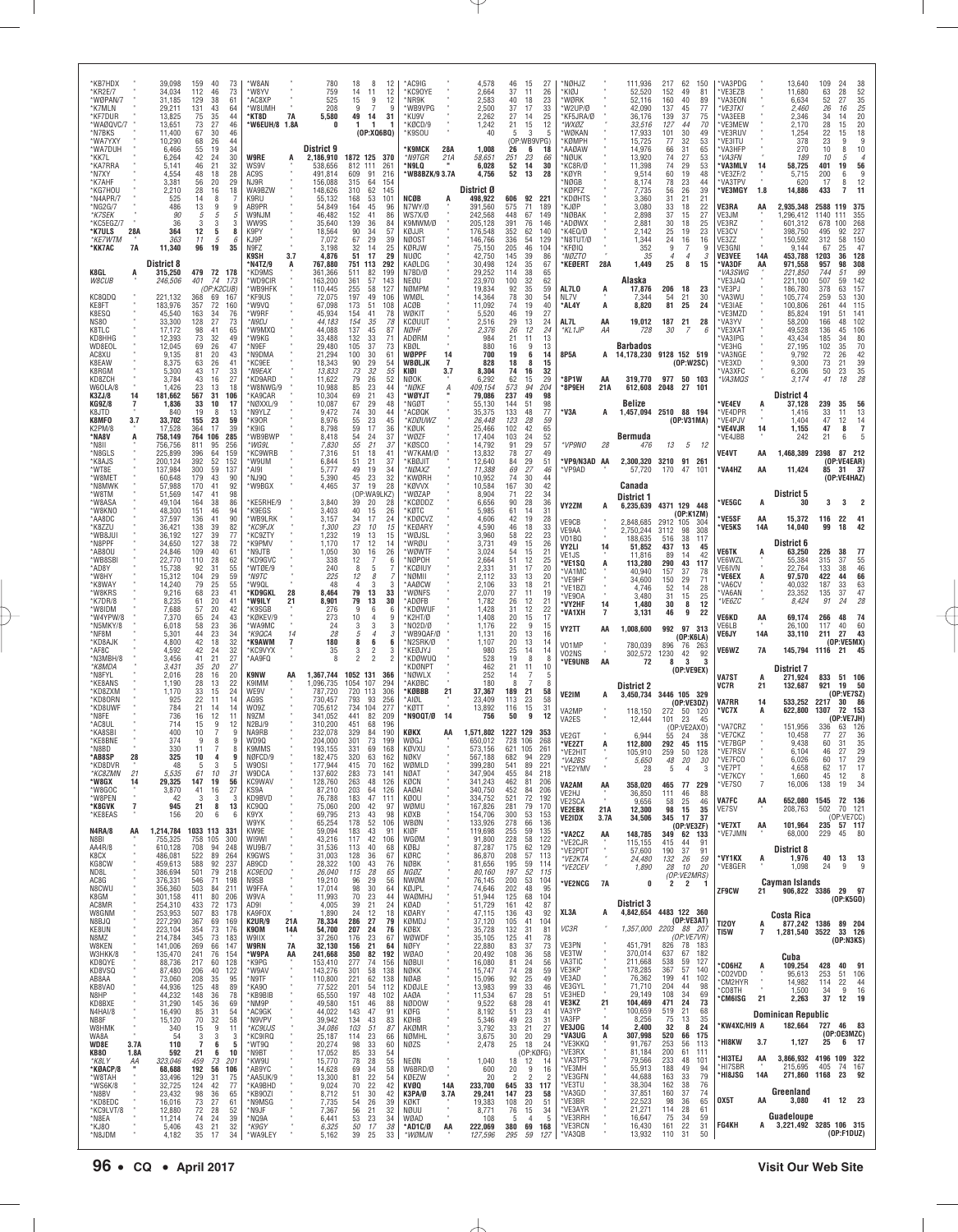|                                   |                             | Guatemala                    |                                                                | EA8BMG                                             |                             | 1,558,458 1792 78 228                           |                                   | *RZ8U                                   |                       | 37,568                          | 322<br>18                                             | 46                               | 'TA2BW                                   | 21         | 7,224                       | 72                           | 8                                              | 35              | BG6SZD                             |              | 2,470                         | 43                                                                     |
|-----------------------------------|-----------------------------|------------------------------|----------------------------------------------------------------|----------------------------------------------------|-----------------------------|-------------------------------------------------|-----------------------------------|-----------------------------------------|-----------------------|---------------------------------|-------------------------------------------------------|----------------------------------|------------------------------------------|------------|-----------------------------|------------------------------|------------------------------------------------|-----------------|------------------------------------|--------------|-------------------------------|------------------------------------------------------------------------|
| 'TG9IIN<br>*TG9ANF                | 21<br>14                    | 273,230 1497                 | 310.182 1431 23<br>79<br>22<br>67                              | ED8X<br><i><b>*EA8BQM</b></i>                      | $\overline{7}$<br>A         | 1,158,072 2727<br>539<br>308.357                | 32 114<br>(0P:RA1A)<br>53<br>150  | *R9VA<br><b>RX9CCJ</b><br>RT80          |                       | 24,430<br>7,958<br>4,284        | 155<br>19<br>12<br>87<br>58<br>12                     | 51<br>34<br>30                   | 'TA8A<br>*YM4KT<br>*TA4MA                |            | 1,012<br>280<br>126         | 18<br>10<br>6                | 3<br>3                                         | 16<br>6         | *BI4SWR<br>*BD60T<br>*BG70AJ       |              | 2,360<br>1.711<br>1,404       | 30<br>17<br>49<br>12<br>26<br>12                                       |
| *TG9AMD                           | - 7A                        | 13,662                       | 154 15<br>31                                                   | 'EF80                                              | 261,120                     | 480                                             | 44<br>148<br>(OP:DJ10J)           | *RW9DX<br>*RZ90W                        |                       | 255<br>140                      | 10<br>$\overline{c}$<br>10                            | 8<br>3                           | *TA4IRU<br>'TA4ABH                       |            | 54<br>18                    | 3<br>2                       | 3<br>1                                         | 3<br>2          | *BG4HUL<br>*BI3NTC                 |              | 1,312<br>1,032                | 25<br>14<br>62<br>19                                                   |
| *AD8J/HR9 A                       |                             | Honduras<br>50,730           | 278<br>36<br>59                                                | <b>EA8AQV</b><br><b>EA8CTK</b>                     |                             | 233,006<br>366<br>66,500<br>273                 | 59<br>167<br>23<br>77             | *R9LY<br>*RZ900                         |                       | 212,130<br>148,824              | 881<br>18<br>543<br>24                                | 72<br>84                         | *TA4PR<br>*TA4ALQ                        | 14         | 3,332<br>144                | 47<br>6                      | 6<br>3                                         | 22<br>6         | *BH8ASZ<br>*BG6BS                  |              | 814<br>775                    | 36<br>18<br>45<br>12                                                   |
| *HQ1LEO                           |                             | 22,752<br><b>Martinique</b>  | 134<br>-28<br>44                                               | <i><b>EA8DEC</b></i><br>EA8/DJ6HL<br><b>EA8CSG</b> |                             | 40,984<br>187<br>122<br>21,414<br>8,120<br>56   | 23<br>71<br>26<br>60<br>18<br>40  | <b>'UA9CUA</b><br>*R9VK<br>®R9TV        |                       | 48,174<br>13,348<br>5,166       | 193<br>19<br>114<br>11<br>57<br>13                    | 74<br>36<br>29                   | *TA4APR<br>*TA4AKB<br>'TA4ACM            |            | 54<br>45<br>24              | 3<br>3<br>$\mathfrak{p}$     | 3<br>$\overline{\mathbf{c}}$<br>$\overline{2}$ | 3<br>3          | *BG9BJZ<br>*BD1IIJ<br>*BI4QZW      |              | 483<br>354<br>280             | 16<br>10<br>57<br>3<br>28<br>10                                        |
| <b>FM5DN</b><br>FM5FJ             | 21<br>14                    | 419.462<br>442,650           | 1462<br>29<br>102<br>1578<br>29<br>101                         | <b>'EA8CVW</b><br><b>EC8AQQ</b>                    | 21<br>104,736<br>14         | 684<br>14<br>402                                | -7<br>12<br>21<br>75              | *RA9APG<br><b>RW9LL</b>                 |                       | 1,870<br>70                     | 31<br>-7<br>3<br>4                                    | 15<br>4                          | *TA4ABR<br>*TA4A.IY                      |            | 18<br>12                    | 2<br>3                       | 2                                              |                 | *BD70H<br>*ВН6КОК                  | 21A          | 33,654<br>30,099              | 211<br>22<br>207<br>20                                                 |
| *FM/WT4BT 28<br><b>FM5AN</b>      | AA                          | 48<br>108,072                | 3<br>3<br>3<br>267 50 108                                      | EA8CZK<br>'EA8BPX                                  | $\overline{7}$              | 29,175<br>154<br>240<br>60,442                  | 16<br>59<br>74<br>20              | *UA9SMU<br>*RL90<br>'RK9Q               | $\overline{7}$<br>3.7 | 30,988<br>360<br>1,300          | 193<br>12<br>9<br>14<br>22<br>9                       | 49<br>11<br>16                   | *TA8B<br>*TA8D<br>*TA8G                  |            | 6<br>6<br>6                 |                              | -1                                             |                 | *BG4TRN<br>*BD6IF<br>*BH4OUF       | 14A          | 1,152<br>798<br>4,165         | 28<br>8<br>31<br>106<br>14                                             |
|                                   |                             | Mexico                       |                                                                | EA8TK<br>FA8PT                                     | AA<br>2,226,805<br>200,550  | 1849<br>410                                     | 99<br>328<br>47<br>128            | *UA90MT                                 |                       | 64                              | $\overline{4}$<br>6                                   | (0P:RW9QA)                       | *TA7A0<br>'TA2DX                         |            | 2,937<br>72                 | 40<br>5                      | 9<br>3                                         | 24<br>h         | *BG7BOT<br>*BH4TXN                 | 7A           | 3,042<br>897                  | 70<br>9<br>21<br>9                                                     |
| XE1TD                             | A                           | 255                          | $\overline{7}$<br>10<br>10<br>(OP:XE1GOX)                      | 'EA8OG<br>EA8KC                                    | AA                          | 104,859<br>216<br>71.288<br>206                 | 56<br>127<br>95<br>38             | RT9S                                    | ΑА                    | 993,472                         | 1079<br>80                                            | 264                              | 'TA2MSR<br>*TA4HM                        |            | 42<br>24                    | 3<br>$\overline{\mathbf{2}}$ | 3<br>$\overline{\mathbf{c}}$                   | 3<br>2          |                                    |              | Cyprus                        |                                                                        |
| XE1H<br>XE2S<br>XE2X              | 28<br>$\overline{7}$<br>3.7 | 50,170<br>81.168<br>212,000  | 403<br>22<br>36<br>507<br>26<br>50<br>1261<br>21<br>59         | EA8BZH<br>'EF8J<br>EA8DER*                         | 28A                         | 28,665<br>99<br>60,684<br>279<br>7,104<br>-56   | 75<br>30<br>18<br>60<br>14<br>-34 | RZ9U<br>R09A<br>RM9RZ                   |                       | 605,697<br>518,905<br>119,022   | 78<br>942<br>731<br>76<br>335<br>47                   | 225<br>219<br>119                | 'TA2ABC<br><b>TA3MHA</b>                 | AA         | 12<br>16,880                | 4<br>82                      | $\mathbf{1}$<br>-20                            | 60              | H <sub>2</sub> T                   | A            | 2,864,985 2573 79 310         | (OP:5B4XF)                                                             |
| *XE2AU<br>*XE3DX                  | A                           | 129,444<br>77,372            | 357<br>57<br>104<br>329<br>38<br>78                            | <b>EA8CZQ</b><br>'EF8C                             | 21A<br>336,609<br>270,272   | 852<br>927                                      | 25<br>112<br>19<br>84             | UA9CDC<br>UC8U                          |                       | 111,003<br>99,261               | 280<br>43<br>39<br>454                                | 120<br>84                        | 'TA4SO<br>*TA2ACW                        | AA         | 42,372<br>38,584            | 170<br>137                   | 23<br>26                                       | 76<br>78        | <b>C44C</b>                        | AA           | 139,965                       | 497 25 80<br>(0P:5B4AHJ)                                               |
| *XE2MX<br>*XE1SVT                 |                             | 42,076<br>154                | 51<br>83<br>150<br>14<br>3<br>$\overline{4}$                   |                                                    | <b>Cape Verde</b>           |                                                 | (OP:EA8KW)                        | R9AM<br>UI8J<br>RA9JBA                  |                       | 42,900<br>25,920                | 184<br>29<br>252<br>23<br>100<br>21                   | 71<br>49<br>52                   | 'TA3MA<br>*TA4CS<br>*TA3ATA              |            | 10,481<br>2,550             | 79<br>31<br>30               | 11<br>9<br>8                                   | 36<br>21        | *5B4AHL                            | AA           | 21,576                        | 93<br>32 61                                                            |
| *XE3N<br>*XE2PXZ<br>*XE2OK        | 28<br>21                    | 32,220<br>6,052<br>5,355     | 29<br>338<br>16<br>187<br>9<br>8<br>22<br>66<br>13             | *D4E                                               | A                           | 2,325,027 2003                                  | 88 323<br>(OP:NGKT)               | RG9A<br>RL9AA                           | 21A                   | 15,184<br>140,824<br>26,936     | 563<br>26<br>171<br>19                                | 90<br>55                         | *TA3EL<br>*TA2NC                         | 28A<br>14A | 1,736<br>14,280<br>288,600  | 127<br>1021                  | 10<br>22                                       | 20<br>30<br>78  | 4L2M<br>4LØA                       | 14<br>7      | Georgia<br>956,813<br>927,664 | 2431 30 113<br>2364 30 118                                             |
| <b>XE1MEX</b>                     | AA                          | 268,400                      | 332<br>93<br>212                                               |                                                    | Cueta & Melilla             |                                                 |                                   | RK9AX<br><i>RW9USA</i>                  | 14A                   | 688,107<br>631,297              | 32<br>1777<br>1739<br>33                              | 115<br>124                       | 'TC20<br>*TA4IP                          |            | 2,600<br>360                | 39<br>10                     | 6<br>3                                         | 20<br>9         |                                    |              |                               | (0P:4L4WW)                                                             |
| XE1KK<br>XE1EE                    | 21A<br>14A                  | 886,512<br>17,920            | 2810<br>33<br>113<br>279<br>13<br>22                           | EA9LZ<br>'EA9ACF                                   | 7<br>А                      | 1,802,047 3760 35 134<br>91,520<br>265          | 38 122                            | RT8U<br>RC9A                            |                       | 268,821<br>251,056              | 1120<br>28<br>684                                     | 91<br>(OP:RZ9UN)                 | *TA5BS<br>*TA2TR<br>*TA5EA               |            | 156<br>132                  | 7<br>6<br>5                  | 5<br>5                                         | 6               | <b>VR2XMC</b>                      | A            | <b>Hong Kong</b><br>3.441     | 41<br>-14                                                              |
| XE2CO<br>XE1RF<br>*XE2B           | 7A<br>3.7A<br>AA            | 515,578<br>16,113<br>768,240 | 2419<br>30<br>68<br>27<br>213<br>-14<br>1475<br>70<br>170      | <b>EA9KB</b><br>'EA9RY                             | 14A<br>28A<br>157,183       | 925,414 2302 31 111<br>515                      | 19<br>88                          | RW9QA<br>RL9A                           |                       | 223,000<br>147,436              | 32<br>684<br>28<br>494<br>28                          | 104<br>97<br>88                  | *TA5IW                                   | <b>7A</b>  | 35<br>36                    | 4                            | 3<br>2                                         |                 | <b>VR2XAN</b><br>*VR2VAZ<br>*VR2EH | 7<br>A<br>21 | 269,250<br>460<br>281,686     | 1053<br>33<br>14<br>10<br>1286<br>31                                   |
| *XE2JS<br>*XE2G                   |                             | 128.773<br>34,390            | 484<br>47<br>84<br>253<br>42<br>53                             | 'EA9IB                                             | 1.8A                        | 900<br>24                                       | 4<br>11                           | RW9HSB<br>RA9JM                         |                       | 140,283<br>4,032                | 496<br>23<br>12<br>69                                 | 94<br>30                         | *4J9ØHAM                                 |            | Azerbaijan<br>55,200        | 228 28                       |                                                | 72              | *VR2W0A                            |              | 12,240                        | (OP:VR2ZQZ)<br>143<br>15                                               |
| *XE2ST<br>*XE1SEW                 |                             | 7,884<br>1,848               | 12<br>144<br>15<br>23<br>18<br>15                              | 'SU9JG                                             | Egypt<br>14                 | 231 15<br>46,023                                | - 54<br>(OP:EA7TN)                | RK9DM<br>RA9UN<br>RA9Y                  | 7A                    | 3,696<br>100<br>111,440         | 12<br>50<br>8<br>$\overline{4}$<br>510<br>26          | 30<br>6<br>86                    | *4K9W                                    |            | 4,800                       | 48                           | (OP:4J3DJ)<br>18                               | 30              | *VR2FUN                            | 3.7          |                               | $\overline{2}$<br>-1<br>(OP:VR2UNG)                                    |
| *XE1GZU<br>*XE2AA                 | 21A<br>14A                  | 3.723<br>64,500              | 107<br>9<br>8<br>586<br>19<br>41                               |                                                    | Kenya                       |                                                 |                                   | R8IA<br>R8TT                            | 3.7A                  | 12.122<br>30,144                | 91<br>15<br>178<br>14                                 | 43<br>50                         | *4K6F0                                   | AA         | 176,088                     |                              | 388 46 128                                     |                 | VR2XMT                             | 21A          | 227,360                       | 1309 27 85                                                             |
| VP2MDG                            | A                           | Montserrat                   | 2,132,312 2555 104 273                                         | 5Z4/LZ4NM A<br>*5Z4/DL2RMCA                        |                             | 11<br>147<br>26,909<br>141                      | 10<br>-11<br>23<br>48             | *RV9UP<br>*R8UT                         | AA                    | 237,896<br>131,355              | 536<br>67<br>407<br>36                                | 160<br>103                       | <b>A92GE</b>                             | A          | <b>Bahrain</b><br>616,055   | 869                          | 52 201                                         |                 | <b>VU2RCT</b>                      |              | India<br>1,723,620            | 2075<br>85                                                             |
|                                   |                             | Nicaragua                    | (OP:K2DM)                                                      | <b>'5R8SV</b>                                      | Madagascar<br>370.968<br>AA |                                                 | 585 55 177                        | *RA9MX<br>'UA9UDX<br>*RK9UE             |                       | 78,156<br>36,542<br>31,752      | 218<br>46<br>159<br>37<br>172<br>40                   | 121<br>84<br>68                  | A93JA                                    | AA         | 2,381,806 2103 97 330       |                              | (OP:KE5JA)                                     |                 | VU2YVK<br>VU2BL<br>VU2JOS          |              | 654,746<br>20,680<br>12,672   | 1112<br>64<br>126<br>29<br>96<br>35                                    |
| YN5Z                              | A                           | (OP:K7ZO)                    | 4,304,315 5146 106 289                                         |                                                    | Madeira Islands             |                                                 |                                   | *R9MJ<br>*RM8L                          |                       | 26,829<br>17,955                | 128<br>30<br>111<br>13                                | 69<br>44                         | *A92FQ                                   | AA         | 131,653                     |                              | 348 43 130                                     |                 | VU2TO<br>VU2UI                     |              | 3,450<br>1.722                | 51<br>16<br>34<br>17                                                   |
|                                   |                             | Panama                       |                                                                | CT3MD<br>CT3HF                                     | 345,168<br>AA               |                                                 | 601 54 150                        | *RT9YT<br><b>UA9LIF</b>                 |                       | 16,942<br>16,450                | 114<br>31<br>31<br>97                                 | 55<br>63                         | <b>BA4MY</b>                             | A          | China<br>163,056            | 691 65                       | 11                                             | 107             | VU2MCW<br><b>VU2CVS</b>            | 21           | 1,326<br>15,565               | 55<br>19<br>121<br>13                                                  |
| HP3SS<br><b>HP1ALX</b><br>*HP1RIS | 21<br>14<br>28              | 636,690<br>4,107<br>41,964   | 2553 25<br>-89<br>67<br>11<br>26<br>334<br>16<br>36            | <b>'CT3FW</b>                                      | 14A                         | 2,441,530 1858<br>61,243<br>246                 | 96 359<br>15<br>-76               | *UA9LBQ<br>*RW9C<br>*UA9UX              | 28A                   | 3,520<br>8<br>182               | 38<br>12<br>$\overline{c}$<br>2<br>8                  | 32<br>2                          | BA3MC<br>BI4TGJ<br><b>BD8ASG</b>         | 21         | 1,242<br>1,050<br>46,215    | 50<br>27<br>376              | 13<br>21                                       | 16<br>-17<br>58 | VU2IBI<br><b>VU2MTT</b><br>*AT2W   | 14<br>7      | 1,830<br>72<br>479,600        | 27<br>10<br>4<br>6<br>751<br>75                                        |
|                                   |                             | <b>Puerto Rico</b>           |                                                                | <b>CN8MAA</b>                                      | <b>Morocco</b><br>21        | 335,066 1097 21                                 | 88                                | *RK9DO<br>*RA9V                         | 14A<br><b>7A</b>      | 16,348<br>22,638                | 102<br>13<br>23<br>154                                | 54<br>54                         | <b>BH1SCW</b><br>*BG8TFN                 | 14         | 2,905<br>100,456            | 56<br>586                    | 13<br>43                                       | 22<br>73        | *VU2DED                            |              | 105,963                       | (0P:W1UE)<br>266<br>44                                                 |
| KP4/K6DTT<br>WP4WW                | 21                          | 537,285<br>310,408           | 1183<br>68<br>147<br>1514<br>23<br>69                          | <b>CN8VO</b>                                       | AA                          | 956,042 1211 66 212                             |                                   | RTØR                                    | А                     | District Ø<br>242,313           | 802<br>52                                             | 125                              | *BI7PER<br>'BG8DM\<br>*BD9AFM            |            | 34,216<br>12,032<br>8,255   | 263<br>118<br>129            | 36<br>25<br>27                                 | 55<br>39<br>38  | *VU3NXI<br>*VU3TYG                 |              | 73,556<br>69,168              | 236<br>44<br>278<br>44                                                 |
| <b>WP40NJ</b><br>*KP4PR<br>*NP3LY | 14<br>A                     | 88,992<br>770,886<br>310.131 | 32<br>1026<br>16<br>1607<br>73<br>153<br>1067<br>56<br>97      | C91C                                               | Mozambique                  | 27,615                                          | 99 46<br>59                       | RWØUM<br>RØQA                           |                       | 9,353<br>4,080                  | 170<br>19<br>20<br>51                                 | 28<br>28                         | *BH1DYK<br>*BH1KVZ                       |            | 5,487<br>4,876              | 185<br>67                    | 14<br>23                                       | 17<br>30        | *VU2DCC<br>*VU2GRM<br>*VU2SMS      |              | 63,036<br>38,383<br>21,780    | 45<br>221<br>149<br>43<br>110<br>32                                    |
| *NP4ET<br>*WP3EF                  |                             | 144,300<br>85,212            | 82<br>543<br>48<br>102<br>198<br>60                            |                                                    | <b>Reunion Island</b>       |                                                 |                                   | RØRG<br>RØAA                            | 21                    | 462<br>14,280                   | 12<br>9<br>126<br>15                                  | 12<br>36                         | *BG7BUM<br>*BD7LMA                       |            | 4,760<br>3,960              | 64<br>57                     | 24<br>13                                       | 32<br>20        | *VU2IT<br>*VU2GGM                  |              | 14.110<br>12,390              | 76<br>29<br>23<br>90                                                   |
| *WP4RF<br>*NP30T                  |                             | 36,915<br>34.452             | 72<br>119<br>43<br>260<br>29<br>37                             | <b>FR40T</b>                                       | 21<br>South Africa          | 291,082                                         | 826 28 103                        | RWØBG<br>'RXØL<br><b>RØAFF</b>          | 7                     | 30<br>38,038<br>33,234          | 2<br>5<br>316<br>35<br>199<br>29                      | 4<br>56<br>58                    | 'BG6QYE<br>*BD7LNI<br>*BH1NSN            |            | 3,600<br>3,500<br>3,328     | 51<br>104<br>103             | 20<br>13<br>12                                 | 28<br>22<br>20  | *VU3BUN<br>*VU2NSL                 |              | 11,880<br>1,430               | 84<br>31<br>30<br>10                                                   |
| *KP4LE<br>*WP3ZQ<br>*WP4WV        |                             | 27,086<br>24,544<br>4,972    | 220<br>20<br>38<br>$72\,$<br>115<br>46<br>47<br>25<br>19       | <b>ZS1TMJ</b><br>ZS2ABE                            |                             | 479,544<br>967<br>61,312<br>187                 | 51<br>123<br>90<br>38             | *UAØSDX<br>'RAØLMO                      |                       | 27,250<br>6,552                 | 127<br>29<br>28<br>58                                 | 80<br>35                         | *BG2RDQ<br>*BY1CQ                        |            | 2,432<br>2,401              | 68<br>56                     | 17<br>22                                       | 21<br>27        | *VU2QDX<br>*VU3SXL<br>*VU3LMS      |              | 1,020<br>961<br>858           | 12<br>19<br>23<br>12<br>21<br>15                                       |
| *WP40UE<br>*WP4NXI                | 28                          | 1,950<br>1,230               | 22<br>27<br>17<br>27<br>13<br>17                               | ZS6TVB<br>ʻZS1S                                    | 21<br>A                     | 543<br>155,530<br>55,062<br>147                 | 28<br>75<br>39<br>99              | *UAØAKY<br>*RØJF                        |                       | 1,696<br>1,476                  | 23<br>11<br>26<br>15                                  | 21<br>21                         | 'BA3QZ                                   |            | 1,782                       | 53                           | (OP:BG1AL)<br>14                               | 19              | *VU3ZLS<br>*VU2TKO                 |              | 480<br>270                    | 9<br>15<br>10<br>6                                                     |
| *NP3QL<br>*KP4MF<br>*KP4JFR       | 21                          | 297<br>81,900<br>11,430      | 11<br>5<br>$\overline{4}$<br>619<br>18<br>47<br>29<br>97<br>16 | ZS6RKE<br>'7S2FC<br>'ZS2VR                         | 14                          | 1,914<br>22<br>527<br>11<br>3<br>18             | 22<br>11<br>7<br>10<br>3<br>3     | <b>RØCM</b><br>*RØSI<br>*UAØIHY         |                       | 875<br>672<br>308               | 40<br>11<br>23<br>11<br>22                            | 14<br>13<br>7                    | *BD3QT<br>*BG1AL<br>*BG5IFW              |            | 1,560<br>1,352<br>1,080     | 54<br>36<br>27               | 10<br>10<br>12                                 | 16<br>16<br>18  | *VU2MUD<br>*VU3YDR<br>*VU3MEY      | 21<br>14     | 19,008<br>16<br>17,940        | 131<br>18<br>4<br>122<br>20                                            |
| *KH2RU/KP414<br>*NP3MR            | 7                           | 25,740<br>5,945              | 19<br>456<br>-11<br>80<br>13<br>28                             | ZS1C                                               | AA                          | 20,806<br>92                                    | 32<br>69                          | 'RØTR<br>*RAØUBI                        |                       | 228<br>24                       | 5<br>11<br>5<br>$\overline{A}$                        | $\overline{7}$<br>$\overline{4}$ | *BA2BA<br>*BD7BW                         |            | 572<br>567                  | 25<br>28                     | 12<br>12                                       | 14<br>15        | *VU3WBB<br>*VU3KBU                 |              | 1,664<br>1,240                | 29<br>13<br>26<br>11                                                   |
| *WP4MPC<br>*NP4RA                 | 1.8                         | 2,484<br>165                 | 31<br>12<br>24<br>11<br>3<br>8                                 | <b>ZS5NK</b><br>ZS5SAM                             | 21A<br>AA<br>116,604        | 960<br>17<br>259                                | 8<br>16<br>52<br>112<br>-84       | <b>RAGWHE</b><br>*RAØUJ<br><b>RAØUF</b> | - 21                  | 2.430<br>2,010                  | 47<br>11<br>66<br>11<br>78<br>8                       | 16<br>19<br>-9                   | *BG5NKC<br>*BH1NGG<br>*BI4QGZ            |            | 270<br>270<br>198           | 11<br>29<br>13               | $\overline{7}$<br>6<br>-11                     | 8<br>11         | <b>VU2CPL</b>                      | AA           | 577.967                       | 78<br>895                                                              |
| KP3Z                              | AA                          |                              | 7,826,868 5798 134 475<br>(DP:NP4Z)                            | 'ZS6C<br>ZS6ETA                                    |                             | 177<br>62,103<br>182<br>8                       | 43<br>6<br>8                      | *RØCW<br>*UAØUK                         | 14                    | 1,564<br>1,344<br>5,840         | 37<br>10<br>60<br>11                                  | 14<br>29                         | *BG8IL<br>*BG8INK                        | 21         | 43,472<br>43,120            | 234<br>242                   | 22<br>22                                       | 66<br>66        | VU2XE<br>VU2AE<br>*VU2KWJ          | 21A<br>AA    | 281,960<br>10,974<br>4,770    | 598<br>47<br>93<br>19<br>59<br>18                                      |
| KP4RV<br>WP3E                     | 21A<br>1.8A                 | 758,930<br>48                | 2246<br>31 114<br>- 3<br>3<br>-3                               | '5H3EE                                             | Tanzanıa<br>A               | 1,855,350 1624 97 302                           |                                   | RWØCN                                   | ΑA                    | 725,000                         | 1714<br>84                                            | -148                             | 'B7Q                                     |            | 27,720                      | 216                          | 20<br>(OP:BAYQT)                               | 57              |                                    |              | <b>Israel</b>                 |                                                                        |
| *KP4KE                            | AA                          |                              | (OP:NP4EG)<br>3,976,531 3656 123 376<br>(OP:DK8ZB)             | '9J2HN                                             | Zambia<br>145,392           | 479 22                                          | 82                                | udøw<br>RDØA<br>RKØW                    |                       | 47,318<br>12,936<br>8,640       | 186<br>29<br>165<br>28<br>21<br>70                    | 89<br>38<br>43                   | *BG6AHD<br>*BG6AFT<br>*BG4UQX            |            | 6,321<br>4,730<br>2,190     | 76<br>66<br>56               | 15<br>14<br>11                                 | 28<br>29<br>19  | 4Z5LY<br>4XØA                      | A<br>14      | 2,125,453 2384<br>118,637     | 66 275<br>486<br>22<br>(OP:4X1VF)                                      |
| *WP3DX                            |                             | 124,160                      | 778<br>- 37<br>43<br>(OP:KP4WK)                                |                                                    | ASIA                        |                                                 |                                   | RUØLL                                   |                       | 418                             | (OP:RAØWKX)<br>$\frac{9}{2}$<br>14                    | 10                               | *BI4SZP<br>*BI4UBZ                       |            | 1,210<br>85                 | 27<br>26                     | 10<br>6                                        | 12<br>11        | 4Z5K0<br>*4Z5LU                    | A            | 30,124<br>14,910              | 190<br>14<br>93<br>18                                                  |
| *NP3A<br>*NP3IR                   |                             | 58,624<br>2,937              | 466<br>28<br>36<br>40<br>17<br>16                              | 'T6TM                                              | Afghanistan<br>A            | 31,588                                          | 136 32 74                         | RWØAR<br>RKØUT                          | 21A                   | 16<br>7,410                     | $\overline{c}$<br>214<br>8                            | -2<br>18                         |                                          |            |                             |                              | (OP:BI4TZW)                                    |                 | <b>4X1IM</b><br>4Z4AK              | AA           | 92,225<br>12,376              | 201<br>47<br>85<br>12                                                  |
| *PJ7PL                            | A                           | <b>Sint Maarten</b>          | 702,270 2074 54 116                                            | 'EK6SI                                             | Armenia<br>A                | 644,119 1179 42 161                             |                                   | RMØA<br>UAØW<br>*UAØZC                  | 14A<br>3.7A<br>AA     | 176,904<br>546<br>3,901         | 647<br>26<br>8<br>15<br>51                            | 91<br>13<br>29                   | <b>BG6CCP</b><br><b>BD5FFK</b><br>BG6FDZ | AA         | 110,387<br>14,616<br>13,206 | 393<br>144<br>132            | 54 113<br>25<br>27                             | 38<br>44        | 4X6TT<br>4X2M                      | 21A          | 1,515,057<br>929,040          | 3049<br>35<br>2107<br>32 126<br>(OP:4X4DZ)                             |
| *PJ7/HB9FLX                       |                             | 60,102                       | (OP:WA1ZAM)<br>209<br>-41<br>-85                               |                                                    | Asiatic Russia              |                                                 |                                   | 'RMØW<br>RTØ0                           | 28A                   | 448<br>351                      | 18<br>6<br>22<br>21<br>6                              | 10                               | BY41B                                    |            | 11,857                      | 125                          | 29<br>(OP:BD4KM)                               | 42              | *4Z5KZ<br>*4X6FR                   | AA<br>14A    | 4,218<br>68,714               | $\begin{array}{ccc} 10 & 27 \\ 18 & 68 \end{array}$<br>46<br>290<br>18 |
|                                   |                             | <b>U.S. Virgin Islands</b>   |                                                                | <b>RC90</b><br>R8WF                                | District 9<br>1,145,277     | 3,064,152 2897 100 327<br>1282                  | 83<br>260                         | *UAØUY<br>*RAØANO<br>*RØAET             | 21A<br>14A            | 11,457<br>2<br>3,630            | 121<br>16<br>-1<br>63<br>10                           | 41<br>-1<br>23                   | BD40A<br>BD2VJM<br>BD4KA                 |            | 4,720<br>1,914<br>1,248     | 88<br>56<br>31               | 17<br>14<br>10                                 | 23<br>19<br>16  |                                    |              | Japan                         |                                                                        |
| KP2XX<br>*KP2DX                   | A<br>3.7                    | 15,870                       | 2,327,628 3975 69 213<br>12<br>167<br>-34<br>(OP:KP2BH)        | UA9BA<br>RA9AAA                                    | 411,370<br>227,136          | 510<br>490                                      | 78<br>232<br>49<br>133            | *UAØWY                                  | 3.7A                  | 1,652                           | 9<br>44                                               | 19                               | <b>BA4DL</b><br>B7K                      | 21A<br>14A | 148,295<br>183,425          | 913<br>832                   | 28<br>30                                       | 67<br>85        | JF10PL                             | A            | <b>District 1</b><br>356,110  | 633<br>92 147                                                          |
| *NP2J                             | 1.8                         | 16,680                       | 220<br>12 28<br>(OP:K8RF)                                      | RK81<br>RL9I                                       | 119,000                     | 464<br>34,317<br>149                            | 32<br>87<br>28<br>65              | <b>TA300</b>                            | A                     | <b>Asiatic Turkey</b><br>90,315 | 255                                                   | 35 100                           | BG7BES<br>BG2WRJ                         |            | 25,344<br>3,630             | 290<br>87                    | 22<br>12                                       | 44<br>21        | JH1QDB<br>JH1HIC<br>JK10PL         |              | 338,086<br>268,275<br>196,560 | 550<br>99 167<br>550<br>80<br>311<br>100                               |
| *WP2SC                            | AA                          | 18,928                       | 81 33<br>58                                                    | RA9UAD<br>R9UA<br>RX9WN                            |                             | 9,555<br>98<br>67<br>7,742<br>46<br>4,770       | 27<br>38<br>31<br>48<br>20<br>33  | TA2DE<br>YM7KSI                         | ٠                     | 7,788<br>100                    | 50<br>$\frac{23}{9}$<br>16<br>(OP:TB7DSD)             | 43<br>16                         | BD7BM<br>BD7IS<br>*BH3SCC                | 3.7A<br>AA | 1,500<br>29,054<br>160,602  | 75<br>244<br>420             | 11<br>22<br>63                                 | -9<br>51<br>150 | JA1AHS<br>JR1IJV                   |              | 195,585<br>173,727            | 449<br>85<br>354<br>79                                                 |
|                                   |                             | AFRICA                       |                                                                | RZ9JZ<br><b>RZ9UC</b>                              | 28<br>21                    | 522<br>18<br>50,635<br>405                      | 8<br>10<br>17<br>48               | TA3J<br>TA3D                            | 21<br>3.7             | 4,650<br>79,608                 | 67<br>9<br>447<br>10                                  | 21<br>52                         | *BG3UTD<br>*BH4SCF                       |            | 94,256<br>68,019            | 324<br>386                   | 56<br>43                                       | 116<br>80       | JA1DCK<br>JH1MDJ                   |              | 171,360<br>121,140            | 341<br>92<br>261<br>73                                                 |
| *7R7W                             | A                           | Algeria<br>475,659           | 811 38 185                                                     | <b>UA9SCX</b><br><b>UA9MLT</b>                     | 14                          | 1,830<br>36<br>92<br>15,111                     | 8<br>22<br>14<br>55               | TA2AD<br>*TA4AKS                        | 1.8<br>A              | 350<br>118,674                  | 9<br>5<br>258<br>46                                   | 9<br>125                         | *BH4AYG<br>*BD6AHP                       |            | 67,697<br>66,420            | 306<br>270                   | 51<br>50                                       | 82<br>85        | JA1TMG<br>JA1DCO<br>JR1EMO         |              | 111,718<br>109,395<br>101,748 | 299<br>70<br>267<br>73<br>266<br>73                                    |
| *7X5TV                            | $\overline{7}$              | 15,510                       | (OP:7X2VB)<br>118<br>8<br>-39                                  | <b>RW9CD</b><br>RC9AR<br>RD9U                      | $\overline{7}$              | 248<br>50,058<br>17,028<br>114<br>86<br>8,684   | 17<br>64<br>18<br>48<br>15<br>37  | *TA2EJ<br>*TA2ANB<br>*TA2LP             |                       | 112,883<br>104,544<br>75,190    | 283<br>37<br>273<br>34<br>217<br>39                   | 120<br>110<br>107                | *BDØAAI<br>*BI4VIP<br>*BH4TQX            |            | 61,408<br>56,088<br>38,180  | 238<br>317<br>196            | 52<br>48<br>48                                 | 100<br>75<br>67 | JG1FML<br>JF1LMB                   |              | 88,368<br>55,195              | 230<br>65<br>187<br>53                                                 |
| *7U9C                             | ΑA                          | 112,995                      | 277 34 121                                                     | 'R8CT<br>*UA9R                                     | A                           | 876,370<br>1077<br>305,733<br>582               | 66<br>244<br>59<br>164            | *TA7EB<br>*TA2ANL                       |                       | 53,848<br>40,002                | 183<br>27<br>155<br>28                                | 79<br>90                         | *BI4SHV<br>*BD3PXM                       |            | 35,280<br>33,582            | 177<br>276                   | 44<br>35                                       | 68<br>52        | JA1IXY<br>JE1REU                   |              | 49,767<br>42,245              | 133<br>67<br>193<br>49                                                 |
|                                   |                             | Anaola                       | (OP:TA1HZ)                                                     | *RD9D<br>*RV9YK                                    |                             | 219<br>75,682<br>260<br>72,846                  | 40<br>118<br>40<br>102            | <b><i>*TA4AJK</i></b><br>*TA2BS         |                       | 39,858<br>31,710                | 214<br>13<br>15<br>169                                | 60<br>55                         | *BH4TVU<br>*BG1WNU                       |            | 32,032<br>26,826            | 235<br>218                   | 34<br>42                                       | 54<br>60        | JH1CTV<br>JJ1VFE<br>JA1IAZ         |              | 36,738<br>32,712<br>31,899    | 166<br>48<br>38<br>159<br>137<br>37                                    |
| *D3AM                             | A                           |                              | 572,448 1006 46 155                                            | <b>RK9DC</b><br>*RT9TM<br>™UA9NP                   |                             | 63,360<br>207<br>61,366<br>200<br>46,482<br>179 | 32<br>88<br>33<br>89<br>39<br>83  | *TA3ABM<br>*TA3EP<br>*TA4A              |                       | 26,215<br>12,337<br>10,914      | 101<br>31<br>20<br>68<br>82<br>13                     | 76<br>$\frac{53}{38}$            | *BH4TNQ<br>*BG4VRG<br>*BH4CAC            |            | 18,693<br>16,058<br>14,931  | 138<br>138<br>108            | 38<br>29<br>34                                 | 55<br>45<br>45  | JR1JCB<br>JH1DGJ                   |              | 31,400<br>30,250              | 152<br>41<br>129<br>44                                                 |
| ZD8W                              | A                           | <b>Ascencion Island</b>      | 9,964,112 5520 141 491                                         | 'R9AB<br>*RA9YE                                    |                             | 146<br>39,625<br>31,137<br>159                  | 36<br>89<br>30<br>67              | *TA3IUY<br>*TA2OTT                      |                       | 9,306<br>7,946                  | 62<br>22<br>18<br>55                                  | 44<br>40                         | *BH4BQI<br>*BD5XM                        |            | 13,568<br>12,152            | 116<br>171                   | 25<br>24                                       | 39<br>38        | JA1GVM<br>JA100W                   |              | 27,060<br>23,205              | 108<br>51<br>119<br>36                                                 |
|                                   |                             | <b>Canary Islands</b>        | (OP:W6NV)                                                      | *RG8U<br>*RV9CQ                                    |                             | 20,160<br>105<br>7,811<br>66                    | 36<br>60<br>50<br>23              | *TA30KK<br>*TA2SE                       |                       | 1,176<br>528                    | 22<br>6<br>12<br>10                                   | 15<br>12                         | *BD4HZX<br>*BG3IAY                       |            | 12,090<br>12,008            | 119<br>119                   | 23<br>32                                       | 39<br>47        | JE1CWQ<br>JA1GHR<br>JA1UXV         |              | 21,484<br>15,134<br>15,120    | 121<br>35<br>61<br>44<br>85<br>36                                      |
| EF8U                              |                             |                              | A 13,834,458 7332 135 518<br>(OP:NGMJ)                         | 'UA9JNT<br>*RX9DJ<br>*RU9YF                        |                             | 62<br>6,962<br>3,854<br>49<br>37<br>2,730       | 24<br>35<br>16<br>31<br>23<br>16  | *TA2MCD<br>*TA4MIU<br>*TA2MTT           |                       | 288<br>42<br>16                 | 6<br>14<br>3<br>3<br>$\overline{2}$<br>$\overline{2}$ | 12<br>3<br>$\overline{c}$        | *BD5BMC<br>*BD4CRN<br>*BD6RD             |            | 11,712<br>9,664<br>9,558    | 99<br>98<br>115              | 26<br>27<br>22                                 | 38<br>37<br>37  | JH1FNU<br>JI1CIN                   |              | 10,500<br>6,490               | 87<br>26<br>27<br>48                                                   |
| EA8DED                            |                             |                              | 1,887,327 1903 74 277<br>(OP:OH2BP)                            | *UA9QEJ<br>*R9RA                                   | 21                          | 112<br>8<br>48,269<br>275 20                    | 8<br>6<br>59                      | *TA3LSD<br>*TA2AKG                      | 28                    | 2,790<br>2,444                  | 33<br>10<br>36<br>8                                   | 20<br>18                         | *BH4TYL<br>*BA2BI                        |            | 6,608<br>4,400              | 92<br>86                     | 23<br>20                                       | 36<br>24        | JA1DSW<br>JI1NIK                   |              | 5,547<br>5,332                | 51<br>18<br>62<br>16                                                   |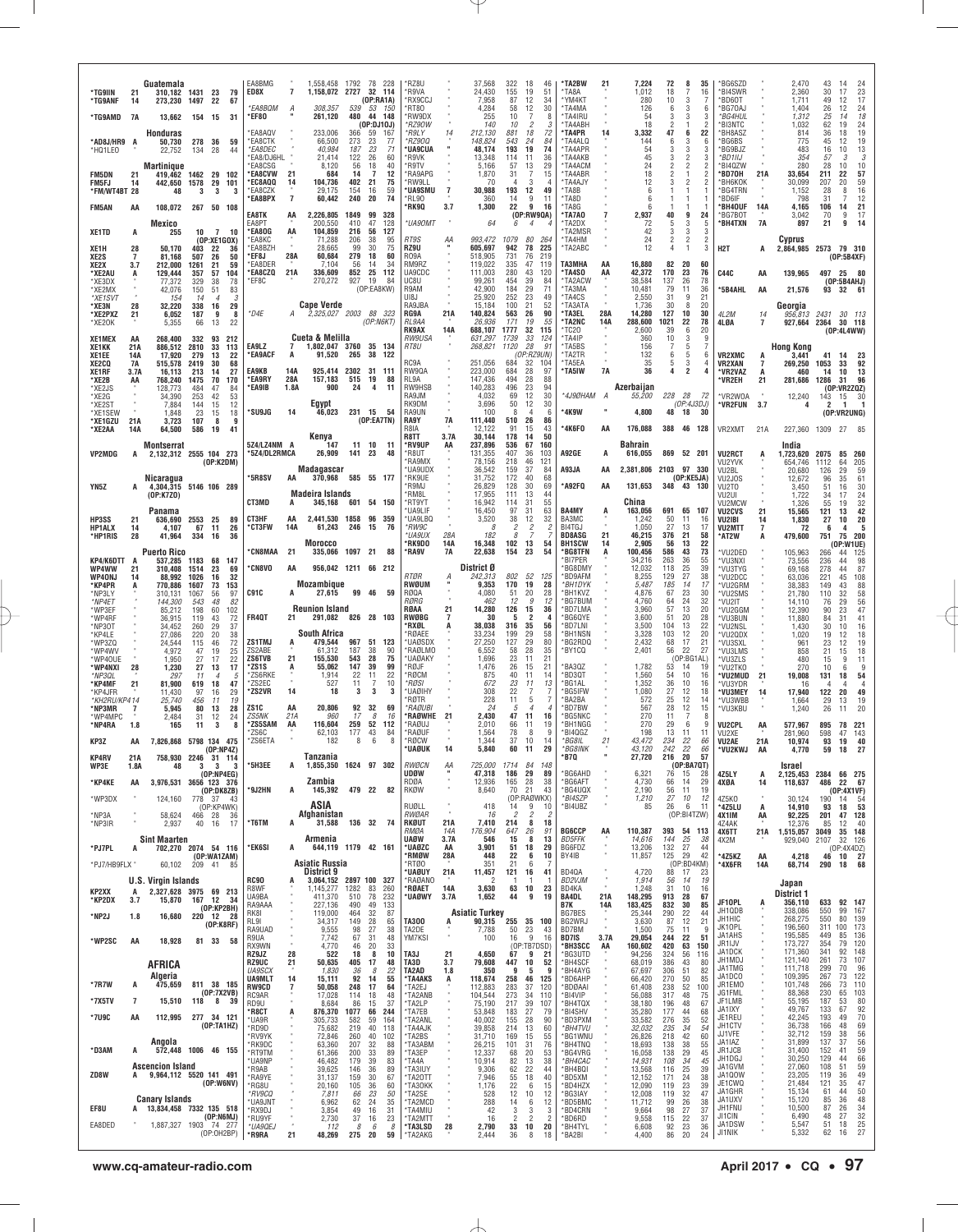| JA1TD<br>J01SIM<br>7N4GIB<br>JA1PIG             |           | 4.914<br>4,557<br>270<br>264             | 37<br>49<br>9<br>8            | 25<br>21<br>9<br>6          | 29<br>28<br>9<br>ĥ       | *JI1BDQ<br>*JE1AYU<br>'JA1MZM                       | 14A                           | 6.656<br>6,407<br>210                       | 75<br>-9                | 62 20<br>32<br>25<br>18<br>5<br>5                           | *JI4WHS<br><b>JR4LRY</b><br>*JH4FUF<br>'JA4ENY        | 21                         | 25.288<br>4,433<br>54<br>28                   | 67<br>5<br>3               | 216 22<br>11<br>3<br>$\mathcal{P}$  | 36<br>20<br>3<br>2         | *JHØILL<br>JJØJML<br>JHØKHR                    | 7<br>ΑA                    | 5.896<br>364,750<br>78,396                                         | 616<br>177                | 92<br>74                         | 56 19 25<br>158<br>114 | 9M2CLN<br>9M4DX<br>9M2KDX<br>'9M2KRZ            | 14<br>A                     | 765<br>202.212<br>21.200<br>9.950            | 21<br>963<br>204<br>97            | -7<br>30<br>19<br>21                          | 10<br>93<br>31<br>29                                |
|-------------------------------------------------|-----------|------------------------------------------|-------------------------------|-----------------------------|--------------------------|-----------------------------------------------------|-------------------------------|---------------------------------------------|-------------------------|-------------------------------------------------------------|-------------------------------------------------------|----------------------------|-----------------------------------------------|----------------------------|-------------------------------------|----------------------------|------------------------------------------------|----------------------------|--------------------------------------------------------------------|---------------------------|----------------------------------|------------------------|-------------------------------------------------|-----------------------------|----------------------------------------------|-----------------------------------|-----------------------------------------------|-----------------------------------------------------|
| JA1UOA<br>JJ1LBJ<br>JH10CC<br><b>JA1NQU</b>     | 28<br>21  | 96<br>7.339<br>6.105<br>46,440           | 80<br>66<br>273               | 16<br>14<br>24              | 25<br>23<br>48           | JF2XGF<br>JA2VH0<br>JG2BRI                          | A                             | District 2<br>264.384<br>180,624<br>140,608 | 400<br>388              | 401 91 181<br>72<br>140<br>74<br>95                         | *JR4GPA<br><b>'JJ4CDW</b><br>JR40ZR                   | 14<br>$\overline{7}$<br>AA | 11,856<br>2.666<br>1,094,213                  | 94<br>36<br>1061 123       | 17<br>14                            | 35<br>17<br>326            | JAØGCY<br>*JAØNFP<br>'JAØGCI                   | 21A<br>AA<br>14A           | 3,002<br>31.892<br>6,292                                           | 42<br>122 48<br>74        | 14<br>19                         | 24<br>71<br>25         | '9M2WAN<br>'9W20PB<br><b>'9M2HCN</b><br>'9W2VGR | 28<br>21                    | 2.125<br>184<br>510<br>13,160                | 39<br>17<br>20<br>130             | 12<br>7<br>16                                 | 13<br>4<br>8<br>31                                  |
| JA1NFD<br>JA1TEG<br>JH1EVD                      | 14        | 17.580<br>3.535<br>44.936                | 141<br>51<br>228              | 22<br>14<br>28              | 38<br>21<br>54           | JA2KPW<br>JE2DJC                                    |                               | 83,460<br>72,000                            | 257<br>220              | (OP:K1GI)<br>93<br>63<br>58<br>102                          | JH4ADK<br>J04CFV<br>JA40PW                            | 21A                        | 94.688<br>78,120<br>7.128                     | 213<br>198<br>71           | 67<br>57<br>-14                     | 109<br>98<br>30            | UPØL                                           |                            | Kazakhstan<br>4,454,178                                            | 3558 112 362              | (OP:UNGLW)                       |                        | 9W2VRD<br>'9W2SFX<br>9W2SBD                     |                             | 9.494<br>4,524<br>2.680                      | 86<br>73<br>65                    | 16<br>10<br>8                                 | 31<br>19<br>12                                      |
| JG1TUC<br>JI1KLL<br><b>JA1KVT</b><br>JA1IZZ     | 3.7       | 666<br>1.653<br>646                      | 15<br>2<br>29<br>16           | 13<br>10                    | 11<br>16<br>9            | JE2BOM<br>JR2PAU<br>JA2YKA                          |                               | 55,522<br>25,440<br>6,776                   | 170<br>98<br>72         | 59<br>83<br>53<br>67<br>17<br>27<br>(OP:JR2WJM)             | <b>JR4VEV</b><br>JA4FJL<br><b>JA4XHF/3</b><br>'JA4RWN | 14A<br>7A<br>AA            | 58,972<br>1.092<br>50.028<br>9,088            | 278<br>16<br>152<br>85     | 26<br>11<br>48<br>29                | 66<br>15<br>84<br>42       | UN7QF<br>UN7GDV<br>UNØLL<br>*UN7MMM            | 1.8<br>A                   | 78,196<br>18,944<br>14.391<br>135,200                              | 296<br>136<br>147<br>291  | 29<br>23<br>$\overline{7}$<br>51 | -84<br>51<br>34<br>157 | 9W2DCW<br>'9W2NDQ<br>'9W2TNY                    |                             | 2,432<br>864<br>730                          | 56<br>32<br>40                    | 8<br>6<br>4                                   | 11<br>6<br>6                                        |
| <b>*JH1EA0</b><br>*JJ1VR0<br>'JS1OYN            | A         | 412,128<br>377,700<br>181.671            | 549 116<br>535<br>402         | 106<br>80                   | 202<br>194<br>131        | JA2IXS<br>JA2QNV<br>JA2HBK                          | 28                            | 6,572<br>270<br>240                         | 66<br>10<br>10          | 21<br>32<br>8<br>6<br>9                                     | JH4PUL/3<br>'JM4WUZ 14A                               |                            | 8,580<br>62,130                               | 64<br>272                  | 27<br>28                            | 39<br>67                   | *UN7LAP<br>*UN7GN<br>*UN7PGA                   | 28<br>21                   | 19,764<br>18<br>38,412                                             | 98<br>3<br>289            | 21<br>3<br>17                    | -60<br>-3<br>49        | 9M2ZAK<br>'9M4CPM                               | AA<br>AA                    | 117,652<br>15,660                            | 583<br>122<br>(OP                 | 49<br>24<br>:9W2HPC)                          | 85<br>34                                            |
| *JM1UTT<br>*JF1WNT<br>*.IA1GI F<br>*JG10WV      |           | 128.492<br>115,765<br>114,268<br>112,308 | 320<br>284<br>325<br>247      | 76<br>67<br>56<br>76        | 106<br>102<br>98<br>115  | <b>JR210B</b><br>JH2BTM<br><b>JA2XLV</b><br>JF2BDK  | 21<br>14                      | 103,296<br>2,940<br>22,620<br>2,555         | 449<br>38<br>162<br>33  | 29<br>67<br>13<br>22<br>24<br>41<br>14<br>21                | <b>JA5NSR</b><br><b>JG5UWK</b><br>JA5CUX              | 7<br>A                     | <b>District 5</b><br>5,160<br>44.109<br>1,260 | 199<br>19                  | 56 17<br>47<br>10                   | 23<br>70<br>18             | <b>UN7CN</b><br>*UN7ZAF<br>UN9L                | 14<br>$\overline{7}$<br>AA | 17,655<br>1,062<br>578,956                                         | 137<br>27<br>1038         | 11<br>7<br>58                    | 44<br>11<br>159        | 9M2NAL<br>*9M2KLH<br>9M2/JE1SCJ21A<br>9M4CHM    |                             | 1,863<br>987<br>2.849<br>2,350               | 33<br>19<br>56<br>60              | 10<br>10<br>13<br>11                          | 13<br>11<br>24<br>14                                |
| *JH1OLB<br>*JS1KKY<br>*7N1BHO                   |           | 111,313<br>104.610<br>69,361             | 317<br>280<br>230             | 60<br>64<br>60              | -97<br>101<br>79         | <b>JA2HNP</b><br>JE2PCY<br>*JH2KKW                  | $\overline{7}$<br>A           | 17,787<br>16.592<br>103,037                 | 101<br>111<br>262       | 29<br>48<br>24<br>44<br>73<br>114                           | <b>JA5FNX</b><br>JA5FBZ                               | AA                         | 4.361<br>3,827                                | 37<br>39                   | - 21<br>19                          | 28<br>24                   | UN2E<br>UN <sub>2</sub> G<br>*UN4PG            | 21A                        | 338,884<br>32.660<br>40,662                                        | 533<br>133<br>255         | 62<br>37<br>19                   | 185<br>78<br>62        | 9W2DQM 7A<br>9W2XTK                             |                             | 2.940<br>2,461                               | 43<br>48                          | (OP:9M2NAL)<br>19<br>11<br>8                  | 15                                                  |
| *.JA1BJI<br><b>JR1QBA</b><br>*JA1CRJ<br>*JA1DDZ |           | 59.184<br>57,875<br>51.500<br>41.724     | 202<br>208<br>180<br>160      | 57<br>51<br>51<br>42        | 87<br>74<br>74<br>80     | 'JG2RFJ<br>*JA2GHP<br>*JK2AQT<br>*JA2QVP            |                               | 73,576<br>24,948<br>13,392<br>12,672        | 253<br>140<br>108<br>86 | 54<br>82<br>33<br>48<br>24<br>38<br>29<br>37                | <b>JH5MXB</b><br>JE6RPM                               | 21A<br>A                   | 85,352<br>District 6<br>1,786,845             | 402<br>1841 125 292        | - 25                                | 69                         | *UN7JID<br>EX8MAT                              | <b>7A</b><br>А             | 3.440<br>Kyrgyzstan<br>8,468                                       | 47<br>60                  | 15<br>22                         | 25<br>-36              |                                                 |                             | <b>EUROPE</b><br><b>Aland Islands</b>        |                                   |                                               |                                                     |
| *JR1EMT<br>*7K1MAG/2<br>'JA1FWS                 |           | 37,976<br>37.496<br>32,262               | 170<br>164<br>144             | 35<br>44<br>45              | 59<br>65<br>69           | *JJ2ICA<br>*JA2KKA<br>'JF2FIU                       |                               | 5,656<br>4.922<br>4,240                     | 55<br>61<br>45          | 23<br>33<br>19<br>27<br>24<br>29                            | JA6LCJ<br>JH6QFJ                                      |                            | 580,716<br>177,062                            | 332                        | (OP:JH5GHM)<br>751 103<br>77        | - 239<br>146               | *EXØM<br>*EX7ML                                | A<br>21                    | 2,077<br>40,104                                                    | 33<br>243                 | 14<br>18                         | 17<br>54               | OHØZ<br>'OHØRJ                                  | $\overline{7}$              | 138,639<br>690                               | 35                                | 1045 21 90<br>(OP:SM5SIC)<br>3<br>- 20        |                                                     |
| *JA1SCE<br>*JJ1KZZ<br>*JR1LEV<br>*JG1TVK        |           | 30.987<br>29.456<br>28,700<br>24,852     | 155<br>109<br>137<br>91       | 42<br>44<br>42<br>44        | 57<br>68<br>58<br>65     | 'JA2MOG<br>*JH2MYN<br>*JF2WXS<br>*JH2UVB/2 21       | 28                            | 714<br>12,432<br>544<br>11,809              | 18<br>116<br>16<br>125  | 6<br>11<br>18<br>30<br>10<br>-6<br>18<br>31                 | JA6EML<br>JE6CMG<br>JG6ALR<br>JA6CDC                  |                            | 102,507<br>42,105<br>6.104<br>342             | 305<br>195<br>67<br>11     | 51<br>35<br>23<br>8                 | 90<br>70<br>33<br>10       | XW1IC                                          | A                          | Laos<br>1,782,058 2432 102 277                                     |                           | (0P:E21EIC)                      |                        | OHØV<br>OHØX                                    | AA                          | 1,565,751<br>574,992                         |                                   | 1788 113 448<br>654 112 416                   |                                                     |
| "JJ1ENZ<br>*JR1CAD<br>*JA1AZR                   |           | 20,776<br>16,748<br>16,272               | 105<br>102<br>102             | 39<br>33<br>31              | 59<br>46<br>41           | <b>SJA2JWH</b><br>*JR2MIO<br>*JE20TM/3              | 14                            | 2,352<br>5,624<br>1,240                     | 42<br>74<br>38          | 10<br>18<br>15<br>23<br>8<br>12                             | <b>JH6AUS</b><br>'JA6CVR<br>JA6GXP                    | 28<br>A                    | 27,435<br>86.855<br>39.600                    | 223<br>303<br>144          | 20<br>60<br>51                      | 39<br>85<br>81             | *OD5KU<br><b>OD5TX</b>                         | Α                          | Lebanon<br>3,480<br>2,112                                          | 24                        | 31 15<br>11                      | 25<br>21               |                                                 |                             | Albania                                      |                                   | (OP:OH6KZP)                                   |                                                     |
| *JK1LSE<br>*JR1MRG<br>™JE1GZB<br>*JH1SUU        |           | 14,784<br>12,348<br>11,918<br>10,640     | 109<br>90<br>104<br>74        | 30<br>26<br>24<br>31        | 47<br>37<br>35<br>39     | JF20NM<br>JA2AXB<br>JR2PMT                          | AA                            | 388.890<br>387,716<br>245.700               | 708<br>404              | 537 109 189<br>90<br>154<br>91<br>169                       | 'JS6TQS<br>'.JF6RXF<br>JE6PJP<br>'JE6TUP              |                            | 12,358<br>3,154<br>2,808<br>1.519             | 82<br>39<br>44<br>25       | 28<br>14<br>10<br>13                | 46<br>24<br>17<br>18       | OD5ZZ<br>*OD5PY                                | AA<br>AA                   | 991,263<br>351,396                                                 | 1279 62 211<br>707        | 36                               | 136                    | *ZA1F<br>*ZA1U                                  | А                           | 3,672<br>48<br>Austria                       | 64<br>9                           | 14<br>7                                       | -37                                                 |
| *JA10HP<br>*JA1PCM<br>*JA1WQX                   |           | 9,882<br>9,072<br>7,584                  | 76<br>56<br>66                | 26<br>29<br>19              | 35<br>34<br>29           | JA2XCR<br>JA2FSM<br>JJ2CJB                          |                               | 211.899<br>207,836<br>201.968               | 373<br>405<br>428       | 91<br>158<br>84<br>139<br>68<br>140                         | <b>'JH6SCA</b><br>'JA6EFT<br>'JS6SRY                  | 28<br>21                   | 465<br>12,648<br>4.880                        | 17<br>107<br>55            | - 6<br>19<br>14                     | q<br>32<br>26              | RAØLQ/MM                                       | A                          | <b>Maritime Mobile</b><br>196,416                                  | 496 35 109                |                                  |                        | <b>OE5BGN</b><br>OE1TKW<br>OE5WHN               | A                           | 478.632<br>219,510<br>103,356                | 1536<br>561<br>344                | 46 218<br>56<br>155<br>43                     | 214                                                 |
| 'JH1EJB<br>*JF1DWJ<br>*JH1JNJ<br>*JI1JPJ/7      |           | 7,056<br>5,356<br>5.082<br>4,988         | 73<br>51<br>51<br>50          | 20<br>22<br>28<br>16        | 28<br>30<br>38<br>27     | JG2REJ<br>JH2FXK<br>JR2TDB<br><b>JH2RMU</b>         | 28A                           | 88,050<br>77.996<br>11.300<br>6,160         | 259<br>229<br>63<br>73  | 64<br>86<br>63<br>85<br>40<br>60<br>13<br>22                | JE6JRI<br>*JA6FCL<br>JA6BZI                           | 14<br>AA                   | 988<br>14,784<br>438,425                      | 20<br>106                  | 24<br>540 113                       | 12<br>40<br>242            | *JT7AA                                         | A                          | Mongolia<br>4,240<br>Ogasawara                                     | 101 22 31                 |                                  |                        | OE6Z<br>OE2E                                    | 3.7<br>А                    | 398,396<br>505,505                           | 2369<br>893                       | 32 105<br>(OP:OE6MBG)<br>70 315               |                                                     |
| *JH1EYM<br>'JN1DNV<br>*JG1XAJ                   |           | 3,312<br>3,200<br>2,844                  | 29<br>44<br>41                | 22<br>11<br>13              | 26<br>21<br>23           | JA2XY0<br><b>JR2WLQ</b><br>*JF2KWM                  | 21A<br>14 <sub>l</sub><br>21A | 24.882<br>3,416<br>2.176                    | 165<br>69<br>28         | 25<br>41<br>10<br>18<br>12<br>20                            | JA6BWH<br>'JH6QIL<br>'JH6WHN                          | AA<br><b>7A</b>            | 25,608<br>64<br>15,050                        | 122<br>4<br>92             | 38<br>4<br>26                       | 59<br>$\overline{4}$<br>44 | *JD1BIA                                        | A                          | 70<br>Oman                                                         | 5                         | 5                                | 5                      | OE1HHB<br>OE3DMA<br>OE1CIW                      |                             | 350,622<br>175,802<br>109,824                | 850<br>420<br>464                 | (OP:OE2GEN)<br>62<br>240<br>64<br>40          | 198<br>152                                          |
| *JI1NZA<br>*JQ1COB<br>*7K2DOD<br><b>JG1SWV</b>  |           | 2.628<br>1,575<br>1,530<br>1,350         | 37<br>23<br>21<br>21          | 15<br>15<br>14<br>13        | 21<br>20<br>16<br>17     | *JA2PF0<br>*JA2HYD<br>JF20ZH                        | 7A                            | 13.481<br>1,860<br>1,550                    | 102<br>26<br>24         | 24<br>37<br>12<br>19<br>13<br>12                            | 'JS6RTJ<br>"JA6HXW<br>'JF6RIM                         | 3.7A                       | 7,308<br>336<br>143                           | 80<br>14<br>$\overline{7}$ | 19<br>11<br>$\overline{7}$          | 23<br>10<br><b>6</b>       | A45WG<br>HL2DBP                                | 21A<br>A                   | 13,303<br><b>Republic of Korea</b><br>63,547                       | 400                       | 93 15<br>42                      | - 38<br>67             | OE2IJL<br>OE3MDB<br>OE5HEL                      |                             | 22,211<br>21,691<br>15,088                   | 110<br>172<br>165                 | 35<br>27<br>15<br>14                          | 98<br>82<br>67                                      |
| *JA1LPQ<br>*JK1WEY<br>*JA1FYA                   |           | 464<br>162<br>26                         | 13<br>16<br>10                | -6<br>8<br>6                | 10<br>10                 | <b>JH3CUL</b><br>JA3DVJ                             | A                             | District 3<br>152,510<br>36,540             | 359<br>183              | 77 125<br>43<br>73                                          | <b>JA7QVI</b><br>JA7BME                               | A                          | <b>District 7</b><br>401.016<br>236,872       | 682<br>405                 | 92 139<br>90                        | 142                        | HL5UOG<br>HL5ZEE<br>*HL2VXK                    | 21<br>A                    | 13,120<br>5,577<br>19,624                                          | 88<br>65<br>130           | -34<br>14<br>35                  | 46<br>25<br>53         | *OE3TWA<br>*OE1VMC<br>OE3MCS<br>OE6TTD*         |                             | 7,560<br>4.977<br>4.482<br>748               | 117<br>63<br>55<br>24             | 17<br>16<br>11                                | 49<br>46<br>$\begin{array}{c} 38 \\ 23 \end{array}$ |
| *JA1MYW<br>*7N2UQC<br>*JR1AKD/1<br>*JF10VA      | 28        | 3.538<br>3,136<br>1.491<br>1,136         | 49<br>43<br>-33<br>29         | 13<br>12<br>9               | 16<br>16<br>12<br>q      | JA3FRI<br>JA3LEZ<br>JG3KM1<br>JA3ENN                |                               | 30,780<br>26,966<br>1,376<br>910            | 150<br>109<br>25<br>13  | 44<br>70<br>38<br>59<br>-14<br>18<br>13<br>13               | JH7FMJ<br>JG7AMD<br>JA7EPO<br>JA7VEI                  |                            | 165,635<br>135,293<br>81.656<br>36.208        | 295<br>313<br>222<br>132   | 78<br>76<br>69<br>58                | 133<br>117<br>104<br>66    | *DS2CYI<br>*DS3PIU<br><b>DS5DNO</b>            | AA                         | 7,497<br>217<br>103.152                                            | 103<br>43<br>561          | 22<br>15<br>41                   | 29<br>16<br>71         | '0E2RPL<br>*OE2GBP<br>*OE3YTA<br>*OE3CFC        | 14<br>7                     | 920<br>864<br>1,326<br>720                   | 32<br>23<br>$\overline{75}$<br>38 | 6<br>6<br>6<br>5                              | 14<br>$^{21}_{\it 28}$                              |
| *JH1GLJ<br>*JR1MEG/1 21<br>*JE1RRK              |           | 645<br>25.088<br>17,499                  | 15<br>194<br>153              | 6<br>23<br>21               | 9<br>41<br>36            | JR3RIY<br>JI3BFC<br>JR3RIU                          | 21<br>14                      | 63,882<br>50.988<br>18,560                  | 304<br>290<br>116       | 26<br>65<br>26<br>58<br>18<br>46                            | JA7AMK<br>JA7ADV<br><b>JA7HYS</b>                     | A                          | 10,850<br>221<br>118,628                      | 110<br>9<br>257            | 25<br>6<br>74                       | 37<br>114                  | *DS5TOS                                        | AA                         | 85,680<br>Saudi Arabia                                             | 363                       | 59                               | 81                     | *OE6HLF<br>OE3DXA                               | 3.7<br>AA                   | 19,195<br>807,110                            | 329<br>1178                       | 8<br>338<br>92                                | $\begin{array}{c} 19 \\ 47 \end{array}$             |
| *JQ1VDJ<br>*JA1RYC<br>*JA1JLP<br>*JK1BII        |           | 16.500<br>11.025<br>6,975<br>6.820       | 141<br>105<br>85<br>67        | 18<br>16<br>17<br>18        | 37<br>29<br>28<br>26     | *JL3MCM<br>*JA3IBU<br>*JA3EBT<br>*JJ3TBB/3          | A                             | 291,564<br>72.933<br>16,524<br>14,875       | 536<br>263<br>121<br>97 | 93<br>159<br>61<br>90<br>25<br>43<br>37<br>48               | 'JA7BEW<br>'JA7KQC<br>*JE7HYK<br>'JO7RAA              |                            | 82.432<br>28,250<br>7,800<br>1.066            | 242<br>121<br>78<br>19     | 67<br>46<br>23<br>11                | 94<br>67<br>37<br>15       | *HZ1BL<br>*HZ1PS<br>*HZ1BW<br>*HZ1DG           | 21                         | 211,208<br>15,038<br>8,448<br>367,488                              | 575<br>70<br>58<br>1021   | 33<br>28<br>22<br>27             | 103<br>45<br>42<br>101 | OE2LCM<br><b>OE6MDF</b><br>OE5JSL               |                             | 449,176<br>230,440<br>120.085                | 850<br>606<br>334                 | 76<br>62<br>62<br>173                         | 288<br>218                                          |
| *JK1NSR<br>*JG1LPL<br>*JG1NCL/6                 |           | 6,438<br>3,240<br>2.030                  | 72<br>48<br>32                | 13<br>11<br>11              | 24<br>16<br>18           | JP3MFV<br>*JS3UDR<br>JL3RNZ                         |                               | 11,520<br>8,896<br>8.576                    | 78<br>69<br>60          | 23<br>41<br>26<br>38<br>28<br>-36                           | <b>JH7RTQ</b><br>'JO7GVC<br><b>JI7EMD</b>             | 21<br>14                   | 57,716<br>160<br>546                          | 279<br>6<br>16             | 27<br>4<br>-9                       | 67<br>-6<br>12             | HZ1HZ                                          | AA                         | 1.271.995 1407 78 257                                              |                           |                                  |                        | OE6HZG<br>OE2S<br><b>OE6RAD</b>                 | 14A<br>AA                   | 27,360<br>641,466<br>73,548                  | 236<br>1909<br>293                | 17<br>38 151<br>(0P:0E2VEL)<br>37<br>125      | 79                                                  |
| *JA1DBG<br>*.JI1I AI<br>7M2ALZ<br>*7L30BQ       |           | 1,694<br>1,595<br>624<br>442             | 36<br>25<br>19<br>14          | -7<br>11<br>6<br>7          | 15<br>18<br>10<br>10     | 'JG3EWE<br>*JA3PFY<br>'JA3KDJ<br>*JH3GMI            |                               | 8,192<br>5,508<br>5,246<br>2,970            | 62<br>52<br>62<br>38    | 28<br>36<br>20<br>31<br>18<br>25<br>19<br>26                | *JA7SSP<br><b>JA7NVF</b><br>JA7GYP                    | 7<br>AA                    | 1,240<br>550,896<br>66,000                    | 26<br>989<br>182           | 13<br>101<br>46                     | 18<br>175<br>86            | '9V1XX                                         | 21A                        | Singapore<br>64,792<br>Taiwan                                      | 414 22 67                 |                                  |                        | OE3FVU<br>*OE5REO                               | 14A                         | 28,980<br>7,774                              | 155<br>136                        | 31<br>9                                       | 95<br>37                                            |
| *J01KVS<br>*JH1BCS<br>*JH1HHP                   |           | 400<br>286<br>162                        | 11<br>12<br>8                 | 7<br>4<br>$\overline{4}$    | q<br>5                   | *JA3HKR<br>*JA3UVR<br>*JF3BFS                       | 21                            | 888<br>360<br>81.184                        | 17<br>23<br>397         | 11<br>13<br>9<br>15<br>27<br>59                             | J07KMB<br>JP7GRU<br>JA70WD                            | 28A                        | 23.316<br>5,616<br>16,250                     | 121<br>56<br>142           | 33<br>21<br>20                      | 54<br>31<br>30             | <b>BV1EK</b><br><b>BU2AU</b><br>*BW/JL3RDC A   | A<br>21                    | 102.080<br>2,625<br>39.928                                         | 322 69 107<br>71<br>334   | 11<br>42                         | -14<br>50              | CU <sub>2</sub> AF<br><b>CU2CE</b>              | 28<br>1.8                   | Azores<br>1,968<br>16,860                    | 34<br>204                         | 8<br>49<br>-11                                | 16                                                  |
| *JM1TGW<br>*JE1HTV<br>*JM1RMI/6<br>*JK1NJH      | 14        | 77<br>56<br>6<br>5,888                   | 5<br>66                       | 3<br>3<br>20                | 4<br>5<br>1<br>26        | *JA3BBG<br>'JA3PYH<br>*JP3KPJ<br>*JA3RAZ            |                               | 10,887<br>5,110<br>2,880<br>198             | 99<br>76<br>50<br>11    | 19<br>38<br>23<br>12<br>19<br>11<br>3<br>3                  | <b>JH7XVB</b><br>*JA7RPC<br>*JA7ZP<br>*JF7PHE         | <b>7A</b><br>AA            | 2,310<br>118,175<br>90,768<br>51,705          | 31<br>311<br>241<br>179    | 15<br>58<br>71<br>55                | 20<br>105<br>112<br>80     | *BV4WN<br>*BX6AD<br>BX3AC                      | 14<br>AA                   | 5,805<br>24<br>577,822                                             | 67<br>2<br>1378           | 15<br>2<br>96                    | 30<br>2<br>181         | *EA6/DK5IR A<br>'EA6ALH                         |                             | <b>Balearic Islands</b><br>177,246<br>12,070 | 615<br>94                         | 45 184<br>25                                  | 60                                                  |
| *JA1KEV<br>*JG1GCO<br>*JH1MTR/4 7               |           | 3,531<br>176<br>882                      | 79<br>8<br>25                 | 15<br>5<br>11               | 18<br>6<br>10            | *JR3XNL<br>*JF3PLF                                  | $\overline{7}$                | 24<br>5,264                                 | $\overline{2}$<br>53    | $\overline{2}$<br>$\overline{2}$<br>26<br>21                | *JH7SSJ                                               | 28A                        | 2,700<br>District 8                           | 39                         | 11                                  | 16                         | *BW/JP3PZGAA<br>*BW/JN3MXT14A                  |                            | 9,000<br>1,722                                                     | 205 21<br>130             | 6                                | 24<br>8                | EA6VQ<br>EA6LP<br>EA6SX                         | AA<br>28A<br>1.8A           | 420<br>136,510<br>20,150                     | 11<br>704<br>317                  | 9<br>23<br>9                                  | 11<br>87<br>53                                      |
| *JE1SPY<br><b>JM1LPN</b><br>JQ1BVI              | 3.7<br>AA | 2,044<br>1,098,812<br>559,360            | 38<br>1228 121 253<br>840 112 | 11                          | 17<br>208                | JA3A0P<br>JN3TMW<br><b>JN3SAC</b>                   | AA                            | 688,865<br>243,200<br>89,700                |                         | 879 100 211<br>448 92<br>164<br>(OP:JF1RPZ)<br>276 57<br>93 | <b>JR8VSE</b><br>JA8FFM<br>JA8DKJ<br><b>JA8TGD</b>    | A<br>$21 \n$               | 171,252<br>67,320<br>30,135<br>8,601          | 357<br>199<br>124<br>79    | 81 120<br>59<br>44<br>16            | 94<br>61<br>31             | <b>HSØZCW</b><br><b>HS5NMF</b><br>E2ØWXA       | Ą<br>28                    | Thailand<br>310,764<br>304,248<br>17,034                           | 848 65 123<br>1308<br>346 | 62<br>18                         | 106<br>33              | EW4M                                            | A                           | Belarus<br>393,975                           | 1054                              | 59<br>250                                     |                                                     |
| JH1ACA<br>JI1ICF<br>JH1RFM<br>JA1LNZ            |           | 253,134<br>201,120<br>197,532            | 463<br>455<br>388             | 87<br>57<br>83              | 159<br>103<br>153<br>138 | JS3LSQ<br>JA3QOS<br>JA30LO                          |                               | 28,809<br>24,750<br>22,700<br>12,690        | 121<br>109<br>91<br>68  | 38<br>61<br>48<br>62<br>42<br>58<br>39<br>51                | <i>JR8ORC</i><br>*JA8IJI<br>*JE8KKX                   | A                          | 5,203<br>45,496<br>7,296                      | 69<br>188<br>58<br>9       | 16<br>51<br>27                      | 27<br>70<br>37<br>8        | <b>HSØZDR</b><br>*HSØZHC<br>*HS3PIK            | 21<br>A                    | 6,847<br>747,504<br>44,945                                         | 78<br>1546<br>327         | 14<br>73<br>29<br>31             | 27<br>188<br>-60       | EW2W<br>EW3LN<br>EW2M<br>EW8GL                  | $\alpha$<br>$\frac{21}{1}$  | 321,724<br>9,492<br>2,325<br>1,566           | 1022<br>96<br>61<br>40            | 57<br>23<br>9                                 | 212<br>61<br>24<br>18                               |
| JN1THL<br>JE1BMJ<br>JM1XCW                      |           | 129,860<br>114,211<br>113,669<br>89,902  | 250<br>279<br>255<br>215      | 77<br>68<br>82<br>64        | 113<br>115<br>94         | JQ3TAN<br>JH3EQP<br>J03PDT<br>JF3LOP                | 28A                           | 9,900<br>576<br>273                         | 85<br>12<br>11          | 23<br>37<br>8<br>8<br>- 6<br>-7                             | *JH8WGT<br><b>JH8CXW</b><br>JA8RWU                    | AA<br>14A                  | 247<br>14,600<br>365,228                      | 103<br>882                 | 5<br>29<br>38                       | -44<br>126                 | *HS8GLR<br>'HS3XVP<br>*E23HSW<br>*HS8JKY       |                            | 35,148<br>34,749<br>20,667<br>800                                  | 221<br>177<br>144<br>25   | 33<br>30<br>9                    | 56<br>66<br>53<br>11   | EW8DX<br>EW11<br>EW8Y                           | 14<br>$\overline{7}$<br>3.7 | 1,188<br>13.944<br>85,020                    | 27<br>221<br>1051                 | 8<br>10<br>13                                 | 19<br>46<br>65                                      |
| JN1RVS<br>JE1LFX<br>JH1SJN                      |           | 80,444<br>77,805<br>53,193               | 218<br>251<br>147             | 70<br>56<br>65              | 99<br>77<br>84           | JO3DDD<br>JK3NSD<br><b>JS3CTQ</b>                   | 14A<br>7A<br>3.7A             | 29,920<br>2,628<br>18,880                   | 231<br>27<br>135        | 25<br>43<br>21<br>15<br>23<br>41                            | JH8DBJ                                                |                            | 11,100<br>District 9                          | 94                         | 21                                  | 29                         | *E29AHU<br><b>E22UUW</b><br>'HS5ZLD            | 21<br>$\overline{7}$       | 24<br>5,550<br>2,838                                               | 78<br>42                  | $\overline{4}$<br>15<br>13       | 4<br>22<br>20          | EU4A<br>EW8RR<br>*EW2A<br>*EW1IP                | 1.8<br>Ą                    | 73,796<br>10,829<br>962,724<br>235,172       | 938<br>245<br>1445<br>669         | 10<br>7<br>98<br>56                           | 66<br>42<br>373<br>203                              |
| JH1UBK<br>JI1ALP<br>JR1LZK<br>JH10VY            |           | 49,021<br>29,202<br>20,839<br>19,355     | 171<br>113<br>112<br>101      | 63<br>36<br>41<br>32        | 86<br>57<br>50<br>47     | *JL3VUL/3 AA<br>*JF3EIG<br>*JF3GFH/1<br>*JR3RWB 28A |                               | 110,808<br>19,584<br>132<br>6,726           | 335<br>83<br>80         | 51<br>101<br>42<br>54<br>6<br>6<br>14<br>24                 | <b>JF9JTS</b><br><b>JA9CCG</b><br>JE90MZ<br>*JA9KBS   | A<br>21<br>A               | 266,523<br>29,890<br>11.607<br>30,303         | 178<br>101<br>136          | 480 79 140<br>22<br>20<br>48        | 48<br>33<br>69             | *HS5FAI<br>HS1JZT<br>HS6VW                     | AA                         | 1,281<br>108,240<br>1,326                                          | 37<br>291<br>31           | 8<br>56<br>14                    | 13<br>120<br>20        | ®EU3A<br>*EW7BA<br><b>EW4W</b>                  |                             | 224,750<br>117,949<br>102,466                | 584<br>483<br>430                 | 54<br>174<br>37<br>37                         | 236<br>145                                          |
| JH1ASG<br>JJ1NYH<br>JA1HGY                      |           | 16,898<br>8,750<br>6,608                 | 112<br>47<br>42               | 27<br>33<br>27              | 44<br>37<br>32           | *JN3DSH<br>*JM3QIS<br>*JI3CWI                       | 21A<br>14A                    | 27,202<br>3,705<br>25,308                   | 177<br>43<br>162 25     | 22<br>45<br>23<br>16<br>51                                  | *JA9EJG<br>*JA9XAT<br><b>'JH9FCP</b>                  | 28                         | 4,400<br>280<br>20                            | 56<br>12<br>3              | 16<br>4<br>$\overline{\phantom{a}}$ | 24<br>6<br>2               | <b>HSØZDX</b><br>*E21YDP<br>*HS7BHK            | 14A<br>AA                  | 28,490<br>139,920<br>36,720                                        | 160<br>359<br>209         | 17<br>54<br>29                   | 57<br>122<br>61        | *EW8G<br>EU4AX<br>*EU6AA<br>*EV6Z               |                             | 98,256<br>74,760<br>33,402<br>32,832         | 423<br>325<br>206<br>199          | 35<br>40<br>27<br>27                          | 143<br>138<br>87<br>87                              |
| JK1UVL<br>JP1NWZ<br>JJ1RDX<br>JE1RXJ            | 28A       | 4,800<br>1,032<br>19,061<br>15,168       | 52<br>17<br>174<br>136        | 18<br>11<br>19<br>18        | 30<br>13<br>30<br>30     | *JG3DIX<br>JH4UYB                                   | 7A<br>A                       | 128<br>District 4<br>2,223,940              | 10                      | 4<br>4<br>2135 124 298                                      | *JA9GEW<br>*.JH9CFN<br>'JR9NVB                        | 21<br>$\overline{7}$       | 14,900<br>3,570<br>12,667                     | 130<br>51                  | 18<br>11<br>110 22                  | 32<br>23<br>31             | *HSØACS<br>*HS8JWH<br>*HS5IHQ<br><b>HS8JYX</b> | 21A                        | 15,247<br>5,512<br>3,364<br>8,883                                  | 98<br>70<br>52<br>95      | 28<br>24<br>12<br>15             | 51<br>29<br>17<br>32   | *EU1FQ<br>*EU1DX<br>*EW7DK                      | 28                          | 18,426<br>4,897<br>253                       | 139<br>45<br>15                   | 28<br>22<br>$\overline{4}$                    | 83<br>37<br>$\overline{7}$                          |
| 7L3SQL<br>JA1BPA                                | 21A       | 104<br>156,468                           | -9<br>559 33                  | $\mathbf{3}$<br>(OP:JH3LCU) | -5<br>85                 | JG4AKL<br>JA4EVN<br>JA4EZP                          |                               | 291,958<br>20,880<br>10,880                 | 456<br>131<br>78        | -99<br>178<br>36<br>54<br>50<br>35                          | *JH9DRL/2 14A                                         |                            | 2,640<br>District Ø                           |                            | 47 14 19                            |                            | *HS8LVC<br>*HS9ZKE                             | 14A                        | 1,404<br>3,844                                                     | 44<br>63                  | 11<br>11                         | 15<br>20               | *EW6AF<br>*EW6M<br>EW1TO<br>*EU1UC              | 21<br>14                    | 24,480<br>5,977<br>5,850<br>4,480            | 215<br>116<br>102<br>92           | 17<br>9<br>9<br>9                             | 55<br>34<br>36<br>31                                |
| JH1APK<br>JS1KQQ<br>*JK1GKG<br>*JG1VHA          | AA        | 5,650<br>800<br>228,225<br>38,280        | 64<br>-14<br>441<br>134       | 20<br>-9<br>87<br>45        | 30<br>11<br>168<br>65    | JA4UDN<br>JR4CTF<br>JA4BEV<br>JA4CSJ                | 21                            | 7,200<br>10,829<br>720<br>384               | 66<br>101<br>24<br>10   | 24<br>36<br>33<br>16<br>6<br>12<br>6<br>10                  | <b>JJØPJD</b><br>JAØCLB<br><b>JAØEVI</b><br>JAØAVS    | Ą                          | 50,264<br>19,926<br>7,257<br>4,500            | 164<br>98<br>63<br>45      | 48<br>34<br>25<br>23                | 74<br>47<br>34<br>27       | A61BM                                          | AA                         | <b>United Arab Emirates</b><br>1,451,240 1928 61 223<br>Uzbekistan |                           |                                  |                        | *EU6DX<br>*EW8R                                 | $\overline{7}$<br>1.8       | 19,530<br>18,003                             | 220<br>362                        | 12<br>7                                       | 58<br>44                                            |
| *JA1UII<br>*JA1CUF<br>*JP1LRT<br>*JI1RSF        |           | 27,720<br>26,592<br>8,540<br>2,590       | 122<br>123<br>61              | 43<br>37<br>23<br>15        | 62<br>59<br>38<br>22     | *JH4UTP<br>*JE4MHL<br>*JH4CES<br>*JA4ASI            | A                             | 315,256<br>96,786<br>6,435<br>5,698         | 566<br>246<br>43<br>66  | 89<br>162<br>67<br>104<br>27<br>38<br>13<br>24              | JHØMXV<br>*JJØNSL<br>*JJØAEB<br>*JAØBJY               | 14<br>A                    | 36,344<br>47,784<br>19,872                    | 185<br>160<br>98<br>100    | 27<br>57<br>42<br>26                | 61<br>75<br>54<br>34       | *UK9AA<br>*XV9NPS                              | 14A                        | 548,911 1513 32 107<br>Vietnam                                     | 585 40                    |                                  |                        | EU1A<br>EW6W<br>EW80P<br>EW80M                  | AA                          | 2,994,752<br>1,826,232<br>258,120<br>68,060  | 2300 118<br>977<br>300            | 3328 124 517<br>446<br>171<br>45<br>35<br>131 |                                                     |
| *JQ1EPD/1<br>*JA1LKY<br>*JL1EEI                 | 21A       | 132<br>45<br>12,154                      | 32<br>11<br>102               | 6<br>$\overline{4}$<br>19   | 6<br>-5<br>40            | *JE4URN<br>*JA4AQR<br>*JR4INQ                       |                               | 5,184<br>2,201<br>1.056                     | 39<br>25<br>26          | 28<br>36<br>17<br>14<br>15<br>18                            | *JAØBPY/6<br>*JRØBNF<br>*JRØDZH                       |                            | 12,720<br>7,888<br>6,138<br>2,952             | 60<br>61<br>32             | 24<br>26<br>17                      | 34<br>36<br>19             | *3W2DK                                         | A<br>AA                    | 115,062<br>104,363                                                 | 634 41                    |                                  | 87<br>78               | EW3MM<br>EW7M<br>EV1R                           | 14A                         | 14,076<br>7.313<br>249,948                   | 85<br>41<br>1145                  | 31<br>31<br>124<br>35                         | 61<br>40                                            |
| *JF1ROR<br>*JF1KWG                              |           | 4,970<br>8                               | 69<br>$\overline{c}$          | 14<br>$\overline{c}$        | 21<br>$\overline{c}$     | *J04GMS<br>*JR4PDP                                  | 28                            | 150<br>1,386                                | 11<br>29                | 5<br>-5<br>$\overline{7}$<br>11                             | *JHØCCK<br>*JHØEPI                                    | 14                         | 1,248<br>22,392                               | 18<br>142 24               | 13                                  | 13<br>48                   | 9M2PUL                                         | A                          | West Malaysia<br>19,220 141 20                                     |                           |                                  | 42                     | <b>FUGAF</b><br>*EU2EU                          | AA                          | 1,036<br>86,052                              | 22                                | -9<br>310 47 166                              | 19                                                  |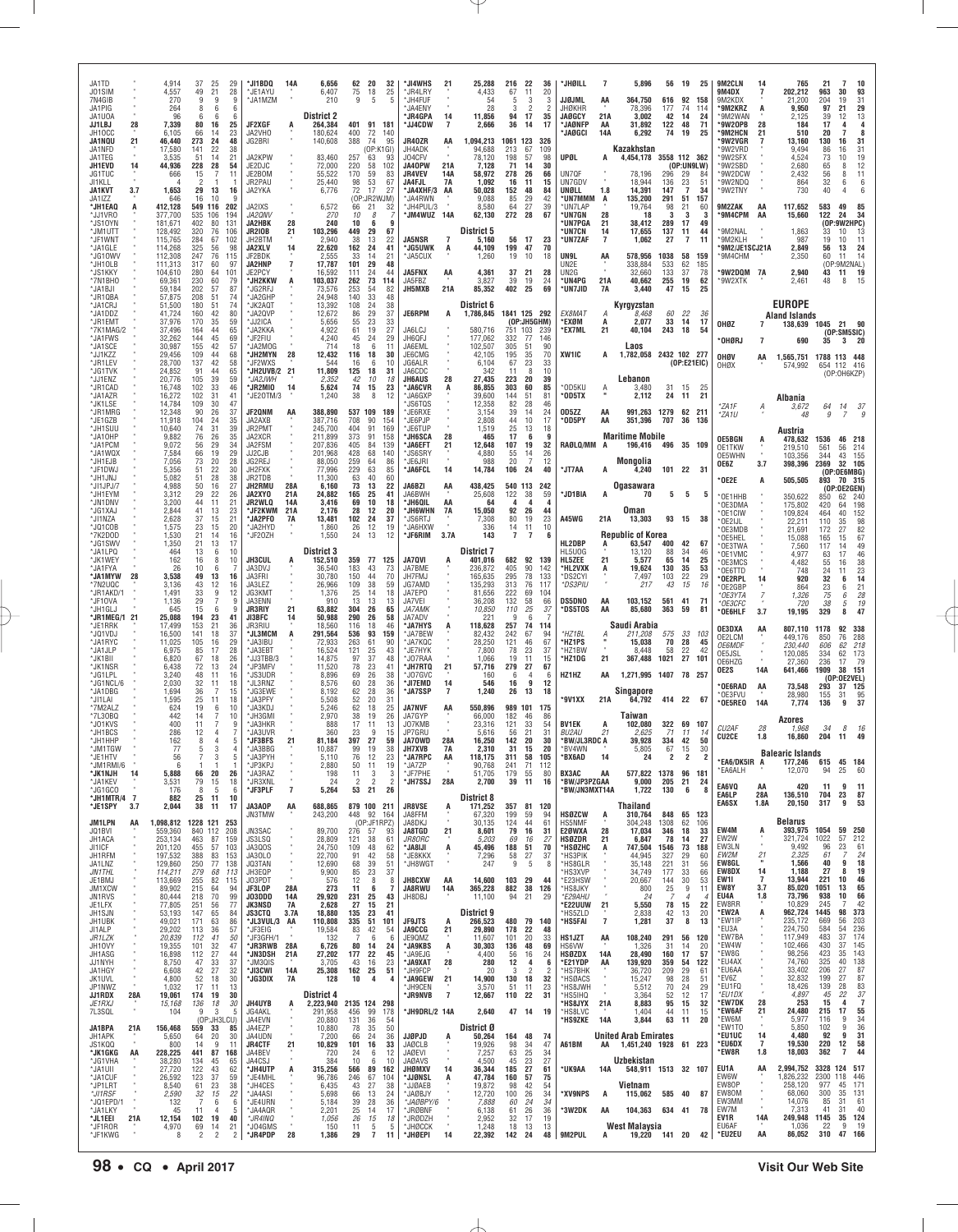| *EU4T<br>*EW7RA<br>*EW4C<br>*EW4R<br>*FW6F<br>*EW4RF<br>*EW4GL<br>*EU3AA | 28A<br>14A<br>7A<br>3.7A<br>1.8A | 50,372<br>23,690<br>1,352<br>27,297<br>16.450<br>10,400<br>4,410<br>3,977 | 212<br>40<br>156<br>158<br>33<br>82<br>36<br>8<br>18<br>247<br>18<br>63<br>42<br>225<br>8<br>177<br>8<br>44<br>35<br>100<br>7<br>98<br>4<br>37 | TK9R<br>TK4RB<br><b>*SV9KNK</b><br>'SV9MBL   | A<br>AA<br>A         | Corsica<br>463,736<br>Crete<br>63,000<br>14,725 | 4,779,975 5297 109 466<br>(OP:IK8UND)<br>984 78 286<br>229 49 126<br>139<br>24<br>-71 | OK2QA<br>OK1DBE<br>OK2PCL<br>окзс<br>OK1NP<br>OK7K<br>OK4K | 21A<br>14A<br>7A | 217,080<br>128,226<br>30,502<br>399,785<br>624,876<br>115,692 | 516<br>63<br>205<br>393<br>47<br>166<br>108<br>70<br>31<br>1241<br>-34<br>151<br>(OP:OK2ZC)<br>740,740 2382 38 147<br>2816 35 138<br>(OP:OK1BN)<br>812<br>28<br>96 | *MØYKS<br>*G8T<br>MØMPM<br><b>MØRNW</b><br>M6HQM'<br>*M6RVA<br>MØABG*<br>*MØRGZ |                    | 7,085<br>6,840<br>6,400<br>6.102<br>5,460<br>4,067<br>3,640<br>3,306 | 69<br>124<br>92<br>99<br>78<br>53<br>50<br>61 | 19<br>46<br>13<br>47<br>(OP:MØMUX)<br>17<br>47<br>13<br>41<br>19<br>46<br>35<br>14<br>38<br>14<br>11<br>27 | *UA1CUR<br>*U1BA<br>*RA1CE<br>*UB1AKB<br>*UA1AQA<br>R <sub>1</sub> DX<br>RU1AB<br>RA1QD | 14<br>AA              | 52,402<br>38,720<br>16,830<br>8,540<br>8,265<br>511,562<br>105,078<br>21,177 | 318<br>29<br>104<br>248<br>94<br>83<br>27<br>145<br>27<br>54<br>119<br>16<br>40<br>85<br>17<br>99<br>347<br>742<br>367<br>52<br>159<br>130<br>30<br>87 |
|--------------------------------------------------------------------------|----------------------------------|---------------------------------------------------------------------------|------------------------------------------------------------------------------------------------------------------------------------------------|----------------------------------------------|----------------------|-------------------------------------------------|---------------------------------------------------------------------------------------|------------------------------------------------------------|------------------|---------------------------------------------------------------|--------------------------------------------------------------------------------------------------------------------------------------------------------------------|---------------------------------------------------------------------------------|--------------------|----------------------------------------------------------------------|-----------------------------------------------|------------------------------------------------------------------------------------------------------------|-----------------------------------------------------------------------------------------|-----------------------|------------------------------------------------------------------------------|--------------------------------------------------------------------------------------------------------------------------------------------------------|
| <b>ON7HLU</b><br><b>ON4KCY</b><br>ON7ET<br>OT <sub>2</sub> X             |                                  | Belgium<br>597,016<br>404,680<br>28,194<br>21,483                         | 1073<br>78<br>314<br>892<br>71<br>264<br>181<br>30<br>97<br>169<br>28<br>65                                                                    | <b>SV9COL</b><br>9A7JCY                      | 21A<br>28            | 57,348<br>Croatia<br>21.105                     | 351 26<br>82<br>257 14<br>49                                                          | OLØM<br>OK1T<br>OK1CRM                                     | 3.7A<br>1.8A     | 287,020<br>42,984<br>28,560                                   | (OP:OK1BOA)<br>2004 27 100<br>(OP:OK1CDJ)<br>613 10<br>62<br>489<br>9<br>51                                                                                        | M6YTU*<br>*MØJCE<br>*2EØDDK<br>'G7AAQ<br>*2EØLMD                                |                    | 3,080<br>2,464<br>2,162<br>2,050<br>1,353                            | 69<br>32<br>58<br>50<br>45                    | 9<br>31<br>18<br>26<br>9<br>38<br>11<br>30<br>27<br>14                                                     | <b>UA10MS</b><br>*UA1ZJV<br>RT <sub>2</sub> A                                           | 3.7A<br>AA<br>А       | 13,752<br>814<br><b>District 3</b><br>1,038,825                              | $\frac{57}{15}$<br>130<br>15<br>24<br>7<br>1957 86 319                                                                                                 |
| OT <sub>1</sub> L<br>OT8T                                                | $\overline{7}$                   | 14,322<br>20,294                                                          | 165<br>15<br>51<br>(OP:0N4MHO)<br>239 11<br>62                                                                                                 | 9A7Ø3B<br><b>'9A40P</b>                      | 3.7<br>A             | 77,368<br>141,112                               | 979<br>11<br>65<br>(0P:9A2VR)<br>384<br>63<br>185                                     | * OK1K<br>*OK1PMA                                          | AA               | 183,090<br>140,139                                            | 459<br>59<br>196<br>(0P:OK1X0E)<br>485<br>164<br>43                                                                                                                | G6DCT*<br>`GØMCV<br>M5Z                                                         |                    | 1.295<br>1,160<br>1,092                                              | 35<br>42<br>38                                | 10<br>27<br>6<br>23<br>6<br>20                                                                             | <b>RM30</b><br>R3GZ                                                                     |                       | 228,228<br>196,500                                                           | (OP:SM6LRR)<br>608<br>50<br>216<br>185<br>491<br>77                                                                                                    |
| $*$ OR2F                                                                 | A                                | 1,137,565                                                                 | (0P:ON8KW)<br>1638<br>96<br>385<br>(OP:ON8LDS)                                                                                                 | *9A2BD<br>*9A8FCC<br>*9A3JE                  |                      | 80,990<br>48.412<br>46,854                      | 40<br>345<br>138<br>254<br>30<br>103<br>35<br>224<br>102                              | *OK4DZ<br>*OK1AY<br>*OK1UU                                 |                  | 108,432<br>64,356<br>30,500                                   | 50<br>166<br>324<br>28<br>145<br>333<br>200<br>28<br>94                                                                                                            | `GØWCZ<br>'GØWWD                                                                |                    | 1,024<br>825                                                         | 28<br>28                                      | (OP:JK3GAD)<br>11<br>21<br>11<br>22                                                                        | R30M<br><i><b>UA3RC</b></i><br><b>RU30</b>                                              |                       | 193,986<br>106,920<br>104.140                                                | 505<br>179<br>55<br>94<br>362<br>41<br>158<br>350<br>47                                                                                                |
| *007W<br>*ON5UJ<br>*ON3ND                                                |                                  | 215,860<br>163,333<br>122,400                                             | 596<br>52<br>199<br>449<br>52<br>181<br>521<br>35<br>145                                                                                       | '9A6TT<br>'9A3CJW<br>*9A5HZ                  |                      | 19,775<br>11,952<br>11,016                      | 154<br>29<br>84<br>130<br>16<br>56<br>52<br>141<br>16                                 | *OK1FGD<br>*OK2VV<br>*OK2GU                                |                  | 6,798<br>3,465<br>2,652                                       | 50<br>89<br>16<br>39<br>63<br>16<br>59<br>10<br>29                                                                                                                 | *2EØOSM<br>*G3RSD<br>*2EØHCL                                                    |                    | 750<br>546<br>437                                                    | 29<br>24<br>27                                | 5<br>20<br>$\overline{7}$<br>19<br>5<br>14                                                                 | UA3RN<br>RT <sub>2</sub> H<br>RA3TT                                                     |                       | 99,328<br>74,022<br>68,295                                                   | 146<br>451<br>48<br>131<br>320<br>38<br>280<br>36<br>109                                                                                               |
| *ON4CT<br>*ON6CQ<br>*ON3SAT<br>*ON3VS                                    |                                  | 97,470<br>60.922<br>60,092<br>39,990                                      | 43<br>147<br>349<br>198<br>37<br>129<br>274<br>38<br>128<br>29                                                                                 | '9A3DOS<br>*9A1EA<br>'9A91                   | 28                   | 2,726<br>2,679<br>9,720                         | 42<br>15<br>32<br>32<br>39<br>15<br>123<br>10<br>35                                   | *OK1TNM<br>*OK2PYA<br>*OK1LV<br>*0K1L0                     | 28A<br>21A       | 19,952<br>62,828<br>23,325                                    | 203<br>45<br>13<br>322<br>24<br>89<br>200<br>14<br>61<br>60                                                                                                        | *GØCPA<br><b>'G7UGC</b><br>'GØRAH<br>*G4WQI                                     | 21                 | 36<br>10.282<br>9,635                                                | 6<br>134<br>154                               | $\overline{2}$<br>10<br>43<br>9<br>38                                                                      | R <sub>2</sub> GB<br>RT3N<br>RL30I                                                      |                       | 53,340<br>48.906<br>30,099                                                   | 240<br>106<br>34<br>108<br>260<br>35<br>96<br>206<br>31<br>69                                                                                          |
| *007R<br>$*$ OT7E                                                        |                                  | 16,608<br>14.620                                                          | 239<br>100<br>122<br>24<br>72<br>(OP:ON6OM)<br>155<br>70<br>16                                                                                 | *9A6KZH<br>*9A2EY<br><b>SA6RMI</b><br>*9A5IP | 21<br>14             | 22,725<br>21,350<br>17,700<br>2,277             | 20<br>165<br>55<br>55<br>196<br>15<br>180<br>14<br>45<br>27<br>49<br>6                | *OL9R<br>*OK1UG                                            | 7A               | 21,075<br>170,847<br>53,088                                   | 15<br>158<br>1265<br>21<br>102<br>(OP:OK6RA)<br>447<br>16<br>-80                                                                                                   | M6YOM *<br>*MØZVF/P<br>'G3Y                                                     | 14                 | 8,684<br>4,738<br>273<br>88,396                                      | 93<br>53<br>13<br>574                         | 11<br>41<br>35<br>11<br>4<br>-9<br>21<br>-77                                                               | RD5A<br>R051<br>RO3A                                                                    |                       | 18,424<br>18,055<br>9,125                                                    | 142<br>25<br>133<br>29<br>86<br>53<br>20<br>101<br>(OP:EK7DX)                                                                                          |
| *ON2VHF<br>*0R4T<br>*ON3DI                                               | 14<br>$\overline{7}$<br>3.7      | 12,815<br>8,639<br>10,416                                                 | 213<br>10<br>45<br>139<br>9<br>44<br>36<br>262<br>6                                                                                            | *9A2XW<br>9A2JK                              | $\overline{7}$<br>AA | 7,905<br>189,874                                | $\overline{7}$<br>135<br>44<br>351 71 207                                             | *ОК6Т<br>*ОК6Ү                                             | 3.7A<br>1.8A     | 138,128<br>6,683                                              | 1339<br>15<br>82<br>(0P:OK1WCF)<br>166<br>4 37                                                                                                                     | *M1N                                                                            |                    | 28,635                                                               | 298                                           | (OP:G3YBY)<br>- 14<br>55<br>(OP: M1DST)                                                                    | R3QF<br>RZ3DAB<br>RT2D                                                                  |                       | 7,137<br>2,256<br>84                                                         | 39<br>41<br>22<br>32<br>51<br>15<br>3<br>$\overline{4}$                                                                                                |
| OR3A<br>007P                                                             | AA                               | 1,960,842 2333 114<br>761,620                                             | 484<br>1005<br>89<br>363                                                                                                                       | 9A5D<br><b>9A9R</b>                          | 21A<br><b>7A</b>     | 409,360<br>325,194 1510                         | 1541<br>33<br>137<br>(OP:9A7Z)<br>-34<br>-132                                         |                                                            |                  | Denmark                                                       | (OP:OK2PTZ)                                                                                                                                                        | G3YRZ*<br>2E1AYS<br>*2EØVCC                                                     |                    | 17,822<br>17,204<br>4,368                                            | 204<br>152<br>94                              | 14<br>53<br>14<br>54<br>9<br>30                                                                            | <b>RW3FY</b><br>RT5K<br>RC5Z                                                            | 28<br>14              | 720<br>538,020<br>3,960                                                      | 26<br>15<br>5<br>$\frac{143}{24}$<br>2040<br>37<br>127<br>6                                                                                            |
| ON3AR<br>ON4TO<br>005M                                                   | 7A<br>3.7A                       | 184,158<br>59,813<br>150,093                                              | 46<br>188<br>551<br>431<br>18<br>89<br>1146<br>18<br>91                                                                                        | 9A1CC<br>9A8M                                | 3.7A                 | 19,250                                          | 13<br>231<br>57<br>358,803 2052 28<br>109<br>(OP:9A7DM)                               | OV3X<br>0Z2BKK                                             | A                | 199,675<br>50,337                                             | 631 47 198<br>(0P:0Z8AE)<br>310<br>25<br>116                                                                                                                       | *MØOSA/M<br>*2E1CAQ<br>*MØACM                                                   | $\overline{7}$     | 2,142<br>1,620<br>8,855                                              | 53<br>46<br>125                               | 9<br>25<br>6<br>21<br>10<br>45                                                                             | *RA3DAD<br>*UA3BL<br>*R05K                                                              | A                     | 319,448<br>300,553<br>238,848                                                | 229<br>709<br>63<br>743<br>243<br>64<br>691<br>49<br>207                                                                                               |
| *ON6LR<br>*ON4AXU<br>*ON5GF                                              | AA                               | 89,376<br>37,929<br>31,080                                                | (OP:0N5Z0)<br>223<br>49<br>217<br>157<br>41<br>100<br>206<br>82<br>23                                                                          | *9A5ØCBM AA<br>*9A1AA<br>*9A6DJX             |                      | 523,146<br>223,270                              | 1079<br>76 277<br>(0P:9A5ST)<br>611<br>56<br>213<br>39<br>491                         | OU1E<br>0Z60G<br>OZ3BJ<br>OZ8RH                            | 28<br>21         | 19,440<br>5,776<br>2,695<br>20,700                            | 158<br>24<br>84<br>56<br>74<br>20<br>9<br>26<br>51<br>167<br>17<br>58                                                                                              | M7W<br>G7Y                                                                      | AA                 | 932,100<br>419,565                                                   | 1380 87 391                                   | (OP:G3TBK)<br>866 58 191                                                                                   | *RL3AJ<br>*RZ3F<br>*RW3AJX<br>*RN3Z                                                     |                       | 151,410<br>114,699<br>95,634<br>80,396                                       | 351<br>62<br>183<br>398<br>178<br>43<br>390<br>162<br>45<br>264<br>50<br>149                                                                           |
| *ON6FC<br>*ON3PGL<br>*ON4AR                                              |                                  | 25,857<br>17.721<br>15,912                                                | 172<br>27<br>90<br>171<br>23<br>76<br>104<br>26<br>76                                                                                          | *9A2VX<br>*9A3KS<br>9A701AD                  |                      | 122,696<br>60,536<br>19,691<br>19,176           | 157<br>295<br>39<br>122<br>29<br>91<br>68<br>128<br>28<br>66                          | 0Z4MD<br>OZ4NA<br>*OZ1KKH                                  | 1.8<br>A         | 59,645<br>105,050<br>65,583                                   | 742<br>13<br>66<br>487<br>35<br>156<br>240<br>42<br>147                                                                                                            | G3Q                                                                             |                    | 346,632                                                              |                                               | (OP:MØZDZ)<br>750 60 243<br>(OP:G3RXQ)                                                                     | *UA3RKK<br>*R3AAA<br>*UA3ABF                                                            |                       | 68,480<br>46,306<br>42,485                                                   | 261<br>118<br>42<br>228<br>36<br>101<br>113<br>242<br>32                                                                                               |
| *ON7PX<br>*ON7QL<br>*OSØM                                                | 21A                              | 15,252<br>4,012<br>48,960                                                 | 148<br>75<br>18<br>21<br>38<br>56<br>83<br>303<br>19                                                                                           | *9A5YY<br>°9A2KO<br>*9A1AD                   | 28A<br><b>14A</b>    | 180<br>1,708<br>97,875                          | - 6<br>5<br>5<br>50<br>21<br>-7<br>412<br>30<br>115                                   | *OZ1ACB<br>*OZ1LFI<br>*OZ6AGX                              |                  | 60,060<br>47,432<br>43,875                                    | 326<br>28<br>112<br>308<br>23<br>98<br>22<br>103<br>317                                                                                                            | G3YSX<br>G3XSV<br>G4RRM                                                         |                    | 131,634<br>95,274<br>68,880                                          | 409<br>256<br>208                             | 46<br>- 167<br>44<br>157<br>41<br>123                                                                      | *RX3VF<br>*R20FF<br>*R3WZ                                                               |                       | 38,528<br>37,152<br>32,130                                                   | 237<br>28<br>100<br>248<br>18<br>90<br>88<br>157<br>31                                                                                                 |
| *ON6VOX<br>*ON4VDV                                                       | 14A<br>7A                        | 5,950<br>248                                                              | 91<br>12<br>38<br>13<br>3<br>5                                                                                                                 | *9A3DZH<br>*9A5KIR<br>'9A6IND                |                      | 28,392<br>14,539<br>7,738                       | 258<br>19<br>65<br>158<br>13<br>54<br>92<br>12<br>41                                  | *OZ5AGJ<br>*OZ7DK<br>*5P9R                                 |                  | 43.472<br>36,576<br>25,070                                    | 263<br>30<br>122<br>237<br>25<br>102<br>208<br>22<br>87                                                                                                            | G2M<br>G2U                                                                      |                    | 53,298<br>10,108                                                     | 279<br>110 21                                 | 32<br>109<br>(OP:G4LPD)<br>55                                                                              | *UA3YCZ<br>*RM2H<br>*RD2D                                                               |                       | 31.734<br>31,248<br>29,718                                                   | 99<br>92<br>205<br>30<br>174<br>34<br>91<br>163<br>36                                                                                                  |
| E7DX                                                                     | A                                | Bosnia-Herzegovina                                                        | 7,376,655 6245 150 591<br>(OP:E77DX)                                                                                                           | *9A2WB<br><b>'9A2GA</b><br>*9A1IW            | 7A<br>3.7A<br>1.8A   | 12,060<br>4,879<br>18,231                       | 152<br>49<br>11<br>116<br>$\overline{1}$<br>34<br>$\overline{7}$<br>301<br>52         | *OZ1DGQ<br>*OZ2CA<br>*0Z9V                                 | 21               | 2,242<br>64<br>4,956                                          | 37<br>27<br>11<br>$\overline{4}$<br>4<br>$\overline{4}$<br>91<br>8<br>34                                                                                           | G3MXH<br>MØXAC                                                                  | $\bullet$          | 5,841<br>5,200                                                       | 59<br>44                                      | (OP:GØUGO)<br>17<br>42<br>22<br>43                                                                         | *R2ZCA<br>*RD3FV<br>*RA3DQP                                                             |                       | 27,000<br>25,833<br>23,828                                                   | 139<br>34<br>91<br>85<br>171<br>24<br>69<br>191<br>23                                                                                                  |
| E74X<br>*E77M<br>*E78CB                                                  | A                                | 44,988<br>18,666<br>2,583                                                 | 241<br>108<br>30<br>165<br>20<br>82<br>23<br>28<br>18<br>44                                                                                    | OK2EQ                                        |                      | <b>Czech Republic</b><br>266,700                | 645 61<br>239                                                                         | *OZ1DYI<br>* 0 Z 7 B Q<br>*OZ7JZ                           | 14<br>7          | 15,312<br>3,400<br>1,176                                      | 218<br>11<br>47<br>33<br>7<br>61<br>5<br>23<br>39                                                                                                                  | MØPLX<br>M2L                                                                    | 28A<br>21A         | 3,589<br>143,520                                                     | 54                                            | 11<br>26<br>690 23 107<br>(OP:MBBJL)                                                                       | *RU3XY<br>*R5DT<br>*R2AHS                                                               |                       | 22,491<br>18,870<br>17,108                                                   | 91<br>163<br>28<br>70<br>75<br>81<br>78<br>76<br>95<br>$32\,$<br>135<br>19                                                                             |
| *E7TT<br>*E77CV<br>*E74KM                                                | 28<br>3.7                        | 12,141<br>44,019<br>3,430                                                 | 123<br>13<br>(0P:E73RO)<br>584<br>-11<br>62<br>101<br>5<br>30                                                                                  | OK1XQ<br>OK2EA<br>OK1BLU<br>OK1MSP           |                      | 195.834<br>108,976<br>108,339<br>76,483         | 536<br>58<br>199<br>42<br>154<br>400<br>41<br>395<br>160<br>271<br>45<br>142          | 0Z3ØEU<br>0Z1IKY<br>0ZØA                                   | AA               | 52,644<br>46,818<br>12,834                                    | 298<br>31<br>133<br>128<br>50<br>103<br>26<br>67<br>89                                                                                                             | G5K<br><b>GK3MPD</b>                                                            | 14A                | 95,627<br>64,680                                                     | 408                                           | 25 108<br>(OP:GØBNR)<br>409 19 79<br>(OP:GMØDBW)                                                           | *RA3YDA<br>*RV3A<br>*RU3UB<br>*R2DGD                                                    |                       | 16,837<br>15,340<br>14,454<br>12,717                                         | 32<br>86<br>95<br>40<br>23<br>118<br>22<br>109                                                                                                         |
| <b>E77A</b><br>E73ESP                                                    | 21A<br>3.7A                      | 713,504<br>80,278                                                         | 2472 35 141<br>946<br>12<br>-70                                                                                                                | OK1FR0<br>OK2SFP<br>OK2ABU                   | 28                   | 75,696<br>29.367<br>1,740                       | 329<br>36<br>130<br>224<br>27<br>90<br>54<br>9<br>20                                  | 0Z4VW<br>5P1B                                              | 14A              | 5,590<br>104,412                                              | 56<br>49<br>16<br>380<br>34<br>120<br>(OP:0Z1JUX)                                                                                                                  | G2Z<br>M5B                                                                      | 7A<br>3.7A         | 1,035<br>46,268                                                      | 446 13                                        | 41 5 18<br>(OP:GSJYV)<br>- 73                                                                              | *R20M<br>*R2EL<br>*RØCAF/3                                                              |                       | 11,760<br>7,992<br>7.224                                                     | 59<br>62<br>55<br>31<br>31<br>46<br>109<br>22<br>17<br>103<br>100<br>11                                                                                |
| *E7ØEA<br>*E74A                                                          | AA<br>14A                        | 1,505<br>324,786                                                          | (OP:E79AA)<br>23<br>14<br>21<br>1553<br>32<br>122                                                                                              | OK5D<br>OK1XC                                | 21                   | 123,300<br>42,444                               | 567<br>30<br>107<br>(OP:OK1DTP)<br>232<br>25<br>83                                    | 0Z1DWK<br>0Z40<br>°0Z1KVM                                  | 1.8A<br>AA       | 171<br>2,470<br>80,951                                        | 15<br>6<br>13<br>61<br>6<br>32<br>421<br>31<br>138                                                                                                                 | G3UHU<br>°G8KEK/P                                                               | AA                 | 4,598<br>101,574                                                     | 110<br>370                                    | (0P:G3WVG)<br>-5<br>-33<br>44<br>154                                                                       | *R30A<br>*RZ3DOT<br>*R5DZ                                                               |                       | 4,650<br>4,600<br>4,088                                                      | 71<br>16<br>29<br>40<br>21<br>85<br>14                                                                                                                 |
| *E72JG<br>*E78T                                                          | 7A<br>1.8A                       | 6,720<br>4,600<br><b>Bulgaria</b>                                         | 114<br>13<br>43<br>5<br>119<br>35                                                                                                              | OK1CW<br>OK7PY<br>OK7W                       | 14<br>$\overline{7}$ | 27,225<br>9,240<br>430,836                      | 161<br>26<br>73<br>110<br>11<br>44<br>29<br>2662<br>109                               | *OZ4MU<br>*0Z1KIH<br>*OZ1DJJ                               | 14A              | 31,436<br>1,369<br>20,856                                     | 187<br>27<br>89<br>41<br>10<br>27<br>149<br>18<br>61                                                                                                               | *M4M<br>*G3YPP<br>*G6BDV<br>*M4P                                                |                    | 94,724<br>73,260<br>66,750<br>54,180                                 | 405<br>411<br>278<br>317                      | 46<br>153<br>28<br>120<br>42<br>136<br>32<br>108                                                           | *UA3DSS<br>*UB3DDA<br>*R2DX<br>*R2DAW                                                   |                       | 3,010<br>1,360<br>888<br>650                                                 | $42$<br>$21$<br>$23$<br>$14$<br>14<br>41<br>37<br>11<br>20<br>10<br>18<br>25<br>8                                                                      |
| LZ2XF<br>LZ1RW<br>LZ10Z                                                  | A                                | 339,570<br>190,608<br>93.002                                              | 728<br>72<br>243<br>444<br>65<br>199<br>397<br>37<br>145                                                                                       | OK2STM<br>*OK2MBP<br>*OK1DPU                 | 3.7<br>A             | 323<br>369,265<br>231,000                       | (OP:OK1CID)<br>21<br>-4<br>13<br>1080<br>48<br>251<br>613<br>51<br>224                | SV5/DL6MHWA                                                |                  | <b>Dodecanese</b>                                             | 178,752 796 46 150                                                                                                                                                 | *2EØIFC<br><b>MØVSE</b>                                                         |                    | 50,220<br>49,086                                                     | 281<br>198                                    | (OP:MØPMV)<br>32<br>103<br>36<br>126                                                                       | *RA3EA<br>*RW3VA<br>*UA3DLD                                                             | 28                    | 6,149<br>792<br>522                                                          | 120<br>9<br>34<br>19<br>30<br>5<br>28                                                                                                                  |
| LZ1GE<br>LZ5E<br>LZ1SMN                                                  |                                  | 77,679<br>9,360<br>4,255                                                  | 308<br>42<br>147<br>101<br>19<br>53<br>103<br>31<br>6                                                                                          | OK2BZE<br>*OK2BRX<br>*OK1MKU                 |                      | 203,184<br>167,307<br>131,835                   | 594<br>52<br>197<br>47<br>534<br>170<br>350<br>54<br>201                              | M3W                                                        | A                | England<br>729,656                                            | 1097 90 319<br>(OP:G4FAL)                                                                                                                                          | G40ZG*<br>*G4AYU<br>'MØMNV                                                      |                    | 34,281<br>30,129<br>28,152                                           | 241<br>178<br>136                             | 23<br>94<br>92<br>29<br>31<br>107                                                                          | *UA3IVF<br>*RZ3LC<br>*RA3DGH                                                            | 21                    | 368<br>8,109<br>2,232                                                        | $^{13}_{12}$<br>30<br>4<br>40<br>103<br>13<br>24<br>59                                                                                                 |
| LZ1RA<br>LZ5U                                                            | 14                               | 55,862<br>9,396                                                           | 385<br>23<br>83<br>119<br>11<br>47<br>(OP: LZ1MC)                                                                                              | *OK6AA<br>*OK1DKR<br>*OK1HEH                 |                      | 117,180<br>107,874<br>102,209                   | 461<br>40<br>170<br>330<br>47<br>187<br>489<br>33<br>146                              | MØMCV<br>G4LKD<br>MØGHQ                                    |                  | 297,073<br>114,063<br>108,000                                 | 910<br>45<br>214<br>423<br>41<br>152<br>328<br>43<br>157                                                                                                           | *GØ00F<br>*MØABR<br>*MØTQR                                                      |                    | 25,652<br>18.786<br>13,524                                           | 170<br>148<br>123                             | 26<br>80<br>22<br>71<br>18<br>66                                                                           | *UA3LG<br>*R3XA<br>*UA3ABJ                                                              | 14                    | 80<br>134,504<br>74,256                                                      | 6<br>$\beta$<br>.5<br>715<br>29<br>107<br>489<br>25<br>87                                                                                              |
| *LZ3SD<br>*LZ5GB<br>*LZ5PL                                               |                                  | 66,778<br>59,348<br>52,486                                                | 320 38 135<br>180<br>46<br>102<br>254<br>36<br>125                                                                                             | $*$ OK2TC<br>*OK1BA<br>*OK2TS                |                      | 82.128<br>67,416<br>59,321                      | 406<br>35<br>139<br>313<br>36<br>123<br>295<br>34<br>103                              | MØRBE<br>GØAZH<br>MØXUU                                    |                  | 59,343<br>43,792<br>26,460                                    | 269<br>32 119<br>255<br>34<br>102<br>227<br>19<br>86                                                                                                               | *G7HJX<br>M1CCY*<br>*MØTRJ                                                      |                    | 12,474<br>7,000<br>6,156                                             | 136<br>119<br>84                              | 16<br>61<br>14<br>42<br>15<br>42                                                                           | *RZ3Z<br>*R2GAP<br>*RN3FY                                                               |                       | 64,053<br>6,342<br>512                                                       | 80<br>458<br>19<br>156<br>8<br>34<br>28<br>5<br>11                                                                                                     |
| *LZ5IL<br>*LZ1AQ<br>*LZ1D                                                |                                  | 30,240<br>15,288<br>10,010                                                | 140<br>32<br>112<br>132<br>22<br>69<br>102<br>16<br>49<br>(OP: LZ5CO)                                                                          | *OK1DXW<br>*OK1DVA<br>*OK1BJ                 |                      | 44,700<br>43,419<br>40,430                      | 225<br>36<br>113<br>310<br>24<br>99<br>252<br>27<br>103                               | G4IUF<br>G4VMX<br>GØMBA<br>G4HBI/M                         |                  | 24,638<br>19,656<br>19,548                                    | 100<br>36<br>91<br>154<br>21<br>70<br>191<br>22<br>86<br>102<br>16<br>60                                                                                           | *MØNST<br>*G7VTU<br>*2EØKBL                                                     |                    | 5,922<br>2,795<br>2,072                                              | 88<br>55<br>52<br>13                          | 13<br>50<br>10<br>33<br>10<br>27                                                                           | *UG3G<br>*RK3E<br>*RK3LG<br>*R05X                                                       | $\overline{7}$<br>3.7 | 120<br>18,200<br>12,880<br>7,350                                             | 10<br>-8<br>54<br>225<br>11<br>47<br>212<br>9<br>149<br>8<br>42                                                                                        |
| *LZ1MDZ<br>*LZ2ØN<br>*LZ3TL                                              |                                  | 5,063<br>3,900<br>2,508                                                   | 75<br>16<br>45<br>66<br>16<br>36<br>45<br>13<br>31                                                                                             | *OK2SGY<br>*OK2MC<br>*OK2PBG<br>*OK1XBF      |                      | 40,230<br>34,400<br>26,900<br>25,382            | 272<br>28<br>107<br>254<br>20<br>80<br>192<br>24<br>76<br>18<br>248<br>80             | MØCVO<br>GØVLF<br>G5E                                      | 21               | 13,680<br>3,168<br>2,380<br>102,426                           | 12<br>32<br>60<br>26<br>14<br>20<br>404 26 103                                                                                                                     | 'G4DYA<br>*G4MAD<br>*MØDZB<br>*MØOSH                                            | 14A                | 315<br>224<br>17,500<br>2,701                                        | 16<br>178<br>53                               | 10<br>11<br>5<br>-9<br>14<br>56<br>7<br>30                                                                 | *R3RAE<br>R <sub>2EA</sub>                                                              | 1.8<br>AA             | 437<br>774,972                                                               | 14<br>21<br>5<br>83 329<br>1307                                                                                                                        |
| *LZ2RS<br>*LZ9V<br>*LZ2FM                                                | 28<br>21                         | 15,057<br>62,244<br>13,696                                                | 165<br>14<br>49<br>342<br>26<br>88<br>124<br>16<br>48                                                                                          | *OK2IH<br>°OK1DKO<br>*OK2BV                  |                      | 20,608<br>18,180<br>15,648                      | 150<br>27<br>85<br>75<br>149<br>26<br>165<br>19<br>77                                 | G3PXT<br>G3ZGC                                             | $\overline{7}$   | 25,559<br>4,788                                               | (0P:G3RAU)<br>$447$ 10<br>51<br>87<br>8<br>34                                                                                                                      | *MØLYQ<br>*G4WGE<br>*G3VAO                                                      | 1.8A               | 1,769<br>1,334<br>5,712                                              | 45<br>34<br>120                               | 7<br>22<br>8<br>21<br>6<br>42                                                                              | RM3DA<br>R05F                                                                           |                       | 743,248<br>423,934                                                           | 1257<br>318<br>94<br>1358<br>50<br>233<br>(OP:R8FF)                                                                                                    |
| *LZ2WNW<br>*LZ2PS<br>*LZ3YV                                              | 14                               | 83,181<br>57,434<br>361                                                   | 477<br>27<br>92<br>482<br>18<br>76<br>13<br>24<br>6                                                                                            | *OK1GS<br>*OK2BH<br>*OK2SWD                  |                      | 8,118<br>8,080<br>5,220                         | 116<br>18<br>64<br>83<br>22<br>58<br>77<br>15<br>45                                   | G4L<br>*GØC                                                | 3.7<br>A         | 55,530<br>119,185                                             | 564 15<br>75<br>(OP:G4LDL)<br>434 40 157                                                                                                                           | ES2MC                                                                           | A                  | Estonia<br>966,000 1642 84 316                                       |                                               |                                                                                                            | RA3R<br>RA30A<br>UA3RF                                                                  |                       | 283,960<br>226,014<br>185,493                                                | 695<br>56 192<br>59 212<br>690<br>511<br>55 176                                                                                                        |
| *LZ2EH0<br>*LZ6Z                                                         |                                  | 96                                                                        | 12<br>6<br>2<br>116 12<br>49                                                                                                                   | *OL3E                                        |                      | 4,332                                           | 16<br>41<br>63                                                                        |                                                            |                  | 109,472                                                       | (OP:GØCER)<br>478<br>34<br>142                                                                                                                                     | ES5MG                                                                           | A                  | 206,664<br>2,075,466                                                 | 486<br>2822 107                               | 65<br>251<br>455                                                                                           | <b>RN3TT</b><br>RV3YR                                                                   |                       | 89,268<br>86,078                                                             | 299<br>41<br>131                                                                                                                                       |
| *LZ2A0<br>*LZ2J0W<br>*LZ5CA                                              | $\overline{7}$                   | 9,638                                                                     | (0P:LZ2CM)                                                                                                                                     | *OK4RQ                                       |                      | 4,292                                           | (OP:OK1JOC)<br>40<br>18<br>40                                                         | *M5ZAP<br>*G4ADJ                                           |                  | 81,840                                                        | 360<br>36<br>140                                                                                                                                                   | *ES5TV<br>*ES1ACS                                                               |                    | 47,302                                                               | 266                                           | 32<br>102                                                                                                  | RZ2D                                                                                    |                       | 70,890                                                                       | 41 152<br>366<br>48 122<br>238                                                                                                                         |
| LZ1KU<br>LZ3ZZ<br>LZ1YE                                                  |                                  | 6,372<br>3,560<br>1,829                                                   | 87<br>12<br>42<br>9<br>70<br>31<br>53<br>6<br>25                                                                                               | *OK2MRJ<br>*OK1PFM<br>*0K40K                 |                      | 3,984<br>1,716<br>406                           | 75<br>37<br>11<br>40<br>12<br>27<br>20<br>11<br>18                                    | *MØP<br>*G4SHF                                             |                  | 76,788<br>71,610                                              | 354<br>33 129<br>(OP:MØRYB)<br>378 27 128                                                                                                                          | *ES6RMR<br>*ES4RLH<br>*ES5RIM                                                   | 14                 | 27,027<br>12,480<br>21,080                                           | 169<br>104<br>257                             | 29<br>88<br>24<br>54<br>11<br>51                                                                           | R <sub>2</sub> CA<br>R <sub>3</sub> M <sub>S</sub>                                      |                       | 52,150<br>23,716                                                             | (OP:UA3BZ)<br>44 105<br>156<br>114<br>40<br>81                                                                                                         |
| LZ2FL<br>LZ2PL<br>LZ1ST                                                  | AA                               | 2,086,986 2446 130<br>490,784                                             | 484<br>1205<br>65<br>248                                                                                                                       | °OK1CZ<br>*OL5Y<br>*OK1TFH                   | 28<br>21             | 4,720<br>64,500<br>7,105                        | 71<br>10<br>30<br>273<br>28<br>97<br>76<br>14<br>35                                   | *2EØKDT<br>*G4DDL<br>*MØGDX                                |                  | 69,872<br>57,670<br>48,980                                    | 219<br>44<br>132<br>300<br>30<br>116<br>238<br>32<br>123                                                                                                           | *ES2IPA<br>*ES5YG<br>*ES8SX                                                     | $\overline{7}$     | 1,104<br>286<br>13,200                                               | 35<br>20<br>204                               | 7<br>17<br>$\overline{4}$<br>9<br>10<br>45                                                                 | RA3LCW<br>RN3B<br>R3QX                                                                  |                       | 19,398<br>4,950<br>1,890                                                     | 69<br>99<br>37<br>28<br>43<br>22<br>19<br>23<br>11                                                                                                     |
| LZ1NG                                                                    |                                  | 18,166<br>17,888<br>16,212                                                | 271<br>13<br>49<br>92<br>35<br>69<br>22<br>62<br>167                                                                                           | *OK2BNF<br>*OK2BJK<br>*ОК6К                  | 14                   | 1,012<br>468<br>75,130                          | 37<br>6<br>17<br>18<br>7<br>11<br>496 23<br>87                                        | *G4IDF<br>*G4HYG<br>*G1SCT                                 |                  | 42,390<br>40,610<br>39,878                                    | 224<br>105<br>30<br>288<br>25<br>106<br>265<br>28<br>99                                                                                                            | *ES1BA<br>*ES10X                                                                | 3.7                | 45<br>224                                                            | 3<br>15                                       | 2<br>3<br>$\mathbf 3$<br>13                                                                                | RU3XK<br>UA3RE<br>RW3DU                                                                 | 21A                   | 841<br>360<br>47,100                                                         | 20<br>9<br>25<br>10<br>8<br>279<br>26<br>74                                                                                                            |
| LZ4TX<br>LZ5K                                                            | 28A<br>7A                        | 1.215<br>67,716<br>2,832<br>235,560                                       | 17<br>13<br>14<br>519<br>19<br>80<br>84<br>17<br>-7<br>1338<br>29<br>101                                                                       | *OK1TD<br>OL9M*                              |                      | 60,776<br>35,496                                | (OP:OK5IM)<br>383<br>22<br>85<br>274<br>20<br>67                                      | *G8ZRE<br>*G1EIX<br>*MØSSK<br>*MØGKC                       |                  | 38,340<br>30,352<br>29,415<br>29,348                          | 19<br>306<br>89<br>201<br>24<br>88<br>222<br>20<br>91<br>209<br>21<br>95                                                                                           | ES1BH<br><b>ES6RW</b>                                                           | AA<br>7A           | 58,310<br>420,049                                                    | 301<br>2177                                   | 38<br>132<br>34 127<br>(OP:ES5RW)                                                                          | R5FU<br>RX3DPK<br>RT5Z                                                                  | $\alpha$<br>14A       | 20,436<br>15,642<br>649,451                                                  | 132<br>$\frac{57}{57}$<br>21<br>95<br>22<br>38 149<br>2250<br>(OP:RA3CW)                                                                               |
| LZ5T<br>LZ4T                                                             | 1.8A                             | 180,037<br>38,520                                                         | 29<br>985<br>114<br>(OP: LZ3RR)<br>523<br>8 64                                                                                                 | *OK2SSJ<br>*OK2WKW<br>*OK2BRQ                | $\overline{7}$       | 16,698<br>8,370<br>378                          | 250<br>11<br>55<br>99<br>12<br>42<br>23<br>4<br>14<br>60                              | *2EØVPW<br>*MØYDB<br>*MØGZR                                |                  | 25,584<br>23,912<br>22,082                                    | 224<br>22<br>82<br>18<br>222<br>80<br>97<br>38<br>84                                                                                                               | *ES2TT<br>*ES1CN<br>*ESØDJ<br>*ES4NY                                            | АA<br>21A<br>3.7A  | 4,361<br>12,144<br>16,820                                            | 39<br>117<br>261<br>206                       | 21<br>28<br>18<br>48<br>9<br>49<br>44                                                                      | RW3XZ<br>R2DNZ<br>RL5A                                                                  | $\alpha$<br>7A        | 267,135<br>1,664<br>190,336                                                  | 34 131<br>1318<br>23<br>38<br>9<br>27 101<br>1274                                                                                                      |
| *LZ1QV<br>*LZ7D                                                          | AA                               | 189,114<br>160,035                                                        | (DP: LZATL)<br>480 57 201<br>430<br>58<br>169                                                                                                  | *OK1HFP<br>*OL6A<br>*OK1VHV                  |                      | 17,928<br>13,908<br>1,980                       | 207 12<br>9<br>225<br>48<br>(OP:OK1SKJ)<br>57<br>29<br>-7                             | *G1PPA<br>*GØBBO<br>*M1CJE                                 |                  | 20,706<br>19,006<br>17,640                                    | 69<br>240<br>18<br>161<br>19<br>67<br>197<br>17<br>73                                                                                                              | *ES7RIX                                                                         | $\boldsymbol{\pi}$ | 11,284<br>4,120                                                      | 116                                           | 8<br>7<br>33                                                                                               | RK3AW<br><b>RV3FF</b><br>R3ST                                                           | 3.7A                  | 141,132<br>42,402<br>28,656                                                  | 88<br>956<br>26<br>552<br>10<br>64<br>62<br>357<br>10                                                                                                  |
| *LZ5XQ<br>*LZ1VCT                                                        |                                  | 131,976<br>61,004                                                         | (OP: LZ3RN)<br>458<br>40 176<br>284<br>37<br>114                                                                                               | *OK2HBR<br>*OK1JOK                           | 3.7<br>1.8           | 29,610<br>7,011                                 | 10<br>53<br>465<br>194<br>4<br>37                                                     | *GØPBE<br>*G1PCR<br>*GØDTX                                 |                  | 16,080<br>15,785<br>14,960                                    | 163<br>18<br>62<br>169<br>18<br>59<br>138<br>61<br>19                                                                                                              | <b>RD1AH</b>                                                                    |                    | European Russia<br><b>District 1</b><br>144,359                      |                                               | 475 50 191                                                                                                 | R3LA<br>*RA3Y<br>*R2RT                                                                  | 1.8A<br>AA            | 10,780<br>954,390<br>104,291                                                 | 46<br>183<br>9<br>343<br>1599<br>92<br>155<br>311<br>54                                                                                                |
| *LZ1UB0<br>*LZ5E0<br>*LZ2ZY<br>*LZ1VDR                                   | 28A                              | 50,760<br>49,680<br>28,548<br>19,276                                      | 266<br>31<br>104<br>223<br>36<br>108<br>181<br>27<br>90<br>187<br>14<br>47                                                                     | OK8WW<br>OL6P<br>OK1C                        | ΑA                   | 704,697<br>502,768<br>247,480                   | 960 88 395<br>1276 61 207<br>(0P:OK2PP)<br>542 66 203                                 | *G4WWG<br>*GØAJJ<br>*M377F<br>*G8GHD                       |                  | 14,673<br>13,875<br>12,384<br>12,070                          | 159<br>20<br>53<br>22<br>53<br>130<br>107<br>22<br>64<br>124<br>15<br>56                                                                                           | U1BD<br>RV1CB<br>RM1T                                                           | 14                 | 48,960<br>684<br>1,221                                               | 330<br>18<br>26                               | 30 106<br>8<br>11<br>11<br>22<br>(OP:R1TE)                                                                 | *UA3PI<br>*RX3AEX<br>*RA3FD<br>*RA3FY                                                   |                       | 82,260<br>75,082<br>47,107<br>43,700                                         | 133<br>295<br>47<br>130<br>334<br>43<br>232<br>129<br>34<br>91<br>280<br>24                                                                            |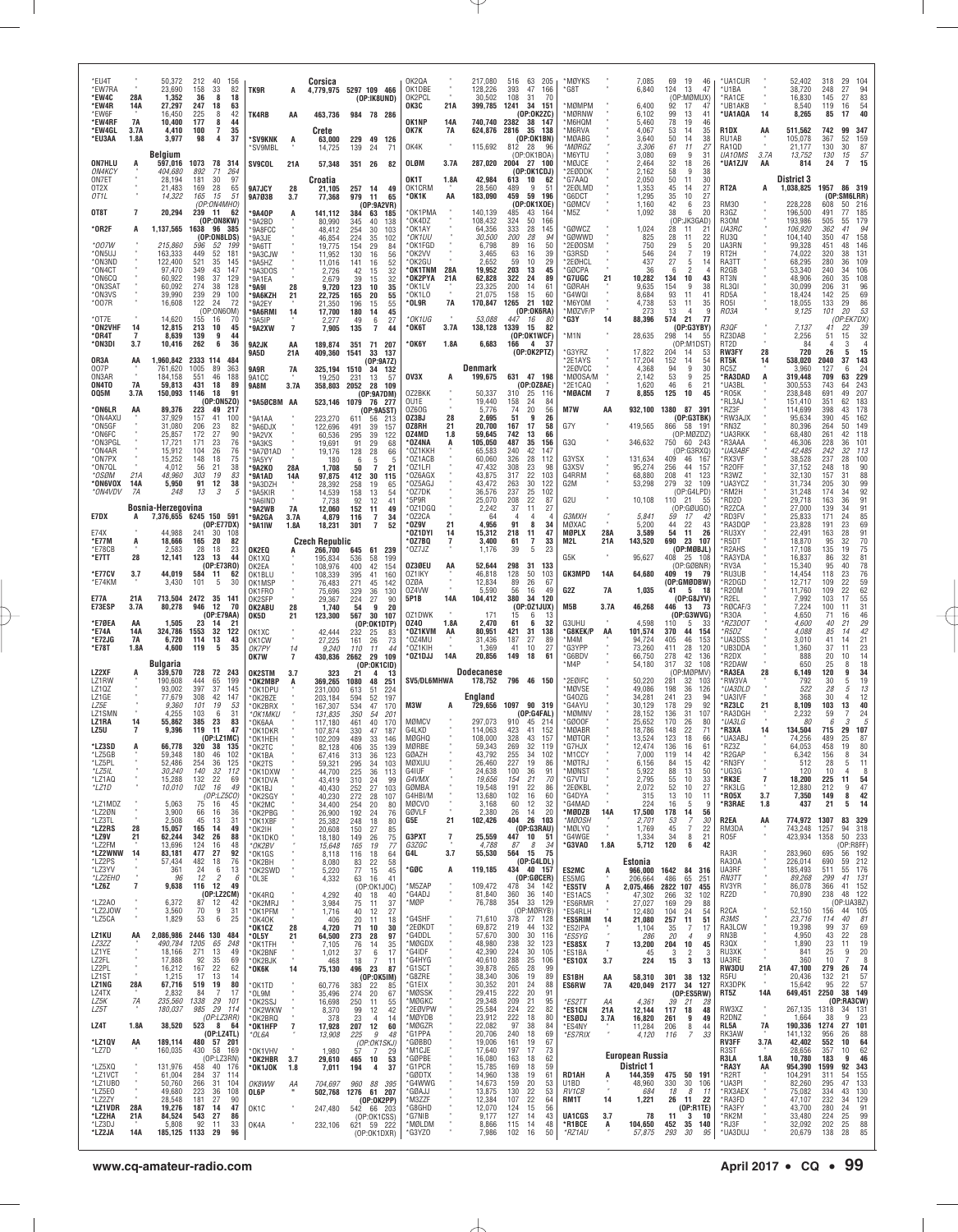| *UA3LAR<br>*R5WP              |            | 20,384<br>18,318        | 113<br>32<br>72<br>23<br>63<br>151                                  | <b>RC6U</b><br>RC7A        | AA                       | 1,079,568<br>459,646           | 1682<br>93<br>339<br>882<br>86<br>288                | *OH8EJW<br>OH5BQ*                 |                | 9,216<br>7,872                | 114<br>- 14<br>50<br>79<br>22<br>60                | DK1NO<br>DH1PAL               | 200,282<br>198,400         | 678<br>51<br>188<br>526<br>51<br>197                 | *DL9ZWG<br>*DLØXY             |                | 11,844<br>11,424              | 107<br>22<br>62<br>59<br>25<br>101                                                |
|-------------------------------|------------|-------------------------|---------------------------------------------------------------------|----------------------------|--------------------------|--------------------------------|------------------------------------------------------|-----------------------------------|----------------|-------------------------------|----------------------------------------------------|-------------------------------|----------------------------|------------------------------------------------------|-------------------------------|----------------|-------------------------------|-----------------------------------------------------------------------------------|
| *RA3RBL                       |            | 18,048                  | 126<br>22<br>74<br>29                                               | UA6YN                      |                          | 383,438                        | 709<br>80<br>239<br>572                              | *OH8KVY                           |                | 7,497                         | 103<br>13<br>38<br>69                              | <b>DL1TRK</b>                 | 169,247                    | 424<br>53<br>224<br>472                              | *DL/Y02LDE                    |                | 10,988<br>10,902              | 66<br>16<br>163<br>55<br>98                                                       |
| *RV3LO<br>*UA3DVB             |            | 14,112<br>11,266        | 55<br>74<br>109<br>23<br>63                                         | RA6GW<br>RU6B              |                          | 324,972<br>136,915             | 77<br>247<br>308<br>55<br>142                        | *OH2ECG<br>*OH6BA                 |                | 5,508<br>5,074                | 19<br>49<br>18<br>62<br>41                         | DL5DTG<br>DJ9YL               | 143,520<br>127,813         | 46<br>184<br>382<br>57<br>160                        | *DF9IX<br>*DL9MFT             |                | 10,086                        | 24<br>60<br>57<br>103<br>22                                                       |
| *R2ADC<br>*RW3DKK             |            | 6,596<br>5,329          | 61<br>23<br>45<br>62<br>21<br>52                                    | R7HF<br>RQ6M               |                          | 135,680<br>123,977             | 230<br>72<br>184<br>225<br>72<br>127                 | *OH7HM<br>*OH2FTA                 | 14A            | 2,108<br>19,448               | 60<br>8<br>23<br>203<br>54<br>14                   | DG5LP<br>DLØKAC               | 114,380<br>110,936         | 474<br>39<br>176<br>395<br>41<br>155                 | *DL3YFF<br>*DK9ZQ             |                | 10,064<br>9,940               | 118<br>17<br>91<br>27                                                             |
| *R5DF<br>*RQ3M                |            | 5,320<br>4,466          | 21<br>35<br>46<br>41<br>19<br>39                                    | RU6K<br>RM6AA              |                          | 10,488<br>5,720                | 30<br>61<br>46<br>32<br>42<br>20                     | °0G4T                             | 1.8A           | 600                           | 32<br>3<br>17<br>(OP:OH4MFA)                       | DF2CD                         | 110,320                    | (OP:DF3TE)<br>319<br>48<br>149                       | DF6QE*<br>*DL3TVI             |                | 9,750<br>9,672                | $\frac{44}{55}$<br>107<br>20<br>56<br>89<br>22                                    |
| *RM3TO                        |            | 3,619                   | 70<br>11<br>36                                                      | RZ6L                       | <b>14A</b>               | 229.922                        | 122<br>1116<br>32                                    |                                   |                |                               |                                                    | DK5RL                         | 103,662                    | 266<br>55<br>179                                     | *DO3SMR                       |                | 9,165                         | $\frac{49}{42}$<br>129<br>16                                                      |
| *UA3X<br>*RN3K                |            | 2,405<br>1,440          | 30<br>16<br>21<br>31<br>13<br>23                                    | RA6ABC<br><b>UA6LCN</b>    | 7A<br>1.8A               | 58,824<br>1,953                | 369<br>26<br>88<br>58<br>$\overline{7}$<br>24        | F5VHY                             | A              | France<br>194,733             | 347 69 212                                         | DL6DVU<br>DJ2YE               | 87,516<br>69,552           | 343<br>44<br>143<br>28<br>379<br>133                 | *DF6VL<br>*DR6R               |                | 9,020<br>9,000                | 127<br>13<br>44<br>98<br>16                                                       |
| *R3ZS<br>*RA3VE               |            | 1,302<br>1,140          | 28<br>12<br>19<br>24<br>10<br>20                                    | 'R7MM<br>*RA7M             | AA                       | 521,592<br>58,125              | 748<br>92<br>330<br>257<br>36<br>119                 | F6KFA                             |                | 105,432                       | 410<br>40<br>151<br>(OP:F4HPZ)                     | DL1BSN<br>DK5EZ               | 61,074<br>60,165           | 311<br>35<br>127<br>37<br>232<br>154                 | *DO2MS                        |                | 8,768                         | (OP<br>:DL6RB0)<br>82<br>15<br>49                                                 |
| *R3LC<br>*RK3SWB              | 28A<br>14A | 4,600<br>115,056        | 94<br>10<br>30<br>468<br>30<br>114                                  | *R6FDD<br>*R7GA            |                          | 54.282<br>34,932               | 143<br>59<br>107<br>164<br>36<br>106                 | <b>F500L</b><br>F1UMO             |                | 95.555<br>64,239              | 300<br>41<br>104<br>259<br>38<br>123               | DL2DUA<br>DL1EK               | 56,028<br>53,785           | 302<br>31<br>130<br>229<br>36<br>119                 | *DO5LY<br>*DG8KAD             |                | 7,375<br>7,350                | $\frac{46}{57}$<br>96<br>13<br>95<br>18                                           |
| *RU5TT                        |            | 99,792                  | 509<br>29<br>103<br>(OP:R3TE)                                       | <b>RA6DT</b><br>'UA6GF     |                          | 29,382<br>26,818               | 101<br>73<br>45<br>238<br>20<br>86                   | F4GDO<br>F6CZV/P                  |                | 44,800<br>29,070              | 356<br>22<br>90<br>105<br>41<br>73                 | DF6RI<br>DC9ZP                | 51,923<br>49,265           | 278<br>28<br>109<br>38<br>129<br>212                 | *DK8NI<br>*DO2HEY             |                | 7,314<br>6,831                | 53<br>96<br>16<br>54<br>96<br>15                                                  |
| *R2SA                         |            | 9,982                   | 130<br>9<br>37                                                      | *RG7K                      |                          | 18,841                         | 101<br>26<br>57                                      | F4FXH                             |                | 22,790                        | 25<br>151<br>81                                    | DL4ABR                        | 34,920                     | 27<br>224<br>93                                      | DJ6DO                         |                | 6,380                         | $\overline{44}$<br>99<br>14                                                       |
| *RT3D                         | 7A         | 15,066                  | 17<br>129<br>64                                                     | 'R6FAA<br>'RA6AAW          |                          | 16,632<br>4,500                | 75<br>39<br>60<br>45<br>21<br>39                     | <b>F4HKV</b><br><b>F8DVD</b>      | 14             | 2,856<br>119,769              | 32<br>22<br>29<br>821<br>24<br>87                  | DKØSU                         | 31,122                     | 199<br>26<br>100<br>(OP:DF7SA)                       | *D010H<br>*DK2MB              |                | 6,360<br>6,204                | $\frac{46}{47}$<br>107<br>14<br>95<br>19                                          |
| RM4HZ                         | A          | District 4<br>774,894   | 1684<br>70<br>251                                                   | 'RV6LCT<br>*UA7T           |                          | 4,389<br>2,730                 | 41<br>25<br>32<br>52<br>24<br>41                     | F5PAL<br><b>F4DNW</b>             | $\overline{7}$ | 51,205<br>89,600              | 353<br>21<br>74<br>578<br>22<br>78                 | DK1WU<br>DF6PB                | 26,532<br>25,942           | 199<br>25<br>74<br>27<br>118<br>82                   | *DL9FB<br><b>DK5KF</b>        |                | 6,160<br>5,929                | 92<br>$\frac{55}{40}$<br>15<br>124<br>9                                           |
| RD4F<br>UA4NC                 |            | 79,346<br>23,985        | 240<br>51<br>143<br>172<br>30<br>87                                 | *UA2FT/6<br><b>R7KMA</b>   |                          | 2,583<br>2,214                 | 10<br>49<br>31<br>17<br>25<br>24                     | <b>F4HJC</b><br>*F4FTA            | 3.7<br>A       | 40,761<br>750,915             | 659<br>8<br>55<br>1103<br>85<br>322                | DL9CP<br>DF3QG                | 19,902<br>19.215           | 21<br>148<br>72<br>107<br>30<br>75                   | *DL8BFV<br>*DL9HCO            |                | 5,888<br>5,850                | 45<br>66<br>19<br>93<br>15                                                        |
| RG4A                          | 28         | 1,242                   | 40<br>5<br>22                                                       | *RL6K                      |                          | 2,135                          | 21<br>16<br>19                                       | *TM2M                             |                | 539,358                       | 857<br>90<br>283                                   | DL7LX                         | 17,545                     | 30<br>133<br>91                                      | *DK4EF                        |                | 5,795                         | $60$<br>$44$<br>68<br>17                                                          |
| RW4CLF<br>*RA4DR              | 3.7<br>А   | 16,409<br>216,734       | 247<br>51<br>10<br>494<br>62<br>212                                 | *RA7KW<br>®UA6LJB          |                          | 1,280<br>418                   | 27<br>20<br>12<br>10<br>9<br>10                      | F4GVZ                             |                | 234,752                       | (OP:F4GTD)<br>583<br>55<br>201                     | DJ5ZV<br>DK6FC                | 15,985<br>15,753           | 159<br>29<br>86<br>22<br>118<br>67                   | *DM1MA<br>DL4HWM              |                | 5,307<br>5,096                | 47<br>80<br>14<br>40<br>100<br>12                                                 |
| *RA4ACX<br>*RN4HAB            |            | 152,720<br>111.168      | 407<br>57<br>173<br>371<br>45<br>147                                | 'R7MU<br>*RK6AQP           | 21A                      | 7,695<br>99                    | 65<br>18<br>39<br>5<br>$\overline{a}$<br>h           | *F4CDR<br>F6FTB                   |                | 222,456<br>138.230            | 568<br>55<br>221<br>445<br>46<br>184               | DL7DCL<br>DI 50S              | 10,676<br>8,720            | 13<br>135<br>55<br>17<br>98<br>63                    | *DL3FD<br>*DL1AWC             |                | 4,899<br>4.872                | 51<br>67<br>18<br>$^{42}_{42}$<br>84<br>16                                        |
| *UB4WAW<br>*RN4SC             |            | 72,204<br>57,512        | 493<br>30<br>102<br>229<br>38<br>120                                | *R7CA<br>*R7FA             | 14A                      | 185,020<br>34,132              | 1022<br>32<br>113<br>207<br>22<br>84                 | *F4ETG<br>*F5JU                   |                | 136,827<br>132,685            | 436<br>44<br>163<br>331<br>50<br>173               | DK6PB<br>DL1WM                | 5,082<br>4,224             | 85<br>14<br>52<br>76<br>13<br>35                     | *DL7FUA<br>*DO1UKR            |                | 4,698<br>4,620                | 87<br>12<br>79<br>11                                                              |
| *RW4F<br>*R4WAB               |            | 40,770<br>32,930        | 200<br>33<br>102<br>24<br>216<br>65                                 |                            |                          | District 9                     |                                                      | *F6DRP<br>*F8KKH                  |                | 104,958<br>103,960            | 481<br>31<br>122<br>481<br>37<br>147               | DL3SFB<br>DL2ZB0              | 2,592<br>1,122             | 48<br>14<br>34<br>36<br>10<br>23                     | *DM6RAC<br>*DH2PL             |                | 4,331<br>4,320                | 44<br>52<br>35<br>33<br>33<br>28<br>84<br>19<br>52<br>19                          |
| *R4CO                         |            | 27,468                  | 157<br>26<br>83                                                     | <b>UA9FLK</b>              | A                        | 272,742                        | 826 58 204                                           | *F6EWX                            |                | 95,526                        | 379<br>39<br>144                                   | DK1LRS                        | 702                        | 21<br>10<br>16                                       | *DL1NPG                       |                | 3,819                         | 39<br>24                                                                          |
| *UA4SJ0<br>*R4AC              |            | 24,300<br>23,343        | 193<br>25<br>83<br>23<br>70<br>215                                  | UA9FM<br><b>UA9FAR</b>     | 21                       | 2,640<br>14,388                | 47<br>13<br>31<br>126<br>48<br>18                    | *F1RCH<br>*F4DLL                  |                | 91,287<br>87,648              | 332<br>40<br>149<br>382<br>35<br>131               | DB6LY<br><b>DJ6TK</b><br>21   | 300<br>29,568              | 16<br>7<br>13<br>193<br>17<br>71                     | *DG6DAF<br>*DD4EW             |                | 3,696<br>3,192                | 45<br>16<br>89<br>12                                                              |
| *RA4LY<br>*UA4WAG             |            | 13,284<br>7,076         | 66<br>28<br>54<br>95<br>13<br>45                                    | RZ9SZ/3<br>*RA9XSL         | 14<br>A                  | 156,640<br>2,205               | 700<br>34<br>126<br>38<br>11<br>24                   | F6BQG<br>'F4DXP                   |                | 82,467<br>65,940              | 271<br>41<br>146<br>295<br>35<br>105               | DM3MM<br>14<br><b>DL9LM</b>   | 149,544<br>23,310          | 737<br>30<br>104<br>254<br>16<br>58                  | *DO4MTB<br>*DL9OBY            |                | 3,168<br>3,150                | $45$<br>$25$<br>$37$<br>48<br>11<br>59<br>13                                      |
| *UB4RDB<br>*RW4HZ             |            | 3,744<br>3,096          | 54<br>15<br>37<br>30<br>18<br>25                                    | *UA9FGJ<br>*RA9FEL         | 21<br>14                 | 1.300<br>20,853                | 42<br>$\overline{4}$<br>21<br>272<br>10<br>53        | 'F4HGF<br>*F4HMV                  |                | 65,065<br>48,117              | 389<br>29<br>140<br>275<br>28<br>101               | <b>DL8DAW</b><br>DK4YB        | 13,832<br>420              | 200<br>10<br>46<br>27<br>8<br>20                     | *DL1LSW<br>*DO1YH             |                | 2,754<br>2,714                | $\frac{33}{34}$<br>38<br>18<br>63<br>12                                           |
| *UA4CCG                       |            | 2,212                   | 15<br>33<br>13                                                      | *RW9XU                     |                          | 1,204                          | 21<br>32<br>7                                        | *F4HPX                            |                | 47,625                        | 295<br>25<br>102                                   | 7<br>DM5BB                    | 55,481                     | 388<br>22<br>87                                      | *DL6ER                        |                | 2,625                         | 28<br>73<br>7                                                                     |
| *R4WT<br>*RA4UAT              |            | 1,440<br>828            | 35<br>10<br>20<br>12<br>12<br>11                                    | UA9XL                      | ΑА                       | 115,940                        | 408<br>46<br>141                                     | 'F1IWH<br>*F6GCI                  |                | 45,360<br>35,456              | 224<br>35<br>105<br>173<br>31<br>97                | 3.7<br>DL8DBW<br>DLØNM<br>1.8 | 11,505<br>2,852            | 174<br>8<br>51<br>111<br>5<br>26                     | *DF4ZS<br>*DO6PA              |                | 2,500<br>2,405                | 59<br>39<br>11<br>28<br>64<br>9                                                   |
| *RU4H<br>*RW4M                | 28         | 299<br>24               | 9<br>8<br>5<br>2<br>$\overline{2}$<br>2                             | <b>RU9F</b><br>*UA9FKH     | 14A                      | 112<br>4,368                   | 8<br>6<br>- 8<br>71<br>9<br>33                       | *F5TLZ<br>*F4GLK                  |                | 34,160<br>32,612              | 242<br>25<br>87<br>188<br>31<br>93                 | *DJ5ØMUC A                    | 365,184                    | (OP:DB2RR)<br>840<br>68 249                          | *DO2HRB<br>*DK6TM             |                | 2,160<br>2,009                | 55<br>11<br>34<br>31<br>59<br>10                                                  |
| *UA4ACP<br>*UI4I              | 21         | 47,411<br>13,578        | 69<br>309<br>22<br>145<br>18<br>44                                  |                            |                          | European Turkey                |                                                      | 'F800I<br>'F8FHI                  |                | 32,332<br>30,738              | 84<br>154<br>34<br>148<br>29<br>80                 | *DL1ATZ                       | 325,376                    | (OP:DL1MHJ)<br>698<br>65<br>263                      | *DLØKYF                       |                | 1,974                         | 36<br>51<br>11<br>(OF)<br>:DO2HEY)                                                |
| *UA4AVN<br>*R4MM              | 14         | 11,895<br>36,663        | 104<br>16<br>49<br>229<br>22<br>79                                  | TA1AGA<br>TA1CH            | 14                       | 10,440<br>5                    | 93<br>19<br>53<br>3<br>$\overline{2}$<br>3           | *F1FPL<br>*F1PNJ                  |                | 28,644<br>17,745              | 187<br>26<br>98<br>72<br>135<br>19                 | *DL4ZA<br>DJ3HW               | 311,814<br>259.716         | 784<br>59<br>247<br>591<br>57<br>219                 | *DK3JF<br>*DL1DAF             |                | 1,702<br>1,400                | 34<br>12<br>$\begin{array}{c} 25 \\ 26 \end{array}$<br>38<br>9                    |
| *UA4WGM                       |            | 28,728                  | 306<br>14<br>62                                                     | *TA1IFV                    | A                        | 1,050                          | 10<br>28<br>25                                       | *F50HH                            |                | 16,074                        | 73<br>155<br>21                                    | 'DK2WU                        | 203,658                    | 51<br>579<br>222                                     | *DH70M                        |                | 1,395                         | 35<br>10<br>21                                                                    |
| *UA4PAQ<br>*RA4L              |            | 6,837<br>2,074          | 119<br>12<br>41<br>6<br>28<br>60                                    | *TA1ARM<br>*TA1ASA         | $\frac{7}{1}$            | 592<br>121                     | 27<br>10<br>46<br>$\overline{4}$                     | *F/KX6H<br>'F4FLO                 |                | 14,535<br>13,120              | 160<br>19<br>66<br>92<br>21<br>59                  | *DL9GWD<br>DF3IS              | 193,250<br>187,188         | 54<br>626<br>196<br>551<br>48<br>180                 | *DH7RD<br>*DG5TF              |                | 1,230<br>1,190                | 26<br>31<br>15<br>24<br>12                                                        |
| *UA4QK                        |            | 24                      | 2<br>4<br>4                                                         | *TA1ADC<br>*TA1CM          | 1.8                      | 15<br>72                       | 2<br>3<br>3<br>9<br>3<br>5                           | *F5MLJ<br>*F1GKS                  |                | 12,300<br>10,703              | 103<br>23<br>52<br>59<br>133<br>18                 | *DF5BM<br>*DL8MAS             | 169,875<br>169,092         | 602<br>40<br>185<br>503<br>48<br>183                 | *DL9MFY<br>*DL7CU             |                | 1,160<br>1,029                | $\frac{22}{17}$<br>20<br>12<br>$\overline{7}$<br>39                               |
| UA4S                          | AA         | 2,657,340               | 3037 117 453<br>(OP:UA4HTT)                                         | TA1API                     | AA                       | 32,428                         | 192<br>28<br>93                                      | 'F6BAT<br>*F4FDR                  |                | 7,259<br>3,510                | 95<br>15<br>46<br>46<br>18<br>27                   | *DG5MLA<br>*DL8ULO            | 142,896<br>135,999         | 452<br>49<br>180<br>510<br>41<br>178                 | *DL1EHG<br>*DJ4PK             |                | 962<br>961                    | $\frac{14}{19}$<br>31<br>7<br>18                                                  |
| RL4A                          |            | 2,081,232               | 2256 128<br>454                                                     | *TA1ED                     | AA                       | 84,105                         | 317<br>46<br>143                                     | 'F8DYD                            |                | 2,860                         | 34<br>17<br>27                                     | 'DG2JA                        | 117,810                    | 411<br>44<br>166                                     | *DL7VRG                       |                | 957                           | $\frac{22}{25}$<br>13<br>21<br>12                                                 |
| R4RE<br>RL4F                  |            | 1,570,303<br>436,905    | 2061<br>110<br>401<br>97<br>635<br>302                              | *TA1L<br>*TB1DIG           |                          | 16,530<br>180                  | 83<br>38<br>76<br>75<br>46<br>14                     | *F5MA<br>F5BTH                    |                | 2,368<br>1.221                | 30<br>22<br>15<br>21<br>15<br>18                   | 'DK5DQ<br>DL5LB               | 106,704<br>98,090          | 339<br>48<br>168<br>464<br>32<br>138                 | *DL1GO<br>*DL9MP              |                | 840<br>782                    | 33<br>$\overline{7}$<br>21<br>26<br>$\begin{array}{c} 22 \\ 13 \end{array}$<br>12 |
| R4BZ<br>RA4W                  |            | 292,876<br>161,006      | 71<br>549<br>221<br>487<br>57<br>166                                | *TA1BM                     | 28A                      | 8,526                          | 71<br>15<br>43                                       | *F1SMV<br>*F4HOO                  |                | 1,175<br>1,034                | 17<br>11<br>14<br>9<br>13<br>17                    | *DK2CC<br>'DF1AN              | 94,860<br>90,801           | 388<br>40<br>164<br>449<br>35<br>136                 | *DN4EAX<br>*DO3NN             |                | 680<br>600                    | 19<br>7<br>17<br>26<br>7                                                          |
| RM4R<br>R4MZ                  |            | 112,565<br>68,445       | 287<br>57<br>178<br>266<br>48<br>147                                | *OY9R                      |                          | <b>Faroe Islands</b><br>27,178 | 162 29 78                                            | 'F5HDN<br>*F1PYN/P                |                | 924<br>714                    | 22<br>12<br>16<br>28<br>8<br>13                    | <b>DG5MEX</b><br>*DL5JS       | 85,338<br>80,580           | 341<br>37<br>161<br>379<br>30<br>128                 | *DK90S<br>*DO1MEW             |                | 576<br>297                    | 27<br>$\overline{7}$<br>17<br>19<br>24<br>8                                       |
| RK4FW                         |            | 59.682                  | 206<br>46<br>157                                                    |                            |                          | Finland                        |                                                      | *F5CT                             |                | 360                           | 12<br>$\Delta$<br>-6                               | *DK3YD                        | 79,992                     | 302<br>44<br>158                                     | *DJ2IA                        |                | 289                           | $\frac{9}{8}$<br>10<br>8<br>$\overline{4}$                                        |
| RW4WZ<br>R4RM                 |            | 40,905<br>34,750        | 179<br>32<br>103<br>166<br>35<br>90                                 | OH8NW                      | A                        | 289,845                        | 834 53 232                                           | *F4FVQ<br>*F5VMN                  | 28<br>21       | 7,450<br>84,048               | 82<br>12<br>38<br>19<br>84<br>516                  | *DL3DRN<br>*DG1IU             | 76,775<br>74,900           | 39<br>335<br>146<br>368<br>31<br>109                 | *DJ5AM<br>*DL1TG              |                | 168<br>168                    | 14<br>9<br>16<br>5                                                                |
| RX4HX<br>RV4CF                |            | 2,772<br>1,440          | 12<br>32<br>47<br>25<br>30<br>11                                    | OG1M                       |                          | 212,139                        | 555<br>64<br>227<br>(OP:0H1VR)                       | *F5AJG<br>'F4EIH                  | 14             | 42,224<br>22,890              | 322<br>19<br>72<br>250<br>15<br>55                 | 'DF7JU<br>'DK7DE              | 70,590<br>70,468           | 347<br>40<br>141<br>295<br>34<br>124                 | *DL4EAX<br>*DJ3CS             |                | 132<br>45                     | 8<br>5<br>5                                                                       |
| RT4F                          | 7A         | 393,953                 | 1599<br>132<br>35<br>(OP:UD4F)                                      | OH1KF<br>OH1LAR            |                          | 167,520<br>73,332              | 446<br>53<br>- 187<br>318<br>38<br>151               | <b>F4WAR</b><br>*F3WT             |                | 735<br>20                     | 34<br>5<br>16<br>4                                 | D01CS<br>'DB1VQ               | 68,391<br>64,056           | 351<br>30<br>119<br>263<br>34<br>102                 | *DLØML                        |                | 0                             | $\theta$<br>$\mathcal{L}$<br>0<br>(OP:DF7DR)                                      |
| RK4FL<br>*RZ4AG               | AA         | 227,052<br>328,605      | 989<br>32<br>-121<br>679<br>66<br>219                               | OH7MFO<br>0H10             |                          | 64,084<br>62,192               | 359<br>30<br>118<br>259<br>35<br>134                 | *F6HHR                            | 3.7            | 861                           | 42<br>3<br>18                                      | *DF6QC<br>DL2TR               | 60,532<br>58,984           | 27<br>376<br>121<br>334<br>29<br>117                 | *DF1JC<br>*DJ7HH              | 28<br>21       | 918<br>23,140                 | 20<br>30<br>7<br>139<br>16                                                        |
| *RW4WA                        |            | 272,975                 | 658<br>71<br>234                                                    |                            |                          |                                | (OP:0H1TV)                                           | TM6M                              | AA             | 6,865,320                     | 5215 133 527                                       | 'DH5WB                        | 57,078                     | 298<br>30<br>121                                     | *DL5KUD                       |                | 15,984                        | $\begin{array}{c} \n73 \\ 57\n\end{array}$<br>128<br>15                           |
| *R4IM<br>*RM4W                |            | 200,317<br>195,672      | 497<br>62<br>185<br>499<br>55<br>208                                | OH2BBM<br>OH3FM            |                          | 41.148<br>23,430               | 226<br>30<br>97<br>198<br>22<br>88                   | TM7F                              |                | 2,429,328                     | (OP:F4DXW)<br>2773 108 420                         | *DK6QW<br>*DL7USW/P           | 56,474                     | 263<br>36<br>115                                     | *DL2MIH                       |                | 6,250                         | 37<br>66<br>13<br>15<br>18<br>9                                                   |
| *R4FAN<br>*R4FA               |            | 173,104<br>157,080      |                                                                     | OG7M                       |                          | 21,070                         | 118<br>24<br>74                                      |                                   |                |                               |                                                    |                               | 53,250                     | 286<br>33<br>117                                     | *DL1RPR                       |                | 912                           | 14<br>16<br>7                                                                     |
| *RK4FA0<br>*RA4FK             |            |                         | 394<br>62<br>186                                                    |                            |                          |                                |                                                      |                                   |                |                               | (OP:FGGLH)<br>1827 108                             | *DM4DS                        | 51,208                     | 285<br>30<br>118                                     | *DL7LZ                        |                | 609                           | 11<br>6                                                                           |
|                               |            | 90,985                  | 538<br>49<br>182<br>356<br>41<br>114                                | OH6JE<br>OH3WW             |                          | 20,564<br>18,340               | 71<br>172<br>26<br>102<br>29<br>102                  | F4FFH<br>F4FFZ                    |                | 1,572,352<br>,082,088         | 404<br>1307<br>92<br>364                           | 'DK8HE<br>*DL5AWE             | 50,244<br>47,716           | 256<br>32<br>126<br>270<br>34<br>117                 | *DO9IN<br>DL9NO*              |                | 357<br>112                    | 11<br>5                                                                           |
| *UA4C                         |            | 88.426<br>74,200        | 346<br>38<br>141<br>276<br>37<br>138                                | OH3KX                      |                          | 7,150                          | (OP:OH1HS)<br>99<br>13<br>37                         | F6DZU<br>F4DSK                    |                | 985,574<br>777,975            | 84<br>274<br>1515<br>848<br>97<br>354              | 'DL7VX<br>*D040D              | 46.500<br>45,045           | 31<br>258<br>119<br>268<br>26<br>117                 | <b>DL9ZP</b><br>*DLØGEO       | 14             | 43,560<br>13.737              | 370<br>19<br>69<br>197<br>47<br>10                                                |
| *UA4CNJ<br>UU4I               |            | 47,328<br>25,974        | 232<br>30<br>106<br>145<br>21<br>-64                                | OH <sub>5</sub> C<br>OH9GI |                          | 6,350<br>3Uŏ                   | 65<br>19<br>31<br>23<br>-ნ 16                        | F5RAG<br>FIUIJ                    |                | 321,636<br>213.342            | 66<br>228<br>645<br>549<br>46<br>1/6               | *DL6EZ<br><b>DLZKA</b>        | 44,980<br>44.37U           | 23<br>309<br>107<br>-112<br>249<br>- 33              | DL7FB                         |                | 10,494                        | (OP:DL2YAK)<br>156<br>. .<br>42                                                   |
| *UA4WAU<br>*RU4SO             | 14A        | 7,314<br>72,011         | 128<br>13<br>40<br>502<br>23<br>84                                  | OH8X                       | 14                       | 892,675                        | 2567 39 136<br>(OP:0H6UM)                            | F5IDJ<br>F5PCV                    |                | 182,094<br>130,491            | 293<br>70<br>197<br>455<br>49<br>130               | *DL1DF<br>*DK2TS              | 43,776<br>42,900           | 254<br>33<br>111<br>299<br>26<br>104                 | *DL9TU<br>*DF8KY              |                | 8,758<br>2,175                | 110<br>14<br>44<br>$\overline{7}$                                                 |
| *R4FD                         |            | 65,568                  | 515<br>18<br>78                                                     | OH2BR                      | $\overline{\phantom{a}}$ | 42,292                         | 316 19 78                                            | F5PHW                             |                | 72,562                        | 196<br>49<br>93                                    | *DL4EBA                       | 42,598                     | 311<br>23<br>95                                      | *DL7BTW                       |                | 357                           | $\frac{54}{25}$<br>5<br>3                                                         |
| *RU4SS<br>$*$ RC4R            |            | 12,160<br>7,749         | 62<br>100<br>14<br>88<br>13<br>50                                   | OH2XX                      | 1.8                      | 14,000                         | 265<br>8<br>42<br>(OP:@OH2U)                         | F4HRM<br>F6FLU                    |                | 68,554<br>57,267              | 229<br>115<br>36<br>133<br>64<br>125               | *DL1EJD<br>*DL1KRT            | 41,888<br>41,700           | 29<br>90<br>237<br>231<br>35<br>115                  | *DLØXX                        |                | 126                           | $\frac{22}{12}$<br>10<br>(OP:DJ2YE)                                               |
| *R4RA                         | 7A         | 1,512                   | $\overline{7}$<br>28<br>20                                          | *OH6ECM<br>OH5CY*          | A                        | 241,920<br>78,411              | 655<br>49 203<br>319<br>131<br>46                    | F4FLQ<br>TM5J                     | 28A            | 56,259<br>2,520               | 386<br>31<br>102<br>40<br>10 26                    | *DK7CH<br>*DK7MCX             | 39,576<br>38,676           | 30<br>249<br>106<br>220<br>31<br>101                 | *DG6SCP<br>*DG2IAI            |                | 121<br>72                     | 11<br>$\overline{4}$<br>5<br>6<br>4                                               |
| UB7K                          | A          | District 6<br>4,371,864 | 4864 137 499                                                        | *OH9GGY<br>*OH1XFE         |                          | 74,245<br>33,000               | 290<br>39<br>116<br>244<br>28<br>97                  | TM2T                              | 21A            | 319,110                       | (OP:FBPSR)<br>980 35 130                           | *DJ4WM<br>*DD5MA              | 37,632<br>36,778           | 241<br>27<br>101<br>197<br>30<br>112                 | *DG4IX<br>*DC8WAN             | $\overline{7}$ | 2<br>2                        | 1<br>-1<br>-1                                                                     |
| RA7A<br>RU6YJ                 |            | 391,874<br>193,764      | 693<br>83<br>239<br>61<br>475<br>207                                | OH6LW<br>*OH6FXZ           |                          | 15,006<br>7,659                | 161<br>19<br>63<br>69<br>20<br>49                    | F5NBX                             |                | 14,454                        | (OP:FADSD)<br>105<br>19 47                         | *DL1VO<br>*DM5SB              | 35,574<br>33,672           | 263<br>27<br>94<br>104<br>186<br>34                  | *DL2RZG<br>*DK5WN             | 3.7            | 2,992<br>2,613                | 90<br>30<br>4<br>33<br>86<br>6                                                    |
| R7AY<br>UA6J                  |            | 48,018<br>30,498        | 133<br>56<br>103<br>116<br>50<br>88                                 | OG3A<br>*OH5GJH            |                          | 5,313<br>3,362                 | 57<br>17<br>52<br>49<br>12<br>29                     | TM4L                              | 14A            | 957,696                       | 3223<br>38 134<br>(OP:FBARK)                       | *DL1CC<br>*DK8TA              | 32,718<br>32,660           | 221<br>26<br>107<br>282<br>22<br>93                  | *DO1TOM<br>*DF9DD             | $\alpha$       | 2,556<br>1,161                | $\frac{5}{5}$<br>$\frac{31}{22}$<br>84<br>46                                      |
| R6DR                          |            | 7,571                   | 39<br>30<br>37                                                      | *OH1JW                     |                          | 3,136                          | 35<br>55<br>14                                       | TM1X                              |                | 765,018                       | 37 149<br>2531                                     | *DL6RBH                       | 32,400                     | 211<br>28<br>107                                     | *DJ7MH                        | 1.8            | 1,530                         | 26<br>78<br>4                                                                     |
| RU6MO<br>UA6AH                | 3.7<br>1.8 | 8,424<br>3,204          | 153<br>9<br>43<br>97<br>6<br>30                                     | $*$ OG3P                   |                          | 1,794                          | 49<br>13<br>33<br>(OP:OH3P)                          | F4GGQ<br>F4GHS                    | $\alpha$       | 380,218<br>167,680            | 1318<br>33<br>118<br>768<br>34<br>126              | *DL2MST<br>*DL7FE             | 29,900<br>29,718           | 217<br>27<br>103<br>219<br>23<br>94                  | *DL5HF                        |                | 156                           | 16<br>$\overline{2}$<br>11                                                        |
| *RZ6BR<br>*RK7M               | A          | 177,731<br>138,024      | 431<br>51<br>172<br>337<br>71<br>172                                | OH2EUU<br>*OH3WR           | 21                       | 1,500<br>2,886                 | 42 10<br>20<br>28<br>45<br>9                         | <b>F5FLN</b><br>TM <sub>5</sub> X | 7A             | 90,202<br>67,326              | 369<br>23<br>96<br>197<br>34 113                   | *DC1LEX<br>*DL5ALW            | 28,514<br>28,512           | 30<br>76<br>171<br>120<br>32<br>100                  | <b>DF9XV</b><br><b>DL6NDW</b> | AA             | 1,446,248<br>1,322,464        | 1386 121<br>465<br>1494 114<br>458                                                |
| *RV7M<br>*R6DBT               |            | 127,596<br>92,421       | 429<br>172<br>45<br>386<br>38<br>125                                | *OH4EBD<br>*OH8JIX         | 14<br>3.7                | 162<br>736                     | 6<br>4<br>5<br>30<br>5<br>18                         | F4CPF                             |                | 20,868                        | (OP:F6AGM)<br>142 18 76                            | *DL4DRW<br>*DLØABL            | 27,270<br>27,032           | 196<br>$\frac{23}{27}$<br>78<br>184<br>97            | DJ5AN<br><b>DL1NKS</b>        |                | 1,189,392<br>1,186,750        | 450<br>1401 118<br>1719<br>407<br>98                                              |
| *UA6HLN                       |            | 46,208<br>36,942        | 219<br>34<br>118<br>128<br>40<br>101                                | OH1Z                       | AA                       | 913,919                        | 1459 100 367                                         | TMØR                              | 3.7A           | 114,450                       | 904 22<br>83<br>(0P:F1BLQ)                         | *DL9LF                        | 25,326                     | (OP:DL2ANM)<br>151<br>26<br>100                      | DJ7UC<br>DG8AM                |                | 1,154,923<br>1,145,171        | 1105 123<br>460<br>1520 101<br>426                                                |
| $*RM7M*RA7T$<br>*RA6LIS       |            | 33,376<br>33,170        | 154<br>37<br>75<br>220<br>84<br>23                                  | OG6N                       |                          | 796,827                        | (OP:OH1LEG)<br>1042 98 355                           | *F4FSY<br>*F5DRD                  | AA             | 634,452<br>264,275            | 1354 76 288<br>612<br>58<br>217                    | *DL2AWA<br>*DF2FM             | 23,634<br>23,540           | 211<br>26<br>91<br>157<br>28<br>79                   | DL7URH<br>DL5MEV              |                | 962,412<br>865,059            | 1278<br>99<br>407<br>869 121 412                                                  |
| *R7AX                         |            | 27,904                  | 131<br>35<br>93                                                     |                            |                          |                                | (OP:OH6NIO)                                          | *F5KAR                            |                | 142,209                       | 518<br>38<br>169                                   | *DH9DX/P                      | 22,487                     | 165<br>28<br>85                                      | DL5GAC                        |                | 797,868                       | 1227<br>355<br>89                                                                 |
| *UAØXAK/6 A<br>*R7MP          |            | 19,987<br>19,600        | 151<br>19<br>60<br>147<br>23<br>77                                  | OG3MS<br>OH2KW             | ٠<br>٠                   | 191,516<br>79,365              | 573 61 193<br>347 43 142                             | *F10RL                            | ×              | 57,183                        | (OP:F5IGK)<br>261<br>31 116                        | *DM2AWM<br>*DL9HB             | 21,390<br>20,832           | 123<br>32<br>83<br>148<br>25<br>87                   | DKØRX                         |                | 699,712                       | 84 332<br>1161<br>(OP:DL1GWS)                                                     |
| *UA6HFI<br>*RZ6DX             |            | 18,908<br>15,096        | 151<br>34<br>82<br>100<br>78<br>33                                  | OH1D                       |                          | 37,380                         | 149 41<br>- 99<br>(OP:OH1JD)                         | *F4GOT<br>*F4GYI                  |                | 55,200<br>48,314              | 329<br>27 111<br>313<br>26<br>93                   | *DK3WM<br>*DL6RG              | 19,992<br>19,210           | 156<br>26<br>76<br>28<br>148<br>85                   | DK2CX<br>DL9DRA               | ×              | 661,499<br>649,565            | 747<br>96 383<br>372<br>97<br>792                                                 |
| *RQ7M<br>*RA7KO               |            | 12,403<br>10,270        | 82<br>28<br>51<br>59<br>94<br>20                                    | 0G55W                      |                          | 24,003                         | 149 34<br>93<br>(OP:0H20T)                           | *F4HMX<br>*F1EOY                  |                | 44,676<br>43,977              | 278<br>29<br>117<br>230<br>33<br>104               | *DL5RMH<br>*DO6NI             | 19,019<br>18,564           | 175<br>18<br>73<br>21<br>196<br>70                   | DJ1AA<br>DK1FW                |                | 621,606<br>612,136            | 891<br>89<br>333<br>94<br>382<br>764                                              |
| *RV6ACC<br>*RW7M              |            | 10,050<br>5,432         | 96<br>17<br>50<br>64<br>17<br>39                                    | OH5KW<br>OG2A              |                          | 22,656<br>14,287               | 99 38<br>90<br>134 25<br>66                          | *F1TRE<br>*F5BMI                  |                | 30,366<br>19,173              | 160<br>34<br>92<br>199<br>16<br>67                 | *D01RT0<br>*DK3GI             | 18,334<br>18,260           | 21<br>135<br>68<br>97<br>35<br>75                    | DK7C                          | ×              | 591,525                       | 600 109 386<br>(OP:DM6DX)                                                         |
| *RX6CC<br>*RW6AEW             |            | 528<br>441              | 17<br>13<br>11<br>13<br>9<br>12                                     | OH7JL                      |                          | 12,780                         | (OP:OH2RA)<br>90 25<br>65                            | *F4FRF<br>*F4AEL                  |                | 14,157<br>6,327               | 73<br>37<br>62<br>99<br>11<br>46                   | *DL1HQN<br>*DB9RZ             | 17,622<br>16,900           | 167<br>18<br>71<br>111<br>30<br>70                   | DK8ZZ<br>DM5TI                |                | 581,810<br>566,166            | 78 287<br>1012<br>975<br>84<br>297                                                |
| *RN6DR                        |            | 399                     | 7<br>17<br>14<br>$\boldsymbol{\vartriangle}$<br>$\mathcal{A}$<br>-4 | OH <sub>2</sub> PQ         | ٠                        | 5,814                          | 42<br>21<br>36                                       | *F4GDI                            |                | 4,731                         | 67<br>43<br>14                                     | *DL3RAR                       | 16,895                     | 26<br>139<br>83                                      | DF2RG                         |                | 560,268                       | 83<br>311<br>889                                                                  |
| *UA6JQ<br>*R7AM               | 28         | 80<br>12,096            | 140<br>13<br>50                                                     | OH4KA<br>OH1IU             |                          | 3,819<br>720                   | 50<br>21<br>36<br>21<br>10<br>20                     | F1R0A<br>*F8BDQ                   | 21A            | 2,542<br>86,172               | 52<br>9<br>32<br>283 24<br>105                     | *DL9SCO<br>*DF5AN             | 16,160<br>16,159           | 114<br>25<br>76<br>23<br>109<br>90                   | DK2L0<br>DL4YA0               |                | 523,600<br>522,258            | 311<br>916<br>74<br>307<br>749<br>79                                              |
| *UA6MA<br>*RA6KE              | 14         | 1,947<br>52,122         | 26<br>64<br>7<br>445<br>25<br>77                                    | OH2CK<br>OH1TD             | 14A                      | 78,960<br>17,280               | 301<br>31<br>109<br>108<br>15<br>65                  | *F8FWM<br>*F5TGR                  | 14A            | 3,115<br>33,852               | 53<br>28<br>- 7<br>251<br>16<br>77                 | *DL1AS<br>*DL1BA              | 16,023<br>15,708           | 32<br>110<br>77<br>161<br>15<br>62                   | DK1KC<br>DJ3WE                |                | 485,088<br>466,618            | 303<br>914<br>69<br>289<br>73<br>946                                              |
| *RU6YK<br>*RU6YZ              |            | 41,612<br>39,805        | 264<br>25<br>76<br>306<br>20<br>75                                  | OH6RE<br>*OH7GGX           | 7A<br>AA                 | 28,536<br>156,600              | 250<br>18<br>69<br>474<br>50<br>166                  |                                   |                | Germany                       |                                                    | *DJ1ZU<br>*DL8ZAJ             | 15,504<br>15,264           | 22<br>141<br>80<br>129<br>28<br>78                   | DF2LH<br>DL4LAM               |                | 456,853<br>429,088            | 327<br>727<br>82<br>282<br>759<br>70                                              |
| *UA4ASE/6<br>*RX6LEM<br>*RQ7R |            | 4,488<br>720<br>72      | 86<br>8<br>36<br>25<br>13<br>-7<br>3<br>3<br>$\overline{4}$         | *OH6E<br>*OH2KM<br>*OH3NB  |                          | 14,039<br>13,695<br>12,482     | 95<br>28<br>73<br>129<br>21<br>62<br>124<br>19<br>60 | <b>DL1WA</b><br>DJ60Z<br>DL7UXG   | A              | 638,137<br>317,951<br>308,583 | 916 90 329<br>63<br>254<br>726<br>640<br>64<br>233 | *DK7GH<br>*DD10P<br>*DL3YL    | 15,049<br>13,857<br>12,707 | 102<br>24<br>77<br>97<br>23<br>70<br>156<br>17<br>80 | DL70N<br>DG1EA<br>DK6MP       |                | 389,367<br>372,360<br>359,450 | 342<br>509<br>95<br>258<br>867<br>63<br>783<br>69<br>256                          |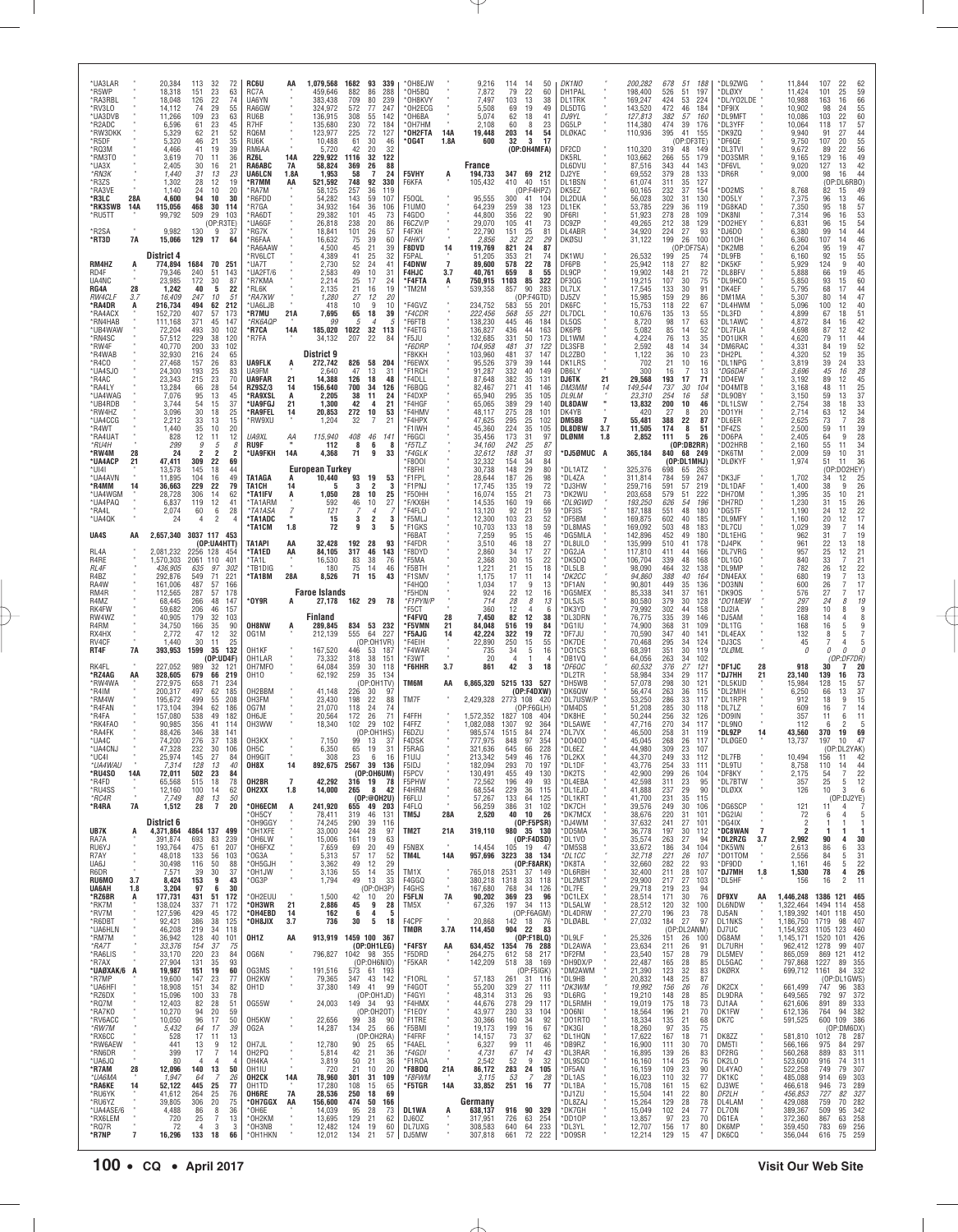| DL4RDJ<br>DL5IC<br>DK2AT<br>DL5YM<br>DR3W                                       |                   | 340,080<br>296,309<br>285,821<br>230,356<br>227,040                                  | 62 250<br>799<br>224<br>514<br>75<br>717<br>55<br>234<br>58<br>565<br>208<br>$\frac{5}{72}$<br>421<br>258<br>(OP:DL3ABL)                                     | *DL4ZAA<br>*DO7EE<br>*DL1SBF<br>*DL1NEO<br>*DG3FFM<br>DG2BHB                       |                                  | 21,600<br>21,500<br>20,009<br>19,888<br>15,428<br>15,048                     | 188<br>$^{22}_{21}$<br>86<br>165<br>79<br>26<br>146<br>81<br>27<br>132<br>86<br>53<br>69<br>63<br>112<br>20<br>56                                          | HA5DDX<br>HG4F<br>HA8FM<br>HA1AG<br>*HA6NL<br>*HA6PJ                                              | 14A<br>7A<br>AA                   | 8,532<br>205,296<br>388,080<br>640<br>196,322<br>151,316                     | 52<br>974<br>1700<br>-14<br>637<br>525               | 29<br>32<br>122<br>32<br>8<br>52<br>207<br>42<br>167                                              | 50<br>124<br>12                                   | *IQ5WT<br>* 1131<br>'IK1UGX<br>*IZ2BKA<br>'IC8AJU                                   |            | 55,255<br>50,400<br>49,833<br>49,266<br>49,248                               | 180 64 151<br>264<br>30<br>114<br>(OP:I3QKO)<br>218<br>34<br>-113<br>218<br>41<br>-97<br>231<br>33<br>81                                                    | IQ5PJ<br><b>IK3UNA</b><br>104W<br>IZ8IEV                                             |                                            | 1,405,168 2149 103 393<br>1,145,536<br>966,735<br>708,736                    | 2037<br>1292<br>1015                                | (OP:IZ5ICH)<br>95 353<br>95 370<br>(OP:IZ4AFW<br>94<br>354                                                                            |
|---------------------------------------------------------------------------------|-------------------|--------------------------------------------------------------------------------------|--------------------------------------------------------------------------------------------------------------------------------------------------------------|------------------------------------------------------------------------------------|----------------------------------|------------------------------------------------------------------------------|------------------------------------------------------------------------------------------------------------------------------------------------------------|---------------------------------------------------------------------------------------------------|-----------------------------------|------------------------------------------------------------------------------|------------------------------------------------------|---------------------------------------------------------------------------------------------------|---------------------------------------------------|-------------------------------------------------------------------------------------|------------|------------------------------------------------------------------------------|-------------------------------------------------------------------------------------------------------------------------------------------------------------|--------------------------------------------------------------------------------------|--------------------------------------------|------------------------------------------------------------------------------|-----------------------------------------------------|---------------------------------------------------------------------------------------------------------------------------------------|
| DJ9MH<br>DL3ASM<br>DK1AX<br>DK4VW<br>DL6DH<br>DJ5IW<br>DQ5T                     |                   | 226,476<br>223,559<br>209,788<br>207,536<br>207,192<br>203,328<br>201,544            | 432<br>62<br>262<br>229<br>64<br>418<br>491<br>71<br>222<br>493<br>52<br>220<br>480<br>52<br>215<br>58<br>230<br>455<br>54<br>519<br>190<br>(OP:DL4LAM)      | *DF1HF<br>*DL4EBW<br>*DK2YL<br>*DL4FNM<br>*DL7FP<br>*DL3VZL<br>*DO3ME<br>*DL4AC    |                                  | 14,832<br>13,559<br>12,972<br>12,463<br>12.445<br>11,997<br>11,392<br>10,507 | 23<br>132<br>80<br>131<br>18<br>73<br>117<br>$\frac{22}{23}$<br>70<br>128<br>80<br>113<br>$\frac{24}{25}$<br>71<br>91<br>68<br>125<br>14<br>50<br>18<br>61 | *HA5BI<br>*HA8CQ<br>HA3J0<br>'HA5PP<br><b>HA7NK</b><br>*HGØR                                      | 28A<br>14A<br>7A                  | 55,419<br>49,248<br>18,032<br>10,878<br>21,016<br>162,708                    | 301<br>226<br>156<br>119<br>175<br>830               | 31<br>37<br>16<br>12<br>19<br>33 123<br>(OP:HAØNAR)                                               | 116<br>115<br>76<br>37<br>55                      | *IU3BPW<br>*IZ2LQD<br>*I1RB<br>'IZ6DWH<br>'IZ2SXZ<br>*IW8DQY<br>'IK8ARF<br>IU5BKR   |            | 48,224<br>44,850<br>43,806<br>41,888<br>41,531<br>39,536<br>36,975<br>36,790 | 319<br>30<br>107<br>206<br>37<br>101<br>238<br>34<br>115<br>220<br>31<br>105<br>236<br>32<br>87<br>217<br>28<br>84<br>164<br>44<br>101<br>201<br>28<br>102  | IZ10SP<br>IZ7XUQ<br>IK2SAI<br>IK30RD<br>IQ4BQ<br>I2WIJ<br>IU4FLO                     |                                            | 654,833<br>288,535<br>211,905<br>189,916<br>184,758<br>173,817<br>147,672    | 1390<br>671<br>531<br>301<br>676<br>368<br>390      | 309<br>92<br>234<br>65<br>197<br>58<br>227<br>89<br>6 34 132<br>(OP:IK4AUY)<br>215<br>64<br>183<br>69                                 |
| DH1TST<br>DF9ZP<br>DL6MIG<br>DF9VJ<br>DL1SEH<br>DK5MB<br>DL2VK                  |                   | 195,546<br>190,834<br>173,420<br>165,910<br>152,154<br>146,380<br>146,222            | 413<br>60<br>239<br>304<br>79<br>238<br>227<br>407<br>63<br>459<br>56<br>179<br>383<br>57<br>180<br>321<br>66<br>194<br>341<br>62<br>164                     | *DF6YC<br>*DL8AX<br>*DL7UN<br>*DL4LT<br>*D05CTH<br>*DL5ANS<br>DC7BWP               |                                  | 9,234<br>9,213<br>8,319<br>8,064<br>7,991<br>7,372<br>6,776                  | $\frac{122}{81}$<br>26<br>55<br>73<br>21<br>62<br>101<br>15<br>44<br>101<br>55<br>17<br>112<br>12<br>49<br>19<br>84<br>57<br>65<br>23<br>54                | TF1AM<br><b>TF3CW</b><br>TF3JB<br>*TF8KY<br>TF3T                                                  | A<br>14<br>3.7<br>Α<br><b>7A</b>  | Iceland<br>101,880<br>703,304<br>2,546<br>6,864<br>9,960                     | 406<br>2194<br>76<br>89                              | 40 140<br>27<br>6<br>16<br>124 14 46                                                              | 106<br>32<br>36                                   | 'IK2YSJ<br>*IV3EWO<br>*IZ1HBC<br>*IZ7XIB<br>'IU5DBS<br>*IZ1XEE<br>*IZ8YAA           |            | 36,322<br>31,680<br>30,888<br>28,314<br>26,796<br>25,576<br>24,380           | 218<br>33<br>110<br>194<br>27<br>93<br>27<br>180<br>77<br>185<br>31<br>90<br>126<br>34<br>82<br>123<br>40<br>99<br>246<br>26<br>89                          | IZ2SMQ<br>IKØXBX<br>IX1CLD<br><b>IKØFUX</b><br>IZ1PLH<br>IZ1HDR<br>II3E              |                                            | 132,495<br>126,910<br>93,890<br>77,408<br>69,483<br>64,500<br>63,597         | 362<br>267<br>332<br>202<br>287<br>213<br>483       | 176<br>43<br>183<br>62<br>163<br>42<br>113<br>51<br>122<br>37<br>107<br>43                                                            |
| DL9BBE<br>DL5ST<br>DB2MJ<br>DK2TG<br>DG2RON<br>DM2GM<br>DK9HN<br>DL1JG0         |                   | 144,144<br>143,002<br>140,315<br>124,189<br>116,772<br>115,056<br>112,488<br>104,413 | 484<br>51<br>180<br>395<br>56<br>198<br>406<br>46<br>165<br>358<br>55<br>178<br>352<br>45<br>177<br>39<br>490<br>165<br>302<br>62<br>196<br>36<br>157<br>414 | *DL5JAG<br>*DC2CL<br>DG2FDE<br>*DJ1KS<br>*DD7BW<br>*DL8BP<br>*DF4PD<br>*DL1SWT     |                                  | 6,681<br>5,529<br>5,355<br>4,770<br>4,466<br>4,263<br>3,408<br>3,364         | 10<br>89<br>41<br>71<br>17<br>40<br>82<br>14<br>37<br>74<br>13<br>40<br>76<br>12<br>46<br>11<br>83<br>38<br>$36\,$<br>12<br>36<br>49<br>44<br>14           | <b>EI9CN</b><br>EI4II<br>EI2KA<br>E15GUB<br>*EI1A                                                 | A<br>1.8                          | Ireland<br>88,346<br>20,152<br>3,690<br>7,425<br>820,287                     | 327<br>138<br>80<br>130<br>1373                      | 38 125<br>26<br>10<br>7<br>76 293<br>(OP:ON4EI)                                                   | 62<br>$\frac{35}{48}$                             | 'I1YGQ<br>IK1ZVJ<br>IW5ELA<br>'IK2AUK<br>*IWØECV<br>*IZ2JNN<br>*IU6EPI<br>IK3XTT    |            | 22,116<br>21,896<br>20,925<br>18,792<br>18,507<br>18,408<br>18,236<br>18,156 | 198<br>27<br>87<br>$\frac{25}{27}$<br>178<br>94<br>97<br>66<br>28<br>152<br>80<br>136<br>27<br>66<br>138<br>20<br>58<br>164<br>15<br>79<br>128<br>64        | I4JED<br>IZ8HUJ<br><b>IZ3XEF</b><br>IZØ0TV<br>IU4FJH<br>I1DXD<br>IK2SAR              |                                            | 59,400<br>59,072<br>49,098<br>42,912<br>35,607<br>30,876<br>25,992           | 242<br>307<br>130<br>142<br>223<br>132<br>101       | 77<br>43<br>$\begin{array}{c} 106 \\ 95 \end{array}$<br>36<br>52<br>$\frac{98}{108}$<br>46<br>35<br>$\frac{87}{72}$<br>46<br>37<br>42 |
| DK1FT<br>DG7JB<br>DL5RDO<br>DG2NMH<br>DL8RDL<br>DG7NFX<br>DJ3CQ                 |                   | 97,788<br>84,255<br>83,814<br>75,548<br>69,275<br>62,755<br>61,938                   | 30<br>452<br>144<br>343<br>39<br>166<br>276<br>44<br>139<br>43<br>316<br>159<br>277<br>39<br>124<br>34<br>299<br>129<br>229<br>40<br>146                     | *DC8QT<br>DL5YL'<br>*DDØVU<br>'DA9L<br>*DO3EF<br>*DC7DWP                           |                                  | 3,038<br>2,436<br>1,880<br>1,593<br>1,505<br>1,476                           | 62<br>12<br>37<br>48<br>12<br>30<br>40<br>13<br>34<br>33<br>7<br>20<br>(OP:DO1BEN)<br>35<br>10<br>-25<br>13<br>28                                          | *EI4GNB<br><b>EI3HDB</b><br>*EI3KI<br>*EI4GAB<br>*EI3CTB<br>*EI6JK                                | 14<br>AA                          | 212,289<br>22,800<br>15,759<br>10,270<br>7,584<br>619,752                    | 639<br>173<br>99<br>86<br>134<br>970                 | 47<br>184<br>27<br>24<br>17<br>9<br>75 333                                                        | 87<br>79<br>48<br>39                              | *IZØHLY<br>IU1FIB<br>'IK4MTS<br>*IU1DEI<br>'IW4CXK<br>'IZ2EEV<br>'IK3XTV            |            | 17,940<br>16,896<br>16,587<br>16,530<br>16,422<br>16,405<br>15,957           | $\frac{25}{31}$<br>136<br>84<br>135<br>21<br>67<br>129<br>26<br>71<br>84<br>32<br>63<br>134<br>$\frac{23}{22}$<br>79<br>117<br>63<br>114<br>19<br>62        | <b>IKØYUT</b><br><b>IØWBX</b><br>IZ8JCW<br>IZ1KGY<br>IW3SSD<br>IW2DJN<br>IZ5TJD/7    | 28A                                        | 23,433<br>15,747<br>15,049<br>8,008<br>3,900<br>3,180<br>46,240              | 128<br>109<br>91<br>70<br>36<br>32<br>368           | 27<br>61<br>26<br>70<br>31<br>$\frac{51}{31}$<br>26<br>19<br>23<br>21                                                                 |
| <i>DM9EE</i><br>DL6AA<br>DJ2YA<br>DJ6TB<br>DGØLFG<br>DL5WS<br>DF4JM             |                   | <i>57,630</i><br>55,870<br>54,528<br>52,326<br>48,024<br>46,574<br>43,362            | 157<br>50<br>120<br>294<br>34<br>117<br>199<br>35<br>178<br>189<br>46<br>107<br>209<br>36<br>148<br>108<br>142<br>38<br>280<br>28<br>118                     | *DM3F<br>*DL1TS<br>*DL1NKB<br>*DO5JSA<br>*DFØSL<br>*DL9PB                          | 28A                              | 1,320<br>1,224<br>589<br>153<br>72<br>16,302                                 | $\frac{31}{22}$<br>14<br>16<br>26<br>$10$<br>24<br>31<br>5<br>14<br>12<br>39<br>60<br>$\overline{c}$<br>6<br>2<br>(OP:DDØNM)<br>13<br>157<br>53            | *EI7HQB<br>*EI3ENB<br>*EI9HX<br>*GT8IOM                                                           | 7A<br>A                           | 47,035<br>32,620<br>97,844<br><b>Isle of Man</b><br>98,000                   | 295<br>202<br>644                                    | 22<br>30 110<br>25<br>305 43 157<br>(OP:GD4WBY)                                                   | 93<br>97                                          | *IN3RFL<br>*IU4HMY<br>IZ3XAC<br>'IU8ACV<br>IZ7EDQ<br>*IKØUXO<br>'IZ5HZ0             |            | 15,664<br>14,100<br>14,028<br>12,741<br>12,054<br>11,454<br>10,234           | 152<br>19<br>69<br>137<br>23<br>71<br>129<br>21<br>63<br>26<br>116<br>67<br>100<br>20<br>78<br>102<br>24<br>59<br>28<br>70<br>58                            | IK20IN<br>18UZA<br>IZ20DM<br>I7CSB<br><b>IWØBCF</b><br>IR6T                          | 21A<br>14A                                 | 3,700<br>137,566<br>113,703<br>97,920<br>81,774<br>656,950                   | 38<br>404<br>410<br>379<br>320<br>2373              | $\frac{59}{25}$<br>12<br>135<br>34<br>119<br>32<br>103<br>33<br>$\frac{98}{139}$<br>28<br>36<br>(OP:IK6JNH)                           |
| DL5ZL<br>DF4UM<br>DL7YS<br>DN1JRS<br>DHØGHU<br><b>DG9SEH</b><br>DL4ALI<br>DM3VL |                   | 38,540<br>37,260<br>33,017<br>30,672<br>30,301<br>30,128<br>26,894<br>16,830         | 174<br>36<br>128<br>126<br>42<br>96<br>144<br>39<br>98<br>197<br>27<br>117<br>133<br>38<br>119<br>200<br>27<br>85<br>26<br>87<br>148<br>149<br>19<br>66      | <b>DL7AU</b><br>*D04TP<br>*DO4DXA<br>*DF2F<br>*DL5A0J<br>*DL8HCO<br>*DK5KK         | 21A<br>14A<br><b>7A</b>          | 26,125<br>6,875<br>1,680<br>188,892<br>7,847<br>7,399<br>3,738               | 76<br>126<br>19<br>67<br>10<br>45<br>29<br>12<br>18<br>725<br>35<br>124<br>(OP:DF2SD)<br>90<br>12<br>47<br>117<br>38<br>11<br>72<br>8<br>34                | MD2C<br>MD1E<br>MD1U<br>MD7C*                                                                     | AA<br>14A<br>7A<br>AA             | 372,248<br>122,610<br>124,614<br>741,150 1356 73 332                         |                                                      | 598 69 247<br>(OP:MDØCCE)<br>650 22 100<br>(OP:MMBGOR)<br>757 25 104<br>(OP:MQUTD)                |                                                   | IZ1YCG<br>*IZ7EUB<br>'II6A<br>*IZ1ZJO<br>'IZ1MDJ<br>*IZ1BZV<br>IK2REA               |            | 10,044<br>9,800<br>8,960<br>8,140<br>8,000<br>7,957<br>7,722                 | 97<br>24<br>57<br>50<br>30<br>40<br>84<br>21<br>49<br>(OP:IK6IHU)<br>17<br>114<br>57<br>83<br>19<br>61<br>82<br>23<br>50<br>75<br>22<br>44                  | IB4A<br>IB4K<br>IK4DCX<br><b>I1NVU</b><br><b>IO5P</b><br>IZ8FDG                      |                                            | 602,602 2111<br>601,312<br>327,936<br>237,216<br>232,344<br>173,742          | 1997<br>1417<br>929<br>935<br>984                   | 37 145<br>(OP:IZ4VYY<br>39 145<br>(OP:1Z4COW<br>35<br>133<br>131<br>37<br>132<br>36<br>30                                             |
| DL1DBR<br>DL4JLM<br>DC2VE<br>DN3CX<br>DK3HV<br>DG2SDK                           |                   | 15,624<br>13,944<br>13,818<br>11,703<br>10,608<br>10,275                             | 69<br>136<br>24<br>30<br>69<br>53<br>92<br>28<br>66<br>89<br>23<br>60<br>(OP:DE1NBK)<br>72<br>22<br>56<br>19<br>88<br>56                                     | *DKØFRI<br><b>'DL6CT</b><br>*DJ8QP<br><b>SV1KYC</b>                                | 1.8A<br>A                        | 65<br>3,696<br>506<br>Greece<br>94,927                                       | 9<br>9<br>4<br>(OP:DJ7MH)<br>101<br>7<br>37<br>33<br>4<br>18<br>285<br>46 145                                                                              | GDØAMD*<br><b>102X</b><br><b>I1EIS</b>                                                            | A                                 | 22,100<br>Italy<br>3,678,096 3858 130 462<br>1,100,950                       | 188 22<br>1395                                       | (OP:MBRIC)<br>- 78<br>(OP:IK2NCJ)<br>99<br>- 386                                                  |                                                   | 'IZ1UKF<br>'I6FDJ<br>IK4XQT<br>MX83'IJ'<br>*IW8BSR<br>*IUØDZR<br>*IU3EDK            |            | 7,245<br>7,171<br>6,780<br>6,780<br>6,075<br>5,760<br>5,696                  | 51<br>24<br>45<br>83<br>18<br>53<br>101<br>46<br>14<br>61<br>21<br>39<br>84<br>18<br>57<br>44<br>23<br>37<br>60<br>18<br>46                                 | IK6LBT<br>IW1CHX<br>IU4AZC<br>IB1K<br>IK2CLB<br>IZ1GAR<br>14AUM                      | 7A                                         | 165,440<br>159,296<br>95,200<br>30,450<br>7,056<br>165,272<br>114,427        | 658<br>1018<br>455<br>378<br>69<br>941<br>794       | 108<br>129<br>31<br>104<br>27<br>110<br>26<br>57<br>13<br>49<br>14<br>115<br>31<br>100<br>27                                          |
| DG5E<br>DL6ZB<br>DL1KID<br>DG7RO<br>DL2MM<br>DM3PKK<br>DL1SVA                   |                   | 9,916<br>7,056<br>5,124<br>4,224<br>4,136<br>2,555<br>2.294                          | 65<br>25<br>49<br>(OP:DK2CX)<br>56<br>23<br>4 <sup>c</sup><br>19<br>42<br>43<br>$40\,$<br>26<br>38<br>50<br>15<br>32<br>55<br>9<br>26<br>13<br>24            | SV1KWA<br>SX1S<br><b>SV8RMA</b><br><b>*SV1PMH</b><br>'SV1RMB<br>`SV2DFK<br>*SV1PIZ | 14<br>7<br>A                     | 38,280<br>194,930<br>29,736<br>307,064<br>97,278<br>81,000<br>50,706         | 144<br>49<br>96<br>1737<br>80<br>21<br>(OP:SV1PMR)<br>347<br>49<br>69<br>224<br>645<br>385<br>39<br>147<br>270<br>42<br>138<br>215<br>39<br>123            | IW1FGY<br><b>IQLYO</b><br><b>IO1X</b><br>IK7HTB<br><b>IK7NXU</b><br>14XNN<br>IZ5WTV               |                                   | 722,610<br>663,250<br>588,990<br>584,865<br>483,832<br>426,400<br>364.914    | 1291<br>1193<br>1392<br>950<br>667<br>782<br>894     | 94<br>340<br>76<br>303<br>62<br>228<br>(OP:IW1FPK)<br>289<br>80<br>93<br>$70$<br>255<br>68<br>223 | 301                                               | 'IZ8QNS<br>*IZ8DUD<br>IK2MXM<br>'IK3MLF<br>'IK3ZBM<br>'IV3FHA<br>'IK7LVE<br>*IN3EMI |            | 5,490<br>5,246<br>5,208<br>5,040<br>5,014<br>4,216<br>4,160<br>4,150         | 58<br>17<br>44<br>22<br>50<br>39<br>66<br>18<br>44<br>53<br>23<br>47<br>49<br>32<br>14<br>81<br>46<br>16<br>33<br>46<br>19<br>75<br>11<br>39                | IZ2DII<br><b>I1JTQ</b><br>II1K<br>IK5TBK<br>IC8POF<br>*IZØDXD<br>*IR1X               | 3.7A<br>1.8A<br>AA                         | 6,096<br>81,400<br>38,473<br>7,595<br>1,508<br>390,906<br>179,064            | 106<br>761<br>470<br>160<br>60<br>829<br>694        | 39<br>9<br>83<br>17<br>$66$<br>$42$<br>13<br>24<br>5<br>269<br>73<br>170<br>46<br>(OP:IZ1GLX                                          |
| DG3MR<br>DL1LOD<br>DL9NDV<br>DL8NEC<br>DC <sub>2</sub> CT<br>DB1WT<br>DL5L      | 28A               | 2,080<br>2,009<br>1,365<br>972<br>324<br>132<br>98,610                               | $\frac{32}{27}$<br>14<br>18<br>52<br>9<br>40<br>$\frac{23}{27}$<br>16<br>23<br>16<br>11<br>15<br>-5<br>6<br>5<br>6<br>583<br>20<br>94<br>(OP:DGØ0KW)         | *SV1CEI<br>'SV10CQ<br>'SV2HJW<br>'SV3RPQ<br>'SV3GKW<br>*SV1PMZ<br>'SV7CUD          |                                  | 28,875<br>25,389<br>15,210<br>14,014<br>11,023<br>8,547<br>5,850             | 99<br>35<br>70<br>29<br>186<br>88<br>136<br>17<br>61<br>103<br>28<br>63<br>127<br>18<br>55<br>98<br>23<br>54<br>71<br>18<br>47                             | IK8NSR<br>IK5IFH<br><b>IWØGTA</b><br>IK3SSW<br>IU1EAF/4<br>IU5FFM<br>IZ2QGB                       |                                   | 284,004<br>251,370<br>124,986<br>116,427<br>83,984<br>83,440<br>79,200       | 722<br>502<br>346<br>373<br>432<br>348<br>229        | 63<br>69<br>176<br>50<br>44<br>41<br>39<br>48                                                     | 213<br>172<br>153<br>140<br>110<br>132            | *IZ2NZQ<br>*IV3GPV<br>*IZØEUS<br>'IW7EAA<br><b>IW6CIE</b><br><b>IW4ECF</b><br>12BZN |            | 3,960<br>3,760<br>3,724<br>3,108<br>2,772<br>2,646<br>2,418                  | 68<br>11<br>34<br>80<br>10<br>37<br>38<br>14<br>24<br>83<br>23<br>51<br>39<br>15<br>29<br>46<br>17<br>37<br>44<br>12<br>27                                  | *IZ4MNY<br>*IWØEAC<br>*IU4FNO<br>*IZ5ILK<br>*IV30NZ<br>*IWØGPW<br>*IW2FUT            |                                            | 172,516<br>135,513<br>134,096<br>108,100<br>92,598<br>78,648<br>57,200       | 522<br>374<br>412<br>236<br>466<br>217<br>266       | 188<br>48<br>182<br>57<br>183<br>49<br>168<br>62<br>150<br>176<br>33<br>56<br>112<br>31                                               |
| DH8BQA<br>DL20E<br>DL7BC<br>DL2ARD<br><b>DMØY</b><br>DJ7WW                      | 21A               | 65,365<br>15,750<br>7,200<br>463,296<br>170,632<br>146,454                           | 16<br>523<br>-69<br>14<br>126<br>49<br>22<br>80<br>10<br>34<br>158<br>1463<br>30<br>666<br>124<br>(OP:DL3BQA)<br>509<br>31<br>123                            | 'SV8RSX<br>'SV6NNZ<br>'SV2JU/P<br>*SV1EEX<br>*SV3GKY<br>*SV2YC<br><b>SV6JHA</b>    | 28<br>14<br>AA                   | 5,580<br>3,990<br>16<br>2,808<br>10,854<br>7.040<br>281.880                  | 69<br>18<br>42<br>17<br>55<br>40<br>16<br>$\overline{4}$<br>12<br>43<br>-11<br>25<br>141<br>45<br>9<br>103<br>11<br>415 85<br>275                          | IZ8LNG<br>IV3NVB<br>IW3HXR<br>IZ3DVU<br>IW5EDI<br>IZØFKE<br>IØBYR<br><b>IW3FVZ</b>                |                                   | 70,616<br>53,280<br>46,767<br>40,170<br>39,337<br>38,346<br>36.942<br>31,137 | 266<br>154<br>258<br>183<br>200<br>163<br>159<br>198 | 49<br>52<br>28<br>30<br>33<br>35<br>34<br>27                                                      | 133<br>128<br>91<br>100<br>106<br>119<br>97<br>80 | *IU2ACI<br>*IZ3WXR<br>'IK2IKW<br>*I8VAX<br>'IQ1KZ<br>IZ2GMT<br>*IZØYIQ<br>*IU4FM0   |            | 2,356<br>1,947<br>1,848<br>1,504<br>1,147<br>1,066<br>1,044<br>729           | 24<br>23<br>15<br>23<br>15<br>18<br>38<br>13<br>29<br>23<br>13<br>19<br>21<br>13<br>18<br>8<br>25<br>18<br>24<br>10<br>19<br>30<br>8<br>19                  | *IU8DKG<br>*IU4FJI<br>*IU4DTV<br>*IK3SCB<br>*IW2EVH<br>*IW3HKW<br>*IV3IDP<br>*IZØTWS |                                            | 52,728<br>52,150<br>51,496<br>38,781<br>33,924<br>25,326<br>17,248<br>11,644 | 210<br>265<br>272<br>166<br>180<br>137<br>145<br>88 | 117<br>39<br>112<br>37<br>123<br>95<br>34<br>44<br>98<br>34<br>33<br>$\frac{93}{74}$<br>24<br>25                                      |
| DL1DTL<br><b>DL2SWN</b><br>DC2YY<br>DF1LX<br>DL5RU<br>DJ5KW<br>DB2B             | 14A<br>7A<br>3.7A | 28,476<br>1.40C<br>12,224<br>228<br>28,160<br>9,747<br>47,680                        | 177<br>19<br>65<br>20<br>10<br>15<br>120<br>16<br>48<br>-9<br>-5<br>-7<br>323<br>13<br>67<br>146<br>8<br>49<br>597<br>10<br>70                               | SV1BFW<br>SV3AQR<br>*SV1PMQ AA<br>'SY1BFI<br>*SV2HXV<br>*SV4LQW<br>*SV1JMC         | 14A                              | 59,658<br>247.000<br>181,304<br>101,783<br>90,132<br>67,297<br>30,856        | 150<br>57<br>126<br>1139<br>32<br>120<br>498<br>67<br>195<br>306<br>51<br>158<br>295<br>46<br>128<br>327<br>43<br>130<br>133<br>-37<br>79                  | IZ3KVD<br><i><b>IW2BCN</b></i><br>IZ3ZLG<br>IZØIRH<br>IN3FOI<br>IW1RGP<br><b>IWØSAF</b>           |                                   | 27,750<br>19.929<br>16,082<br>14,250<br>11,232<br>11,076<br>8,280            | 110<br>151<br>146<br>110<br>134<br>128<br>103        | 38<br>26<br>17<br>17<br>19<br>15<br>20                                                            | 73<br>65<br>69<br>58<br>53<br>63<br>49            | *IWØEZW<br>IW1FGA<br>*IN3JRZ<br>*IV30SC<br>*IU1DJH<br>*IZ5IMD<br>*IK4VFB            | 28         | 696<br>690<br>621<br>238<br>96<br>8,789<br>1,120                             | 30<br>5<br>19<br>27<br>8<br>$\mathbf{z}$<br>17<br>21<br>10<br>$\overline{7}$<br>10<br>-10<br>10<br>$\overline{4}$<br>-8<br>105<br>12<br>35<br>10<br>30<br>6 | *IK5PWS<br>IU2BDG<br>*IU4FNQ<br>*IW4CNY<br>*IU4DAF<br>*IZØKBA<br>*IU5HJU             |                                            | 8,844<br>.350<br>7,344<br>2,520<br>837<br>567<br>460                         | 84<br>74<br>64<br>79<br>17<br>13<br>24              | $\frac{57}{49}$<br>18<br>52<br>48<br>24<br>36<br>9<br>14<br>17<br>12<br>9<br>16<br>7                                                  |
| DM7C<br>*DL6RAI<br>*DK1IP<br>*DL2DQL<br>*DM5JBN<br>*DL2SWR                      | 1.8A<br>AA        | 50,589<br>312,320<br>300,618<br>285,120<br>229,353<br>210,540                        | (OP:DL80BF)<br>784 12 65<br>(OP:DL7CX)<br>723 62 258<br>570<br>265<br>77<br>229<br>594<br>68<br>592<br>54<br>213<br>549<br>58<br>232                         | 'SV2ESW<br>*SV1NZX<br>*SV1EML<br>*SV1QYW 14A<br>*SW3JH<br>*SY1BXD                  | 28A<br>7A                        | 4,656<br>2,460<br>2.242<br>3,496<br>37,036<br>8,712                          | 79<br>37<br>11<br>53<br>10<br>20<br>29<br>12<br>26<br>106<br>5<br>33<br>292 18<br>76<br>(OP:DJ5JH)<br>115 14<br>-52                                        | <b>IU1FID</b><br>IZ2ZQP<br><b>IWØAEN</b><br>IU5CJP<br><b>IU3FCM</b><br>IZ2CSX<br>IZ4IRX<br>IZ8YBS | 28                                | 8,249<br>8,107<br>7,373<br>6,440<br>3,087<br>2,808<br>1,680<br>20,592        | 73<br>86<br>86<br>53<br>39<br>39<br>30<br>207        | 26<br>20<br>20<br>23<br>20<br>17<br>12<br>16                                                      | 47<br>47<br>53<br>47<br>29<br>37<br>23<br>50      | *IZ5FCY<br>*IK7PTX<br>*IZ5WNW<br>*IZ5CMI<br>*IR2L<br>*II5D                          | 21         | 897<br>374<br>-84<br>73,831<br>22,113<br>2,052                               | 32<br>8<br>15<br>5<br>24<br>12<br>- 6<br>$\mathcal{S}$<br>442 24<br>77<br>192<br>19<br>62<br>(OP:IW2LLH)<br>28<br>13 25<br>(OP:IZ5IOS)                      | *IZ8GBT<br>*IV3KID<br>*IW2NIS<br>*IUØDMP<br>*IK4RVG<br>*IK5YJK<br>*IZ8EFD<br>*IU7BOH | 28A<br>21A<br>14A                          | 144<br>108<br>66<br>4,922<br>54,340<br>7,038<br>76,230<br>70,556             | 6<br>9<br>8<br>65<br>301<br>85<br>451<br>363        | 5<br>$\overline{4}$<br>8<br>4<br>$\overline{7}$<br>$\Delta$<br>32<br>14<br>89<br>21<br>38<br>13<br>98<br>28<br>96<br>28               |
| *DK5DC<br>*DF3IR<br>*DL8UD<br>*DL1GME<br>*DK4W0<br>*DL4VAI<br>*DM4MN<br>*DL9FBF |                   | 191,884<br>137,814<br>135,125<br>120,564<br>116,334<br>112,881<br>107,172            | 342<br>64<br>244<br>40<br>550<br>166<br>493<br>43<br>192<br>464<br>40<br>157<br>405<br>42<br>165<br>337<br>46<br>151<br>337<br>44<br>185<br>259<br>47<br>170 | *MUØFAL<br><b>MUØGSY</b><br>HA8GZ                                                  | A<br>21A<br>A                    | Guernsev<br>48,387<br>54,513<br>Hungary<br>911,384                           | 273 30<br>97<br>456 14<br>67<br>2429 62 234<br>71 267                                                                                                      | 13FGX<br>IZ8GUQ<br>11Ø1<br>IR7R<br>IU2DUP                                                         | 21<br>14                          | 5,680<br>134,174<br>110,565<br>58,788<br>23,750                              | 76<br>604<br>977<br>224                              | 12<br>31<br>115<br>21<br>(OP:IZØPAU)<br>574 15 77<br>(OP:IZ7GXB)<br>-22<br>24                     | 28<br>70<br>73<br>57                              | *IZ3GJL<br>*IZØLNP<br>*IU2EFL<br>'IK5BSC<br>*IW5ECP<br>*IW2MXY                      | 14         | 1,612<br>1,225<br>60,632<br>53,550<br>37,202<br>28,560                       | 26 12<br>- 19<br>20 10<br>15<br>19<br>488<br>69<br>(0P:IW2MJQ)<br>350<br>22<br>-80<br>279<br>18<br>71<br>400<br>13<br>55<br>250<br>68                       | *IV30K0<br>*IK4PKN<br>*IZ4AKO<br>*IV3XZG<br>*IV3HAX<br>*IK2AQZ<br>*IK2ULV            | 7A                                         | 27,216<br>25,920<br>3,015<br>720<br>63<br>16,962<br>13,764                   | 207<br>183<br>39<br>20<br>-5<br>245<br>181<br>129   | 18<br>66<br>68<br>22<br>13<br>32<br>17<br>-7<br>-5<br>52<br>14<br>51<br>11<br>54                                                      |
| *DP4X<br>*DL1JNA<br>*DJ1SL<br>*DJ6HR<br>*DL4MFR<br>*DK6VCO                      |                   | 103,509<br>101,270<br>101,132<br>98,610<br>90,820<br>87,135<br>73,692                | 253<br>54 193<br>(OP:DJ2MX)<br>304<br>43 150<br>363<br>40<br>150<br>330<br>39<br>151<br>380<br>40<br>145<br>338<br>42<br>136                                 | HA1BC<br>HG8R<br>HA3LN<br>HA30U<br><b>HA5UA</b><br>HG1G                            | 14<br>٠<br>$\overline{7}$<br>3.7 | 350,506<br>568,650<br>413,287<br>168,840<br>10,971<br>72,696                 | 616<br>(OP:DL1MAJ)<br>2087 35 135<br>(DP:HA8JV)<br>1785<br>- 34<br>- 127<br>835<br>26<br>94<br>205<br>46<br>-7<br>879<br>13<br>65                          | IZ5RKC<br>IZ1PMC<br>IZ8EDL<br>IK4UXB<br>IZ4TOA<br>IK2MPR<br>IZ5MOQ<br>*IW4EGX                     | $\overline{1}$<br>3.7<br>1.8<br>A | 15,633<br>9,976<br>14,768<br>12,360<br>24,983<br>3,510<br>4,000<br>909,480   | 114<br>150<br>165<br>204<br>251<br>87<br>119<br>1264 | 11<br>14<br>8<br>13<br>6<br>$\overline{7}$<br>95                                                  | 47<br>57<br>52<br>70<br>33<br>33<br>345           | *IZ2GTS<br>*IZ7NLM<br>*IK7JVE<br>*IZ1PHT<br>*IZ2NXF<br>'IN3EME<br>*IQ2CU            |            | 27,176<br>27,142<br>21.840<br>17,408<br>11,252<br>9,400<br>5,687             | 18<br>264<br>17<br>65<br>235<br>15<br>65<br>206<br>13<br>55<br>164<br>48<br>10<br>142<br>10<br>40<br>117<br>-9<br>38<br>(OP:IN30WY)                         | *IR4E<br>*IK2QPO<br>*IR8W<br>RA2F<br>*RN2FQ                                          | $\overline{\phantom{a}}$<br>1.8A<br>А<br>Ą | 10,626<br>2,312<br>950<br>Kaliningrad<br>151,312<br>32,750                   | 62<br>48<br>718<br>187                              | 12<br>(OP:IK4ZHH)<br>7<br>27<br>21<br>4<br>38 155<br>30 101                                                                           |
| *DC2AN<br>*DLØNG<br>*DL1PT<br>*D02MRC<br>*DK8AX<br>*DM2RM                       |                   | 71,552<br>67,760<br>64,740<br>53,053<br>47,320<br>43,947                             | 347<br>33<br>139<br>270<br>40 136<br>(OP:DK8NC)<br>348<br>28 128<br>341<br>28<br>115<br>157<br>43<br>126<br>160<br>39<br>132                                 | HA5TOP<br><b>'HA3FUT</b><br>*HA6NW<br>*HG5P<br>'HG1VN                              | A                                | 1,144<br>322,770<br>144,288<br>61,440<br>57,960                              | 50<br>-5<br>21<br>(OP:HA5UA)<br>681 72 246<br>548<br>46 170<br>354<br>35 125<br>(OP:HA5AGP)<br>34<br>308<br>-127                                           | *IK2QLX<br>*IV3BCA<br>*IK1JJM<br>*IZ3EIN<br>*IV3ARJ<br>*IU3FCR<br>*IZ4AIF                         |                                   | 372,015<br>165,473<br>159,140<br>138,774<br>135,660<br>134,820<br>118,932    | 718<br>451<br>556<br>352<br>398<br>475<br>382        | 68<br>247<br>68<br>239<br>44<br>51<br>- 178<br>48<br>162<br>44<br>152<br>52                       | 174<br>166                                        | *IWØBLW<br>*IU5DVC/P<br>*IU4BUQ<br>*IK2WQK<br>*IU7BSH<br>*I5FIP<br>*IK40M0          | 7          | 3,922<br>1,904<br>1,674<br>1,540<br>700<br>468<br>15,163                     | 78<br>10<br>-27<br>46<br>8<br>26<br>48<br>7<br>24<br>8<br>20<br>44<br>25<br>-5<br>20<br>29<br>-5<br>13<br>243<br>8<br>51                                    | *UA2FP<br>UC2K<br>Z62FB<br>Z61DX                                                     | AA<br>A<br>14                              | 1,247<br>55,204<br>Kosovo<br>26,568<br>15,687                                | 44<br>260<br>197                                    | 6<br>-23<br>302 39 109<br>20<br>62<br>48<br>15                                                                                        |
| *DB8AH<br><i>*DH4PSG</i><br>*DF5RF<br>*DK5TX<br>*DK7TY<br>*DL3PW<br>*DL1EAL     |                   | 38,148<br>37,280<br>36,656<br>35,235<br>34,320<br>33,866<br>29,868                   | 215<br>31<br>101<br>36<br>124<br>159<br>186<br>33<br>125<br>210<br>30<br>105<br>182<br>34<br>109<br>253<br>27<br>91<br>214<br>24<br>90<br>189                | 'HA1RJ<br>`HA3FHH<br><b>HA7MF</b><br>*HA5AGP<br>*HG7JEC<br>'HG2UK<br>*HA3FMR       | $\overline{7}$<br>3.7            | 47,880<br>35,424<br>21,384<br>16,728<br>12,231<br>5,073<br>1,350             | 242<br>35<br>105<br>38<br>126<br>106<br>190<br>21<br>78<br>163<br>25<br>77<br>142<br>17<br>64<br>19<br>38<br>51<br>$\overline{7}$<br>23<br>39              | *I4AVG<br>*IU4APB<br>*IV3UHL<br>*IZ1MHY<br>*I5DOF<br>*I4VIL<br>*IZ200S                            |                                   | 104,499<br>103,200<br>101,156<br>91,176<br>80,724<br>80,080<br>75,802        | 393<br>366<br>322<br>320<br>313<br>270<br>346        | 38<br>115<br>43<br>157<br>50<br>44<br>44<br>142<br>37<br>32<br>119<br>31<br>111                   | 159<br>130<br>117                                 | *IK8NBE<br>*IWØQ0<br>*IQØWY<br>*IQ8NQ<br>*IX1CKN<br>*IZ50QX<br>*IZ7CDE              | 3.7<br>1.8 | 12,485<br>11,480<br>1.350<br>12,720<br>4,680<br>792                          | 45<br>215<br>10<br>119<br>56<br>14<br>21<br>33<br>6<br>295<br>$\overline{7}$<br>46<br>(OP:IZ8FCR)<br>130<br>-6<br>33<br>35<br>3<br>21<br>34                 | YL2GD<br>YL2IP<br>YL2BJ<br>YL2CI<br>*YL2NK                                           | Ą<br>14<br>A                               | Latvia<br>94.446<br>38,097<br>212,680<br>130,696<br>33,075                   | 362<br>209<br>1288<br>704<br>227                    | 49 149<br>30<br>123<br>28 102<br>97<br>27<br>27 108                                                                                   |
| *DJ2SN<br>*DK5W0<br>*DH6KM<br>*DL8RB                                            |                   | 28,884<br>28,830<br>28,386<br>22,774                                                 | 26<br>90<br>242<br>21<br>72<br>194<br>28<br>86<br>140<br>34<br>84                                                                                            | *HA7AVU<br>HA3DX                                                                   | AA                               | 2,856                                                                        | 77<br>$\overline{7}$<br>27<br>2,476,152 3092 117 461<br>(OP:HA4XH)                                                                                         | *IU8FUN<br>*IZ4XAI<br>*IW1RLC<br>*IZ3GOG                                                          |                                   | 59,072<br>59,015<br>58,561<br>55,924                                         | 278<br>297<br>299<br>206                             | 34 111<br>31<br>126<br>41 123                                                                     |                                                   | *IZ2BVC<br>IW2HAJ                                                                   | AA         | 588<br>77                                                                    | 3<br>18<br>$\overline{2}$<br>18<br>9<br>4,668,003 3730 143 604                                                                                              | *YL2LW<br>*YL3AD<br>YL2SM                                                            | 3.7                                        | 15,308<br>13,572<br>AA 1,185,840 1365 113 427                                | 147<br>256                                          | 21<br>68<br>44<br>8                                                                                                                   |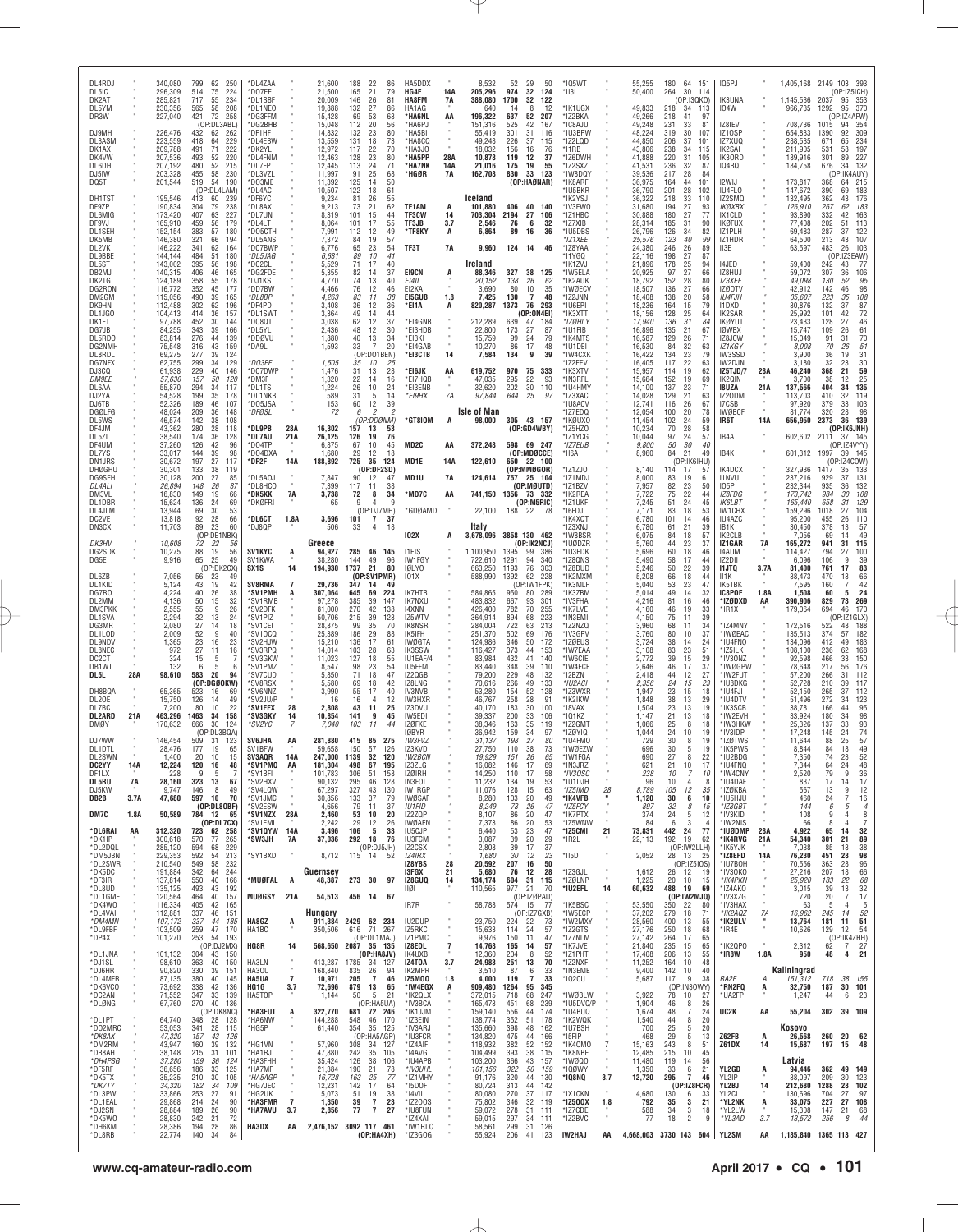| YL2KO<br>YL3GDM<br>YL7A<br>YL3FT<br>*YL3IR<br>*YL2VW<br>*YL2PP                                                                                                                                        | 14A<br>3.7A<br>AA<br>14A<br>1.8A                                       | 388,128<br>28,350<br>160,746<br>25,530<br>9.085<br>58,275<br>972                                                                                                                                                                | 799<br>210<br>682<br>345<br>65<br>366<br>39                                                                                                          | 72<br>21<br>31<br>14<br>25<br>24<br>4                                                                                   | 239<br>84<br>115<br>55<br>54<br>81<br>23                                                                                               | *PC1Y<br>*PE1RNU<br>*PE2JMR<br>*PH9E<br>PD5S*<br>*PD8ARP<br>*PA3ETC                                                                                                                                                                                      |                                                | 3,306<br>3,100<br>1,711<br>1,440<br>1,271<br>962<br>888                                                                                                                                                  | 56<br>48<br>32<br>36<br>40<br>29<br>27                                                                                                              | 14<br>43<br>15<br>35<br>11<br>18<br>-7<br>29<br>10<br>21<br>8<br>18<br>$\overline{7}$<br>17                                                                                                                                                                                       | SN6A<br>SQ5LTT<br>3Z6M<br>SP6JZL<br>SO5N                                                                                                                                                                                      |                             | 38,836<br>37,975<br>24,300<br>22,644<br>19,491                                                                                                                                                                       | 245 36 110<br>(OP:SP6CES)<br>224<br>34 121<br>145<br>26<br>82<br>(OP:SP6IEQ)<br>103<br>32<br>-70<br>159<br>20<br>69                                                                                                                                                                                                                                                                                                                                                        | *SP6DVP<br>'SQ8MFM<br>SP3DRM<br>'SP9IBJ<br>SQ9NFC<br>'SP5DRE<br>'SP4AWE                                                                                                                                                                               |                                | 66,504<br>49,490<br>16,884<br>14,880<br>11,232<br>10,780<br>9,635                                                                                                                                       | 464<br>22<br>80<br>369<br>23<br>75<br>215<br>12<br>51<br>195<br>11<br>51<br>156<br>9<br>45<br>170<br>9<br>40<br>146<br>9<br>38<br>8                                                                                                                                                                                                                                                                                                                                                                | Y03GNF<br>Y050HY<br>Y08CIY<br>Y03FF<br>Y03JW<br>*Y04RST<br>*Y09IJP                                                                                                                                                                                               | 21<br>14<br>A                                 | 93,730<br>93,625<br>32,640<br>1,333<br>21,128<br>171,360<br>100,170                                                                                                                                                            | 359<br>41<br>141<br>408<br>38<br>137<br>169<br>35<br>101<br>22<br>38<br>9<br>60<br>186<br>16<br>467<br>58<br>194<br>141<br>235<br>69                                                                                                                                                                                                                                                                                                                                                                        |
|-------------------------------------------------------------------------------------------------------------------------------------------------------------------------------------------------------|------------------------------------------------------------------------|---------------------------------------------------------------------------------------------------------------------------------------------------------------------------------------------------------------------------------|------------------------------------------------------------------------------------------------------------------------------------------------------|-------------------------------------------------------------------------------------------------------------------------|----------------------------------------------------------------------------------------------------------------------------------------|----------------------------------------------------------------------------------------------------------------------------------------------------------------------------------------------------------------------------------------------------------|------------------------------------------------|----------------------------------------------------------------------------------------------------------------------------------------------------------------------------------------------------------|-----------------------------------------------------------------------------------------------------------------------------------------------------|-----------------------------------------------------------------------------------------------------------------------------------------------------------------------------------------------------------------------------------------------------------------------------------|-------------------------------------------------------------------------------------------------------------------------------------------------------------------------------------------------------------------------------|-----------------------------|----------------------------------------------------------------------------------------------------------------------------------------------------------------------------------------------------------------------|----------------------------------------------------------------------------------------------------------------------------------------------------------------------------------------------------------------------------------------------------------------------------------------------------------------------------------------------------------------------------------------------------------------------------------------------------------------------------|-------------------------------------------------------------------------------------------------------------------------------------------------------------------------------------------------------------------------------------------------------|--------------------------------|---------------------------------------------------------------------------------------------------------------------------------------------------------------------------------------------------------|----------------------------------------------------------------------------------------------------------------------------------------------------------------------------------------------------------------------------------------------------------------------------------------------------------------------------------------------------------------------------------------------------------------------------------------------------------------------------------------------------|------------------------------------------------------------------------------------------------------------------------------------------------------------------------------------------------------------------------------------------------------------------|-----------------------------------------------|--------------------------------------------------------------------------------------------------------------------------------------------------------------------------------------------------------------------------------|-------------------------------------------------------------------------------------------------------------------------------------------------------------------------------------------------------------------------------------------------------------------------------------------------------------------------------------------------------------------------------------------------------------------------------------------------------------------------------------------------------------|
| LY4T<br>LY9Y<br>LY2MM<br>LY2IJ<br>LY5L<br>LY50<br>LY2AX<br>LY2KA<br>LY2BIS<br>LY40<br>LY7M<br>*LY2N<br>*LY20M<br>*LY2BAA<br>*LY2AT<br>*LY2ND<br>*LY3AB<br>*LY2NZ<br>*LY5Q<br>*LY5S<br>*LY5I<br>*LY5CB | A<br>14<br>3.7<br>1.8<br>A<br>21<br>14<br>$\overline{7}$<br>3.7<br>1.8 | Lithuania<br>903,136<br>802,683<br>460,206<br>88,560<br>39,624<br>29,869<br>2,590<br>81,396<br>7,602<br>26,562<br>81.686<br>109,251<br>5,200<br>1,092<br>725<br>14,673<br>13,974<br>2,108<br>21,318<br>5,586<br>31.968<br>2,754 | 1722<br>1462<br>1022<br>448<br>260<br>244<br>63<br>595<br>183<br>474<br>1006<br>416<br>80<br>36<br>21<br>177<br>222<br>54<br>293<br>128<br>396<br>81 | 81<br>84<br>72<br>41<br>26<br>27<br>9<br>25<br>9<br>8<br>10<br>40<br>11<br>9<br>9<br>15<br>9<br>6<br>14<br>7<br>12<br>6 | 335<br>327<br>261<br>139<br>101<br>92<br>26<br>77<br>33<br>49<br>69<br>159<br>41<br>30<br>20<br>52<br>42<br>25<br>52<br>35<br>62<br>28 | *PE1CPJ<br>*PD9MK<br>*PD1NLD<br>*PA7MDJ<br><b>PA3BPV</b><br>*PD7CJT<br>*PA3CVR<br>*PA6ØWIM<br>*PD4L<br>*PA1AK<br>*PA2TMS<br>*PA4JJ<br>PA3AAV<br>PA4VHF<br>PHØAS<br>PAØMIR<br>PA1BX<br>PA40<br>PA1FD<br>PAØM<br>PA1CA<br>PA3BQC<br>PE1KL<br><b>PF1HWC</b> | 21<br>14<br>$\overline{7}$<br>3.7<br>1.8<br>AA | 864<br>768<br>207<br>16<br>798<br>8,544<br>273<br>117<br>1,380<br>40,986<br>7,009<br>1,100,088<br>906,048<br>243,858<br>224,595<br>123.344<br>68,550<br>24,700<br>12,008<br>9,940<br>2.332<br>986<br>870 | 45<br>30<br>23<br>2<br>18<br>152<br>23<br>10<br>49<br>636<br>169<br>1655<br>1265<br>628<br>547<br>404<br>413<br>250<br>127<br>104<br>39<br>29<br>23 | 9<br>27<br>7<br>17<br>6<br>17<br>2<br>$\overline{7}$<br>14<br>38<br>10<br>3<br>10<br>9<br>4<br>5<br>25<br>56<br>10<br>5<br>38<br>89<br>374<br>89<br>379<br>58<br>233<br>56<br>223<br>41<br>167<br>28<br>122<br>18<br>82<br>17<br>62<br>15<br>56<br>14<br>30<br>8<br>21<br>9<br>20 | SP5ICS<br>SN7Q<br><b>SP5AUY</b><br>SP9LAW<br>SP8MRD<br><b>SP9NSJ</b><br>SP8CIV<br>SP5C<br>SP9R<br>3ZØX<br><b>SQ10D</b><br>SP6EUA<br>SP3GTS<br>*SQ6H<br>'SQ2WHH<br>*SO7BIT<br>'SP5DXU<br>*SP1RKR<br>*SQ3WW<br>"SP7B<br>*SQ9ZAX | 21<br>14<br>7<br>3.7<br>1.8 | 13,616<br>10,728<br>112,694<br>6,672<br>6,016<br>18,005<br>7,503<br>118,436<br>10,547<br>49,320<br>37,960<br>11,616<br>4,092<br>773,760<br>395,808<br>311,640<br>163,560<br>155,036<br>149,457<br>136,644<br>126,363 | (OP:SP5BMU)<br>104<br>27<br>65<br>101<br>53<br>19<br>(OP:SP7GIO)<br>30<br>510<br>104<br>71<br>14<br>34<br>75<br>11<br>36<br>207<br>10<br>55<br>65<br>15<br>46<br>25<br>91<br>898<br>171<br>8<br>45<br>660<br>10<br>62<br>(OP:SP5MXZ)<br>501<br>12<br>61<br>257<br>6<br>42<br>92<br>6<br>38<br>1656<br>77<br>313<br>(OP:SQ6PLH)<br>881<br>76<br>260<br>846<br>236<br>58<br>183<br>511<br>49<br>510<br>48<br>178<br>523<br>42<br>189<br>539<br>37<br>156<br>500<br>37<br>182 | 'SP5ENG<br>'SP9Z<br>'SP3QFZ<br>'SP8IOV<br>'SN7O<br>'SP9GZW<br>S01MK<br>'SQ8GBG<br>'SQ1NXO<br><b>'SQ8NGV</b><br>'SQ8AL<br>SQ8KJF<br>'SP3BES<br>'SP9ART<br>'SP5ETS<br>*SQ9ZAY<br>'SN4EE<br>'SQ9BDB<br>'SQ3PMX<br>'SQ9IAU<br>'SP1FPG<br>'SN5V<br>'SQ5GVY | 3.7<br>1.8                     | 5,535<br>4,410<br>3,589<br>2,905<br>2,340<br>1,590<br>990<br>396<br>384<br>18,020<br>8,400<br>5,808<br>4,160<br>2,888<br>2,584<br>580<br>12,768<br>3,861<br>3,813<br>29,058<br>12,189<br>6,435<br>5,617 | 103<br>37<br>83<br>8<br>34<br>77<br>8<br>29<br>7<br>28<br>79<br>9<br>49<br>27<br>(0P:SP7IVO)<br>49<br>6<br>-24<br>35<br>5<br>17<br>16<br>5<br>13<br>20<br>$\overline{4}$<br>12<br>242<br>10<br>58<br>169<br>8<br>42<br>151<br>8<br>36<br>94<br>5<br>35<br>67<br>$\overline{7}$<br>31<br>68<br>7<br>27<br>23<br>5<br>15<br>228<br>8<br>48<br>129<br>6<br>27<br>$\overline{7}$<br>101<br>34<br>$\overline{7}$<br>51<br>510<br>254<br>6<br>45<br>185<br>6<br>33<br>(OP)<br>:SQ5EBM)<br>136<br>5<br>36 | *Y04AAC<br>*Y09BXE<br>*YO8SBQ<br>*Y09IAB<br>*Y02LXW<br>*Y06DBL<br>*Y07ARZ<br>Y06HSU<br>*Y07NSP<br>*Y04SI<br>*Y07LPZ<br>*Y07FEY<br>*Y05KFG<br>*Y07LYM<br>*Y07BPC<br>*Y07LDT<br>*YO7BGB<br>*Y06KNZ<br>*Y02MPG<br>*Y08TND<br>*YO2BPZ<br>Y04JQ<br>*YO3JMK<br>'Y09IKW |                                               | 98,784<br>66,198<br>49,387<br>43,148<br>42,778<br>39,888<br>30,709<br>30,645<br>28,080<br>23,432<br>15,990<br>14,720<br>12,325<br>11,297<br>9,730<br>5,757<br>4,800<br>3,750<br>3,538<br>3,264<br>2,852<br>1,480<br>870<br>462 | 148<br>346<br>48<br>135<br>277<br>42<br>$\frac{99}{107}$<br>252<br>32<br>261<br>27<br>110<br>230<br>36<br>179<br>33<br>111<br>85<br>224<br>22<br>89<br>132<br>46<br>93<br>216<br>24<br>29<br>87<br>158<br>22<br>60<br>137<br>$\frac{72}{67}$<br>136<br>20<br>124<br>18<br>Y05AXF)<br>(OP<br>60<br>138<br>19<br>97<br>49<br>21<br>39<br>65<br>18<br>$\frac{45}{36}$<br>66<br>19<br>63<br>14<br>42<br>71<br>19<br>60<br>37<br>14<br>$32$<br>$23$<br>$22$<br>52<br>14<br>26<br>14<br>26<br>7<br>11<br>10<br>11 |
| LY400<br>LY5R<br>LY1R<br>LY3B<br>LY2SA<br>LY2FN<br>LY4BP<br>LY3CY<br>LY5Y<br>*LY7Z<br>*LY5W<br>*LY2NY<br>*LY5T<br>*LY2AJ<br>*LY4MA<br>*LY2BBF<br>*LY20U                                               | AA<br>21A<br>AA<br>3.7A                                                | 613,129<br>544,453<br>294.984<br>125,180<br>89,088<br>54,120<br>10,736<br>10,582<br>225,502<br>1,409,252<br>949,160<br>162,946<br>137.171<br>113,208<br>28,809<br>5,940<br>19,920                                               | 1053<br>977<br>613<br>394<br>400<br>266<br>147<br>121<br>1024<br>2094 104<br>1443<br>589<br>487<br>538<br>309<br>113<br>329                          | 88<br>92<br>71<br>50<br>32<br>33<br>13<br>17<br>29<br>100<br>41<br>46<br>41<br>18<br>9<br>8                             | 313<br>311<br>235<br>170<br>142<br>132<br>48<br>57<br>108<br>429<br>388<br>185<br>183<br>137<br>79<br>35<br>52                         | PI4COM<br>PA7JWC<br>PA <sub>2</sub> C<br>PA1BDO<br><b>PA3CWN</b><br><b>PA3EWP</b><br>PA9M<br>PB8DX<br>'PH7A<br>*PA8KW<br>*PA3DDP<br>*PG2AA<br>*PE1EWR<br>*PB2A<br>*PE1FTV<br>PD1R0                                                                       | 14A<br>7A<br>3.7A<br>1.8A<br>AA                | 323,323<br>99,264<br>87,720<br>57,400<br>1,519<br>201,828<br>158,486<br>55,772<br>502,854<br>140,166<br>138,024<br>133,330<br>115,968<br>91,008<br>90,246<br>45,312                                      | 1360<br>681<br>598<br>667<br>18<br>1462<br>1302<br>804<br>749<br>487<br>499<br>529<br>505<br>296<br>453<br>296                                      | 31<br>112<br>(OP:PD9DX)<br>21<br>75<br>21<br>81<br>12<br>70<br>13<br>18<br>20<br>101<br>20<br>89<br>10<br>63<br>(@PI4COM)<br>88<br>313<br>45<br>189<br>39<br>174<br>43<br>156<br>34<br>158<br>45<br>147<br>31<br>138<br>25<br>93                                                  | 'SQ5PMB<br>*SP9RTL<br>'SP9PBH<br>*SP3IOE<br>*SP9BMH<br>*SP9EMI<br><i><b>*SP9GMI</b></i><br>*SP4SHW<br>*SP1FRC<br>'SP4AAZ<br>*SP2GCE<br>'SP5PY<br>*SQ7LQJ<br>'SP1JQJ<br>*SP5S0<br>'SP2CYK<br>'SQ5SAA                           |                             | 95,709<br>92,253<br>86,814<br>78,012<br>75,336<br>68,530<br>64.944<br>62,930<br>61,908<br>58,951<br>56,448<br>49,155<br>41,808<br>40,320<br>38,896<br>36,225<br>30,756                                               | 455<br>37<br>146<br>442<br>38<br>153<br>37<br>371<br>145<br>(OP)<br>SP9MRR)<br>292<br>52<br>146<br>314<br>39<br>133<br>266<br>41<br>137<br>318<br>29<br>115<br>314<br>35<br>120<br>355<br>30<br>104<br>314<br>35<br>132<br>296<br>35<br>133<br>229<br>40<br>105<br>214<br>34<br>100<br>30<br>266<br>96<br>251<br>34<br>109<br>227<br>23<br>92<br>30<br>187<br>102                                                                                                          | 'SP2NBV<br><b>SP9AQF</b><br>SN7D<br>SQ8N<br><i>SO6X</i><br>SP9M<br>SQ3JPV<br>SP1MGM<br><b>SP9IVD</b><br>SP9HZW<br>SP <sub>10</sub><br>SP1MVW<br>SQ70TK<br>SP3QDM<br>SP9KR<br><b>SP6RLK</b>                                                            | AA                             | 888<br>1,685,256<br>839,641<br>585,480<br>367,540<br>221,520<br>164,052<br>105,600<br>49,400<br>17,613<br>17,160<br>15,480<br>14,304<br>1,880<br>208<br>135                                             | 47<br>$\overline{4}$<br>20<br>2281 131<br>421<br>1592<br>80<br>327<br>(OP:SQ7D)<br>76<br>1164<br>252<br>508<br>94<br>297<br>400<br>76<br>208<br>543<br>49<br>203<br>373<br>49<br>171<br>175<br>48<br>104<br>155<br>17<br>86<br>147<br>22<br>88<br>20<br>70<br>155<br>113<br>28<br>68<br>25<br>18<br>22<br>11<br>5<br>11<br>5<br>$\overline{4}$<br>-5                                                                                                                                               | *Y04FZX<br>'Y02MSP<br>'Y04MM<br>*YO3JAV<br>*Y08PS<br>*Y08SGQ<br>*Y09FLL<br>'Y09HRB<br>*Y08RZJ<br>'Y09DBP<br>*YO6FUG<br>YQ6A<br>Y02LEA<br>Y06PVK<br>YO2DFA<br>Y03IYO                                                                                              | 28<br>21<br>14<br>$\overline{7}$<br>1.8<br>AA | 7,728<br>1,350<br>7,155<br>13,603<br>7,056<br>2,310<br>1,230<br>651<br>5,720<br>1,050<br>225<br>1,264,258<br>278,480<br>43,152<br>40,176<br>26,264                                                                             | 32<br>106<br>10<br>16<br>24<br>9<br>$\frac{42}{50}$<br>93<br>11<br>169<br>11<br>40<br>115<br>8<br>60<br>26<br>$\overline{7}$<br>21<br>33<br>9<br>29<br>16<br>5<br>34<br>149<br>6<br>44<br>21<br>4<br>28<br>3<br>12<br>1750<br>96 370<br>(OP:YO6BHN)<br>71<br>572<br>224<br>29<br>95<br>232<br>102<br>155<br>42<br>224<br>28<br>70                                                                                                                                                                           |
| *LX/SP2UUU 7<br>LX7I<br>*LX1ER<br>*LX1HD                                                                                                                                                              | 21A<br>AA<br>21A                                                       | Luxembourg<br>1,092<br>286,380<br>429,936<br>7,991                                                                                                                                                                              | 39<br>1031<br>88                                                                                                                                     | 994 32 140<br>(0P:PC5A)<br>62 276<br>13                                                                                 | 5 <sub>23</sub><br>48                                                                                                                  | PE2AE<br>*PA3EWG<br>'PD1AT<br>*PA1FNW<br>PI4KAR<br>*PA1MAR<br>*PA4GB                                                                                                                                                                                     |                                                | 30,192<br>23,900<br>20,566<br>16,544<br>16,218<br>13,838<br>11,715                                                                                                                                       | 131<br>240<br>141<br>162<br>139<br>158<br>136                                                                                                       | 37<br>111<br>20<br>80<br>21<br>70<br>17<br>71<br>28<br>78<br>18<br>56<br>19<br>52                                                                                                                                                                                                 | *SP8P<br>*SQ5AM<br>'SP1V<br>'SQ5WAJ<br>'SP2AYC<br>*SP4CUF                                                                                                                                                                     |                             | 28,674<br>27,965<br>27,666<br>24,544<br>24,274<br>21,942                                                                                                                                                             | 198<br>26<br>92<br>210<br>30<br>89<br>190<br>25<br>81<br>(OP:SP1QXK)<br>145<br>27<br>77<br>169<br>24<br>82<br>186<br>22<br>84                                                                                                                                                                                                                                                                                                                                              | <b>SP7HKK</b><br>SP9W<br>SP5SR<br>SN5X<br>SP3A<br>SP4W                                                                                                                                                                                                | 28A<br>21A                     | 31,218<br>18,476<br>4,171<br>291,356<br>55,552<br>24                                                                                                                                                    | 202<br>17<br>69<br>155<br>16<br>-46<br>63<br>11<br>32<br>1008<br>32<br>137<br>(OP:SP5GRM)<br>195<br>30<br>98<br>2<br>$\overline{\phantom{a}}$                                                                                                                                                                                                                                                                                                                                                      | Y04CSL<br>Y08WW<br>YO9HP<br>үознот<br>Y03APJ<br>*Ү03ВҮ<br>'YR5N                                                                                                                                                                                                  | 28A<br>7A<br>3.7A<br>1.8A<br>AA               | 1,764<br>7,200<br>268,500<br>21,225<br>15,240<br>318,816<br>259,570                                                                                                                                                            | 21<br>25<br>15<br>37<br>77<br>13<br>119<br>1411<br>31<br>228<br>11<br>64<br>52<br>256<br>8<br>70<br>692<br>258<br>60<br>197<br>889                                                                                                                                                                                                                                                                                                                                                                          |
| *Z350<br>*Z33SS<br>*Z35F<br>*Z33DOS<br>*Z35BY                                                                                                                                                         | A<br>$\overline{7}$                                                    | Macedonia<br>14,857<br>13,816<br>13,140<br>3,570<br>3,783                                                                                                                                                                       | 137<br>151<br>122<br>78<br>89                                                                                                                        | 18<br>18<br>23<br>10<br>6                                                                                               | 65<br>70<br>67<br>41<br>33                                                                                                             | *PD4RD<br>'PD1RJV<br>PA3GEO<br>*PA3CMF<br>*PD2GSP<br>'PA3GDD<br>*PA3DCU                                                                                                                                                                                  |                                                | 10,971<br>7,930<br>7,656<br>6,360<br>5,450<br>5,250<br>4,556                                                                                                                                             | 148<br>107<br>100<br>100<br>84<br>100<br>54                                                                                                         | 15<br>54<br>47<br>14<br>44<br>14<br>13<br>40<br>13<br>37<br>12<br>38<br>22<br>46                                                                                                                                                                                                  | *SP3JUN<br>*SQ6SGV<br>'SQ6IYV<br>*SQ9FQY<br>*SP3AYA<br>*SP1HN<br>"SN1J                                                                                                                                                        |                             | 21,420<br>20,160<br>19,928<br>18,576<br>18,050<br>17,741<br>17,472                                                                                                                                                   | 22<br>80<br>176<br>164<br>27<br>78<br>144<br>26<br>80<br>194<br>15<br>71<br>132<br>26<br>69<br>146<br>24<br>89<br>149<br>22<br>74                                                                                                                                                                                                                                                                                                                                          | SQ9T<br>SN3A<br>SP8K<br><b>SP9RCL</b><br>'SP3NYC<br>*SP8FB                                                                                                                                                                                            | 14A<br><b>7A</b><br>3.7A<br>AA | 99,864<br>431,088<br>41,480<br>101,400<br>233,688<br>117,105                                                                                                                                            | 31<br>425<br>121<br>1914<br>35<br>133<br>(OP:SP3GEM)<br>471<br>19<br>66<br>946<br>17<br>83<br>534<br>58<br>215<br>417<br>47<br>164                                                                                                                                                                                                                                                                                                                                                                 | *Y050BA<br>'Y04ATW<br>'YO2MTG<br>*YO6LA<br>*Y04RDW<br>*YO3GA                                                                                                                                                                                                     |                                               | 160,734<br>102,440<br>100,470<br>85,007<br>77,880<br>76,908                                                                                                                                                                    | (OP:YO5PBF)<br>204<br>63<br>417<br>$\frac{142}{150}$<br>55<br>308<br>297<br>47<br>132<br>401<br>37<br>138<br>364<br>39<br>140<br>330<br>34                                                                                                                                                                                                                                                                                                                                                                  |
| *Z36N<br>*Z39A<br>*Z35T<br>*Z33C<br>*Z31RA                                                                                                                                                            | AA<br>28A<br>21A<br>14A<br>7A                                          | 298,129<br>18,120<br>231.200<br>181,570<br>14,016<br>Malta                                                                                                                                                                      | 1057<br>235<br>987<br>1109<br>171                                                                                                                    | 47<br>11<br>34<br>27<br>12                                                                                              | 200<br>49<br>126<br>107<br>52                                                                                                          | <b>PA8VK</b><br>*PA2TA<br>*PA9HR<br>*PDØME<br>*PD1TV<br>*PA3GNZ<br>'PA5MW<br>PD7H                                                                                                                                                                        |                                                | 3,422<br>3,360<br>2,576<br>2,142<br>1,881<br>943<br>744<br>725                                                                                                                                           | 51<br>52<br>44<br>49<br>49<br>37<br>33<br>25                                                                                                        | 16<br>43<br>12<br>30<br>15<br>31<br>10<br>24<br>23<br>10<br>$\frac{5}{7}$<br>18<br>17<br>10<br>19                                                                                                                                                                                 | 'SP2JMR<br>*SP4DDS<br>*SP3LD<br>*SQ5SUL<br><i><b>SQ9IWS</b></i><br>*SP7VCA<br>*SQ5EF                                                                                                                                          |                             | 16,308<br>16,281<br>15,390<br>13,112<br>12.798<br>12,410<br>12,285                                                                                                                                                   | (OP:SP1MWF)<br>114<br>30<br>78<br>139<br>62<br>19<br>98<br>27<br>54<br>22<br>129<br>66<br>20<br>132<br>61<br>22<br>124<br>63<br>123<br>20<br>71                                                                                                                                                                                                                                                                                                                            | 'SP9FMP<br>*SP8SN<br>'SQ1BSY<br>'SP7WJ<br>*SP1MVG<br>'SQ9S<br>'SP7TEX<br>'SQ1GQT                                                                                                                                                                      |                                | 107,060<br>63,342<br>48,764<br>37,947<br>30,666<br>30,504<br>19,005<br>16,212                                                                                                                           | 394<br>45<br>157<br>251<br>37<br>125<br>33<br>218<br>134<br>31<br>198<br>108<br>120<br>37<br>77<br>164<br>27<br>96<br>79<br>161<br>26<br>147<br>24<br>60                                                                                                                                                                                                                                                                                                                                           | 'Y07CVL<br>*Y06MT<br>*Y09BNP<br>*Y03IPR<br>*Y02LLZ<br>'Y04NF<br>*YO2LSP<br>*Y06HOY                                                                                                                                                                               | 7A<br>1.8A                                    | 40,963<br>27,160<br>10,773<br>9,324<br>5,525<br>71,145<br>7,590<br>7,980                                                                                                                                                       | 211<br>32<br>105<br>189<br>23<br>74<br>60<br>21<br>115<br>23<br>51<br>76<br>47<br>72<br>18<br>76<br>657<br>17<br>46<br>109<br>9<br>136<br>$\overline{7}$                                                                                                                                                                                                                                                                                                                                                    |
| *9H3KZ<br>*9H1PI<br>*9H3NO/P<br>*9H1AE                                                                                                                                                                | A<br>AA                                                                | 12,880<br>10,360<br>3,888<br>95,764                                                                                                                                                                                             | 79<br>130<br>45                                                                                                                                      | 30<br>17<br>16<br>(OP: LX1NO)<br>325 38                                                                                 | 62<br>53<br>32<br>140                                                                                                                  | *PD8DA<br>*PDØWVB<br>PC4C<br>*PD30ES                                                                                                                                                                                                                     | 14A                                            | 20<br>588<br>576<br>435<br>Northern Ireland                                                                                                                                                              | 8<br>22<br>$\frac{32}{29}$                                                                                                                          | $\overline{4}$<br>-6<br>$\overline{7}$<br>14<br>5<br>13<br>3<br>12                                                                                                                                                                                                                | 'SP5JTW<br>*SP5TIM<br>'SQ8NQW<br>*3Z60<br>'SQ9SR<br>*SP2KDS                                                                                                                                                                   |                             | 12,144<br>10,872<br>10,752<br>10,744<br>10,318<br>9.845                                                                                                                                                              | 110<br>23<br>69<br>115<br>19<br>53<br>21<br>63<br>110<br>23<br>106<br>56<br>121<br>59<br>18<br>117<br>12<br>43                                                                                                                                                                                                                                                                                                                                                             | 'SO6R<br>'SP2WGB<br>'SP2DKI<br>'SQ3R<br>'SP5NON                                                                                                                                                                                                       |                                | 14,616<br>12,183<br>7,020<br>6,072<br>5,418                                                                                                                                                             | 122<br>21<br>66<br>121<br>25<br>68<br>$\frac{22}{22}$<br>54<br>43<br>67<br>47<br>(OP)<br>:SQ3HMM)<br>29<br>40<br>34                                                                                                                                                                                                                                                                                                                                                                                | *Y08SA0<br>*ISØNHT<br>*ISØBHY<br>*ISØHXK                                                                                                                                                                                                                         | A                                             | 4,218<br>Sardinia<br>116,290<br>18,357<br>15,252                                                                                                                                                                               | $\frac{50}{33}$<br>108<br>5<br>680<br>28<br>117<br>102<br>24<br>63<br>21<br>99<br>61                                                                                                                                                                                                                                                                                                                                                                                                                        |
| *9H5DX<br>*ER5DX<br>*ER100                                                                                                                                                                            | A<br>21                                                                | 57,260<br>Moldova<br>4.770<br>98,368                                                                                                                                                                                            | 174<br>586                                                                                                                                           | 50<br>74 18<br>26                                                                                                       | 90<br>35<br>90                                                                                                                         | *MIØOBC<br>GI4VHO<br>MIØSLE<br>*GI4SJQ                                                                                                                                                                                                                   | AA<br>3.7A<br>AA                               | 38,190<br>52,852<br>34,320<br>104,880                                                                                                                                                                    | 241<br>458                                                                                                                                          | 26<br>88<br>216 35 111<br>12<br>66<br>356 42 148                                                                                                                                                                                                                                  | 'SQ6PTR<br>*SQ8BGR<br>*SP4CGJ<br>*SP1DMD                                                                                                                                                                                      |                             | 9,652<br>9,271<br>8,541<br>8,066                                                                                                                                                                                     | (OP:SQ2NNN)<br>19<br>105<br>-57<br>107<br>18<br>55<br>120<br>56<br>17<br>97<br>21<br>53                                                                                                                                                                                                                                                                                                                                                                                    | *SP3SC<br>SP6IHE<br>*SP3DOF<br>*SQ1EIX<br>*SP4DZT                                                                                                                                                                                                     | 14A                            | 2,508<br>1,748<br>1,564<br>792<br>128,199                                                                                                                                                               | 32<br>14<br>24<br>24<br>16<br>22<br>24<br>40<br>10<br>14<br>14<br>-8<br>550<br>33<br>118                                                                                                                                                                                                                                                                                                                                                                                                           | *ISØAEM<br>*ISØBSR<br>*ISØDCR<br>*ISØGRB                                                                                                                                                                                                                         | 21<br>3.7                                     | 6,633<br>253,312<br>49.128<br>14.960                                                                                                                                                                                           | 93<br>16<br>51<br>1406<br>27<br>101<br>402<br>75<br>17<br>47<br>249<br>8                                                                                                                                                                                                                                                                                                                                                                                                                                    |
| *ER20W<br>*ER3CT<br>*ER3DX                                                                                                                                                                            | 7<br>AA                                                                | 6,435<br>94,472<br>23,180                                                                                                                                                                                                       | 101<br>360<br>104                                                                                                                                    | 10<br>38 158<br>41                                                                                                      | 35<br>81                                                                                                                               | *GI4T                                                                                                                                                                                                                                                    | 1.8A                                           | 10,608<br>Norway                                                                                                                                                                                         | 229                                                                                                                                                 | 5<br>43<br>(OP:MIØSMK)                                                                                                                                                                                                                                                            | *SP3UCW<br><b>SP8HMZ</b><br>*SP3FSM<br>SQ6PA*                                                                                                                                                                                 |                             | 6,734<br>6,600<br>5,974<br>5,734                                                                                                                                                                                     | 83<br>18<br>56<br>48<br>86<br>18<br>97<br>42<br>16<br>87<br>47<br>14                                                                                                                                                                                                                                                                                                                                                                                                       | *SP5IVC<br><b>SP9EKF*</b><br>SQ4AVD*<br>'SQ1BHH                                                                                                                                                                                                       | 7A                             | 79,100<br>14,256<br>11,210<br>9,845                                                                                                                                                                     | 463<br>24<br>89<br>197<br>11<br>55<br>50<br>169<br>9<br>148<br>8<br>47                                                                                                                                                                                                                                                                                                                                                                                                                             | *IMØDTF<br>MM3T                                                                                                                                                                                                                                                  | AA<br>А                                       | 64,680<br>Scotland<br>90,950                                                                                                                                                                                                   | 317<br>41 127<br>428<br>36 134                                                                                                                                                                                                                                                                                                                                                                                                                                                                              |
| 404A<br>*406ZD<br>*403TT<br>403A                                                                                                                                                                      | 3.7<br>А<br>7<br>AA                                                    | Montenegro<br>1.323<br>40,131<br>13,392<br>4,680,630 4824 138 517                                                                                                                                                               | 49<br>199<br>167                                                                                                                                     | 5<br>37<br>13                                                                                                           | -22<br>110<br>-49                                                                                                                      | LA6ZP<br>LA1K<br>*LA2HFA<br>*LA40GA<br>*LB5BG<br>*LB1LG<br>*LA2ONA                                                                                                                                                                                       | A<br>A                                         | 72,732<br>1,961<br>72,141<br>45,974<br>36,540<br>34,968<br>30,780                                                                                                                                        | 55<br>341<br>260<br>261<br>264<br>241                                                                                                               | 384 32 142<br>10<br>27<br>35 138<br>28<br>99<br>23<br>93<br>25<br>99<br>23<br>85                                                                                                                                                                                                  | *SQ9PUW<br>*SQ60WM<br>'SP9IHP<br>"SP3BBS<br>*SQ8FEU<br>*SP2BLC<br>*SP9XW                                                                                                                                                      |                             | 5,360<br>4,851<br>4,850<br>4,731<br>4,731<br>4,293<br>3,550                                                                                                                                                          | 71<br>20<br>47<br>67<br>13<br>36<br>37<br>20<br>30<br>65<br>16<br>41<br>37<br>59<br>20<br>69<br>17<br>36<br>46<br>13<br>37                                                                                                                                                                                                                                                                                                                                                 | *SP7V<br>*SQ6RGG<br>CT1IQI<br>CR6T                                                                                                                                                                                                                    | A<br>21                        | 6,528<br>3,600<br>Portugal<br>169,947<br>1,068,249                                                                                                                                                      | 132<br>7<br>41<br>84<br>6<br>34<br>432 49 158<br>3278 35 134<br>(OP:CT1ESV)                                                                                                                                                                                                                                                                                                                                                                                                                        | MM2N<br>MMØGHM A<br>*GM4JYB<br>*MMØXDG<br>*MMØAWA<br>*2MØBEC                                                                                                                                                                                                     | 14                                            | 1,340<br>21,414<br>15,399<br>13,510<br>2,448<br>2,068                                                                                                                                                                          | 53<br>$3 - 17$<br>(OP:MMØGPZ)<br>15<br>219<br>- 71<br>131<br>23<br>64<br>56<br>144<br>14<br>57<br>90<br>15<br>34<br>50<br>13                                                                                                                                                                                                                                                                                                                                                                                |
| PC2T<br>PE1LUB<br>PF1MO<br>PA3CJP                                                                                                                                                                     | A                                                                      | <b>Netherlands</b><br>467,622 1058<br>124,218<br>120,312<br>85,000                                                                                                                                                              | (0P:9A3A/E73A)<br>400<br>424<br>434                                                                                                                  | 60 253<br>44<br>47<br>36                                                                                                | 162<br>169<br>134                                                                                                                      | *LA1VNA<br>`LA8OKA<br>*LA8RTA<br>*LA2QJA<br>*LA6GX<br>*LA9NKA<br>*LA6PBA                                                                                                                                                                                 |                                                | 13,244<br>10,062<br>6,292<br>4,815<br>4.056<br>2,856<br>2,268                                                                                                                                            | 142<br>114<br>115<br>99<br>69<br>42<br>50                                                                                                           | 17<br>69<br>18<br>60<br>12<br>40<br>9<br>36<br>13<br>39<br>14<br>28<br>13<br>29                                                                                                                                                                                                   | 'SP3UQG<br>*SP5HD<br>'SO1RON<br>*SQ8VPS<br>*SO5FF<br>*SP2HMN<br>*SP5XOV                                                                                                                                                       |                             | 3,195<br>2,814<br>2,808<br>2,808<br>2,760<br>2,268<br>2,080                                                                                                                                                          | 63<br>12<br>33<br>27<br>35<br>15<br>44<br>16<br>36<br>28<br>69<br>8<br>65<br>9<br>31<br>40<br>28<br>14<br>27<br>42<br>13                                                                                                                                                                                                                                                                                                                                                   | CR5C<br>CT1AL<br>CT1A0Z<br>*CT1FHL<br>*CT2JXU/P<br>°CT2JBD                                                                                                                                                                                            | 14<br>7<br>1.8<br>A            | 1,138,016<br>21,420<br>9,362<br>563,945<br>96,534<br>67,782                                                                                                                                             | 3388 39 137<br>(OP:OK4PA)<br>248<br>13<br>57<br>137<br>9<br>53<br>1267<br>66<br>239<br>140<br>299<br>46<br>314<br>33<br>110                                                                                                                                                                                                                                                                                                                                                                        | *GMØWED<br>*GMØUKZ<br>*MM3Z<br>*GS8VL<br>*GM3A                                                                                                                                                                                                                   | 21<br>14<br>$\alpha$                          | 1,845<br>484<br>6,854<br>20,202<br>4,025                                                                                                                                                                                       | 31<br>43<br>10<br>23<br>17<br>5<br>87<br>37<br>9<br>185 13 61<br>(OP:GM3TAL)<br>99<br>9 26                                                                                                                                                                                                                                                                                                                                                                                                                  |
| PAØJNH<br>PA2S<br>PA1NHZ<br>PA4GDR<br>PA1CWI<br>*PA1P<br>*PA3DBS                                                                                                                                      | A                                                                      | 79,605<br>34,272<br>25,452<br>21,052<br>13,617<br>157,740<br>81,168                                                                                                                                                             | 350<br>259<br>246<br>213<br>155<br>604<br>370                                                                                                        | 35<br>24<br>19<br>14<br>21<br>38<br>31                                                                                  | 148<br>95<br>82<br>62<br>68<br>182<br>121                                                                                              | *LB8QG<br>*LA9PTA<br>*LA7USA<br>*LA6BBA<br><b>LA6VQ</b><br>LA5YJ                                                                                                                                                                                         | 14<br>AA                                       | 1,764<br>1,056<br>224<br>1,566<br>556,920<br>217,100                                                                                                                                                     | 61<br>32<br>12<br>36<br>1051<br>705                                                                                                                 | 22<br>6<br>8<br>25<br>6<br>10<br>8<br>21<br>67 273<br>47<br>213                                                                                                                                                                                                                   | *SP5BRD<br>*SQ9ZAQ<br>*SO5T<br><i><b>SP6AB</b></i><br>*SQ2BNM<br>*SQ3JPC<br>*SP2UU                                                                                                                                            |                             | 1,968<br>1,849<br>1,682<br>1,581<br>1,080<br>1,080<br>630                                                                                                                                                            | 44<br>13<br>28<br>39<br>12<br>31<br>52<br>7<br>22<br>39<br>22<br>9<br>29<br>28<br>8<br>37<br>11<br>25<br>10<br>20<br>28                                                                                                                                                                                                                                                                                                                                                    | °CT1EBM<br>*CT7ABE<br>°CT7AHQ<br><b>CS7AKW</b><br>°CT2IXL<br>*CT7AIX<br>*CR6A                                                                                                                                                                         | 28                             | 14,592<br>9,480<br>4,700<br>3,525<br>3,432<br>27,805<br>23,040                                                                                                                                          | 27<br>88<br>49<br>82<br>22<br>57<br>41<br>21<br>26<br>43<br>18<br>29<br>27<br>50<br>17<br>175<br>14<br>53<br>221<br>16<br>56                                                                                                                                                                                                                                                                                                                                                                       | MM7X<br>MM8Z<br><b>GMØOQV</b><br>*GMØLIR<br>*GM2Y                                                                                                                                                                                                                | AA<br>14A                                     | 156,465<br>102,243<br>82,584<br>11,115<br>2,552                                                                                                                                                                                | 539 43 128<br>(OP:GGTSM)<br>324 42 155<br>(OP:GM7VSB)<br>391<br>37 111<br>125 13 44<br>7 22<br>60                                                                                                                                                                                                                                                                                                                                                                                                           |
| *PAØAGA<br>*PA2CVD<br>*PG1R<br>*PDØMHZ<br>*PH2A<br>*PAØB<br>*PA1TO                                                                                                                                    |                                                                        | 69,384<br>64,413<br>55,380<br>51,129<br>38,514<br>32,409<br>24,030                                                                                                                                                              | 374<br>349<br>327<br>339<br>251<br>254<br>225                                                                                                        | 39<br>30<br>30<br>26<br>30<br>20<br>17                                                                                  | 129<br>123<br>112<br>91<br>101<br>97<br>73                                                                                             | LA3BPA<br>LA2XNA<br>LB4FH<br>LA9JDA<br>LA3S<br>LA8HGA                                                                                                                                                                                                    | 14A                                            | 149,702<br>24,684<br>3,504<br>408<br>169,620<br>45,590                                                                                                                                                   | 421<br>217<br>67<br>-14<br>317 21                                                                                                                   | 57 181<br>20<br>82<br>9<br>39<br>6<br>-11<br>843 28 104<br>(OP:LA3BO)<br>- 76                                                                                                                                                                                                     | *SP9EGF<br>'SP3RBJ<br>*SP9MA<br>*SP2AS<br>*SQ7SAU<br>*SP4MPA<br><i><b>SP5TZN</b></i>                                                                                                                                          |                             | 567<br>510<br>460<br>399<br>266<br>187<br>30                                                                                                                                                                         | 21<br>8<br>19<br>41<br>8<br>22<br>12<br>15<br>8<br>7<br>17<br>14<br>$\overline{7}$<br>-7<br>7<br>11<br>7<br>10<br>10<br>9<br>6                                                                                                                                                                                                                                                                                                                                             | <b>°CT1EVE</b><br>CT1EWA<br>CT1AGS<br>CT2HTM<br><b>°CT1BWU</b>                                                                                                                                                                                        | 21<br>AA<br>AA                 | 72,369<br>264,033<br>112,136<br>83,520<br>1,018,096                                                                                                                                                     | (OP:CT1IUA)<br>593 18 81<br>770<br>53<br>136<br>253<br>64<br>150<br>251<br>43<br>131<br>87<br>1386<br>307                                                                                                                                                                                                                                                                                                                                                                                          | *GM8YUI<br><b>YT5IVN</b><br>YTØI<br>YU1SMA                                                                                                                                                                                                                       | ×<br>Ą<br>21                                  | 384<br>Serbia<br>328,812<br>1,947<br>12,988                                                                                                                                                                                    | (OP:MMØDXH)<br>24<br>4 12<br>876 62 220<br>47<br>9<br>24<br>96<br>20<br>48                                                                                                                                                                                                                                                                                                                                                                                                                                  |
| *PA3DTR<br>*PH4E<br>*PA3ARM<br>*PA7AM<br>*PC1EMR<br>*PBØACU                                                                                                                                           |                                                                        | 23,278<br>20,739<br>20,056<br>16,555<br>14,852<br>12,851                                                                                                                                                                        | 180<br>205<br>150<br>195<br>109<br>147                                                                                                               | 25<br>19<br>24<br>15<br>25<br>18                                                                                        | 88<br>74<br>68<br>62<br>69<br>53                                                                                                       | <b>LA7GNA</b><br>*LA8CJ<br>*LA9RY<br>*LB4CD<br>*LN7TTT                                                                                                                                                                                                   | 7A<br>AA<br>٠<br>7A                            | 195<br>24,786<br>2,530<br>650<br>21,535                                                                                                                                                                  | 11<br>148<br>51<br>28<br>249 12                                                                                                                     | 5<br>10<br>26<br>76<br>11<br>35<br>- 6<br>19<br>61<br>(DP:LABLJA)                                                                                                                                                                                                                 | *SP2PR<br>*SP3LWP<br>*SQ6R<br>*SQ8NGO<br>'SQ6IYS<br>*SQ2KTN                                                                                                                                                                   | 28                          | 24<br>19,695<br>10,650<br>2,378<br>880<br>493                                                                                                                                                                        | 2<br>$\mathbf{4}$<br>4<br>13<br>214<br>52<br>153<br>12<br>38<br>69<br>7<br>22<br>$\begin{array}{c} 32 \\ 27 \end{array}$<br>6<br>16<br>6<br>11                                                                                                                                                                                                                                                                                                                             | °CT2GMH<br>°CT2GQN<br>*CT2HPM<br>*CT7AMF<br>*CT7ADH<br>*CT1EXR                                                                                                                                                                                        |                                | 259,363<br>117,944<br>33,040<br>24,079<br>13,608<br>3,570                                                                                                                                               | 522<br>64<br>217<br>42<br>482<br>142<br>149<br>35<br>77<br>105<br>40<br>81<br>92<br>27<br>54<br>24<br>56<br>11                                                                                                                                                                                                                                                                                                                                                                                     | YT3EW<br>YU4MLD<br><b>YTØW</b><br>YT2ISM<br>YTØA                                                                                                                                                                                                                 | 14<br>$\overline{7}$                          | 5,625<br>108<br>510,582<br>38.520                                                                                                                                                                                              | 67<br>11<br>34<br>11<br>8<br>$\overline{A}$<br>2655 29 100<br>(0P:YU1JW)<br>554 12 48<br>417,537 2123 32 121                                                                                                                                                                                                                                                                                                                                                                                                |
| *PD8B<br>*PD1B<br>*PA4DN<br>*PD3EDA<br>*PA8ZB<br>*PD5B                                                                                                                                                |                                                                        | 12,312<br>12,144<br>12,060<br>8,866<br>7,410<br>5,673                                                                                                                                                                           | 165<br>152<br>160<br>132<br>100<br>71                                                                                                                | 17<br>14<br>13<br>13<br>17<br>16                                                                                        | 59<br>55<br>54<br>49<br>40<br>45                                                                                                       | SQ5CQ<br>SN5U<br>SQ5LTL<br>3Z3AHK                                                                                                                                                                                                                        | Ą                                              | Poland<br>149,634<br>134,757<br>119,680<br>76,608                                                                                                                                                        | 873<br>405<br>411<br>511                                                                                                                            | 29<br>- 134<br>55 152<br>54<br>166<br>27<br>117                                                                                                                                                                                                                                   | 'SQ5AAG<br><b>SQ7NSN</b><br>*SP5GNI<br>'SP8H<br>*SP9KJU                                                                                                                                                                       | 21                          | 448<br>59,274<br>8,792<br>4,536<br>2,340                                                                                                                                                                             | 20<br>6<br>10<br>386<br>27<br>84<br>104<br>12<br>44<br>99<br>11<br>31<br>9<br>43<br>21<br>(OP:SP9MDY)                                                                                                                                                                                                                                                                                                                                                                      | °CT5GOJ<br>*CT1BYK<br>*CT1FJ0<br>YPØC                                                                                                                                                                                                                 | 28A<br>14A<br>1.8A<br>A        | 15,776<br>62,300<br>40<br>Romania<br>2,581,080                                                                                                                                                          | 134<br>14<br>54<br>69<br>376<br>20<br>8<br>2<br>- 6<br>4356 97 374                                                                                                                                                                                                                                                                                                                                                                                                                                 | YT8A<br>YT1R<br>YTØT                                                                                                                                                                                                                                             | 3.7                                           | 88.315<br>41,535                                                                                                                                                                                                               | (OP:YU1EL)<br>187,782 1357 22 97<br>(OP:YU1EA)<br>972 15 70<br>556<br>10<br>61<br>(OP:YU1BV)                                                                                                                                                                                                                                                                                                                                                                                                                |
| *PA3J<br>*PC3H                                                                                                                                                                                        |                                                                        | 3,640<br>3,402                                                                                                                                                                                                                  | 56<br>77                                                                                                                                             | 14<br>10                                                                                                                | 38<br>32                                                                                                                               | SP9CLO<br>SP6C                                                                                                                                                                                                                                           |                                                | 69,316<br>49,343                                                                                                                                                                                         | 316<br>211                                                                                                                                          | 37<br>135<br>33 100                                                                                                                                                                                                                                                               | *SN5ØII<br>*SP8IMG                                                                                                                                                                                                            | 14                          | 176<br>119,335                                                                                                                                                                                                       | $\overline{4}$<br>8<br>488 33 112   YO3VU                                                                                                                                                                                                                                                                                                                                                                                                                                  |                                                                                                                                                                                                                                                       |                                | 432,795                                                                                                                                                                                                 | (0P:Y03CZW)<br>1025 79 226                                                                                                                                                                                                                                                                                                                                                                                                                                                                         | YU1RA<br>*YT6W                                                                                                                                                                                                                                                   | А                                             | 9,024                                                                                                                                                                                                                          | 166<br>8 40<br>1,876,868 3023 92 384                                                                                                                                                                                                                                                                                                                                                                                                                                                                        |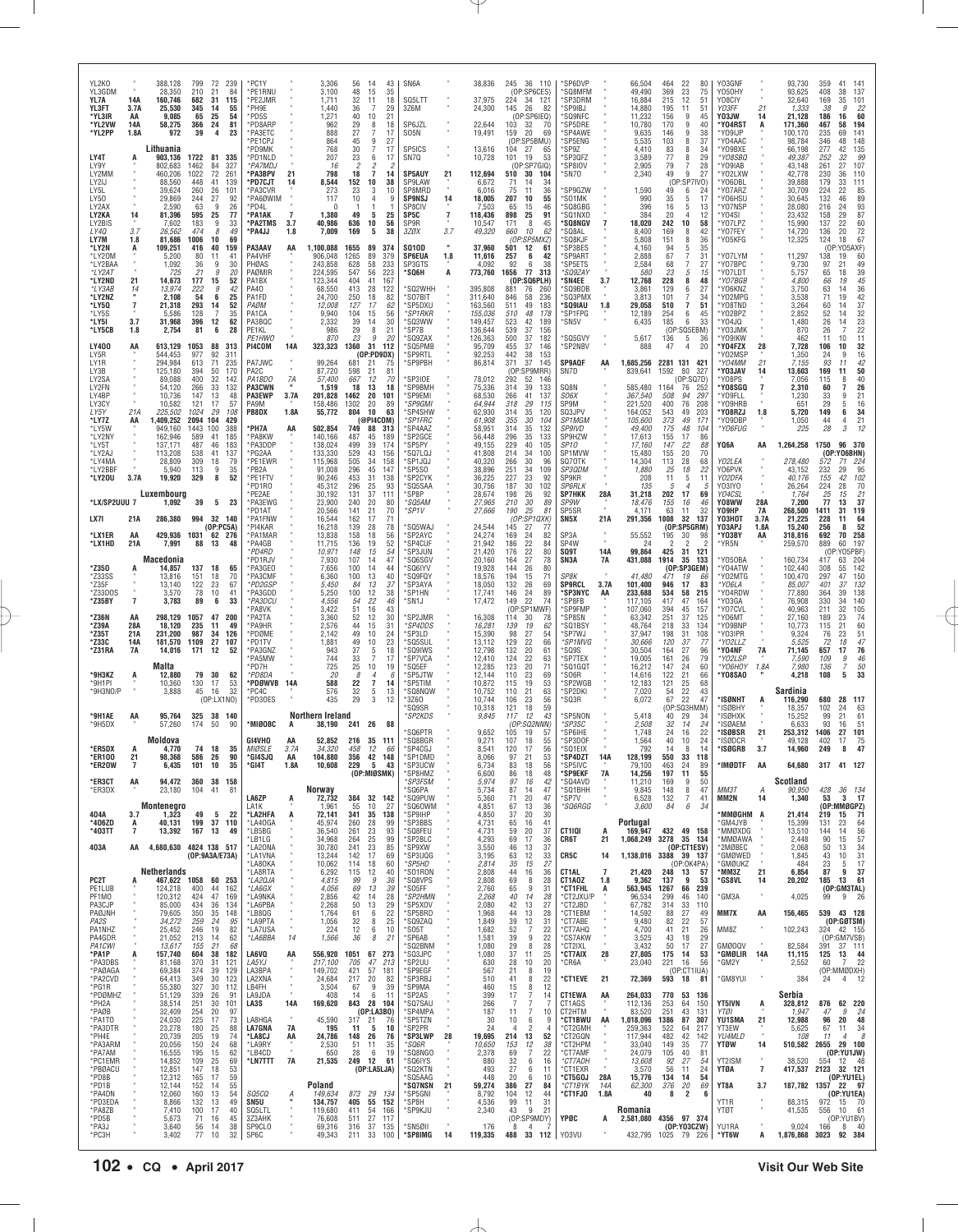| *YU1TY                       |                | 16,005                         | 149              | 23<br>74                                   | *OM7LW                        | 14A                  | 37,570                     | 318<br>17<br>68                                        | *EA4GWL                       |      | 6,580                      | 74                     | 22<br>48                         | SM5Q                     |            | 95,939               | 40 157<br>395                                   | *UT8IM                    |                  | 322,380            | 717<br>68<br>256                                                                     |
|------------------------------|----------------|--------------------------------|------------------|--------------------------------------------|-------------------------------|----------------------|----------------------------|--------------------------------------------------------|-------------------------------|------|----------------------------|------------------------|----------------------------------|--------------------------|------------|----------------------|-------------------------------------------------|---------------------------|------------------|--------------------|--------------------------------------------------------------------------------------|
| *YU1ML<br>*YT1XN             | 28             | 2,880<br>10,545                | 53<br>123        | 11<br>37<br>12<br>45                       | *OM6ADN<br>*OM6TX             | 3.7A                 | 20,865<br>22,774           | 268<br>11<br>54<br>50<br>376<br>9                      | *EA3DNC<br>*EA1YE             |      | 5,980<br>5,313             | 55<br>71               | 19<br>33<br>18<br>51             | SB6W<br>SI3A             |            | 30,996<br>29,151     | 257<br>26<br>97<br>27<br>210<br>96              | *US5UC<br>*UY5AR          |                  | 194,454<br>184,536 | 213<br>545<br>64<br>456<br>67<br>197                                                 |
| *YU5C<br>*YU1VG              | 21             | 9,675<br>96,390                | 197<br>406       | 9<br>36<br>29<br>97                        | 'OM7KW                        |                      | 7,584                      | 8<br>145<br>40                                         | *EA2EDU<br>*EB4ERS            |      | 3,066<br>2,709             | 40<br>48               | 31<br>11<br>11<br>32             | SGØM                     |            | 20,265               | (OP:SM3LIV)<br>27<br>150<br>78                  | *US3EW<br>*UX1UX          |                  | 175,225<br>158,935 | 616<br>170<br>45<br>522<br>192<br>47                                                 |
| *YT5C                        |                | 43,560                         | 300              | 23<br>67<br>(OP:YU7HI)                     | S59AA                         |                      | Slovenia<br>250,250        | 394 77 248                                             | <b>EA3BIP</b><br>*EA1CM       |      | 990<br>748                 | 34<br>19               | 10<br>20<br>8<br>14              | SAØBMV                   |            | 5,152                | (OP:SAØAQT)<br>15<br>77<br>-41                  | *UR5MM<br>*UX3HA          |                  | 136,080<br>134,506 | 264<br>67<br>257<br>178<br>557<br>40                                                 |
| *YU3VIP<br>*YT4B             |                | 4,687<br>3,420                 | 74               | - 11<br>32<br>31<br>$\overline{7}$         | <b>S58D</b><br><b>S57Z</b>    | 28<br>3.7            | 41,400<br>33,969           | 386<br>15<br>57<br>494<br>13<br>54                     | *EA5IMM<br><b>EA7AAF</b>      |      | 450<br>58,944              | 10                     | 6<br>9<br>79                     | SD3A                     |            | 2,014                | 50 17<br>-36                                    | *UT4TA<br>*UT4EK          |                  | 131,150<br>128,920 | 173<br>437<br>42<br>177                                                              |
|                              | 14             |                                | 89               | (OP:YT2NOD)                                | S58MU                         |                      | 23,352                     | 408<br>9<br>47                                         | 'EA3LA                        | 28   | 46,002                     | 302<br>314             | 17<br>15<br>67                   | *SF3A                    |            | 45,312               | (OP:SM3FJF)<br>293 25 103                       | *UT3UZ                    |                  | 122,337            | 456<br>43<br>166<br>395<br>41                                                        |
| *YU1NIM                      | $\overline{7}$ | 4,687                          | 98               | $\overline{7}$<br>36                       | <b>S530</b><br>'S56AX         | 1.8                  | 79,120<br>52,140           | 970<br>11<br>69<br>233<br>39<br>119                    | EA1BFZ<br>*EB5CUZ             |      | 14,310<br>2,480            | 112<br>41              | 12<br>41<br>8<br>23              | 'SM6IQD                  |            | 29,680               | (OP:SM3CER)<br>197<br>32 108                    | 'UY7MM<br>*UT5T           |                  | 109,710<br>103,530 | 165<br>399<br>42<br>389<br>42<br>161                                                 |
| <b>YU1UN</b><br>YT3H         | AA             | 99,696<br>37,092               | 342<br>124       | 53<br>133<br>45<br>87                      | 'S53DT<br>S5ØBH               |                      | 41,375<br>28,536           | 237<br>25<br>100<br>197<br>26<br>90                    | *EA1IVP<br>'EE1B              | 21   | 741<br>85,456              | 17<br>338              | 12<br>7<br>24<br>88              | SA7J                     |            | 11,856               | 19<br>126<br>59<br>(OP:SM7XGG)                  | *US7IID<br>*UX1MH         |                  | 98,430<br>95,004   | 156<br>433<br>37<br>348<br>42<br>140                                                 |
| <b>YU4RIS</b><br>YU6DX       | 21A<br>14A     | 372<br>848,890                 | 13<br>3034       | $\boldsymbol{\varDelta}$<br>8<br>36<br>145 | *S54G<br>*S54Z0               |                      | 3,872<br>3.692             | 12<br>66<br>32<br>45<br>16<br>36                       | <b>EA3KT</b>                  |      | 40.908                     | 264                    | (OP:EA1YB)<br>17<br>67           | <b>SM6USS</b><br>'SM5DXR |            | 9,009<br>7,566       | 116<br>14<br>63<br>99<br>18<br>60               | *UX7QV<br>UW2Q            |                  | 79,608<br>77,686   | 351<br>42<br>144<br>350<br>36<br>143                                                 |
| YT1A<br>YT9X                 | <b>7A</b>      | 789,880<br>547,432             | 2789<br>2290     | 39<br>143<br>130<br>-34                    | *S57YK<br>*S52CQ              | 14<br>$\overline{7}$ | 14,991<br>21,306           | 201<br>11<br>46<br>284<br>11<br>56                     | *EA4DKJ<br>*EA5DD             |      | 30,600<br>29,900           | 183<br>222             | 17<br>68<br>49<br>16             | `SMØBYO<br>'SM3HBV       |            | 6,510<br>4,784       | 91<br>17<br>53<br>90<br>39<br>13                | *UR5RP                    |                  | 77,252             | (OP:UR6QS)<br>141<br>365<br>37                                                       |
| YU1EW                        |                | 155,523                        | 884              | (OP:YU1ZZ)<br>30 111                       | <i><b>*S57NAW</b></i>         | 3.7                  | 1,890                      | 63<br>6<br>24                                          | <b>EA7FRX</b><br>`EA7VA       |      | 18,632<br>13,130           | 121<br>134             | 52<br>16<br>15<br>50             | SM5ACQ                   |            | 4,424                | (OP:SMØHBV)<br>73<br>15<br>-41                  | UT5PY<br>*UT3UFH          |                  | 76,832<br>69,966   | 299<br>156<br>40<br>350<br>133<br>36                                                 |
| *YT7R                        | AA             | 237,024                        | 552              | 70 218<br>(OP:YU7BW)                       | S57AL<br>S51DD                | AA                   | 4,859,095<br>164,430       | 4183 146<br>567<br>418<br>63<br>198                    | <b>EB3TR</b><br>'EA3HKY       |      | 12,383<br>6,426            | 110<br>60              | 45<br>16<br>42<br>12             | SA6SKA<br>`SM3KJA        |            | 1,716<br>195         | 9<br>62<br>24<br>19<br>5<br>8                   | UZ5ZU*<br>`UV7MA          |                  | 66,815<br>63,756   | 129<br>344<br>32<br>122<br>292<br>32                                                 |
| *YT3EE<br>*YU1LA             | 28A            | 117,344<br>6,063               | 495<br>83        | -41<br>152<br>10<br>37                     | S53GO<br>S53MM                |                      | 88,548<br>78,176           | 299<br>46<br>142<br>501<br>30<br>82                    | <b>EA3HLM</b><br>EA4GEO       |      | 6,426<br>4,830             | 60<br>60               | 42<br>12<br>12<br>30             | SA7CMD<br><b>SM4JSF</b>  | 21         | 48<br>989            | 6<br>11<br>10<br>23<br>7<br>16                  | *US5AT<br>UY5QJ           |                  | 57,514<br>54,534   | 111<br>231<br>38<br>193<br>37<br>112                                                 |
| *YU5W                        | 21A            | 67,375                         | 313              | 30<br>95<br>(0P:YU1QW)                     | S52WW<br>S57ØABC              |                      | 60,528<br>23.298           | 252<br>36<br>120<br>173<br>19<br>47                    | *EA5IDH<br><b>EA4FTA</b>      |      | 2,280<br>1,917             | 36<br>$\overline{39}$  | 11<br>19<br>8<br>19              | <b>SM6NJK</b><br>*SA6BPD | 14         | 912<br>3,710         | 34<br>4<br>15<br>88<br>8<br>27                  | *UX1CL<br>*UT1US          |                  | 47,955<br>47,040   | 264<br>27<br>112<br>259<br>31<br>116                                                 |
| *YU1AST                      |                | 13,904                         | 95               | -22<br>57<br>(OP:YU1TTT)                   | S51NM<br>S5ØXX                |                      | 19,481<br>3,330            | 99<br>37<br>84<br>57<br>32<br>13                       | *EA5IMO<br>*EC7WA             | 14   | 24<br>372,834              | $\overline{c}$<br>1955 | 2<br>$\overline{2}$<br>102<br>24 | *SG30                    | 7          | 441                  | 16<br>5<br>16<br>(OP:SM3AGO)                    | *UR3ABQ<br><b>UW7CN</b>   |                  | 46,970<br>41,648   | 289<br>34<br>120<br>125<br>191<br>27                                                 |
| *YT7E<br>*YT5X               | 14A            | 7,540<br>264,894               | 102<br>1414      | 15<br>43<br>116<br>31                      | S5ØK<br>S56B                  | 21A                  | 549,608<br>94,306          | 1672<br>35<br>149<br>462<br>27<br>95                   | 'EA1ASG<br>*EA3FY0            |      | 29,232<br>19,110           | 162<br>217             | 22<br>65<br>55<br>15             | SB7W                     | AA         | 219,556              | 588<br>54 208                                   | URØCB<br>'UT2AA           |                  | 36,432<br>35,235   | 192<br>111<br>33<br>200<br>32<br>103                                                 |
| *YU3EEA<br>*YU1FLM           | 3.7A           | 95,040<br>2,346                | 862<br>88        | 25<br>83<br>6<br>28                        | S57DX<br>S5ØG                 | <b>14A</b>           | 861,084<br>834,772         | 2880<br>39<br>150<br>2666<br>37<br>144                 | EA1QS<br>*EA2KV               |      | 9,300<br>5,875             | 79<br>91               | 14<br>61<br>9<br>38              | SM6BZV<br>SD6E           |            | 204,820<br>107,659   | 562<br>49<br>196<br>44<br>405<br>155            | UR5AMJ<br>*UR5WCQ         |                  | 34,846<br>32,928   | 174<br>32<br>101<br>83<br>248<br>29                                                  |
| *YT2C                        |                | 1,736                          | 55               | (OP:YU4TDX)<br>6<br>25                     | <b>S58Y</b>                   |                      | 396,677                    | (0P:S56M)<br>1768<br>33<br>118                         | <b>EA5UV</b><br><b>EA5MON</b> | 3.7  | 323<br>5,612               | 20<br>121              | 5<br>14<br>$\overline{7}$<br>39  | SM7E                     |            | 102,010              | 42<br>393<br>160<br>(OP:SM7BHM)                 | UX7QG<br>*US7IB           |                  | 32,706<br>31,719   | 102<br>196<br>36<br>206<br>25<br>84                                                  |
| *YT5N                        |                | 480                            | 22               | 5<br>15<br>(OP:YU7AF)                      | S56X<br><b>S58M</b>           | 7A                   | 442,716<br>149,464         | 2099<br>33<br>125<br>812<br>28<br>108                  | 'EA2QU<br>*EA3GP              | 1.8  | 6,517<br>4,293             | 126<br>74              | 43<br>6<br>6<br>47               | SE5N                     |            | 26,448               | 180<br>30<br>84<br>(OP:SM5ISM)                  | *UR5WFP<br>*UT2MZ         |                  | 30,414<br>26,664   | 90<br>256<br>21<br>$\frac{81}{70}$<br>102<br>51                                      |
|                              |                | <b>Shetland Islands</b>        |                  |                                            | S53K<br>S57AW                 | 3.7A                 | 50,547<br>482,530          | 501<br>15<br>72<br>2412<br>30<br>116                   | *EA1DFF                       |      | 84                         | 11                     | 3                                | SA6P                     |            | 12,118               | $120$ 23<br>60<br>(OP:SA6AVB)                   | *UY5AA<br>*UT4QV          |                  | 23,760<br>20,227   | 38<br>116<br>85<br>150<br>28                                                         |
| GZ5Y                         |                |                                |                  | 74,675 397 28 117<br>(OP:GM4SSA)           | S54ZZ<br><b>S56Y</b>          |                      | 267,840<br>139,001         | 1743<br>22<br>102<br>1333<br>16<br>81                  | EC2DX<br>EF1W                 | AA   | 6,897,210<br>2,495,619     | 5093 150<br>3072       | 595<br>91<br>350                 | SEØP                     |            | 4,740                | 73 14<br>46<br>(OP:SAØBYP)                      | *UV5EE0<br>™UR4SWL        |                  | 20,034<br>16,200   | 152<br>25<br>81<br>70<br>157<br>20                                                   |
|                              |                | Sicily                         |                  |                                            | 'S56A<br>'S55X                | AA                   | 629.752<br>486,638         | 866<br>92<br>354<br>1128<br>68<br>266                  | EE3E                          |      | 1,258,012                  | 1435 105               | (OP:EA1WS)<br>397                | 8SØC                     | <b>14A</b> | 194,649              | 793 35 126<br>(OP:SMØMPV)                       | ™4U                       |                  | 16,171             | (OP:URØSS)<br>86<br>66<br>37                                                         |
| <b>IW9GMF</b><br>*IT9PZM     | A              | 74,292<br>288,358              | 227<br>750       | 46 118<br>59<br>242                        | 'S51Z<br>S51MA                |                      | 68,952<br>45,824           | 49<br>174<br>107<br>159<br>36<br>92                    | EA4TD                         |      | 845,975                    | 1797                   | (OP:EA3ELZ)<br>76<br>249         | SA6BET<br>SM5EP0         | 7A<br>1.8A | 34,706<br>14,893     | 455<br>12<br>-62<br>$\overline{7}$<br>46<br>281 | *US3LX                    |                  | 13,376             | (OP:UT4UEP)<br>120<br>17<br>59                                                       |
| *IT9CLX<br>*IT9FUN           |                | 104,949<br>93,812              | 331<br>286       | 52<br>155<br>49<br>139                     | 'S5ØB<br>'S55MZ               |                      | 38,550<br>33,930           | 143<br>40<br>110<br>246<br>21<br>96                    | EA1BLI<br>EA3YK               |      | 563,832<br>422,910         | 1093<br>964            | 72<br>256<br>63<br>270           | *SE4E                    | AA         | 167,534              | 655<br>38<br>173<br>(OP:SM4DQE)                 | *UT1ZZ<br><b>UT8IK</b>    |                  | 12,000<br>9.790    | 56<br>106<br>19<br>63<br>53<br>71<br>26                                              |
| *IT9AJP<br>*IT9PQJ           |                | 91,225<br>78,744               | 272<br>190       | 51<br>154<br>146<br>58                     | 'S57S<br>\$555BA              |                      | 12,328<br>10,950           | 106<br>24<br>68<br>137<br>16<br>59                     | ED4A                          |      | 422,157                    | 804                    | 69<br>258<br>(OP:EA4TV)          | *SG6T                    |            | 107,640              | 462<br>38 169<br>(OP:SM6WET)                    | *UY2ZZ<br><b>US5WFV</b>   |                  | 9,384<br>7,194     | 128<br>15<br>49<br>106<br>17                                                         |
| *IT90PR<br>*IT9FRD           |                | 48,069<br>30,628               | 214<br>176       | 39<br>108<br>27<br>97                      | S57KM<br>'S52W                |                      | 4,180<br>2,772             | 66<br>14<br>41<br>12<br>56<br>30                       | EA7JXZ<br>EA4TW               |      | 404,115<br>333,468         | 481<br>583             | 89<br>346<br>68<br>246           | <b>SM5NQB</b><br>'SE5L   |            | 36,234<br>28,350     | 242<br>24 75<br>214<br>25 101                   | *UR5VAA<br>*UR3VKH        |                  | 7,029<br>6,132     | 54<br>82<br>17<br>53<br>108<br>20                                                    |
| *IT9TFX<br>*IW9GRI           |                | 29,036<br>18,396               | 153<br>96        | 34<br>88<br>42<br>84                       | *S520T<br>*S57LR              | 14A<br>7A            | 393,001<br>2,052           | 1691<br>34<br>127<br>46<br>9<br>29                     | ED1V<br>EA5ET                 |      | 283,556<br>261,466         | 529<br>432             | 72<br>215<br>63<br>176           | SM3EAE                   |            | 25,110               | (OP:SM5ALJ)<br>199<br>20<br>-61                 | UT5EPP<br>™UR5QBB         |                  | 5,320<br>4,838     | $\frac{44}{37}$<br>48<br>26<br>44<br>22                                              |
| *IT9NVE<br>*IT9FZX           |                | 1,225<br>182                   | 28               | 24<br>11                                   |                               |                      | Spain                      |                                                        | EA1AT<br>EF20                 |      | 248,300<br>240,456         | 499<br>590             | 66<br>194<br>54<br>204           | SAØBVA<br>SA6CME         |            | 13,552<br>11,169     | 152<br>16<br>61<br>133<br>16<br>57              | *UR5ZDZ<br>UR5ANO         |                  | 4,828<br>4,484     | 48<br>88<br>20<br>60<br>15<br>44                                                     |
| *1090L                       |                | 84                             | 7                | 5<br>7<br>(OP:IT9JGX)                      | EF2A                          |                      | 3,910,368                  | 4258 109 419<br>(OP:EA2OT)                             | EA5YI                         |      | 197,574                    | 363                    | (OP:EA2A00)<br>65<br>233         | 'SK6QA                   |            | 6,649                | 101<br>15<br>46<br>(OP:SA6AXR)                  | *UYØHY<br>*UT3UFI         |                  | 4,000<br>3.717     | 38<br>50<br>12<br>60<br>21                                                           |
| *IT9NAN<br>*109R             | 28<br>21       | 17,408<br>50,350               | 140<br>363       | 18<br>50<br>24<br>71                       | EE3A<br>EA3CI                 |                      | 2,565,165<br>2,160,072     | 3089 105<br>380<br>3115<br>99<br>357                   | EA7TG<br>EF5T                 |      | 131,906<br>122,976         | 322<br>325             | 57<br>145<br>47<br>121           | *SM6LJP<br>*SM3XRJ       | 14A        | 399<br>900           | 11<br>8<br>-11<br>35<br>6<br>14                 | *US5ZE<br>*UR4MFS         |                  | 3,657<br>2,784     | $\frac{42}{37}$<br>52<br>16<br>40<br>16                                              |
| *IT9AXQ                      |                | 16,660                         | 124              | (0P:IT9YAO)<br>20<br>48                    | EA5ID <sub>Q</sub><br>EA3FF   |                      | 901,600<br>461,380         | 271<br>1631<br>79<br>806<br>77<br>263                  | EA4ETN                        |      | 67,298                     | 186                    | (OP:EA5HT)<br>49<br>160          |                          |            | Switzerland          |                                                 | UTØHB<br>'UT4MW           |                  | 2,752<br>1,800     | $\frac{32}{33}$<br>26<br>57<br>10<br>44<br>10                                        |
| *IT9DVZ<br>*IT9RKR           |                | 16,650<br>3,735                | 143<br>56        | 22<br>52<br>14<br>31                       | EA1YD<br>ED5M                 |                      | 295,559<br>283,150         | 703<br>58<br>219<br>1303<br>34<br>141                  | EA1WX<br>EA3XL                |      | 44,880<br>78               | 185<br>5               | 31<br>101<br>2<br>4              | <b>HB9TOC</b><br>HB9EFJ  | A          | 488,894<br>125,970   | 1129<br>66<br>263<br>267<br>53<br>202           | *UR6QV<br>'UT7HM          |                  | 1,763<br>1,705     | $\frac{27}{39}$<br>40<br>14<br>48<br>16                                              |
| *IW9FI<br>*IR9Z              | 14             | 2,784<br>82,984                | 42<br>727        | 10<br>22<br>20<br>72                       | EA2DDE                        |                      | 137,683                    | (OP:EA5FL)<br>414<br>53<br>168                         | EA5TS<br>EA3AKA               | 28A  | 34,932<br>29,232           | 176<br>262             | 19<br>63<br>58<br>14             | *HB9AWS<br>'HB9YC        | A          | 285,940<br>40,448    | 58<br>232<br>815<br>193<br>30<br>128            | *UT5UN<br>UT5UHX          |                  | 1,632<br>1,517     | $\frac{25}{32}$<br>20<br>14<br>13<br>24                                              |
| *IT9LED                      |                | 38,909                         | 392              | (OP:IT9VCE)<br>17<br>56                    | EA3GHZ<br>EA4EJR              |                      | 77,826<br>58,308           | 502<br>26<br>83<br>201<br>44<br>128                    | EA7ZY<br>EA5RM                | 21A  | 28,676<br>542.722          | 239<br>1817            | 15<br>52<br>36<br>142            | 'HB9MXY<br>HB3YGD        |            | 37,544<br>12,816     | 159<br>34<br>118<br>100<br>18<br>54             | *UR5FHD<br>*UR7AV         |                  | 1,326<br>1.292     | 26<br>23<br>11<br>38<br>10                                                           |
| *IT9BXZ<br>*IT9ZVJ           |                | 16,434<br>3,731                | 175<br>53        | 52<br>14<br>12<br>29                       | EB1AC<br>EB1IC                |                      | 26,268<br>16,356           | 135<br>38<br>94<br>100<br>25<br>62                     | EA5KV<br>EA7ATX               |      | 534,040<br>395,216         | 1886<br>1537           | 33<br>125<br>27<br>109           | 'HB9GFP<br>'HB9AYZ       |            | 4,452<br>3,819       | 40<br>81<br>13<br>67<br>42<br>15                | *UY5IG<br>*UT9UZ          |                  | 1,080<br>228       | $\begin{array}{c}\n 24 \\  22 \\  7\n \end{array}$<br>26<br>8<br>$\overline{7}$<br>5 |
| IW9FRA                       | ΑA             | 88,536                         | 198              | 56<br>161                                  | EA1IMF<br>EB5GGB              |                      | 12,640<br>4,515            | 91<br>25<br>55<br>55<br>15<br>20                       | EA7AKK<br>ED7P                |      | 331,390<br>70,085          | 1302<br>379            | 30<br>125<br>23<br>84            | HB3YKU<br>'HB9FZI        |            | 2,881<br>2,660       | 55<br>11<br>32<br>42<br>13<br>25                | 'UT1DX<br>*UX5TQ          | 28               | 24,895<br>2,698    | 221<br>52<br>13<br>31<br>63                                                          |
| <b>IT9STX</b><br>IT9AUH      | 14A            | 405,794<br>60,800              | 1918<br>684      | 27<br>110<br>15<br>65                      | EA7KB<br>EA5DFV               | 21                   | 283,770<br>238,035         | 1146<br>31<br>104<br>1495<br>22<br>83                  | EA3KN                         |      | 63,630                     | 234                    | (OP:EA7PP)<br>28<br>98           | *HB9FSE<br>'HB9TSU       | 14         | 1,551<br>525         | 27<br>22<br>11<br>22<br>15<br>6                 | *UX5HY<br>'US8IM          | 21               | 1.710<br>38,178    | $\frac{23}{75}$<br>41<br>210<br>26                                                   |
| IT9IMJ<br>IB9A               | <b>7A</b>      | 42,559<br>171,879              | 497<br>973       | 59<br>14<br>28<br>113                      | <b>EA5AMK</b><br>EE7L         | 14<br>3.7            | 1,584<br>78,064            | $\overline{7}$<br>26<br>44<br>829<br>14<br>68          | EA5FIV<br>EB3WH               |      | 57,408<br>36,984           | 332<br>216             | 19<br>59<br>21<br>71             | <b>HB9CPS</b>            | 1.8        | 2,812                | 73<br>33<br>5                                   | *UR5EAF<br>UTØNB          |                  | 6,477<br>3,784     | 40<br>99<br>11<br>80<br>33<br>11                                                     |
| IT9RBW<br>IT9AHI             | 3.7A           | 102,794<br>37,120              | 875<br>449       | 16<br>87<br>65<br>-15                      | EA7KI                         |                      | 30,668                     | (OP:EA7HLU)<br>351<br>13<br>55                         | EA3CEC<br>EA5FID              |      | 33,300<br>29,785           | 157<br>114             | 21<br>69<br>24<br>91             | <b>HB9EYP</b><br>HB9CA   | AA         | 1,740,918<br>554,004 | 2296 105<br>409<br>908<br>87<br>309             | <b>UR3QTN</b><br>*UT3EV   | 14               | 1,652<br>125,840   | 21<br>40<br>7<br>811<br>26<br>104                                                    |
| *IT9DGG<br>*IT9GBF           | AA             | 435,897<br>97,851              | 914<br>291       | 85<br>248<br>49<br>144                     | EA5DIT<br>EA5CRC              | 1.8                  | 608<br>1,120               | 6<br>14<br>13<br>48<br>24<br>4                         | EA7JQ0<br>EA1BD               | 3.7A | 71,082<br>42,416           | 526<br>270             | 19<br>80<br>24<br>64             | <b>HB9FPS</b>            |            | 286,339              | (OP:HB9DD0)<br>61<br>220<br>717                 | *UT1XX<br>*UR3RAA         |                  | 36,160<br>31,659   | 331<br>15<br>65<br>409<br>51<br>10                                                   |
| *IT9ACJ<br>*IT9GQH           |                | 50,240<br>38,500               | 238<br>215       | 119<br>38<br>29<br>111                     | EA2KR<br>*ED7R                | A                    | 208<br>445,585             | 12<br>24<br>$\overline{4}$<br>1513<br>41<br>162        | EA5KA<br>EA5GMB               |      | 28,158<br>24,472           | 213<br>269             | 15<br>63<br>13<br>63             | HB9DVH<br>HB9ELV         |            | 69,920<br>24,610     | 203<br>54<br>136<br>146<br>34<br>81             | 'UTØNN<br>™UR8QR          |                  | 26,877<br>21,148   | 74<br>212<br>19<br>58<br>210<br>10                                                   |
| *IT9GSH<br>*IT9GHW           |                | 992<br>819                     | 24<br>31         | 12<br>19<br>11<br>28                       | *EC5EA                        |                      | 434,496                    | (OP:EA7GX)<br>874<br>-66<br>-226                       | EB5KT<br>EA1SA                | 1.8A | 12,040<br>6.670            | 209<br>154             | 50<br>6<br>6<br>40               | HB9EMP<br><b>HB9FVL</b>  | 21A        | 14,691<br>41,496     | 76<br>28<br>55<br>216<br>22<br>82               | <b>UYØCA</b><br>*UT3IA    |                  | 16.226<br>13.650   | 53<br>221<br>8<br>133<br>61<br>-14                                                   |
| *IT9RDG/IF928A<br>*IR9F      | 21A            | 36,126<br>240,099              | 386 17           | - 6<br>967 35 128                          | EA/IA<br>*EA5DNO              |                      | 354,568<br>293,112         | 602<br>78<br>250<br>607<br>62<br>214                   | 'ED1S                         | АΑ   | 1,058,250                  | 1295 88 32             | (OP:EA1IQM)                      | <b>НВ9FKK</b>            |            |                      | (OP:IK1PMR)                                     | UX7U                      |                  | 11.904             | 150<br>39<br>(OP:UX7UA)                                                              |
| *IT9KCD                      |                | 107,822                        | 383              | (OP:IT9WDC)<br>33 110                      | *EA1JO<br>*EA4DXP             |                      | 284,412<br>215,040         | 591<br>66<br>208<br>473<br>57<br>199                   | *EA7ITL<br>*EA5IJG            |      | 766,498<br>364,374         | 1074<br>835            | 91<br>346<br>50<br>229           | *HB9BUN<br>*HB9CIC       | AA         | 755,218<br>492,358   | 1008<br>83<br>366<br>63<br>283<br>985           | *UY2IF<br>*UR5YDH         |                  | 7,446<br>4,400     | 120<br>11<br>40<br>112<br>8                                                          |
| *IT9CZJ<br>*IB9P             | 14A            | 33,196<br>25,220               | 308 17<br>360    | 69<br>12<br>53                             | *EC4TR<br>*EE2A               |                      | 165,330<br>160,284         | 484<br>49<br>149<br>470<br>50 178                      | *EA3NA<br>*EA4TA              |      | 284,896<br>245,106         | 505<br>480             | 73<br>234<br>202<br>65           | *HB2ØAA                  |            | 289,146              | 732 54 232<br>(OP:HB9ARF)                       | *UZ5ZV<br>*UT5ULQ         |                  | 3,360<br>3,045     | $32$<br>$30$<br>$29$<br>63<br>59<br>8<br>86<br>5                                     |
|                              |                | Slovakia                       |                  |                                            | *EA5LH                        |                      | 152,045                    | (OP:EA2SN)<br>384<br>49 186                            | *EA3FZT<br>*EA5FWW            |      | 243,627<br>242,250         | 497<br>545             | 63<br>226<br>53<br>202           | <b>HB9FXU</b><br>*HB9RB  | 14A        | 17,424<br>2,232      | 134 22 77<br>44<br>8<br>28                      | *USØMS<br>*UY3CC          | $\overline{7}$   | 2,600<br>23,534    | 55<br>11<br>268<br>19                                                                |
| OM3IAG<br>OM4M               | A              | 467,728 1168 66 262<br>303,240 | 894              | 56<br>224                                  | *EA1ET<br>*EA3DJL             |                      | 134,166<br>128,439         | 409<br>48<br>129<br>401<br>43<br>170                   | *EA1FA<br>*ED1MK              |      | 179,376<br>170,392         | 549<br>417             | 48<br>174<br>53<br>183           |                          |            | Ukraine              |                                                 | *UV3QF<br>*UY6U           |                  | 16,038<br>11,136   | $\frac{55}{49}$<br>216<br>11<br>153<br>9                                             |
| OM1DK<br>OM3CPF              |                | 224,688<br>176,137             | 505<br>618       | 63<br>185<br>42<br>179                     | *EA3FUJ<br>*EA4GVA            |                      | 124,806<br>122,605         | 364<br>44<br>142<br>411<br>50<br>167                   | *EA4FQM<br>*EB3FLY            |      | 145,824<br>127,260         | 368<br>406             | 53<br>195<br>49<br>161           | UW2M                     | A          |                      | 1,902,277 2505 112 421<br>(OP:URØMC)            | *UR7CT                    |                  | 10,380             | (OP:UX7UU)<br>135<br>49<br>11                                                        |
| OM4CI<br>OM2AGN              | 14             | 3,848<br>18,715                | 66<br>113        | 15<br>37<br>26<br>69                       | *EE5H                         |                      | 111,141                    | 582<br>33<br>126<br>(OP:EA5HRT)                        | *EB5DXJ<br>*EA1CDV            |      | 114,678<br>79,352          | 332<br>247             | 52<br>155<br>49<br>133           | US5D                     |            | 1,791,231            | 2671 101 406<br>(0P:UT7DX)                      | *UX7UN<br>*UR5WT          | $\overline{a}$   | 5,760<br>960       | 37<br>113<br>8<br>24<br>53<br>6                                                      |
| OM7RU<br>*OM5WW              | 1.8<br>A       | 5,364<br>289,614               | 149<br>820       | 5<br>31<br>229<br>53                       | *EA5UJ<br>*EA1IIP             |                      | 89,550<br>66,552           | 292<br>46 153<br>287<br>33 108                         | *EA3HOE<br>*EA5FCW            |      | 71,780<br>50,958           | 269<br>205             | 38<br>147<br>36<br>113           | UW1M<br>UV5U             |            | 1,391,180            | 1,584,072 2276 101 340<br>1864 117 406          | *UT1V                     | 3.7              | 3,456              | 7 29<br>98<br>(0P:US1VM)                                                             |
| *OM6AT<br>*OM2DT             |                | 168,750<br>133,056             | 648<br>401       | 43<br>182<br>45<br>186                     | *EA5HZZ<br>*EB5CS             |                      | 64,800<br>60,648           | 254<br>38<br>124<br>272<br>29<br>104                   | *EA7BUU<br>*EA7AQR            |      | 50,318<br>41,760           | 174<br>151             | 46<br>93<br>36<br>80             | UT6EE                    |            | 366,732              | (OP:UX1UA)<br>674 76<br>258                     | <b>UTØU</b>               | AA               |                    | 1,465,104 1938 112 412<br>(OP:UT5UDX)                                                |
| *OM7ZM<br>*OMØCS             |                | 108,252<br>105,875             | 277<br>500       | 50<br>144<br>142<br>33                     | *EA5HEW<br>*EA3XR             |                      | 59,730<br>59,059           | 279<br>40<br>125<br>222<br>35<br>108                   | *EA5ERA<br>*EA5DB             |      | 33,929<br>29,088           | 185<br>164             | 35<br>96<br>27<br>69             | US7IA<br>UT7NY           |            | 292,050<br>285,768   | 229<br>657<br>66<br>230<br>691<br>64            | UT7CR                     | ٠<br>٠           | 974,916            | 1346 103 383                                                                         |
| *OM5ZU<br>*OM7AB             |                | 74,947<br>47,476               | 385<br>303       | 120<br>29<br>26<br>117                     | *EA1OL<br>*EA7OY              |                      | 55,944<br>52,290           | 206<br>41<br>107<br>273<br>46<br>120                   | *EB5JKV<br>*EA7MT             |      | 26,200<br>23,474           | 133<br>111             | 40<br>91<br>36<br>85             | UX3IT<br>US7IY           |            | 172,634<br>133,705   | 38<br>627<br>171<br>496<br>42<br>179            | UX2U                      |                  | 597,546            | 1183 81 292<br>(OP:UU4JMN)                                                           |
| *OM2MM<br>*OM8ST             |                | 42,126<br>28,899               | 130<br>225       | 63<br>114<br>23<br>94<br>19<br>74          | *EA3CS<br>*EA4YC              |                      | 47,360<br>42,920           | 222<br>35<br>113<br>192<br>45<br>103                   | *EA4EUW<br>*EA1AOQ            |      | 17,136<br>15,194           | 124<br>130             | 26<br>76<br>26<br>81             | UX1VX<br>UT5RB           |            | 112,200<br>111,688   | 429<br>43<br>161<br>517<br>37<br>147            | UR7R                      |                  | 359,984<br>297,045 | 1093 58 240<br>(OP:UX1RX)                                                            |
| *OM7SR<br>*OM3ZBG            |                | 13,671<br>8,058                | 141<br>113       | 56<br>23                                   | *EA4GQS<br>*EA4CFT            |                      | 42,048<br>40,040           | 153<br>36<br>108<br>193<br>40<br>103                   | *EA5RD<br>*EA4CTM             |      | 12,936<br>9,520            | 125<br>60              | 15<br>69<br>29<br>39             | US6IKF<br>UR4LRG         |            | 108,052<br>97,632    | 371<br>55<br>183<br>52<br>344<br>164            | UX5U0<br><b>UXØRR</b>     | ٠                | 286,080            | 516 81 264<br>680 64 234                                                             |
| *OM6RM<br>*OM1WS<br>*OM8KT   |                | 6,110<br>1,620<br>29,382       | 72<br>41<br>242  | 17<br>48<br>25<br>11<br>18<br>65           | *EA4GSL<br>*EA1ENG<br>*EA4CUN |                      | 37,962<br>36,549<br>36,322 | 212<br>27<br>87<br>204<br>97<br>34<br>224<br>26<br>101 | *EA3AH<br>*EB1EB<br>*EA7DZ    |      | 9,030<br>7,316<br>3,216    | 81<br>84<br>32         | 27<br>59<br>15<br>47<br>18<br>30 | USØU<br><b>UXØKN</b>     |            | 66,660<br>66,330     | 331<br>37<br>128<br>(OP:USGUX)<br>183<br>42 123 | E025F<br><b>UTØRM</b>     |                  | 224,460<br>185,730 | 538 63 198<br>(OP:UXØFF)                                                             |
| *OM8AA<br>*OM8JP             | 14             | 26,082                         | 207              | 14<br>67<br>10                             | *EB1DJ<br>*EA1ANB             |                      | 36,180                     | 202<br>34<br>74<br>200<br>33<br>97                     | *EB4DMH<br>*EA2AAE            |      | 1,343<br>460               | 63                     | 23<br>56<br>9                    | UT7EL<br>UT3UV           |            | 56,212               | 205<br>52<br>136<br>189                         | UT5ECZ<br>UR5E            | ٠                | 77,088<br>52,923   | 537 58 188<br>347 34 142<br>175 50 127                                               |
| *OM7AX                       | $\overline{7}$ | 13,746<br>4,136                | 175<br>88        | 48<br>9<br>35                              | *EA5INS<br>*EA7VJ             |                      | 33,150<br>32,922           | 148<br>35<br>83<br>32                                  | *EA4EUI                       | 28A  | 67,980                     | 14<br>347              | 11<br>21<br>89                   | UR4EI                    |            | 28,875<br>28,728     | 29<br>96<br>180<br>29<br>85<br>31<br>90         |                           |                  | 43,018             | (OP:UR5EDX)                                                                          |
| *OMØWR<br>*OM8AHJ<br>*OM8ADM | 3.7            | 50,758<br>10,736<br>3,420      | 546<br>277<br>84 | 14<br>68<br>36<br>8<br>8<br>30             | *EA2ECA<br>*EA1IMQ            |                      | 23,415<br>23,358<br>22,110 | 102<br>73<br>78<br>173<br>24<br>140<br>26<br>84        | *EC7KW<br>*EA5XA<br>*EA2CE    |      | 30,720<br>15,624<br>12,195 | 258<br>149<br>102      | 14<br>66<br>42<br>14<br>14<br>31 | UZ9E<br>UR5QW            |            | 25,168<br>5,246      | 164<br>(OP:UT5E0)<br>43<br>25<br>36             | UR5EPG<br>UT7UX<br>UT5ULB |                  | 38,781<br>37,120   | 34 103<br>206<br>30 109<br>206<br>187<br>35<br>110                                   |
| OM7PY                        | AA             | 92,207                         |                  | 321 47 164                                 | *EA5BAH                       |                      | 21,840                     | 123<br>25<br>80<br>(OP:OH2BAH)                         | *EA1AW<br>*EA5ASM             | 21A  | 6,930<br>14,518            | 69<br>159              | 31<br>14<br>15<br>46             | <b>USØVA</b><br>US5IIM   |            | 2,006<br>703         | 29<br>11<br>23<br>13<br>7<br>12                 | UT3WX<br>UW3HM            |                  | 33,117<br>15,750   | 27 106<br>205<br>127<br>20<br>70                                                     |
| <i><b>OM6MW</b></i><br>omøm  | 21A            | 4.816<br>272,964               | 40               | 25<br>18<br>823 33 139                     | *EA1HTF<br>*EA4GRZ            |                      | 20,828<br>19,482           | 163<br>35<br>92<br>128<br>28<br>74                     | *EA2DNR<br>*EA1AP             | 14A  | 188,580<br>2,660           | 1037<br>-54            | 30<br>110<br>-7<br>-31           | UR5TW<br>UR6IJ           | 28<br>21   | 12,488<br>49,858     | 155<br>14<br>42<br>290<br>23<br>74              | USØSY<br>UR4MM            |                  | 14,112<br>3,696    | 65<br>85<br>31<br>57<br>15                                                           |
| OM8LA                        |                | 12,996                         | 130              | (OP:OM3CGN)<br>15<br>42                    | *EA1MW<br>*EA7JZD             |                      | 16,912<br>15,738           | 125<br>28<br>84<br>135<br>21<br>65                     | *EB1ADD<br>*EC5NJ             | 7A   | 23,715<br>5,568            | 198<br>97              | 17<br>68<br>41<br>-7             | UT2AB<br>UT3QD           | 14         | 1,122<br>36,207      | 21<br>8<br>14<br>360<br>16<br>65                | UT3IJ<br><b>USØLW</b>     |                  | 1,155<br>266       | $\frac{33}{21}$<br>23<br>12<br>12<br>12<br>-7                                        |
| *OM5UM<br>*0M40              | AA             | 66,976<br>39,812               | 338<br>179       | 33 128<br>36<br>112                        | *EA2HW<br>*EA1IMO             |                      | 14,196<br>13,377           | 126<br>19<br>59<br>122<br>28<br>63                     | *EA4UV<br>*EA1NE              | 3.7A | 8,400<br>672               | 116<br>16              | 9<br>51<br>8<br>13               | US5U0<br>UR5E0A          |            | 20,148<br>15,048     | 188<br>15<br>58<br>57<br>163<br>15              | UW5U                      | 28A              | 35,234             | 337<br>18<br>61<br>(0P:UY2UA)                                                        |
| *OM8MF                       |                | 18,216                         | 132              | (OP:OM3NI)<br>-23<br>69                    | *EA3HWC<br>*EA3EAN            |                      | 12,474<br>11,907           | 91<br>21<br>45<br>140<br>20<br>61                      |                               |      | Sweden                     |                        |                                  | UR5TM<br>UX5IS           | 3.7        | 19,880<br>19,435     | 383<br>8<br>48<br>280<br>10<br>55               | UXØLL<br>UT7HA            | $\bullet$<br>21A | 21,828<br>5,311    | $\begin{array}{r} 52 \\ 52 \\ 37 \end{array}$<br>238<br>16<br>83<br>10               |
| *OMØASA<br>*OM7YC            | 28A            | 1,920<br>2,380                 | 54<br>39         | 10<br>30<br>10<br>24                       | *EA1AJV<br>*EA4JJ             |                      | 10,692<br>9,072            | 99<br>21<br>45<br>66<br>24<br>48                       | SK3W                          | A    | 1,824,752                  |                        | 2626 97 375<br>(OP:SM5AJV)       | UR5SD<br>*UY2UQ          | A          | 14,809<br>429,660    | 271<br>8<br>51<br>1080<br>71<br>259             | UY5ZZ<br>US11             | 14A<br>7A        | 233,967<br>466,368 | 1083<br>34 133<br>1845 36 132                                                        |
| *OM6WW                       | 21A            | 1,104                          | 32               | 7<br>17                                    | *EA4CRP                       |                      | 7,360                      | 52<br>24<br>40                                         | SM7DQV                        |      | 115,092                    |                        | 357 49 158                       | *USØHZ                   |            | 401,266              | 967<br>64<br>249                                |                           |                  |                    | (0P:UX2I0)                                                                           |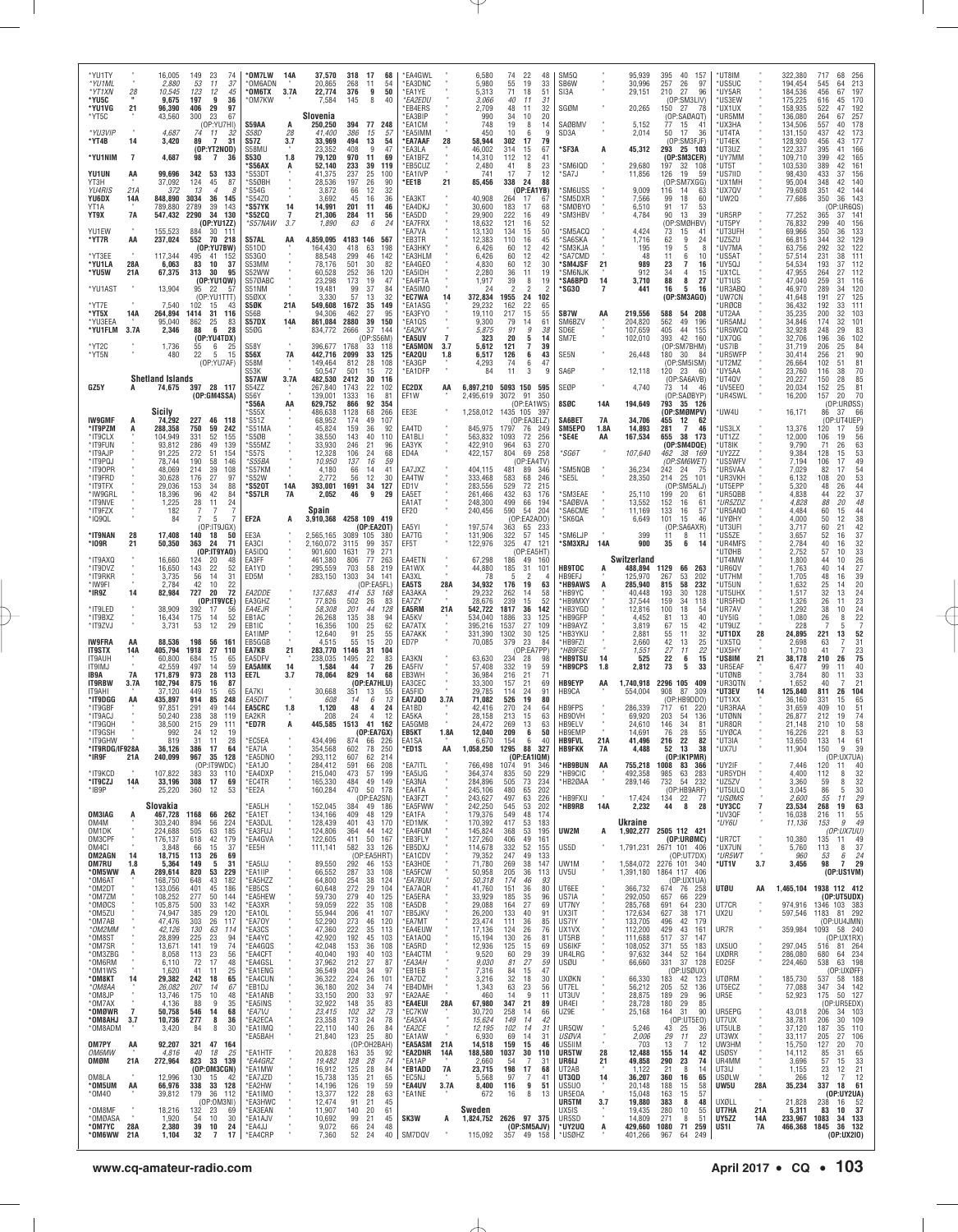| UT7QF<br>UR7EN<br>*UZ3A<br>*UV7V         | AA               | 193,700<br>45,898<br>1,910,805<br>437,476 | 753<br>33 116<br>303<br>24<br>82<br>2006 132 483<br>(OP:UX1AA)<br>927 72 286           | NH2DX                                       | 21A                        | Guam<br>Hawaii                       | 646,760 1590 37 111<br>(OP:KG6DX)                |                        | *YB8IBD<br>*YB1JYL<br>*YC3BFX<br>'YC9GWR<br>*YB1RUS |                 | 119,894<br>115,689<br>60,016<br>45,900<br>17.028      | 352<br>378<br>211<br>171<br>172   | 53<br>51<br>36<br>40<br>15    | 98<br>96<br>88<br>68<br>21 | *LU6FHO<br>*LU9HW<br>*LU1EXR<br>*LU6EVD<br>*I U2FGI |            | 114,454<br>59,396<br>45,192<br>33,250<br>23,520 | 349<br>231<br>219<br>264<br>120 | 60<br>118<br>50<br>74<br>33<br>51<br>22<br>28<br>46<br>59 | *PU4VLT<br>*PV8IG<br>*PU1VKG<br>*PU9WOW<br>*PU7ASG |                      | 325<br>289<br>240<br>132<br>85           | 16<br>6<br>9<br>20<br>8<br>26<br>9<br>13<br>5<br>6<br>$\frac{3}{6}$<br>17<br>$\mathcal{P}$                              |
|------------------------------------------|------------------|-------------------------------------------|----------------------------------------------------------------------------------------|---------------------------------------------|----------------------------|--------------------------------------|--------------------------------------------------|------------------------|-----------------------------------------------------|-----------------|-------------------------------------------------------|-----------------------------------|-------------------------------|----------------------------|-----------------------------------------------------|------------|-------------------------------------------------|---------------------------------|-----------------------------------------------------------|----------------------------------------------------|----------------------|------------------------------------------|-------------------------------------------------------------------------------------------------------------------------|
| *UT7QL<br>*UZ2I                          |                  | 408,330<br>386,745                        | (OP:UX1VT)<br>793<br>-76<br>-273<br>1043<br>53<br>232                                  | KH6LC<br>KH7M                               | A                          | 6,433,182 5117 138 296<br>4,337,573  | 4181 129 238                                     | (OP:NGGQ)              | *YB1DML<br>*YBØYAD<br>YCØISE                        |                 | 13,940<br>11,417<br>5,562                             | 87<br>85<br>51                    | 24<br>18<br>20                | 44<br>31<br>34             | *LU2FDA<br>*LR1A                                    |            | 4,320<br>1,989                                  | 62<br>28                        | 22<br>23<br>18<br>21<br>(OP:LU1AS)                        | *PU4BNL<br>*PY3CEL<br>*PU7ASP                      |                      | 48<br>30<br>$\Omega$                     | 24<br>6<br>3<br>3<br>3                                                                                                  |
| *lit8Fi<br>*US5QUB<br>*EM25A             |                  | 358.236<br>124,530                        | (OP:UT2II<br>769<br>72<br>249<br>400<br>42<br>168<br>47                                | WH7W<br>*КН6СЈЈ                             | A                          | 236,313<br>490,446                   | 672<br>49<br>877<br>79                           | (OP:NGTJ)<br>72<br>119 | 'YCØTOP<br>*YCØPTR<br>*YB80UN<br>*YC6JRT/Ø 28A      |                 | 4,505<br>2,349<br>1,476                               | 37<br>49<br>51                    | 20<br>13<br>16<br>12          | 33<br>16<br>20             | *LW7DKG<br>*LU5IBL<br>*LU4JEA                       |            | 560<br>460<br>252                               | 14<br>36<br>11                  | 7<br>13<br>9<br>11                                        | *PY2UD<br>*PY2CX<br>*PY5AS<br>*PY5WH               | 21                   | 692,033<br>71,878<br>10,904<br>9.646     | 120<br>1612<br>31<br>20<br>319<br>63<br>105<br>20<br>38<br>38<br>87                                                     |
| *UX3IO<br>*UT4XU                         |                  | 118,244<br>106,890<br>105,571             | 436<br>159<br>(OP:UT7AT)<br>373<br>45<br>165<br>380<br>39<br>154                       | *KH6HU<br>'KH6XL<br>KH6DH<br>*KH7C          |                            | 7,742<br>6,816<br>2.280<br>490       | 68<br>24<br>25<br>56<br>29<br>20<br>13<br>7      | 25<br>23<br>18         | 'YC1BET<br>*YB1BGI<br>*YC1CWK                       | 21A             | 1,215<br>12<br>86,534<br>78,864                       | 26<br>$\mathcal{P}$<br>339<br>317 | $\overline{1}$<br>25<br>26    | 15<br>73<br>67             | *LU3HIP<br>*LU6FLZ<br>*LW5DPG<br>*LW7DJ             | 28         | 73,296<br>58,240<br>46,163<br>25,668            | 375<br>357<br>342<br>298        | 20<br>52<br>20<br>50<br>17<br>36<br>22<br>14              | *PP5ASF<br>*PY2SRL<br>*PY2DPM                      | 14<br>$\overline{7}$ | 2,496<br>756<br>6,028                    | 15<br>45<br>21<br>11<br>16<br>21<br>11<br>63<br>29<br>15                                                                |
| *UT8I0<br>*UWØK                          |                  | 94,848<br>86,580                          | 441<br>46<br>110<br>202<br>64<br>170<br>(OP:USØKW)                                     | *KH6DL<br>*NH7PE<br>*КН6КG                  | 28<br>7                    | 126<br>4,550<br>28,130               | 8<br>-5<br>57<br>15<br>178<br>22                 | 20<br>36               | *YC2JPO<br>*YC1GI<br>*YC2OBI                        |                 | 46,903<br>20,010<br>12,390                            | 211<br>134<br>88                  | 27<br>22<br>18                | 62<br>47<br>41             | *LU2VCR<br>*LW3DBW<br>*LU4DPL                       |            | 19,809<br>19,038<br>16,656                      | 263<br>225<br>177               | 12<br>19<br>15<br>23<br>17<br>31                          | ZZ2T                                               | AA                   | 5,628,600                                | 3696 122 409<br>(OP:PY2MNL)                                                                                             |
| *UY5TE<br>*UT1UL<br>*US5LOD              |                  | 66,993<br>47,804<br>33,024                | 340<br>34<br>129<br>218<br>35<br>113<br>208<br>28<br>100                               | NH6Y<br>NH7AA                               | AA<br>21A                  | 739,085<br>305,970                   | 1018<br>90<br>23<br>1158                         | 175<br>-71             | 'YF3CGG<br>*YC1ELP<br>*YBØMZI                       | 14A             | 2,052<br>648<br>20,608                                | 44<br>27<br>149                   | 11<br>8<br>19                 | 16<br>10<br>45             | *LU4JHF<br>*LU5EVK<br>*LU1MPK                       |            | 7,568<br>5,814<br>5,278                         | 93<br>71<br>73                  | 17<br>27<br>14<br>24<br>12<br>17                          | PY2KJ<br>PY1V0Y<br>PP1CZ                           |                      | 1.607.760<br>767,808<br>567,378          | 1483<br>97<br>288<br>184<br>1108<br>64<br>51<br>138<br>1146                                                             |
| *UY1HY<br>*UTØUN<br>*UY5QZ               |                  | 21,850<br>19,795<br>17,930                | 164<br>25<br>.90<br>138<br>27<br>80<br>108<br>31<br>79                                 | YB1AR                                       | A                          | Indonesia<br>735.010                 | 927                                              | 91 219                 | 'YBØANJ<br>'YE4IJ<br>*YB8ROP                        | 7A              | 12,593<br>11,960<br>27,560                            | 103<br>92<br>231                  | 13<br>15<br>21                | 36<br>37<br>32             | *LU6EBF<br><i>*LU8DCF</i><br>*LU9FAO                |            | 2,100<br>748<br>4                               | 45<br>36<br>3                   | 14<br>16<br>12<br>10<br>$\overline{2}$<br>2               | PP1WW<br>PY5XH<br>PY1WS                            |                      | 212,658<br>108,640<br>73,549             | 626<br>43<br>91<br>67<br>127<br>258<br>199<br>46<br>87                                                                  |
| *UT2WQ<br>*UT2HC<br>*UR7HDP              |                  | 16,320<br>11,288<br>10,368                | 143<br>21<br>75<br>99<br>22<br>61<br>96<br>22<br>59                                    | YBØNSI<br>YB3VO<br>YBØNDT                   |                            | 523,476<br>328,864<br>107,478        | 920<br>68<br>735<br>53<br>340<br>49              | 154<br>119<br>77       | 'YD9SBP<br>*YC2NDX<br>'YD2YIZ                       |                 | 19,764<br>14,136<br>10,633                            | 222<br>152<br>90                  | 23<br>21<br>18                | 31<br>36<br>31             | *LU5MEC<br>*LU5MT<br>*LW9ETQ                        | 21         | 11,286<br>9,702<br>6,020                        | 104<br>103<br>73                | 15<br>42<br>17<br>25<br>29<br>14                          | PY3PA<br>PY2FSG<br>PY2AE                           |                      | 69,836<br>32,634<br>31,339               | 337<br>33<br>46<br>72<br>77<br>72<br>132<br>39<br>115<br>44                                                             |
| *UT4HZ<br>*UV5EVZ<br>*US7VF<br>*UT2IW    |                  | 8,436<br>3,819<br>3.740<br>3,634          | 110<br>18<br>56<br>19<br>47<br>38<br>45<br>12<br>32<br>43<br>12<br>34                  | YB3HJM<br>YC3BLJ<br>YB8TK                   | 21<br>14                   | 6.960<br>336<br>45,180               | 25<br>77<br>11<br>$\overline{7}$<br>281<br>18    | 33<br>9<br>42          | 'YD8GAR<br>'YC8ACM<br>*YD2FTC<br>*YD9UHQ            |                 | 6,120<br>2,970<br>2.346<br>2,257                      | 92<br>65<br>34<br>68              | 15<br>12<br>15<br>14          | 25<br>18<br>19<br>23       | *LU7DUE<br>LU3MAM<br>LU1DZ                          | 14<br>AA   | 7,612<br>491,892<br>77,872                      | 96<br>1026<br>214               | 16<br>28<br>59<br>120<br>46<br>111                        | PY2GZ<br>PY2XJ<br>PY2TUA                           |                      | 29,430<br>25,256<br>14,630               | 37<br>170<br>51<br>171<br>31<br>47<br>101<br>30                                                                         |
| *UT5CW<br>*UX7IW<br>*UW6E                | 28A<br>21A       | 10,584<br>172,420<br>141,480              | 43<br>141<br>13<br>703<br>30<br>118<br>662<br>28<br>107                                | <b>YC3DY</b><br>YC1PRF<br>YBØCOU<br>*YB9WIC | $\overline{7}$<br>3.7<br>A | 129,184<br>11,468<br>475<br>252.311  | 595<br>29<br>123<br>17<br>12<br>9<br>539<br>73   | 59<br>30<br>10<br>118  | *YG3CYS<br>'YD8YDS<br>'YC5EGN                       |                 | 1,539<br>1,456<br>1,408                               | 42<br>34<br>55                    | 11<br>11<br>9                 | 16<br>15<br>13             | LU1XP<br>LU601<br><b>LU5VV</b>                      | 21A        | 68,256<br>80<br>281,944                         | 304<br>$\overline{4}$<br>980    | 47<br>-97<br>$\overline{4}$<br>24<br>80                   | PY20P<br>PV8BR<br>PY2LW                            |                      | 14,504<br>10,656<br>5,978                | 64<br>39<br>59<br>45<br>27<br>76<br>23<br>38<br>46                                                                      |
| *UT5L0<br>*UT1AA                         | 14A              | 55,564<br>69,399                          | (OP:UR6EA)<br>252<br>27<br>89<br>525<br>80<br>19                                       | 'YC2GV<br>*YB6UAK<br>*YB5B0Y                |                            | 156,960<br>121,836<br>119,405        | 469<br>46<br>384<br>51<br>324<br>43              | 98<br>92<br>100        | <i><b>YDØRLX</b></i><br>*YG3COS<br>*YD8MGN          |                 | 667<br>612<br>532                                     | 55<br>18<br>35                    | 12<br>8<br>-7                 | -17<br>10<br>12            | *LU5FF<br>*L77D                                     | AA         | 735,314<br>609,805                              | 1290<br>936                     | 64<br>154<br>76<br>169<br>(OP:LU6DC)                      | PV8AAS<br>PY7GRM<br><b>PP2FRS</b><br>PY5DK         | 28A<br>21A           | 5,576<br>4.941<br>106,352<br>178,308     | 42<br>26<br>57<br>23<br>38<br>42<br>495<br>23<br>69<br>87<br>544<br>30                                                  |
| *UX4CR<br>*UTØFC<br>*UR5FCM              | 7A               | 30,856<br>560<br>16                       | 307<br>13<br>63<br>22<br>6<br>14<br>$\overline{2}$<br>$\overline{2}$<br>$\overline{2}$ | *YC1DPM<br>*YB7SKM<br>*YB8NT                |                            | 92,500<br>80,445<br>68,265           | 364<br>46<br>319<br>36<br>240<br>44              | 79<br>57<br>79         | YG8BIR<br>'YC8UM<br>*YC5HEE                         |                 | 437<br>400<br>341                                     | 56<br>41<br>31                    | 10<br>$\overline{7}$<br>5     | 13<br>13<br>6              | *LU7DH<br>*LU3FL<br>*LU4HK                          |            | 521,430<br>10,952<br>2,052                      | 1044<br>75<br>31                | 58<br>137<br>27<br>47<br>16<br>22                         | PY2XC<br>PY2GTA<br><b>PP5JN</b>                    | 14A                  | 32,760<br>18,834<br>45,486               | 168<br>20<br>64<br>51<br>124<br>22<br>44<br>302<br>19                                                                   |
| *UT5RQ<br>*UW1U                          | 1.8A             | 6,384<br>3,325                            | 155<br>4<br>38<br>29<br>85<br>6<br>(OP:UT7UA)                                          | *YB9WZJ<br>*YC6MYO<br>*YB1CYD               |                            | 48,776<br>41,064<br>32,080           | 199<br>39<br>150<br>45<br>28<br>164              | 65<br>73<br>52         | *YD3FKP<br>*YD5CHM<br>'YG3COM                       |                 | 180<br>133<br>80                                      | 11<br>15<br>$\overline{4}$        | 5<br>3<br>$\overline{4}$      | 4<br>4                     | *LT7F<br>*LW1EX                                     | 28A        | 215,698<br>132,678                              | 818<br>-21<br>679               | 77<br>(0P:LU6FOV)<br>21<br>51                             | <b>PP5ZP</b><br><b>PV8DX</b><br>*PR9M              | 7A<br>1.8A<br>AA     | 4,905<br>120<br>1,292,580                | 49<br>31<br>14<br>6<br>7<br>2<br>1210 104<br>326                                                                        |
| GW9X                                     | A                | Wales<br>380,520                          | 907 57 245                                                                             | YB3JOS<br>*YE5XY<br>*YB1BRS                 |                            | 31,450<br>17,622<br>16,259           | 146<br>29<br>29<br>124<br>92<br>28               | 56<br>37<br>43         | *YC1BIQ<br>*YB1UUN<br>*YC1CDV                       | 3.7A<br>1.8A    | 728<br>580<br>12                                      | 25<br>14<br>4                     | 11<br>10<br>2                 | 15<br>10<br>$\overline{2}$ | *LU7DV<br>*LU9EHU<br>*LU7FCL                        |            | 76,230<br>12,642<br>117                         | 380<br>106<br>11                | 21<br>56<br>15<br>34<br>-5<br>$\overline{4}$              | *PY3MU<br>*PY5F0                                   |                      | 522,704<br>427,332                       | (OP:PY9MM)<br>985<br>65<br>143<br>56<br>93<br>1056                                                                      |
| <b>MWØUNN</b><br>GW2X                    | 1.8              | 22,002<br>17,992                          | (OP:MW1LCR)<br>381<br>8<br>-49<br>(OP:MØUNN)<br>346<br>-6<br>46                        | *YC1HLT<br>*YB1EME<br>*YC2MDU<br>*YC80BM    |                            | 15,631<br>13,875<br>13,629<br>11,400 | 91<br>30<br>80<br>33<br>110<br>25<br>116<br>20   | 47<br>42<br>34<br>30   | FK8DD                                               | A               | <b>New Caledonia</b><br>20,600                        | 100 43                            |                               | 60                         | *LU7ADN<br>*LU7MT                                   | 21A<br>14A | 17,640<br>77,112<br>Aruba                       | 118<br>299                      | 45<br>18<br>79<br>29                                      | *PY2COY<br>*PY2DV<br>*PY4LH<br>PY4VG               |                      | 274,344<br>269,376<br>163,122<br>130,910 | 89<br>53<br>741<br>535<br>54<br>138<br>130<br>406<br>56<br>485<br>50<br>80                                              |
| *GW4BLE<br>*GW7ERI                       |                  | 450,468<br>32,118                         | (OP:GØDCK)<br>66 225<br>726<br>225<br>23<br>83                                         | *YF9CDL<br>*YB1IM<br>*YC1LS                 |                            | 9,216<br>7,546<br>6,324              | 90<br>26<br>70<br>18<br>67<br>20                 | 38<br>31<br>31         | ZM4T                                                | A               | <b>New Zealand</b><br>4,127,280 3387 121 314          |                                   | (0P:ZL3I0)                    |                            | *P4ØA                                               | A          | 2,621,740 2704 93 247                           |                                 | (OP:KK9A)                                                 | *PR2W<br>PY2LCD                                    |                      | 93,198<br>63,832                         | 276<br>54<br>93<br>(OP:PT2AW)<br>57<br>207<br>101                                                                       |
| *MW1MDH<br>*GW4ZAR<br>*GW4EVX            | 14               | 12,936<br>19,652<br>12,000                | 139<br>19<br>58<br>223<br>13<br>55<br>49<br>176<br>11                                  | *YC7UDD<br>*YC8HBN<br>*YB3RDS               |                            | 6.045<br>5,720<br>2,937              | 98<br>16<br>65<br>21<br>49<br>12                 | 23<br>31<br>21         | ZM1A<br>ZL1YE                                       |                 | 1,813,320<br>55,752                                   | 1996 120 225<br>165               | (0P:ZL3CW)<br>62              | 76                         | *P4ØW                                               | ΑA         | 5,426,820 3641 122 409                          |                                 | (0P:W2GD)                                                 | *PY2ABN<br>*PY2RAR<br>PY2HU                        |                      | 60,836<br>52,136<br>51,204               | 86<br>213<br>48<br>97<br>165<br>55<br>229<br>33<br>69                                                                   |
| <b>GWØRHC</b><br>MWØJZE                  | AA               | 231,600<br>4,557                          | 529<br>56<br>184<br>73<br>10<br>21                                                     | YC6BTI<br>*ҮВ0КТТ<br>'YB1FW0/9              |                            | 2,560<br>2,464<br>2,392              | 55<br>14<br>62<br>14<br>43<br>10                 | 18<br>18<br>13         | ZL4NR<br>ZL2MF<br>ZL2BCO<br>ZL2U0                   |                 | 36,618<br>33,812<br>33,306<br>28.558                  | 147<br>128<br>128<br>106          | 41<br>40<br>50<br>41          | 61<br>67<br>72<br>68       | CP5HK                                               | A          | Bolivia<br>41,910                               | 185 40                          | - 70                                                      | *PT7AV<br>*PY2BEK<br>*PX7C                         |                      | 49,080<br>40,238<br>31,280               | 78<br>160<br>42<br>$\frac{75}{73}$<br>180<br>43<br>137<br>42                                                            |
|                                          |                  | <b>OCEANIA</b>                            |                                                                                        | 'YB9RI<br>*YB3CC<br>*YB2UFM<br>*YC2CCC      |                            | 2,378<br>1,904<br>1,375<br>1,240     | 51<br>18<br>35<br>15<br>41<br>11<br>21<br>15     | 23<br>19<br>14<br>16   | *ZL1JV<br>*ZL2WD<br>*ZL1CTC                         | 14              | 3,080<br>-36<br>858                                   | 37<br>$\overline{4}$<br>15        | 21<br>3<br>11                 | 23<br>3<br>15              | <b>PY9GC</b><br>ZX2V                                | A          | Brazil<br>663,138<br>429,070                    | 1036 77 200<br>815              | 61<br>153<br>(OP:PY2XV)                                   | *PY1SX<br>*PT3A                                    |                      | 29,415<br>23,219                         | (OP:PY7BC)<br>122<br>43<br>68<br>60<br>116<br>47<br>(OP:PY3IT)                                                          |
| <b>VK4SDD</b><br>VK3I0                   |                  | Australia<br>358,028                      | 925,592 1476 84 152<br>654<br>80<br>126<br>732<br>62<br>112                            | *YC1ME<br>'YC9FAR<br>*YB50UB                | 21                         | 148,119<br>95,004<br>39,616          | 551<br>29<br>448<br>23<br>238<br>15              | 68<br>55<br>49         | *ZL3TE                                              | 7               | 10,058                                                | 97                                | 19<br>(0P:W3SE)               | 28                         | PY2ZZZ<br>PY2SBY<br>PP <sub>5JY</sub>               |            | 318,970<br>245,904<br>110.826                   | 690<br>510<br>355               | 55<br>112<br>71<br>147<br>50<br>91                        | *PP6ZZ<br>*PY9MT<br>PY2CAT                         |                      | 21,942<br>21,930<br>17,739               | 96<br>37<br>69<br>59<br>26<br>186<br>130<br>35<br>46                                                                    |
| VK3JA<br>VK2CZ<br>VK3AVV<br>VK4VI        |                  | 341,736<br>178,791<br>47,450<br>36,624    | 391<br>64<br>119<br>171<br>52<br>78<br>135<br>45<br>64                                 | *YB9GV<br>*YC2TDA<br>'YBØVB                 |                            | 39,324<br>33,480<br>31,476           | 244<br>18<br>169<br>19<br>136<br>22              | 40<br>53<br>64         | ZL1T<br>ZL4FZ<br>ZM4G                               | AA<br>21A       | 154,700<br>8,190<br>343,350                           | 54<br>995                         | 325 65 117<br>28<br>33        | 35<br>93                   | PV8ADI<br>PY2AB<br>PY2KP                            |            | 68,540<br>43,848<br>23,205                      | 279<br>202<br>105               | 44<br>105<br>43<br>83<br>46<br>73                         | *PY2KG<br>*PY3UA<br>*PY2XDX                        |                      | 17,472<br>13,706<br>12,220               | 55<br>36<br>105<br>53<br>74<br>24<br>58<br>79<br>36                                                                     |
| VK2BJ<br>VK3AVZ<br>VK4CL                 |                  | 19,902<br>4,635<br>4,312                  | 53<br>86<br>40<br>24<br>56<br>21<br>38<br>23<br>26                                     | YB1NOE<br>*YB2CPO<br>*YC1CZZ                |                            | 29,419<br>24,048<br>21,987           | 163<br>20<br>119<br>18<br>142<br>18              | 53<br>54<br>45         | ZL2W<br>*ZL3NB                                      | 7A<br>AA        | 60,102<br>19,885                                      | 214<br>86                         | (OP:ZL2IFB)<br>29<br>44       | 77<br>53                   | PY5KA<br>ZX5J                                       | 21         | 8,704<br>2,116,252                              | 60<br>4144                      | 25<br>39<br>37<br>144<br>(OP:PP5JR)                       | PP5EJ<br>*PY2VOA<br>*PP7KVA                        |                      | 11,680<br>9,856<br>8,393                 | 48<br>66<br>32<br>100<br>20<br>36<br>46<br>75<br>31                                                                     |
| VK6TKR<br>VK4DMC<br>VK4TL                | 28<br>21         | 945<br>33,000<br>163,932                  | 15<br>14<br>13<br>290<br>17<br>23<br>82<br>543<br>32                                   | *YB1HDR<br><b>YC8RBI</b><br>'YBØPDZ         |                            | 15,984<br>12,596<br>10,176           | 113<br>19<br>130<br>18<br>92<br>15<br>14         | 35<br>29<br>33         | *ZL2MM<br>*ZL4CTS                                   | 7A              | 14,965<br>640<br>Palau                                | 97<br>15                          | 31<br>10                      | 42<br>10                   | PX2B<br>PR7AB<br>PY9MP                              | 7          | 1,691,928<br>61,040<br>18.802                   | 3661<br>292<br>132              | -34 128<br>(OP:PY2LED)<br>22<br>58<br>22<br>57            | *PY2RBN<br>*PY2EVR<br>*PY1FOX                      |                      | 6,372<br>5,830<br>5,694                  | 22<br>37<br>67<br>31<br>47<br>24<br>94<br>15<br>24                                                                      |
| <b>VK6SX</b><br>*VK5PAS<br>*VK6VAX       | 14<br>A          | 4,429<br>124,820<br>76,032                | 50<br>16<br>27<br>327<br>53<br>105<br>263<br>49<br>79                                  | 'YC2VYY<br>'YCØKBE<br>*YE2BEM<br>'YF9BRN    |                            | 6,408<br>5,922<br>1,540<br>1,245     | 72<br>59<br>13<br>25<br>12<br>35<br>-7           | 22<br>29<br>16<br>8    | T8TH                                                | A               | 2,121,987 2901 88 171                                 |                                   | (DP:JRTGSE)                   |                            | *PY2LPM<br>*PY2RF<br>'PY2SEI                        |            | 133,076<br>127,629<br>66,744                    | 308<br>336<br>335               | 61<br>145<br>49<br>114<br>28<br>53                        | PY2J0S<br>*ZY2WCI                                  |                      | 5,170<br>2,808                           | 66<br>31<br>24<br>24<br>43<br>15<br>(OP:PY2MIG)                                                                         |
| *VK6SMK<br>*VK4ATH<br>*VK2GZ             |                  | 47.190<br>43,676<br>14,640                | 206<br>44<br>66<br>162<br>51<br>71<br>43<br>37<br>85                                   | *YB8EL<br>*YC6BDD<br>*YF3BPI                | 14<br>$\overline{7}$       | 38,106<br>63,232<br>22.968           | 21<br>209<br>267<br>27<br>167<br>22              | 52<br>77<br>44         | <b>DU7JAY</b><br>DU1AV                              |                 | <b>Philippines</b><br>556,255 1305 63<br>351,872 1096 |                                   | 55                            | 98<br>73                   | *PY4RL<br>*PY2VOX<br>*PY1NS                         |            | 65,816<br>63.373<br>41,644                      | 226<br>256<br>162               | 52<br>100<br>48<br>79<br>44<br>72                         | *PY3DJB<br>*PY2TMV<br>*PY2IML<br><b>PV3RIC</b>     |                      | 2,574<br>1,715<br>816<br>240             | 48<br>19<br>20<br>42<br>19<br>16<br>13<br>31<br>11<br>12<br>24                                                          |
| VK4AFU<br>*VK4HEC<br>*VK2LEE<br>*VK6WE   |                  | 8.253<br>8,001<br>8,000<br>3,081          | 33<br>64<br>72<br>30<br>27<br>36<br>57<br>29<br>35<br>18<br>21<br>41                   | *YB6DE<br>*YB1LUE<br>*YD1DGZ                |                            | 14,520<br>13,275<br>12,850           | 134<br>20<br>145<br>21<br>143<br>20              | 35<br>38<br>30         | DU1IVT<br>DV1ZFE<br>DV9BNW                          |                 | 310,739<br>18,031<br>4.797                            | 808<br>109<br>53                  | 55<br>29<br>17                | 88<br>44<br>22             | *PY2ESG<br>*PW8AR<br>*PY1KB                         |            | 39,856<br>31,218<br>25,984                      | 218<br>230<br>100               | 42<br>64<br>32<br>54<br>67<br>45                          | *PU3NVN<br>*PY2JCM<br>*PY2HP                       | 28A                  | 130<br>8<br>112,094                      | 11<br>7<br>6<br>$\overline{4}$<br>$\overline{4}$<br>4<br>496<br>20<br>62                                                |
| *VK2FHRK<br>*VK1MTS<br>*VK3MHY           |                  | 2,993<br>735<br>700                       | 22<br>52<br>19<br>16<br>10<br>11<br>19<br>11<br>9                                      | *YD8CPZ<br>*YD9YSS<br>*YD9SCN               |                            | 9,758<br>9,016<br>6,536              | 132<br>17<br>181<br>18<br>80<br>15               | 24<br>31<br>28         | DU1EG<br>DU1EV<br>4F3FSK                            | 21<br>-7<br>3.7 | 114,972<br>27,264<br>5,542                            | 540<br>224<br>127                 | 28<br>18<br>7                 | 50<br>30<br>10             | *PY20SD<br>*PY5BK<br>*PP5AM                         |            | 19.434<br>13,869<br>11,340                      | 131<br>104<br>111               | 30<br>49<br>23<br>44<br>36<br>45                          | *PU8TAS<br>*PY3KN<br>*PU5AGM                       |                      | 71,392<br>64,005<br>55,404               | 23<br>69<br>365<br>21<br>64<br>292<br>24<br>52<br>287                                                                   |
| *VK7DW<br>*VK4FPDG<br>*VK4FJAM           |                  | 475<br>348<br>238                         | 13<br>10<br>9<br>15<br>6<br>6<br>11<br>7<br>7                                          | *YD1DMK<br>*YD8UXV<br>*YD5BTD               |                            | 6,396<br>5,256<br>4,692              | 99<br>15<br>79<br>13<br>90<br>12                 | 26<br>23<br>22         | *DU1JM<br>*DV1KIR<br>*DU3/W6QT                      | A               | 183,876<br>71,104<br>14,527                           | 461<br>284<br>109                 | 55<br>36<br>30                | 99<br>65<br>43             | *PY2TTE<br>*PS8RV<br>*PR7MB                         |            | 5,016<br>4,785<br>3,680                         | 44<br>94<br>109                 | 23<br>34<br>30<br>57<br>15<br>25                          | *PY1MX<br>*PY5PWR<br>*PU5BOY                       |                      | 41,958<br>27,948<br>25,220               | 39<br>303<br>15<br>32<br>239<br>19<br>230<br>18<br>34                                                                   |
| *VK2COW<br>*VK2FAIB<br>*VK3XV            | 21<br>14         | 2,958<br>121<br>238                       | 47<br>13<br>16<br>9<br>4<br>7<br>9<br>6<br>8                                           | *YG9CLT<br>*YD3GOQ<br>*YG3BWY<br>*YDØLBT    |                            | 4,212<br>3,605<br>3,472<br>2,670     | 115<br>14<br>56<br>14<br>78<br>12<br>42<br>12    | 22<br>21<br>19<br>18   | *DU4/KD6IWA*<br>*DV1YAI<br>*DU9WTZ<br>*DU1AVC       | 21              | 4,410<br>1,989<br>88,842<br>15,204                    | 49<br>41<br>509<br>148            | 17<br>18<br>23<br>13          | 25<br>21<br>44<br>29       | *PY2YR<br>*PV8AA<br>*PP5SB                          |            | 3,588<br>2,856<br>2,700                         | 44<br>53<br>40                  | 19<br>27<br>-14<br>20<br>(OP:PV8AX)<br>26<br>-34          | *PU8WHJ<br>*PY2ZA<br>*PU4GOD                       |                      | 24,528<br>24,426<br>20,007               | 42<br>219<br>14<br>41<br>208<br>18<br>39<br>151<br>18                                                                   |
| *VK4NIX<br>VK40H                         | AA               | 80<br>515,134                             | 5<br>4<br>87<br>131<br>877                                                             | *YD5ELS<br>*YG3CYT<br>*YC5KIK               |                            | 2,291<br>1,750<br>1,575              | 46<br>12<br>44<br>10<br>46<br>12                 | 17<br>15<br>13         | *DU4PMA<br>*DV7DRZ<br>*DU70K                        | 14              | 3,425<br>1,460<br>42,009                              | 69<br>35<br>294                   | 9<br>8<br>20                  | 16<br>12<br>37             | *PY5PLL<br>*PR7CJ<br>*PV8AZ                         |            | 2,000<br>1,617<br>864                           | 42<br>129<br>20                 | 18<br>22<br>14<br>19<br>12<br>15                          | *PU2UAF<br>*PP2BK<br>*PU8WTJ<br>*PU3MUS            |                      | 19,992<br>16,512<br>16,225<br>11,368     | 46<br>138<br>22<br>179<br>15<br>33<br>40<br>206<br>19<br>37<br>119<br>12                                                |
| VK6DW<br>VK4HG<br>VK4BRT<br>VK2PN        | ٠                | 120,328<br>100,500<br>35,076<br>15,252    | 313<br>63<br>106<br>278<br>92<br>58<br>128<br>43<br>68<br>20<br>21<br>147              | *YD4GBN<br>'YDØRLS<br>*YG9DFN               |                            | 1,536<br>550<br>525                  | 28<br>11<br>15<br>10<br>38<br>6                  | 13<br>12<br>-9         | *4F9HKZ<br>*DW3TRZ<br>*DU9BX                        | $\overline{7}$  | 17,176<br>11,248<br>1,976                             | 225<br>146<br>48                  | 13<br>15<br>9                 | 25<br>23<br>17             | *PT9JFM<br>*PY5AL<br>*PR7KSA                        |            | 720<br>240<br>238                               | 26<br>10<br>33                  | 16<br>14<br>8<br>8<br>-8<br>-9                            | *PU9VCC<br>*PU2KOB<br>*PY8WW                       |                      | 7,191<br>6,688<br>5,020                  | 33<br>102<br>14<br>29<br>92<br>15<br>93<br>11<br>9                                                                      |
| <b>VK2FJC</b><br>VK6XX                   | 28A<br>21A       | 17,538<br>6,716                           | 171<br>16<br>21<br>64<br>16<br>30<br>(OP:VK6HZ)                                        | *YD3VRY<br>*YG3CHA<br>*YC3GER               |                            | 493<br>437<br>418                    | 18<br>8<br>9<br>-14<br>34<br>9                   | 9<br>10<br>13          | DU3T<br>DU1R                                        | AA<br>7A        | 729,916<br>30,624                                     | 1249<br>247                       | 74 138<br>20                  | 24                         | *PU2PSP<br>*PU2WDX<br>*PU5DUD                       | 28         | 118,998<br>86,845<br>62,552                     | 494<br>641<br>477               | 25<br>74<br>16<br>39<br>36<br>20                          | *PU8YPL<br>*PU4HUD<br>*PU2LEW                      |                      | 4,280<br>3,744<br>3,510                  | 83<br>26<br>14<br>15<br>24<br>61<br>15<br>78<br>12                                                                      |
| VK2IA<br>*VK210<br>*VK2KDP               | 14A<br>AA<br>14A | 513,770<br>1,950<br>13,650                | 1141<br>34 132<br>23<br>24<br>16<br>87 22<br>48                                        | *YDØMAT<br>*YG3CNU<br>*YG3DG0<br>*YD1DWD    |                            | 377<br>300<br>252<br>238             | 13<br>6<br>13<br>5<br>17<br>5<br>8<br>12         | -9                     | *DU4DXT 21A<br>*DW1XNG                              | 7A              | 17,918<br>40<br>South Cook Islands                    | 213<br>5                          | 14<br>5                       | 20<br>5                    | *PY1PL<br>*PU2KNM<br>*PU5IKE<br>*PU2VCP             |            | 62,234<br>36,582<br>17,900<br>15,582            | 401<br>251<br>211<br>132        | 14<br>44<br>22<br>45<br>18<br>32<br>17<br>36              | *PP7DX<br>*PS8BR<br>*PU20AL                        |                      | 3,286<br>3,034<br>2,470                  | 20<br>96<br>11<br>69<br>24<br>13<br>23<br>15<br>46                                                                      |
| 9M6YBG                                   | 21               | East Malaysia<br>19,392                   | 217 13<br>19                                                                           | *YD1FZM<br>'YC8VRA<br>*YD3NPQ               |                            | 209<br>160<br>99                     | 33<br>5<br>21<br>8<br>9<br>4                     | -6<br>12<br>-5         | E51AND                                              | A               | 88,344<br>Tonga                                       | 328                               | 46                            | 62                         | *PU4ABA<br>*PY2EM<br>*PU2RTA                        |            | 13,456<br>12,936<br>12,720                      | 137<br>118<br>147               | 19<br>39<br>17<br>39<br>15<br>25                          | *PU2NAX<br>*PU1MIL<br>*PU2POP<br>*PU2RT0           |                      | 2,464<br>2,320<br>1,692<br>1,650         | 71<br>16<br>12<br>16<br>46<br>13<br>25<br>12<br>24<br>52<br>10<br>20                                                    |
| 9M8K<br>*9M8ADX                          | 7<br>A           | 124,780<br>25,258                         | 535<br>28<br>57<br>(OP:JR3WXA)<br>149 32<br>41                                         | *YD9VBY<br>*YG3DCU<br>*YB9KA                | 3.7                        | 32<br>24<br>8,712                    | 5<br>4<br>3<br>4<br>117<br>15                    | 4<br>-3<br>29          | A31MM                                               | A               | 1,549,062 2333 82 164                                 |                                   | (OP:JA6WFM)                   |                            | *PU2VAV<br>*PP5NS<br>*PU2NZZ                        |            | 11,718<br>10,951<br>9,374                       | 132<br>116<br>126               | 17<br>37<br>14<br>33<br>25<br>18                          | *PU5R0P<br>*PP5FMM<br>*PU7WAT                      |                      | 1,376<br>1,311<br>810                    | 36<br>18<br>14<br>26<br>12<br>11<br>16<br>18<br>11                                                                      |
| *9W6HMI<br>*9W8DEN<br>*9W8LIF<br>*9W6AJA | 7                | 1,540<br>4,050<br>2,112<br>798            | 9<br>38<br>13<br>97<br>10<br>15<br>49<br>9<br>15<br>30<br>8<br>11                      | *YCØIEM<br>$*$ YC9CT                        |                            | 483<br>168                           | 15<br>9<br>5<br>9                                | 12                     |                                                     |                 | SOUTH AMERICA<br>Argentina                            |                                   |                               |                            | *PY5II<br>*PU2VTN<br>*PT9AL                         |            | 8,650<br>7,120<br>6,072                         | 83<br>113<br>128                | 15<br>35<br>17<br>23<br>12<br>12                          | *PU5SKW<br>*PU2UMZ<br>*PU2TNT                      |                      | 725<br>660<br>407                        | 10<br>15<br>31<br>16<br>10<br>10<br>5<br>34<br>6                                                                        |
| *9W6MUL<br>*9M8MON                       |                  | 481<br>77                                 | 19<br>5<br>8<br>3<br>5<br>4                                                            | YB2TX<br>YB7GRN<br>YB3LZ                    | AA<br>$\blacksquare$       | 1,055,320<br>140,616<br>33,660       | 1427<br>80<br>418<br>61<br>159<br>29             | 200<br>107<br>70       | LU5AB<br>LU8DY<br><b>LU9FHF</b>                     | 28              | 186.399<br>26,000<br>104,843                          | 497<br>126<br>654                 | 45 104<br>36<br>19            | 64<br>40                   | *PY2CTA<br>*PU2NOE<br>*PU8TAJ                       |            | 6,040<br>3,081<br>1,855                         | 85<br>36<br>98                  | 15<br>25<br>12<br>27<br>13<br>22                          | *PU20YQ<br>*PY1SGT<br>*PU9PED                      |                      | 224<br>220<br>70                         | 10<br>14<br>5<br>6<br>6<br>16<br>4                                                                                      |
| 9M6XRO<br>*9M6SDX                        | AA<br>AA         | 398,048<br>41,296                         | 684<br>75<br>149<br>298<br>-21<br>-37<br>(OP:9M6RHM)                                   | YC9VMJ<br>YB6HAI<br><b>YB3MM</b><br>YE1AR   | 21A<br>14A<br>7A           | 16,422<br>172,319<br>336<br>90,052   | 199<br>19<br>598<br>24<br>14<br>- 5<br>438<br>26 | 23<br>79<br>-7<br>68   | LU3HS<br><b>LU9MBY</b><br>LT5V                      | 14<br>7         | 48,576<br>263,668<br>65,902                           | 374<br>867<br>336                 | 19<br>28<br>22<br>(0P:LU8VCC) | 29<br>88<br>61             | *PU2UJG<br>*PP2CC<br>*PU1JAM<br>*PY3ML              |            | 1,647<br>1,326<br>1,272<br>1,102                | 46<br>38<br>25<br>47            | 13<br>14<br>12<br>14<br>10<br>14<br>8<br>11               | *PU1SSH<br>*PU9MAF<br>*PY2QX                       |                      | 56<br>16<br>4                            | $\overline{4}$<br>$\overline{4}$<br>$\overline{4}$<br>$\overline{4}$<br>4<br>4<br>$\overline{2}$<br>$\overline{2}$<br>3 |
| *9W6EZ                                   |                  | 29,547<br>East Kiribati                   | 200 28<br>-35                                                                          | YC5DL<br>YCØLOU<br>YF3CYU                   | 3.7A<br>1.8A               | 1,352<br>8,056<br>12                 | 38<br>10<br>72<br>16<br>3<br>3                   | 16<br>37<br>3          | LU2DVI/H<br><b>LU1ICX</b><br>LU2DKT                 | 3.7<br>1.8      | 41,099<br>1.792<br>16,500                             | 226 21<br>-34<br>120              | 10<br>17                      | 52<br>22<br>38             | *PY5MW<br>*PU7CRL<br>*PY2GDS                        |            | 950<br>693<br>552                               | 25<br>81<br>27                  | 8<br>11<br>8<br>13<br>10<br>13                            | *PY2MP<br>*PR8MET<br>*PY2HT<br>*PY2ZZ              | 21A                  | 185,716<br>57,915<br>36,426<br>30,290    | 91<br>588<br>25<br>23<br>76<br>235<br>24<br>54<br>207<br>45<br>20<br>206                                                |
| <b>T32AZ</b>                             | А                |                                           | 1,318,455 1951 93 156                                                                  | *YB8RW                                      | AA                         |                                      | 532,714 1144 73                                  | 109                    | *LW1EUD                                             | A               | 302,900                                               | 874                               | 50                            | 80                         | *PU1LSM                                             |            | 486                                             | 22                              | 7<br>11                                                   | *PS8ET                                             |                      | 25,452                                   | 23<br>61<br>127                                                                                                         |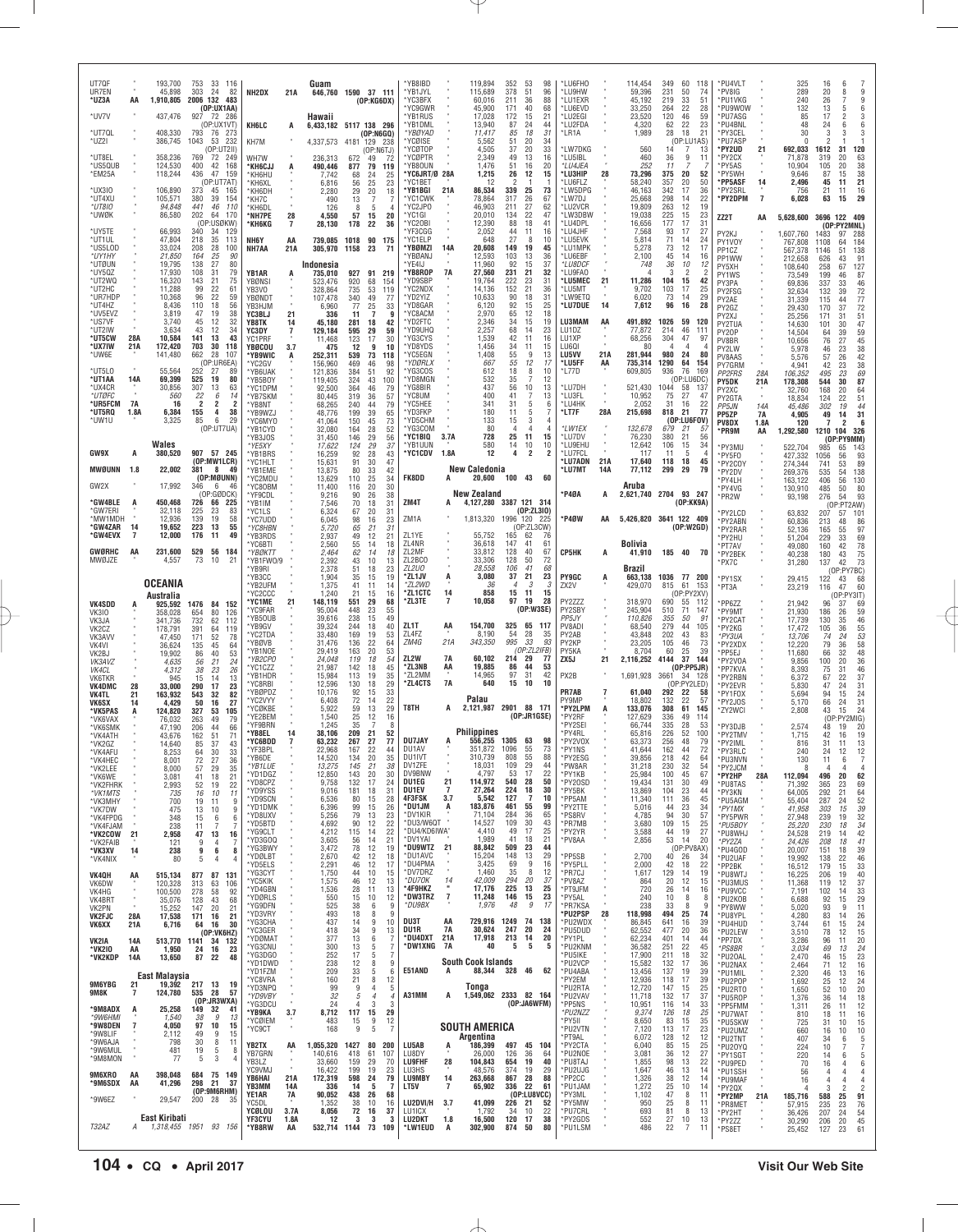| *PY2GT0<br>*PY2EW                |                | 12,240                              | 88                 | 15<br>45                                   | *YV5MYC                                  |            | 2,556                         | 45<br>10<br>26                                                        | 15KAP                                  |                | 19,468                     | 152<br>-14                                               | 48                         | OK7GU                                |            | 252                                         | 18<br>4                                     | 10                                      | W5MX/4                       | 675,450                                                      | 800                    | 93                   | 249                     |
|----------------------------------|----------------|-------------------------------------|--------------------|--------------------------------------------|------------------------------------------|------------|-------------------------------|-----------------------------------------------------------------------|----------------------------------------|----------------|----------------------------|----------------------------------------------------------|----------------------------|--------------------------------------|------------|---------------------------------------------|---------------------------------------------|-----------------------------------------|------------------------------|--------------------------------------------------------------|------------------------|----------------------|-------------------------|
| *PY5J0                           |                | 4,563<br>1,764                      | 64<br>57           | 23<br>16<br>5                              | *YW4V                                    | 1.8        | 1,420                         | 35<br>5<br>15<br>(OP:YY4DYJ)                                          | <b>WA6FGV</b><br><b>PU2TRX</b>         |                | 8,151<br>4,026             | 83<br>13<br>100<br>14                                    | 26<br>19                   | HA1TI<br>UR1YAA                      |            | 208<br>60                                   | 15<br>4<br>8<br>4                           | 12<br>8                                 | N3ZV/4<br><b>W4NC</b>        | 502,240<br>110,780                                           | 580<br>274             | 101<br>52            | 264<br>139              |
| *PY2FSR<br>*PT7ZT                | 14A            | 1,269<br>114,363                    | 28<br>439          | q<br>18<br>22<br>75                        | YV5JBI                                   | AA         | 1,280,116                     | 1494 84 232                                                           | <b>BY1SK</b><br>IW2NRI                 |                | 2,016<br>1,820             | 41<br>9<br>35<br>10                                      | 15<br>16                   | YB3ZBD                               |            | 54                                          | 6<br>-5                                     | (OP:YF3CYT)                             | 'WA1F/4<br>*K4ELI            | 345,127<br>69,595                                            | 499<br>192             | 71<br>46             | 198<br>109              |
| *PY3BEG<br>*PY2NF                |                | 3,276<br>3.040                      | 45<br>58           | 14<br>25<br>23<br>15                       | YV4NY<br>YV4ET                           | 3.7A       | 52,479<br>83.740              | 182<br>47<br>100<br>385<br>21<br>58                                   | DF7LS<br>JA1NEZ                        |                | 1,701<br>1,088             | 50<br>7<br>27<br>6                                       | 20<br>10                   | <b>CT1HFS</b>                        |            | 6                                           | 1<br>1                                      |                                         | *W4YK<br>'W4JKL              | 31,059<br>2,079                                              | 136<br>34              | 39<br>9              | 80<br>24                |
| *PT2EL<br>*PT9BM                 |                | 2,204<br>840                        | 64<br>34           | 12<br>17<br>17<br>-7                       | *YV5EMG<br>*YV1SW                        | AA         | 236,599<br>193,936            | 598<br>47<br>110<br>474<br>57<br>127                                  | JI3CJ0<br><i>EA3OC</i>                 |                | 468<br>448                 | 5<br>15<br>5<br>16                                       | $\overline{7}$<br>9        | <b>HR2DMR</b><br>OK2FD               | AA         | 439,704<br>370,180                          | 1137<br>70<br>807<br>64                     | 116<br>268                              |                              | District 5                                                   |                        |                      |                         |
| *PP5RLC<br>*PT9GD<br>*PY8FML     |                | 589<br>35<br>30.723                 | 24<br>10<br>203    | 8<br>11<br>3<br>$\overline{4}$<br>17<br>60 | *YY7MAY<br>*YV5TNT<br>*YY4HMR            |            | 94,302<br>75,293<br>56,125    | 49<br>260<br>120<br>299<br>44<br>59<br>211<br>38<br>87                | <b>VU2UR</b><br>PU2VOR<br>HA3FT        |                | 384<br>182<br>161          | 7<br>12<br>14<br>7<br>29                                 | 9<br>7                     | IZ3NVR<br><b>ON6NL</b>               |            | 308,560<br>245,960<br>176,754               | 60<br>675<br>734<br>48<br>373<br>50         | 244<br>212<br>128                       | N3BBQ/5<br>W6NJB/5<br>*K5LRW | 263,376<br>47,888<br>36,018                                  | 589<br>200<br>127      | 78 170<br>49<br>53   | 97<br>85                |
| *PY2SPW<br>*PY6TS                | 7A             | 17,936<br>3,762                     | 104<br>39          | 21<br>55<br>27<br>11                       | *YV5KG<br>*YY4LJS                        |            | 24,642<br>1,924               | 133<br>38<br>73<br>26<br>11<br>26                                     | UR3ABM<br>HP1DCP                       |                | 100<br>66                  | 7<br>$\overline{4}$<br>3<br>4                            | 16<br>6<br>3               | EA8/DK50N<br>RT4W<br>IK1Z0F          |            | 121,747<br>120.716                          | 341<br>55<br>42<br>412                      | 156<br>164                              |                              | District 6                                                   |                        |                      |                         |
|                                  |                | Chile                               |                    |                                            | *YY1JLV<br>*YY4KCV                       | 28A        | 49,680<br>35,819              | 340<br>19<br>61<br>310<br>14<br>35                                    | <i>VR2YAK</i><br>9Z4A                  |                | 60<br>56                   | 8<br>2<br>9<br>3                                         | 3<br>4                     | 0Z60M<br>UN8PT                       |            | 96,078<br>79,728                            | 412<br>36<br>267<br>49                      | 165<br>102                              | *K6TKD<br>*KK6RDY            | 28,482<br>20,152                                             | 127<br>123             | 32<br>33             | 62<br>55                |
| CE3WYZ<br>CE3MDA                 | A              | 20,910<br>2,365                     | 154<br>27          | 35<br>50<br>20<br>23                       | *YV1YLY<br>*YV6YV                        | 21A        | 1,379,469<br>413,160          | 2913<br>31<br>132<br>1256<br>26<br>94                                 | DM5CQ/M<br>UK/JE1RZR                   |                | 36<br>6                    | 12<br>5<br>$\overline{\phantom{a}}$                      |                            | AB3WS<br>W4NL                        |            | 68,572<br>61,500                            | 215<br>48<br>175<br>53                      | 110<br>97                               |                              | District 7                                                   |                        |                      |                         |
| CE5JZ0<br>CE3DNP                 | 21             | 387,450<br>203,504                  | 1393<br>923        | 27<br>78<br>22<br>57                       | *YY4TSS<br>*YV5IUA                       | 14A        | 125,925<br>230,770            | 19<br>674<br>56<br>877<br>69<br>25                                    | K7FA<br><b>CT1BXT</b>                  | 21             | n<br>79,929                | 376<br>21                                                | 86                         | Y09AGI<br><b>PY2XIZ</b>              |            | 42,051<br>37,730                            | 27<br>289<br>252<br>27                      | 104<br>50                               | WØRIC/7<br>K2RD/7            | 1,548,438<br>1,218,870                                       | 1500 123<br>1074       | 123                  | 298<br>312              |
| <b>CE3NR</b><br>*CB3R            | 14<br>A        | 41,735<br>204,000                   | 192<br>672         | 26<br>59<br>52<br>84                       | *YV4AW<br>*YV1KK                         | 7A<br>1.8A | 63,144<br>27,664              | 346<br>17<br>55<br>264<br>27<br>11                                    | YT1CS<br>7N4WPY                        |                | 26,483<br>24,120           | 250<br>12<br>165<br>22                                   | 59<br>45                   | YC3ISB<br>PE2K                       |            | 31,488<br>30,281                            | 132<br>36<br>22<br>248                      | 60<br>85                                | W7VJ<br>W7XQ                 | 546,112<br>519,059                                           | 672<br>724             | 96<br>98             | 226<br>213              |
| *CE7PGO                          |                | 33,292                              | 218                | (OP:CE3KHZ)<br>34<br>24                    |                                          |            |                               |                                                                       | <b>JR2EKD</b><br>YO8DHA                |                | 15,317<br>11.748           | 127<br>17<br>103<br>12                                   | 36<br>54                   | OMØATF<br><b>JK1TCV</b>              |            | 28,768<br>21,182                            | 172<br>26<br>34<br>98                       | 98<br>55                                | K7RI<br>W7TVC                | 507,795<br>356,592                                           | 705<br>490             | 91<br>94             | 200<br>210              |
| *CE3AA                           |                | 25,440                              | 147                | 40<br>56<br>(OP:CE3PBT)                    | KR2Q                                     |            | QRP<br>589,998                | 687 79 242                                                            | JQ1NGT<br><b>SP5DDJ</b>                |                | 11,200<br>10,395           | 15<br>115<br>119<br>13                                   | 25<br>42                   | RA3DJA<br>PY2VQ                      |            | 19,992<br>13,260                            | 163<br>24<br>135<br>29                      | 74<br>39                                | K7JR<br>K7E                  | 265,984<br>97,465                                            | 439<br>469             | 77<br>28             | 179<br>73               |
| *CA3LMO<br>*CE3EPN               |                | 14,490<br>2,703                     | 147<br>61          | 24<br>18<br>27<br>24                       | <b>F5BEG</b><br>OH5BM                    |            | 435,348<br>250,131            | 802<br>72<br>276<br>642<br>63<br>214                                  | CO8AW<br>JR1NKN                        |                | 9,592<br>7.105             | 96<br>16<br>84<br>13                                     | 28<br>22                   | UT7IS<br>DO8YX                       |            | 11,856<br>11,680<br>8,778                   | 21<br>104<br>109<br>18                      | 57<br>55                                | *KD7RCJ<br>*K7JAN            | 71,760<br>6,201                                              | 207<br>63              | 55<br>25             | 101<br>28               |
| *XQ5CIE<br>*CA1LEW/2<br>*CA4UFC  | 28             | 26,656<br>9,680<br>5,960            | 218<br>178<br>96   | 16<br>40<br>10<br>10<br>14<br>26           | JH10GC<br>LZ1DM<br><b>JR4DAH</b>         |            | 195,328<br>178,012<br>159,885 | 369<br>88<br>136<br>45<br>563<br>188<br>73 114<br>391                 | <b>F1ICR</b><br>UR1YDD<br>OM8AIK       |                | 6,946<br>6,762<br>6,705    | 93<br>11<br>100<br>9<br>9<br>105                         | 35<br>40<br>36             | RAØAY<br>JM1CMA<br>UR5XMM            |            | 6,916<br>6,222                              | 89<br>25<br>59<br>22<br>20<br>54            | 32<br>30<br>41                          | K8AZ                         | District 8<br>2,162,014                                      | 1493 138 424           |                      |                         |
| *CA3JRI<br>*CA4CBK               |                | 5,577<br>2,000                      | 107<br>61          | 19<br>14<br>9<br>11                        | G4CWH<br><b>W6QU</b>                     |            | 155,208<br>121,362            | 528<br>46 177<br>279<br>62<br>117                                     | <b>UA6BFE</b><br>SP4GFG                |                | 6,448<br>3,744             | 73<br>17<br>8<br>78                                      | 45<br>31                   | LZ5QZ<br><b>M6KNS/QRP</b>            |            | 5,088<br>4,662                              | 76<br>13<br>109<br>8                        | 40<br>34                                | W8PR<br>NW8U                 | 982,477<br>576,623                                           | 945<br>704             | 109<br>85            | 324<br>232              |
| 21<br>*CE3CBM                    |                | 85,680                              | 547                | -19<br>41                                  | SY1AQG                                   |            | 101,205                       | (OP:W8QZA)<br>336<br>47 148                                           | C06WYR<br>JH7BMF                       |                | 3,600<br>3,298             | 43<br>11<br>49<br>13                                     | 25<br>21                   | HS8FLU<br>DF8AN                      |            | 3,094<br>2,714                              | 51<br>16<br>48<br>14                        | 18<br>32                                | 'W8AJT<br>*N8YXR             | 133,455<br>47,302                                            | 310<br>168             | 60<br>46             | 145<br>88               |
| <b>CE3CT</b>                     | AA             | 6,358,704 4379 131 397              |                    | (OP:CE2MVF)                                | K8ZT<br>NZ4DX                            |            | 98,700<br>80,522              | 216<br>54<br>134<br>228<br>47<br>116                                  | WO9S<br>JA2LRD                         |                | 3,116<br>3,040             | 38<br>13<br>49<br>11                                     | 25<br>21                   | <b>HL1VAU</b><br>DG1UAE              |            | 210<br>126                                  | 9<br>6<br>13                                | 8<br>5<br>9                             |                              | District 9                                                   |                        |                      |                         |
| CE3/VE7BFN                       |                | 75,348                              | 297                | 41<br>51<br>(OP:CE3CT)                     | TA3IW<br>IK1XPK                          |            | 77,552<br>71,994              | 223<br>30<br>101<br>313<br>39<br>130                                  | UR7TV<br>HL1ZIX                        |                | 2,871<br>2,574             | 9<br>59<br>47<br>8                                       | 24<br>18                   | KD2BGM<br><b>LW5DW</b>               | 28A        | 12<br>9,154                                 | 2<br>98<br>16                               | 2<br>2<br>30                            | NV9L<br>AA9A                 | 2,520,000<br>1,793,673                                       | 1864 139<br>1454       | 125                  | 437<br>372              |
| <b>3G30</b>                      | 14A            | 107,536                             | 500 27             | 61<br>(OP:CE3OP)<br>49                     | UT5E0X<br><b>YB3EDD</b>                  |            | 69,540<br>61,364              | 243<br>45<br>145<br>280<br>37<br>55<br>315                            | <b>VR2UNG</b><br>N3UR<br><b>IN3YKS</b> |                | 2,220<br>2,184             | 49<br>12<br>36<br>7<br>32<br>9                           | 18<br>19<br>19             | R7NA<br><b>JH9KVF</b><br>PY1RY       |            | 8,526<br>7,749                              | 111<br>13<br>82<br>15<br>37                 | 45<br>26<br>19                          | W9VW                         | 459,108<br>District Ø                                        | 573                    | 91                   | 233                     |
| 3G3PR<br>*CE7KF                  | AA             | 41,070<br>85,536                    | 231 25<br>265      | (OP:CE3LQH)<br>106<br>56                   | <b>UTØLK</b><br>IZ5JLF<br>RW3AI          |            | 60,800<br>52,801<br>52,104    | 33<br>127<br>265<br>31<br>102<br>274<br>34<br>122                     | IW20DC<br><b>RA3XEV</b>                |                | 1,876<br>1,533<br>1,298    | $\overline{7}$<br>36<br>$\overline{7}$<br>29             | 14<br>15                   | <b>KB2HSH</b><br>PU <sub>2V</sub> JI |            | 2,387<br>1,113<br>209                       | 12<br>22<br>20<br>5                         | $\overline{7}$<br>14<br>-6              | KØDDD<br>KØGEO               | 981,277<br>854,070                                           | 921 115 292<br>841 119 |                      | 296                     |
| *CE4KCA<br>*XR3L                 |                | 31,034<br>1,332                     | 159<br>34          | 71<br>47<br>18<br>18                       | G4Q                                      |            | 47,124                        | 25<br>306<br>107<br>(OP:G3PRI)                                        | SQ9KPK<br><b>DO5TMM</b>                |                | 1,150<br>800               | 22<br>8<br>32<br>4                                       | 15<br>16                   | <b>BA7CK</b><br><b>J43N</b>          | 21A        | 27,140<br>22,032                            | 324<br>19<br>198<br>17                      | 40<br>64                                | KG9DN/Ø<br>*KB5ENP/Ø         | 67,650<br>7,168                                              | 179<br>63              | 54 111<br>20         | 36                      |
| *CE3SBQ<br>*CE3PG                | 28A<br>21A     | 32,820<br>69,120                    | 290<br>442         | 19<br>41<br>19<br>41                       | UX8IX<br>W1TW                            |            | 45,725<br>43,810              | 212<br>40 115<br>142<br>41<br>89                                      | AB8FJ<br><b>KM7N/9</b>                 |                | 270<br>247                 | 5<br>11<br>11<br>6                                       | 10<br>7                    | <b>YC2TAN</b><br>PS2F                |            | 13,509<br>12,238                            | 88<br>15<br>99<br>18                        | 42<br>40                                |                              | Alaska                                                       |                        |                      |                         |
|                                  |                | Colombia                            |                    |                                            | <b>UA30Q</b><br><b>SP7SMF</b>            |            | 40,960<br>34,060              | 23<br>253<br>105<br>246<br>34<br>96                                   | JF2FMU<br>R2AD                         |                | 200<br>165                 | 9<br>3<br>$\overline{4}$                                 | b                          | YU2DOC                               |            | 8,281                                       | (OP:PY2MSR)<br>110<br>11                    | 38                                      | KL7RA<br>NL7W                | 446,374<br>12,220                                            | 1211<br>228            | 67<br>13             | 99<br>13                |
| нкзс<br>HK41                     |                | 1,209,581<br>244,724                | 2559<br>516        | 49<br>118<br>62<br>131                     | WB2R                                     |            | 31,392                        | 126<br>33<br>76<br>(OP:W2MFT)                                         | 7K1CPT<br><b>TA4AAN</b>                |                | 72<br>28                   | 2<br>8<br>$\overline{2}$<br>3                            | $\overline{2}$             | JH3DMQ<br>JF8LPB                     |            | 2,340<br>1,518                              | 36<br>11<br>30                              | 19<br>8<br>14                           | *KL4SD                       | 16,907                                                       | 157                    | 27                   | 26                      |
| <b>HK6SNJ</b><br>HK1X<br>21      |                | 56,459<br>1,544,688                 | 482<br>3780<br>192 | 21<br>22<br>31<br>113<br>41                | IK1BPL<br>HA5BA                          |            | 27,552<br>27,285<br>26,028    | 214<br>29<br>94<br>197<br>26<br>81<br>207                             | JF3KQA<br>14PZP<br><b>TA3AER</b>       | 14             | 6<br>27,692                | $\overline{2}$<br>1<br>23<br>196<br>-9                   | $\overline{2}$<br>69<br>47 | RØAFF<br><b>E74Y</b>                 | <b>14A</b> | 867<br>78,731                               | 26<br>7<br>31<br>354<br>243<br>27           | 10<br>100                               | V26B                         | Antigua & Barbuda<br>9,109,056 6426 140 487                  |                        |                      |                         |
| НК6Р<br>*HK4CMB<br>*HK3E         | 3.7<br>A       | 27,550<br>390,779<br>19,360         | 801<br>114         | 17<br>65<br>116<br>35<br>53                | S51UN<br>SV1DZB<br><b>LA1DSA</b>         |            | 24,639<br>20,800              | 25<br>83<br>153<br>33<br>96<br>160<br>24<br>80                        | SQ3MZM<br>MI1M                         |                | 25,816<br>23,433<br>19,584 | 186<br>14<br>237<br>152<br>12                            | 59<br>52                   | CX4AD<br>YU7ZZ<br><b>CT1GVN</b>      |            | 56,762<br>47,470<br>47,081                  | 295<br>21<br>385<br>18                      | 74<br>80<br>71                          | VE3EJ                        | Canada<br>7,362,972 4742 154 527                             |                        |                      |                         |
| *HK3PSA<br>*HK4LIS               | 7              | 5,304<br>5,428                      | 85<br>54           | 22<br>30<br>32<br>14                       | MIØULK<br>XV5HS                          |            | 19,270<br>17,242              | 191<br>22<br>72<br>131<br>27<br>47                                    | US5VX                                  |                | 17,340                     | (OP:MIØLLG)<br>199<br>13                                 | 55                         | UT3EK<br><b>Z32ID</b>                |            | 19,095<br>14,848                            | 190<br>11<br>241<br>12                      | 56<br>46                                | VE2BWL<br>VE6SV              | 1,657,925<br>1,496,516                                       | 1819<br>2788           | 106<br>79            | 309<br>187              |
| HK1T                             | 14A            | 2,080,144                           | 4161               | 36<br>140                                  | RA7R<br>KS4X                             |            | 17,072<br>15,280              | 128<br>19<br>78<br>79<br>27<br>53                                     | DK1MIR                                 |                | 14,427                     | 198<br>11<br>(OP: E73WM)                                 | 52                         | LZ8U                                 |            | 10,890                                      | 157<br>10                                   | 45<br>(0P:LZZTU)                        | <b>VE3MIS</b><br>VE6AO       | 1,308,625<br>535,432                                         | 1699<br>1982           | 93<br>45             | 268<br>91               |
| <b>HK1AC</b><br>*нкза            | 7A<br>AA       | 519,345<br>215,418                  | 1422<br>393        | 29<br>106<br>58<br>165                     | EA4CU<br>N1TM                            |            | 14,857<br>13,875              | 92<br>59<br>24<br>80<br>24<br>51                                      | IZ8NWA<br>YC3ARY                       |                | 13,224<br>11,016           | 131<br>-15<br>85<br>16                                   | -61<br>38                  | SBØA                                 |            | 10,740                                      | 133<br>12<br>(OP:SMØLPO)                    | 48                                      | VE3UTT<br>VE3WPZ             | 457,040<br>234,770                                           | 660<br>663             | 72<br>54             | 218<br>116              |
| *НКЗЈ<br>*HK6JIL                 | 7A             | 14,190<br>420                       | 97<br>22           | 20<br>66<br>7                              | E2ØNGF<br>GM4M                           |            | 12,810<br>12,684              | 40<br>85<br>21<br>24<br>114<br>60                                     | IK40MU<br>I2BPP                        |                | 10,260<br>6,288            | 135<br>10<br>87<br>11                                    | 47<br>37                   | <b>R7F0</b><br><b>N9NBC</b>          |            | 9,480<br>5,700                              | 105<br>12<br>16<br>68                       | 48<br>34                                | VY1AAA<br>*VE9ML             | 6.588<br>302,498                                             | 99<br>550              | 18<br>67             | 18<br>171               |
|                                  |                | Curacao                             |                    |                                            | LY3G                                     |            | 12,551                        | (OP:GM4UBJ)<br>18<br>141<br>59                                        | M6Z<br>UA1CEC                          |                | 3,737<br>3.094             | 98<br>7<br>72<br>8                                       | 30<br>26                   | WB40MM<br>K9WIS                      |            | 4,459<br>3.397                              | 43<br>16<br>38<br>14                        | 33<br>29                                | *VE2CWQ<br>VE3SOO*           | 129,406<br>31.200                                            | 338<br>147             | 50<br>37             | 128<br>67               |
| *PJ2BVU                          | AA             | 0<br>Easter Island                  | 6                  | 6<br>6                                     | RN3DDZ<br>SQ30GP<br>WM4P                 |            | 12,464<br>11,473<br>11,109    | 21<br>115<br>61<br>103<br>23<br>54<br>70<br>21<br>48                  | UR3PHG<br><b>KA8SMA</b><br>G3ZNR       |                | 3,081<br>2,923<br>2,754    | 70<br>8<br>14<br>33<br>81<br>7                           | 31<br>23<br>27             | SP6EIY<br><b>BD4HY</b><br>YE3AA      |            | 2,144<br>1,250<br>741                       | 49<br>8<br>11<br>51<br>$\overline{7}$<br>14 | 24<br>14<br>12                          | <b>'VYØERC</b><br>*VB2W      | 14,421<br>10,192                                             | 98<br>109              | 17<br>-24            | 40<br>32                |
| CEØY/NO9E A                      |                | 910,932 1637 68 138                 |                    |                                            | G8NVX<br>PAØAWH                          |            | 10,773<br>10,500              | 105<br>21<br>60<br>132<br>59<br>16                                    | <b>DHØGDS</b><br><b>BD9XE</b>          |                | 2,560<br>1,936             | 76<br>6<br>58<br>9                                       | 26<br>13                   | K2GMY/6                              |            | 380                                         | 20<br>5                                     | (DP: N1IP)<br>5                         | ZF1A                         | Cayman Islands<br>4,312,803 5933 103 260                     |                        |                      |                         |
| *CBØY                            | AA             | 11,256                              | 97 25              | 31<br>(0P:XQ7UP)                           | WB6CZG<br><b>PY2BN</b>                   |            | 10,117<br>9,291               | 27<br>40<br>84<br>78<br>24<br>33                                      | <b>MMØDHQ</b><br><b>VR2ZRE</b>         |                | 1,827<br>1,798             | 47<br>7<br>12<br>34                                      | 22<br>19                   | JM2LHB<br>S51DX                      | 7A         | 2<br>61,479                                 | 1<br>506<br>18                              | 81                                      |                              | Costa Rica                                                   |                        |                      |                         |
|                                  |                | Ecuador                             |                    |                                            | IK3XTY<br><b>VE3LLV/W7</b>               |            | 8,382<br>8,137                | 17<br>98<br>49<br>89<br>35<br>44                                      | <b>GU4YBW</b><br>M3GW0                 |                | 1,376<br>1,125             | 27<br>8<br>43<br>5                                       | 24<br>20                   | YC1CW<br>JF2IWL                      |            | 230<br>2                                    | 12<br>4                                     | -6                                      | TI5M                         | 2,362,514 3667 105 214                                       |                        |                      |                         |
| HC2A0<br>*HC3BL<br>A             | A              |                                     |                    |                                            | PDØPMS                                   |            | 7,728                         | 12<br>44<br>131                                                       | <b>USØFF</b>                           |                | 1,025<br>1,020             | 36<br>5                                                  | 20<br>12                   | VA7IR<br>SP5ES                       |            | 0                                           | 7                                           |                                         |                              |                                                              |                        |                      | 338                     |
|                                  |                | 3,865,800 3236 119 306<br>2,622     | 42 17              | 21                                         | TA1CD                                    |            | 7,700                         | 21<br>56<br>86                                                        | <b>JRØBUL</b>                          |                |                            | 31<br>8                                                  |                            |                                      | 3.7A       | 6,075                                       | 128                                         | 2<br>-1<br>6<br>39                      | T46A                         | Cuba<br>4,092,825                                            | 4513 113               |                      |                         |
|                                  |                | Paraguay                            |                    |                                            | K2Q0<br>HA5LU                            |            | 7,021<br>6,993                | 49<br>24<br>35<br>84<br>17<br>46                                      | AA6GI/7<br>DD1MAT                      |                | 779<br>432                 | 9<br>23<br>18<br>4                                       | 10<br>14                   | <b>K3TW/4</b><br>G8C                 |            | 3,774<br>3,420                              | 11<br>45<br>99                              | 26<br>32<br>4                           | T42A<br>*CM2FRB              | 2,479,708<br>180,662                                         | 4090<br>976            | 81<br>39             | 227<br>64               |
| *ZP6AKY<br>*ZP6ARO               | 28             | 16,074<br>4.608                     | 139 17<br>53       | 40<br>15<br>33                             | E23X0T<br>KH6BE                          |            | 6,923<br>6,912                | 71<br>17<br>26<br>32<br>62<br>22                                      | <b>KK7VL</b><br><b>PD5WL</b>           |                | 264<br>255                 | 11<br>5<br>5<br>17                                       | - 6<br>12                  | <b>DO9ST</b>                         |            | 2,765                                       | 82                                          | (OP:MØWLY)<br>29<br>$6\overline{6}$     |                              | <b>Dominican Republic</b>                                    |                        |                      |                         |
| ZP5BVK                           | AA             | 182,750                             | 368                | 78<br>137                                  | IW9HRQ<br>K2MIJ                          |            | 6,322<br>6,215                | 49<br>24<br>34<br>18<br>37<br>55                                      | VE3SHO/W4<br>KK7A                      |                | 200<br>60                  | 23<br>9<br>3<br>5                                        | 16<br>2                    | <b>YT7AW</b><br>9A4AA                |            | 2,340<br>1,755                              | 49<br>68                                    | $\overline{7}$<br>32<br>23<br>4         | *НІЗК                        | 3,988,962 3588 121 380                                       |                        |                      |                         |
| ZP5CGL<br>*ZP9MCE                | 14A<br>AA      | 31,354<br>90,316                    | 224<br>297         | 17<br>44<br>89<br>45                       | YBØANN<br>VA3PCJ<br>DL2BIS               |            | 5,994<br>5,952<br>5,940       | 65<br>16<br>21<br>18<br>30<br>65<br>91<br>15<br>45                    | <b>KF5TXU</b><br>DL8JN                 |                | 50<br>42<br>30             | 3<br>5<br>3<br>4<br>3                                    | $\overline{c}$<br>4<br>3   | KF4VTT<br>K <sub>1</sub> SX          |            | 504                                         | 17<br>15<br>$\overline{7}$                  | 8<br>10<br>(OP:KK4CLY)<br>-6            | *WP3C                        | <b>Puerto Rico</b><br>5,894,136 4927 134 434                 |                        |                      |                         |
| 0A4SS                            | A              | Peru<br>1,441,428 2295 83           |                    | 143                                        | <b>HK4G00</b><br>AC2RJ                   |            | 5,600<br>5,244                | 61<br>24<br>32<br>23<br>48<br>34                                      | DL1STV<br>NØFN<br>JG1GPY/1             |                | 30<br>16                   | 3<br>8<br>3<br>2<br>2                                    | $\overline{c}$<br>2        | <b>VE7CMT</b><br><b>HA5NB</b>        | 1.8A       | 429<br>0<br>5,504                           | 132                                         | 1<br>6<br>37                            |                              | St. Kitts & Nevis                                            |                        |                      |                         |
| <b>00A0*</b>                     | A              | 577,064                             | 1022               | 72<br>140                                  | YU4DEY<br>OK4AS                          |            | 4,731<br>4,628                | 71<br>16<br>41<br>75<br>11<br>41                                      | F1AFW/P<br><b>N9HHT</b>                |                | 15<br>6                    | $\overline{c}$<br>3<br>$\overline{2}$<br>1               | 3<br>2                     | RD3K<br>YP8A                         |            | 4,653<br>1,739                              | 92<br>$50\,$                                | 8<br>39<br>32<br>5                      | <b>V47T</b>                  | 15,755,568 9352 156 576<br><b>Turks &amp; Caicos Islands</b> |                        |                      |                         |
| *0A4DW<br>*0A4/X03SA7A           | AA             | 6.893<br>82,400                     | 81 28<br>297       | 33<br>28<br>75                             | RT3W<br>G7PVZ                            |            | 4,620<br>4,165                | 18<br>42<br>61<br>67<br>12<br>37                                      | LY2NK<br>IZ1DGG                        | $\overline{7}$ | 12,096<br>10,388           | 214<br>8<br>189<br>$\overline{7}$                        | 46<br>46                   | HA7JQK<br><b>IK7XNF</b>              |            | 1,450<br>192                                | 53<br>12                                    | 25<br>$\overline{4}$<br>4<br>12         | VP5DX<br>*VP5S               | 10,211,296 7176 141 515<br>4,156,668 4855 106 306            |                        |                      |                         |
|                                  |                | Trinidad & Tobago                   |                    |                                            | 4F3BZ<br>DL8MF                           |            | 3,876<br>3,770                | 15<br>19<br>51<br>15<br>55<br>43                                      | UT5AX<br>S53NW                         |                | 10,320<br>10,266           | 126<br>11<br>9<br>141                                    | 49<br>50                   | 1070K<br><b>K7SS</b>                 |            | 192<br>24                                   | 12<br>12                                    | 12<br>4<br>2<br>$\overline{\mathbf{2}}$ |                              | U.S. Virgin Islands                                          |                        |                      |                         |
| 9Y4D<br>*9Z4DZ                   | 14<br>21       | 1,593,549 3361 37 134<br>188,765    | 735 22             | 73                                         | VA3MYC<br>W4BFH<br><b>JN3DMJ</b>         |            | 3,034<br>2,964<br>2,850       | 15<br>22<br>46<br>13<br>25<br>31<br>34<br>15<br>23                    | IN3HUU<br>IZ4VQS<br>UR5FE0             |                | 9,200<br>7,650<br>7,252    | 180<br>7<br>139<br>7<br>103<br>11                        | 43<br>44<br>38             | <b>ҮВЗРНН</b>                        |            | 4                                           | 2                                           | 2<br>2                                  | NP2N                         | 2,059,696 2689 99 269                                        |                        |                      |                         |
| 9Z4Y                             | 28A            | 81,489                              | 502 20             | 49                                         | DF2AJ/P<br>SQ3MIS                        |            | 2,268<br>1,862                | 30<br>6<br>61<br>53<br>8<br>30                                        | JH1APZ<br><b>OK6OK</b>                 |                | 6,525<br>5,160             | 20<br>69<br>122<br>6                                     | 25<br>37                   |                                      |            | <b>MULTI-OPERATOR</b>                       |                                             |                                         |                              | AFRICA<br><b>Canary Islands</b>                              |                        |                      |                         |
| CW5W                             | А              | Uruguay<br>6,566,536 4377 128 408   |                    |                                            | UA3PP<br>MM3AWD                          |            | 1,830<br>1,813                | 45<br>22<br>8<br>$10$<br>27<br>48                                     | 414X<br>Y08BDW                         |                | 4,940<br>3,420             | 16<br>59<br>68<br>10                                     | 22<br>28                   |                                      |            | <b>SINGLE TRANSMITTER</b><br>NORTH AMERICA  |                                             |                                         | EF8R<br>ED8W                 | 25,658,760 10277 178 710<br>11,375,436 5657 157              |                        |                      | 551                     |
| CX9AU                            |                | 726,133                             | 1180               | (OP:CX6VM)<br>72<br>169                    | M60CR<br>KD2D                            |            | 1,798<br>1,692                | 56<br>7<br>24<br>15<br>21<br>24                                       | E72MM<br><b>DL5EC</b>                  |                | 2,340<br>1,125             | 79<br>45<br>5                                            | 38<br>20                   |                                      |            | <b>United States</b>                        |                                             |                                         | *EA8URT<br>*EE8V             | 2,295,552 1858 91 357<br>240,828                             | 553 45 138             |                      |                         |
| CX4DX<br><b>CX1AV</b><br>*CX1CAN | 28<br>21<br>28 | 112,252<br>360,612 1270             | 563<br>50          | 21<br>55<br>22<br>86<br>11<br>11           | <b>PAØRBO</b><br><b>VK2IUW</b><br>EA3GYE |            | 1,591<br>1,332<br>1,296       | 51<br>10<br>27<br>32<br>18<br>18<br>31<br>11<br>25                    | <b>UA6AK</b><br>YV6GM<br>JA2MWV        |                | 840<br>784<br>576          | 50<br>5<br>9<br>27<br>16<br>9                            | 23<br>19<br>9              | K <sub>1</sub> LZ<br>W1NA            |            | <b>District 1</b><br>5,507,580 3155 146 544 |                                             | 443                                     | *D4C                         | <b>Cape Verde</b><br>14,348,654 6472 159 619                 |                        |                      |                         |
| *CX8AE<br>*CX7BBR                | 21             | 1,188<br>1,012<br>22,848            | 39<br>166          | 12<br>11<br>20<br>48                       | JJØSFV/Ø<br>DJ9SN                        |            | 1,204<br>1,148                | 22<br>12<br>16<br>12<br>24<br>16                                      | YD1FDJ<br><b>WBØIWG</b>                |                | 400<br>288                 | 21<br>7<br>5<br>16                                       | 9<br>4                     | N1MM<br>K1ESE                        |            | 3,997,658 2770 123<br>2,420,426<br>693,135  | 1672 125<br>755<br>89                       | 429<br>276                              |                              | Ethiopia                                                     |                        |                      |                         |
| *CX9BU                           |                | 17,290                              | 124                | 20<br>50                                   | AF9J<br><b>SA4DHT</b>                    |            | 946<br>884                    | 19<br>8<br>14<br>35<br>9<br>25                                        | YU1ANO                                 |                | 121                        | 7<br>4<br>(0P:YU1RA)                                     | 7                          | N <sub>1FD</sub><br>KA1IOR           |            | 524,223<br>363,748                          | 587<br>95<br>453<br>75                      | 276<br>233                              | *ET3AA                       | 814,674 1281 57 181                                          |                        |                      |                         |
| <b>CX5UA</b><br>CV7S             | AA<br>28A      | 1,227,470 1698 77 185<br>578,228    | 2039               | 23<br>84                                   | KT8K<br>PH <sub>2</sub> LB               |            | 744<br>665                    | 13<br>11<br>13<br>33<br>5<br>14                                       | YD1DGY<br>YC1HBP                       | ×              | 117<br>3<br>0              | 10 <sup>10</sup><br>$\frac{4}{3}$<br>8<br>$\overline{2}$ | 5<br>2                     | W1YK<br>W1NRG                        |            | 193,564<br>173,030                          | 383<br>61<br>332<br>67                      | 162<br>175                              | CR3A                         | Madeira Islands<br>22,789,556 9116 173 689                   |                        |                      |                         |
| CX4BW<br><b>CX7ACH</b>           | 14A<br>7A      | 267,697<br>82,992                   | 875 28<br>305 32   | (0P:CX7SS)<br>85<br>80                     | <b>KD4VEU</b><br>NP4ZB<br>PA7PYR         |            | 621<br>594<br>552             | $11$<br>16<br>16<br>18<br>8<br>10<br>24<br>7<br>16                    | <b>W1KAW</b><br>9A9J                   | 3.7            | 12,824                     | 1<br>202<br>9<br>(0P:9A7ZZ)                              | 47                         | *K1LEE                               |            | 7,800<br><b>District 2</b>                  | 62<br>24                                    | 36                                      | CN2AA                        | Morocco<br>26,568,240 9991 186 744                           |                        |                      |                         |
| *CX6DRA                          | AA             | 2,368                               | 52                 | 14<br>18                                   | EA3FHP<br>UAØSBQ/P                       |            | 520<br>391                    | 20<br>5<br>15<br>13<br>8<br>9                                         | <b>E77ZZ</b><br>SQ8MFB                 |                | 4,141<br>3,003             | 98<br>$\overline{7}$<br>94<br>5                          | 34<br>28                   | AB2DE                                |            | 222,070                                     | 328 74 191                                  |                                         |                              | South Africa                                                 |                        |                      |                         |
| YW4D                             | A              | Venezuela<br>7,967,820              |                    | 4581 150 472                               | W7BAK/2<br><b>US6IKV</b>                 |            | 368<br>364                    | 13<br>12<br>11<br>24<br>10<br>16                                      | OL4W<br>UT5UUV                         |                | 2,430<br>1,980             | 84<br>4<br>63<br>5                                       | 26<br>25                   | W3MF                                 |            | <b>District 3</b><br>1,560,408              | 1234 117 357                                |                                         | ZR6K                         | 835,120 1046 67 219                                          |                        |                      |                         |
| YV6CR<br>*YV6BXN                 | 28<br>А        | 238,760<br>143,812                  | 1013 24<br>389     | (OP:YV1DIG)<br>70<br>51<br>106             | VK2FGLB<br>N4NQY<br>WD6DX                |            | 357<br>260<br>180             | 10<br>24<br>11<br>9<br>7<br>6<br>8<br>5<br>4                          | DL/SP2YRY<br><b>HA1WD</b>              |                | 1,518<br>1,425             | 63<br>$\overline{7}$<br>(0P:SP2UUU)<br>59                | 26<br>21                   | K300<br>W3MJ<br>K3PH                 |            | 236,474<br>39,188<br>4,466                  | 374<br>79<br>140<br>24<br>37<br>21          | 187<br>77<br>37                         |                              | ASIA                                                         |                        |                      |                         |
| *YV6CA<br>*YV8AD                 |                | 97,299<br>65,395                    | 261<br>199         | 52<br>119<br>52<br>93                      | <b>VE5DLD</b><br>ON4ANE                  |            | 165<br>143                    | 8<br>6<br>5<br>13<br>$\overline{c}$<br>9                              | ОК6Д                                   |                | 192                        | $\frac{4}{2}$<br>18<br>(OP:OK2TEO)                       | 10                         | *W3ZGD<br>*K3RCC                     |            | 441,264<br>222,135                          | 561<br>83<br>367<br>69                      | 234<br>182                              | R9CL                         | <b>Asiatic Russia-District 9</b><br>598,023                  | 957                    | 57 186               |                         |
| *YV5LAY<br>*YV2CAR<br>*YY4RDC    | 21             | 6,344<br>526,143 1712 25<br>114,816 | 47<br>638          | 37<br>24<br>84<br>19<br>50                 | KI4EZL<br>VE3KJQ<br>DK6DV                |            | 120<br>48<br>20               | 5<br>6<br>5<br>3<br>3<br>$\overline{4}$<br>21<br>$\overline{7}$<br>13 | OH5CW<br><b>S51V</b><br>EU1AA          | 1.8            | 140<br>12,369<br>5,250     | 10<br>4<br>6<br>203<br>144<br>5                          | 10<br>51<br>37             | WW4LL                                |            | District 4<br>2,885,000 2213 133            |                                             | 444                                     | RT9J<br>RC9J<br>RK9CYA       | 510,786<br>242,946<br>163,608                                | 1016<br>531<br>380     | 63<br>52<br>52<br>19 | 180<br>146<br>152<br>69 |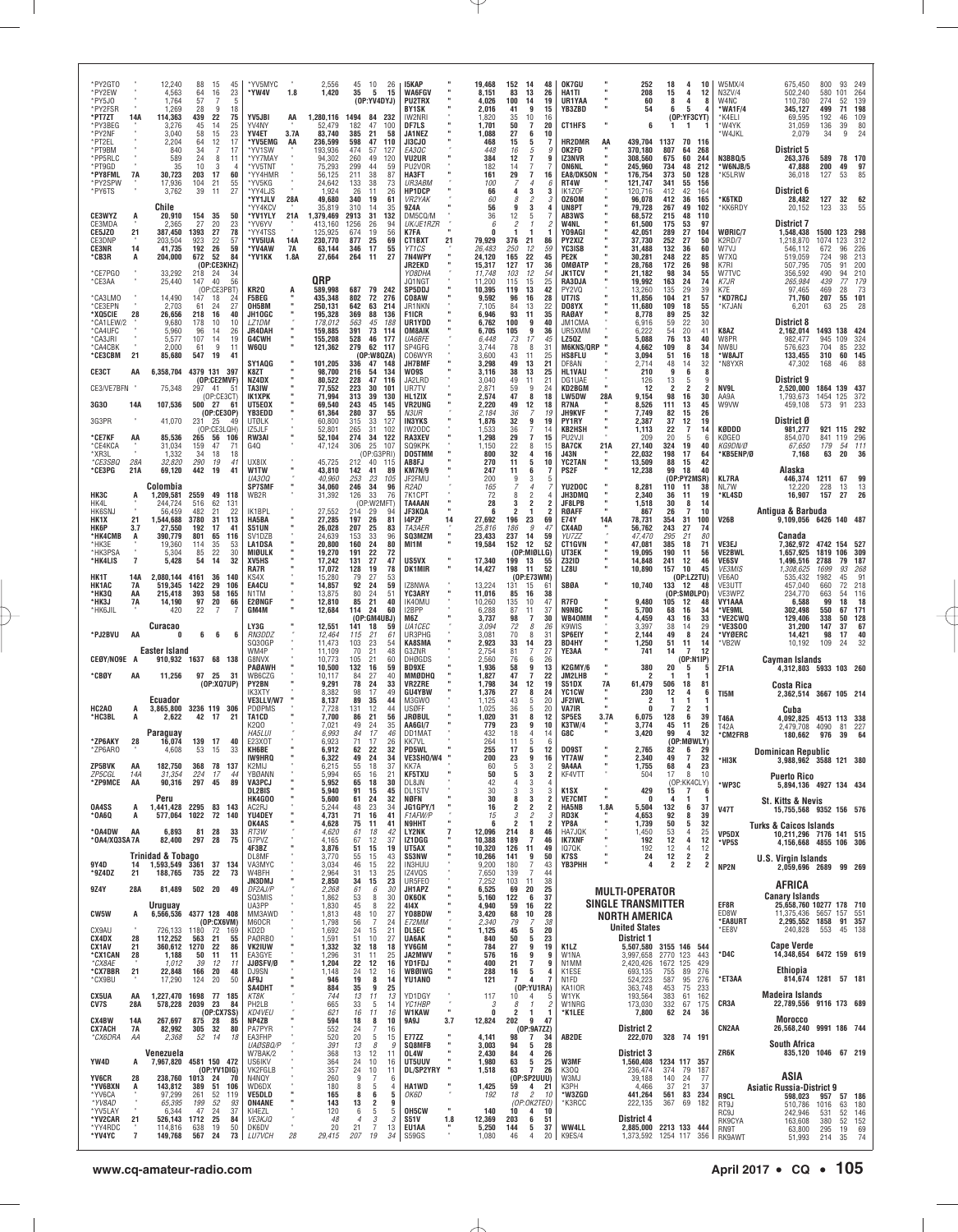| *RD8D                                           |                                                                                  |                         |                                |                                              |                              |                                           |                                     |                                                  |                     |                                     |                                            |                                              |                                      |                                     |                                                     |                                                                      |                                      |                                              |
|-------------------------------------------------|----------------------------------------------------------------------------------|-------------------------|--------------------------------|----------------------------------------------|------------------------------|-------------------------------------------|-------------------------------------|--------------------------------------------------|---------------------|-------------------------------------|--------------------------------------------|----------------------------------------------|--------------------------------------|-------------------------------------|-----------------------------------------------------|----------------------------------------------------------------------|--------------------------------------|----------------------------------------------|
| *RZ9WYY                                         | 23,023<br>122 21<br>42<br>3,066<br>13                                            | 56<br>29                | *G4ATH/P<br>*G1T<br>*2E1EVK    | 41,789<br>26,670<br>3,450                    | 350 25<br>197<br>61          | 106<br>19<br>86<br>10<br>40               | PI4YLC<br>PA3DAT<br>PI4MM           | 219,641<br>163,724<br>65,572                     | 723<br>536<br>308   | 48 191<br>43<br>201<br>40<br>129    | AH2R                                       | Guam<br>3,175,920 2653 135 305               |                                      |                                     | <b>BV2A/3</b><br>BH4QYX<br>JA1ZGP                   | 126.048<br>125,895<br>120,435                                        | 995<br>606<br>423                    | 40<br>61<br>98<br>67<br>88<br>67             |
| TC2C                                            | Asiatic Turkey<br>5,020,848 3843<br>98                                           | 378                     |                                | Estonia                                      |                              |                                           |                                     | Norway                                           |                     |                                     | <b>KH7CW</b>                               | Hawaii<br>3.199.797 3384 114 219             |                                      |                                     | <b>RO9T</b><br>BY6AC                                | 70,866<br>52,773                                                     | 335<br>235                           | 70<br>23<br>97<br>50                         |
| YM7KA<br>TCØF<br>YM9KM                          | 3,677,496<br>3402<br>80<br>2,387,916<br>2600<br>64<br>65<br>1,241,170<br>1705    | 322<br>275<br>233       | *ES10                          | 165,750<br><b>European Russia</b>            |                              | 640 46 175                                | LN <sub>1</sub> B<br>LA2G<br>LA3T   | 356,796<br>78,400<br>17,850                      | 841<br>396<br>122   | 59 247<br>33<br>127<br>25<br>50     |                                            | Indonesia                                    |                                      |                                     | <b>BH1CXR</b><br>BY7SH<br>JA2YGP                    | 51.918<br>45,125<br>20.485                                           | 474<br>294<br>115                    | 61<br>41<br>49<br>76<br>48<br>37             |
| YM2KY<br>*TC4A                                  | 259,658<br>780<br>23<br>130,250<br>23<br>395                                     | 96<br>102               | RU1A<br>R7AB                   | 5,423,424 4958 149<br>5,064,444              | 4137 157                     | 603<br>626                                | *LA1LO                              | 18,900                                           | 168                 | 22<br>83                            | YE2A<br>*YE1ZAL<br>*YBØZZ                  | 3,130,380<br>57,875<br>14.112                | 2570 123 336<br>38<br>208<br>134     | 87<br>20<br>29                      | <b>9V1AN</b>                                        | 2.142                                                                | 37                                   | 19<br>15                                     |
| *YM3VBR<br>*TA2RG                               | 91,770<br>283<br>29<br>39,259<br>196<br>21                                       | 104<br>62               | RM <sub>5</sub> A<br>RG6G      | 2.246.882<br>1,720,089                       | 2996 119<br>2135 121         | 464<br>392                                | SN8D                                | Poland<br>2,026,332                              |                     | 2645 121 440                        | 'YC1ZAU<br>*YB2ZYV                         | 3,654<br>1,564                               | 99<br>40                             | 6<br>8<br>18<br>16                  | <b>9A7A</b>                                         | <b>EUROPE</b><br>9.860.363                                           | 7617 161 662                         |                                              |
| *YM7KK                                          | 2,016<br>24<br>13                                                                | 19                      | RT4D<br><b>RG41</b>            | 677,310<br>602.624                           | 1028<br>1246                 | 98<br>324<br>79<br>273                    | SN <sub>1D</sub><br>SP4PBI          | 1,753,541<br>1.294.470                           | 2430 116<br>1686    | 455<br>116<br>454                   |                                            | <b>Philippines</b>                           |                                      |                                     | HG7T<br><b>IK2YCW</b>                               | 8,344,791<br>5,181,852                                               | 6947 162<br>5041<br>145              | 657<br>563                                   |
| BY5HB<br>B7M                                    | China<br>1,122,824<br>1990 105 227<br>548,352<br>1412<br>66                      | 172                     | R2VA<br><b>R07T</b><br>RC3W    | 560,520<br>51,000<br>38,223                  | 1142<br>181<br>189           | 78<br>268<br>47<br>103<br>102<br>35       | SP9KDA<br>SN7H<br>SP2KPD            | 799,290<br>485,459<br>344,100                    | 1566<br>1139<br>791 | 84<br>331<br>68<br>281<br>66<br>244 | <b>DXØDX</b><br>*DX2R<br>*DX1EVM           | 196,686<br>1,424,736<br>99,186               | 581<br>52<br>1870<br>414<br>39       | 74<br>93<br>195<br>83               | II2S<br>DL1A<br>SN8B                                | 5,026,866<br>4,949,832<br>4,931,173                                  | 4975<br>4662<br>5120<br>138          | 133<br>536<br>598<br>146<br>551              |
| BG5BWZ<br>BY6DX                                 | 63<br>265,994<br>1060<br>22.698<br>133<br>37                                     | 116<br>60               | UD3D<br>*RM3F                  | 20.072<br>981.504                            | 212<br>1525 106              | 27<br>-77<br>406                          | S04R<br>*SP9PGE                     | 108,624<br>60.724                                | 624<br>235          | 112<br>34<br>51<br>137              |                                            |                                              |                                      |                                     | UA4M<br>LY4A                                        | 4,589,640<br>4,422,892                                               | 135<br>4787<br>5315 134              | 525<br>513                                   |
| *BY5CD<br>*BI8FZA                               | 91<br>419,055<br>913<br>719<br>63<br>327.120                                     | 182<br>169              | *RK3PWR<br>*RZ3DZI             | 935,112<br>11,780                            | 1938<br>103                  | 80<br>296<br>27<br>68                     | *SP5PDB<br>*HF1K                    | 40,260<br>11,640                                 | 289<br>125          | 29<br>103<br>23<br>74               |                                            | <b>SOUTH AMERICA</b><br>Argentina            |                                      |                                     | PI4DX<br>CR6P                                       | 4.351.644<br>4,249,500                                               | 3867<br>147<br>4716<br>101           | 579<br>399                                   |
| *BI4WXD<br>*BY7KT0<br>*BG7RCX                   | 261,958<br>75<br>736<br>62<br>225,720<br>681<br>27,324<br>205<br>40              | 152<br>128<br>68        | *YM1KD                         | <b>European Turkey</b><br>108,960            |                              | 671 31 129                                | 'SP2TMT                             | 10,974<br>Portugal                               | 95                  | 26<br>67                            | LP1H<br>LT1F                               | 11,001,612<br>9,401,112                      | 5638 161<br>5248 146                 | 547<br>498                          | YU5R<br>S090<br><b>9H6A</b>                         | 3,938,592<br>3,237,360<br>3,062,080                                  | 4258 129<br>3606<br>128<br>4297 112  | 543<br>528<br>448                            |
| *BH2RO<br>*BY2HIT                               | 10,833<br>142<br>28<br>1,452<br>63<br>14                                         | 41<br>19                |                                | <b>Finland</b>                               |                              |                                           | *CR5SSB                             | 172,187                                          |                     | 383 59 174                          | LU1DK<br>LO7H<br>LQ7E                      | 4,128,222<br>2.003.835<br>907,732            | 3624<br>117<br>1994<br>108<br>1484   | 316<br>287                          | CR5T<br>M4A                                         | 2.871.000<br>2,660,481                                               | 3057<br>3162                         | 111<br>439<br>122<br>485                     |
|                                                 | <b>Cyprus</b>                                                                    |                         | OH1F<br>OH <sub>6</sub> K      | 2,850,315<br>440,372                         | 836                          | 3478 126 485<br>76<br>280                 | YP7P                                | Romania<br>2,516,000                             |                     | 2915 123 506                        | LT5X<br>LU1VM                              | 504,504<br>216,316                           | 66<br>68<br>944<br>495<br>54         | 172<br>166<br>110                   | LZ7A<br>GM2T                                        | 2.416.656<br>2,195,028                                               | 3389<br>123<br>3394                  | 474<br>95<br>411                             |
| <b>P33W</b>                                     | 19,510,245 8076 160 695<br>Japan                                                 |                         | OH2FNR<br>OH3AC                | 307.188<br>60,885<br>France                  | 731<br>281                   | 69<br>253<br>41<br>124                    | YR8D<br>YR31A<br>'Y04KAK            | 1.241.220<br>178,080<br>58,989                   | 2249<br>552<br>250  | 97<br>356<br>46<br>194<br>46 113    | L73D                                       | 93,928                                       | 355<br>39                            | 79                                  | G50<br>C37NL<br>OE5T                                | 2,072,576<br>1,878,552                                               | 2646<br>2776<br>2483<br>102          | 102<br>410<br>91<br>377<br>401               |
| <b>JR5YCE</b><br><b>JA7ZFN</b>                  | 2,679,530<br>2129 135<br>2176 138<br>2,639,896                                   | -370<br>338             | TM3R<br>F4ENK                  | 3,722,928<br>3,206,175                       | 3341 146<br>3549 125         | 580<br>466                                |                                     | Sardinia                                         |                     |                                     | P4ØL                                       | Aruba<br>19,001,840 9198 155 560             |                                      |                                     | DP6A<br><b>DFØAT</b>                                | 1,875,687<br>1,647,555<br>1,479,360                                  | 1995<br>126<br>2046                  | 469<br>107<br>445                            |
| <b>JR8YLW</b><br>JI2ZJS                         | 1,577,059<br>1463 134<br>1,178,625<br>1337 116                                   | 333<br>259              | F8KGH<br>*TM7X                 | 12,324<br>2,526,912                          | 79<br>2377                   | 26<br>53<br>133<br>523                    | ISØFEZ                              | 88,332                                           |                     | 361 47 157                          | PJ40                                       | <b>Bonaire</b><br>12,395,562                 | 6406 155 526                         |                                     | GM9N<br>ED <sub>2C</sub>                            | 1,478,077<br>1,327,842                                               | 2138<br>104<br>2530                  | 417<br>78<br>348                             |
| JI2ZEY<br><b>JR1ZTT</b><br>JA1YPA               | 806.844<br>1218<br>98<br>42,848<br>240<br>37<br>19<br>9,688<br>91                | 186<br>66<br>37         | *TM10<br>*F6KOH<br>*F6KVJ      | 1,204,011<br>40.565<br>38,688                | 1626<br>237<br>231           | 95<br>418<br>29<br>104<br>29<br>95        | *GM7A                               | <b>Scotland</b><br>45,012                        |                     | 281 29 103                          |                                            | Brazil                                       |                                      |                                     | OJØB<br>ISØXDA                                      | 1,238,636<br>1,072,743                                               | 2478<br>1697<br>1429                 | 76<br>358<br>101<br>382                      |
| *JJ2YKZ<br>*JA2YEF                              | 81.508<br>297<br>53<br>13,300<br>113<br>33                                       | 89<br>43                | *F8KGS<br>*F6KJG               | 29.768<br>17,255                             | 187<br>119                   | 93<br>29<br>29<br>90                      | *YTØB                               | Serbia<br>52,626                                 |                     | 314 30 117                          | PW2D<br>PY2YU                              | 11,778,280<br>9,576,568                      | 6142 155<br>5082 150                 | 525<br>511                          | ISØM<br><b>SK6HD</b><br>UF5D                        | 833,796<br>785,510<br>577.596                                        | 1708<br>1218                         | 345<br>92<br>294<br>76<br>84<br>297          |
|                                                 | Kazakhstan                                                                       |                         |                                | Germany                                      |                              |                                           | *YT5L                               | 31,836                                           | 270                 | 19<br>65                            | PQ5B<br>PR7AA<br>PR5D                      | 8,703,900<br>2,509,584<br>2,007,360          | 5522 133<br>2426<br>97<br>96<br>2049 | 437<br>$29 -$<br>273                | DM4M<br><b>HB9BS</b>                                | 565,200<br>521.892                                                   | 931<br>935                           | 85<br>315<br>270<br>72                       |
| UP9L                                            | 831 42 137<br>382,165                                                            |                         | DR1A<br>DQ <sub>2</sub> C      | 6,577,958<br>4.894.323                       | 3775 146                     | 4758 161 666<br>631                       | IB9T                                | Sicily<br>5,974,034                              |                     | 5070 150 616                        | PT5D<br>*ZW8T                              | 1,168,000<br>4,545,408                       | 1810<br>78<br>3721<br>107            | 172<br>349                          | ED5K<br>PA6AA                                       | 444,479<br>420,849                                                   | 962<br>1043                          | 256<br>73<br>266<br>61                       |
| JT5DX                                           | Mongolia<br>4059 120 369<br>3,881,193                                            |                         | DP4M<br><b>DFØWRTC</b><br>DR5N | 3,456,624<br>3,205,213<br>2,916,810          | 3113 135<br>2888 147<br>2708 | 578<br>590<br>135<br>567                  | 109A                                | 4,135,089<br>Slovakia                            | 4405 128            | 541                                 | *PT4T<br>*PY2ZR                            | 2,682,326<br>303,668                         | 2193<br>104<br>62<br>645             | 345<br>116                          | PA6GR<br>CR6Z<br>RK4W                               | 209.846<br>189,837<br>81,885                                         | 943<br>475<br>442                    | 144<br>38<br>51<br>186<br>39<br>120          |
| <b>D73G</b>                                     | <b>Republic of Korea</b><br>97,162 790 43                                        | 58                      | <b>DLØCS</b><br>DM4X           | 2,812,160<br>2,095,119                       | 2933 128<br>2198 125         | 548<br>486                                | OM8A<br>OM7M                        | 9,329,661<br>8,426,544                           | 5924 168            | 6565 175 716<br>700                 | *PP5BLU<br>*PU2KBD<br>*PR1M                | 205,173<br>6,303<br>3,567                    | 54<br>585<br>109<br>96               | 99<br>14<br>19<br>23<br>18          |                                                     | <b>OCEANIA</b>                                                       |                                      |                                              |
|                                                 | Taiwan                                                                           |                         | <b>DFØRW</b><br>DKØTU          | 1,598,451<br>1.023.048                       | 2016<br>1566                 | 107<br>444<br>93<br>375                   | OM3KFF                              | 112,158                                          | 448                 | - 34<br>152                         | *PT9AA                                     | 2,550                                        | 49<br>23                             | 27                                  | AHØK<br>V6Z                                         | 7,870,478<br>5.563.152                                               | 5342 151 388<br>4278<br>151          | 353                                          |
| BMØDX                                           | 1655 73 133<br>486,366<br>Thailand                                               |                         | DQ4W<br>DLØESA<br>DL1M         | 795,800<br>734,500<br>639.411                | 1222<br>1076<br>953          | 95<br>365<br>88<br>364<br>83<br>310       | <b>S53M</b><br><b>S51A</b>          | Slovenia<br>5,027,752<br>3.225.807               | 3069                | 4441 140 576<br>138<br>573          | XR6N                                       | Chile<br>933,702                             | 1597                                 | 80<br>178                           | YB1C<br>ZL3X                                        | 598,750<br>521.664                                                   | 975<br>890                           | 179<br>71<br>93<br>154<br>130                |
| HSØZIA<br>F <sub>2</sub> X                      | 2220 113 314<br>1,875,811<br>78<br>757,112<br>1278                               | 215                     | DKØIW<br>DM6M                  | 633,423<br>509,838                           | 1045<br>839                  | 86<br>331<br>81<br>317                    | S59ACP<br>S5ØL                      | 2,058,532<br>1,228,356                           | 2747<br>1936        | 100<br>418<br>94<br>353             | 3G5EC<br>CE6TC                             | 513,558<br>344,655<br>383,875                | 758<br>1097<br>60                    | 77<br>200<br>44<br>71               | YE1R                                                | 437,920<br>SOUTH AMERICA                                             | 990                                  | 54                                           |
| *E28AD<br>*E2ØQVD                               | 42<br>129,940<br>454<br>110,559<br>520<br>47                                     | 104<br>90               | DL1T<br>DR2P                   | 454,960<br>415,440                           | 903<br>829                   | 75<br>301<br>72<br>288                    | *S56K                               | 624,312                                          | 1452                | 77<br>271                           | °CE6TRA                                    | French Guiana                                | 943                                  | 125                                 | PJ4X<br>ZV50                                        | 26.760.448 12448<br>9,910,948                                        | 6958<br>115                          | 161 587<br>399                               |
| *HS5AC<br>*HS4RAY<br>*E27AH                     | 48,578<br>243<br>36<br>32,965<br>178<br>33<br>26,300<br>230<br>38                | 71<br>62<br>62          | DLØPE<br>DLØHMK<br>DLØAT       | 257,588<br>218,624<br>36.125                 | 744<br>731<br>250            | 55<br>229<br>46<br>198<br>29<br>96        | <b>ED70</b><br>ED <sub>1R</sub>     | Spain<br>9,178,680<br>6,951,336                  | 4998 157            | 6025 170 670<br>614                 | *FY5KE                                     | 14,547,000 6788 155 591                      |                                      |                                     | CB <sub>1</sub> H<br>LU8YE                          | 6,225,405<br>4,276,614                                               | 4489<br>3687 111                     | 131 388<br>315                               |
|                                                 | West Malaysia                                                                    |                         | DLØII<br>DLØBZA                | 27,306<br>9,548                              | 149<br>103                   | 29<br>82<br>19<br>58                      | EE5T<br>EE2K                        | 3,501,060<br>3,120,201                           | 3181 141<br>3495    | 549<br>114<br>453                   | ZP6A                                       | Paraguay<br>5,985,900                        | 4159 131 409                         |                                     | CB1W<br>PT <sub>2</sub> CM<br>CE3TAZ                | 3,545,316<br>3,519,857<br>53,361                                     | 3112 124<br>3008 114<br>198          | 335<br>319                                   |
| *9M4CRX                                         | 25,200<br>373<br>15                                                              |                         |                                |                                              |                              |                                           |                                     |                                                  |                     |                                     |                                            |                                              |                                      |                                     |                                                     |                                                                      |                                      |                                              |
| *9M4CKK                                         | 30<br>16,863<br>121                                                              | 35<br>43                | *DLØLN<br>*DM6A                | 76.208<br>61,920                             | 421<br>351                   | 33<br>143<br>31<br>129                    | ED1T<br>EE1G                        | 2,390,880<br>786,786                             | 2941<br>1062        | 98<br>412<br>92<br>337              |                                            | Peru                                         |                                      |                                     |                                                     |                                                                      |                                      | 46<br>75                                     |
| *9M4CHS                                         | $\overline{7}$<br>1,365<br>37                                                    |                         | *DLØWM<br>*DRØF                | 58,305<br>7,638                              | 243<br>135                   | 40<br>129<br>53<br>14                     | EA2RCP<br>EA5CTE                    | 635,535<br>578,166                               | 1493<br>1104        | 60<br>201<br>268<br>78              | 0A40                                       | 2,308,728 2697 80 252<br>Suriname            |                                      |                                     |                                                     | <b>MULTI-OPERATOR</b>                                                |                                      |                                              |
|                                                 | <b>EUROPE</b>                                                                    |                         | *DN1WZ<br>*DN1NE               | 4,680<br>2,350                               | 87<br>41                     | 39<br>13<br>32<br>15                      | EA5/LN2G<br>ED4AA                   | 530,348<br>449.898                               | 1127<br>860         | 62<br>267<br>73<br>261              | PZ5K                                       | 17,365,500                                   | 8120 160 605                         |                                     |                                                     | <b>MULTI-TRANSMITTER</b><br>UNITED STATES                            |                                      |                                              |
| OE5XIL                                          | Austria<br>835 51 227<br>311,638                                                 |                         | <b>J42T</b>                    | Greece<br>5,727,871                          |                              | 5730 142 559                              | EA3RP<br>EA4URE<br>EA5YJ            | 298,655<br>100,492<br>70,560                     | 991<br>321<br>474   | 53<br>192<br>39<br>109<br>19<br>65  | CV5Q                                       | <b>Uruguay</b><br>1.583.304                  | 2155 85 211                          |                                     | K3LR<br>WE3C<br>W3LPL                               | 12,657,781 6809<br>9.571.194<br>8,693,643                            | 165<br>5518<br>5128<br>161           | 179 638<br>606<br>588                        |
| OE1XA<br>OE1XHQ                                 | 265<br>74,100<br>46<br>218<br>31<br>31,460                                       | 144<br>90               |                                | Guernsev                                     |                              |                                           | ED2WW<br>*ED3V                      | 39,732<br>3.429.948                              | 396<br>3328         | 19<br>65<br>137<br>499              | <b>*CW1DC</b>                              | 680,708                                      | 1395<br>60                           | 136                                 | WK1Q<br>K1KI                                        | 4,299,804<br>3,579,834                                               | 2878 138<br>2230                     | 483<br>479<br>138                            |
| CQ8M                                            | Azores<br>2.085.748                                                              |                         | *GU3HFN                        | 5.082                                        | 55 20                        | 46                                        | *ED3D<br>*ED4W                      | 392,327<br>93,631                                | 1176<br>628         | 58<br>235<br>23<br>86               |                                            | <b>MULTI-OPERATOR</b>                        |                                      |                                     | W4RM<br>WX3B                                        | 3.174.900<br>2.869.347                                               | 2427 133<br>2451                     | 424<br>135<br>424                            |
|                                                 | 2386 103 354<br>Belarus                                                          |                         | HG1S<br><b>HG6N</b>            | Hungary<br>6,077,736<br>5,407,152            | 4698 146                     | 4896 146 632<br>616                       | EA2EHE<br>*EA1RCO<br>*EA4RCT        | 60,021<br>15,478<br>280                          | 228<br>174<br>16    | 127<br>44<br>57<br>-14<br>9<br>11   |                                            | <b>TWO TRANSMITTER</b><br>UNITED STATES      |                                      |                                     | W4AAW<br>WØAIH/9<br>NA2U                            | 2,449,668<br>2,212,896<br>2,084,064                                  | 1915<br>2198<br>138<br>1521          | 130<br>403<br>396<br>126<br>418              |
| EW2WW                                           | 44 12 28<br>1,880                                                                |                         | HG5A<br>*HG6V                  | 1,691,955<br>864,635                         | 2861<br>1475 82              | 99<br>354<br>363                          |                                     | <b>Svalbard</b>                                  |                     |                                     | KC1XX<br>K2LE/1                            | 8,623,986<br>3,408,299                       | 4860 147<br>2312 133                 | 560<br>438                          | NE3F<br>K <sub>1</sub> KP                           | 1,832,802<br>1,648,080                                               | 1453<br>1565                         | 123<br>379<br>105<br>331                     |
| OP4K                                            | Belgium<br>1887 0254,240<br>93                                                   | -375                    |                                | ıceland                                      |                              |                                           | JW5E                                | 5,088                                            | 76 15               | 33                                  | K9CT<br><b>N7AT</b><br>KA1ZD               | 2,914,408 2468 140<br>2 021 800<br>1,808,391 | 2298 132<br>1283 119                 | 428<br>308<br>402                   | W1CSM<br>W7RN                                       | 1,108,536<br>378,252                                                 | 1027<br>104<br>566                   | 314<br>172<br>-94                            |
| 005G<br>*0T5X<br>*ON5LL                         | 207<br>19<br>37,673<br>378,216 1066<br>59<br>345,348<br>794<br>64                | 82<br>247<br>254        | TF2LL                          | Ireland                                      |                              | 763,560 1503 57 195                       | <b>SJØX</b><br>SK7K                 | Sweden<br>2,652,991<br>1,143,216                 | 1882                | 3677 107 450<br>93<br>374           | W2CG<br>W1DX                               | 1,761,417 1351 123<br>1,559,740              | 1338 111                             | 388<br>344                          | W3CF/4<br><b>N6ACS</b>                              | 342,023<br>720                                                       | 412 85<br>16                         | 256<br>13<br>11                              |
|                                                 | Bosnia-Herzegovina                                                               |                         | EI7M<br>E19E                   | 8,288,280 5877 155 625<br>2,862,552          |                              | 2988 117 499                              | SJ2W<br>SKØQ0                       | 635,376<br>243,388                               | 933<br>674          | 88<br>284<br>229<br>55              | <b>N4SVC</b><br><b>WA3EKL</b>              | 1,285,148 1183 116<br>1,262,170 1141 117     |                                      | 342<br>377                          |                                                     | <b>NORTH AMERICA</b>                                                 |                                      |                                              |
| E71AVW<br>E73FDE                                | 398,090<br>816<br>72<br>339<br>84,630<br>41                                      | 257<br>141              | EIØR                           | 1,225,980 1560 90 351                        |                              |                                           | SK6AW<br>SI9AM                      | 219,209<br>215,740                               | 797<br>857          | 45<br>178<br>43<br>187              | N5YA<br>K7ZS<br>WB2P                       | 1,031,184 1434 120<br>985,272<br>943,845     | 1137 107<br>848 110                  | 312<br>259                          | KP2M<br>NP3U<br>TI7/W5AP                            | 14,972,227 10524 151 496<br>6,496,028 6009 126 380<br>1,409,298 2088 |                                      | 92<br>234                                    |
| *E73JHI                                         | 16,315<br>238<br>14<br>Bulgaria                                                  | 51                      | IR4M<br>1050                   | Italy<br>8,437,675 5959 164 671<br>7,721,040 | 5657 158                     | 637                                       | SE3T<br>*SK6EI<br>*SK7A             | 20,874<br>24,824<br>3,705                        | 173<br>196<br>53    | 28<br>70<br>24<br>92<br>41<br>16    | WA2CP<br>K <sub>2</sub> AX                 | 897,768<br>853,420                           | 819 109<br>942<br>88                 | 335<br>335<br>267                   | VE3DC<br>VE5PV                                      | 813,001 1475<br>606,528 1581                                         |                                      | 82<br>219<br>64 128                          |
| LZ7M<br>LZ7J                                    | 865,818 1311 97 370<br>982<br>86<br>579,620                                      | 311                     | IR8C<br>IY1A                   | 4,902,525<br>4,530,280                       | 4610 142<br>3909 149         | 587<br>591                                |                                     | Switzerland                                      |                     |                                     | NØMA<br>NØIJ/9                             | 786,668<br>758,625                           | 939<br>99<br>840 103                 | 287<br>272                          | HP2BWJ                                              | 84,525                                                               | 396                                  | 39<br>66                                     |
|                                                 | Corsica                                                                          |                         | IQ2LS<br><b>IQ2MI</b>          | 1,494,405 2249 101<br>1,457,456              | 1758 116                     | 394<br>456                                | HB9H<br>HB9PUE                      | 3,192,024 3385 142 536<br>2,353,788              | 2525 117            | 487                                 | N5RZ<br>W2ZQ<br>W4UQ                       | 750,448<br>496,320                           | 998<br>103<br>670<br>675             | 253<br>88<br>242<br>86<br>219       | A73A                                                | ASIA<br>17,084,529 8366 158 643                                      |                                      |                                              |
| TK2A                                            | 658,464 1363 66 295<br>Crete                                                     |                         | IR6A<br>IB3A<br>IR8P           | 1,448,610 2725 89<br>1,437,012<br>1,008,514  | 1823 113<br>1448 104         | 354<br>424<br>387                         | HB90K<br>HB9ZZ<br>HB <sub>2</sub> S | 645,021<br>589,152<br>277,648                    | 1663<br>995<br>524  | 62<br>271<br>74<br>287<br>63<br>196 | NØAX<br>W1FM                               | 477,325<br>451,750<br>293,664                | 569<br>447<br>75                     | 227<br>98<br>191                    | UP2L<br>JA3YBK                                      | 13,371,750<br>4,968,576                                              | 7736 145 530<br>3610 154 422         |                                              |
| SX9C                                            | 3,459,056 4517 121 471                                                           |                         | <b>101C</b><br>IQ5PO           | 973,830<br>653,037                           | 1980<br>1405                 | 81<br>309<br>77<br>286                    | HB <sub>2</sub> C<br>HB9DD          | 206,148<br>126,819                               | 664<br>403          | 48<br>198<br>58 173                 | K5DU<br>W8BI                               | 244,712<br>17,266                            | 287 111<br>89<br>31                  | 227<br>58                           | B7P<br><b>JA7YRR</b>                                | 2,343,980<br>1,602,204                                               | 3016 128<br>1854 126 246             | 338                                          |
| <b>9A1P</b>                                     | Croatia<br>10,205,507 7065 169 702                                               |                         | IQ8BB/8<br>IN3FOX              | 317,856                                      | 730<br>704                   | 270<br>74<br>56<br>218                    |                                     | <b>Ukraine</b>                                   |                     |                                     | W8DGN                                      | 11,907<br>NORTH AMERICA                      | 74                                   | 27<br>54                            | JA7YAA<br>JJ1YAF                                    | 11,895<br>3,300                                                      | 105<br>46                            | 25<br>36<br>19<br>31                         |
| 9A5G<br>*9A6V<br>$*9A2U$                        | 205,626<br>490<br>61<br>191,061<br>482 69<br>134,805<br>352<br>54                | 197<br>230<br>155       | 102XZ<br>IZ1GCV<br>IQ5FI       | 311,538<br>177,750<br>24,240<br>7,488        | 573<br>152<br>114            | 48<br>189<br>31<br>89<br>12<br>52         | <b>UTØAZA</b><br>UR4RWW<br>*UW7W    | 730,480<br>256,289<br>651,040                    | 1659<br>897<br>909  | 72 296<br>44<br>209<br>91<br>325    | HI3K<br>6Y4V                               | 8,371,440 8871 116 346<br>8,035,706          | 7899 128                             | 363                                 | 9A1A                                                | <b>EUROPE</b><br>13,559,623 10851 163 684                            |                                      |                                              |
|                                                 |                                                                                  |                         | *IQ3RK<br>*107K                | 2,047,820<br>398,164                         | 2397 125<br>847              | 509<br>84<br>319                          | *UT3C<br>*UW6M                      | 565,444<br>298,857                               | 1201<br>730         | 75<br>287<br>63<br>228              | VC2T<br>TI5/W4TTT                          | 5,848,860<br>2,802,865                       | 5293 124<br>3362 111                 | 392<br>292                          | LZ9W<br>YT5A                                        | 12,080,034 10266 165 681<br>11,797,704 9727 168 681                  |                                      |                                              |
| OK5W<br>0K70                                    | Czech Republic<br>4,097,224 3490 152 609<br>2,095,136 2559 112                   | 450                     | $*$ IR8T<br>*IQ8XE             | 243,144<br>159,456                           | 461<br>441                   | 66<br>241<br>55<br>209                    | *UY1IP<br>*UR6GWZ                   | 16,800<br>1,952                                  | 223<br>54           | 10<br>50<br>8<br>24                 | VE7GL<br>VE7SCC                            | 1,820,150<br>960,330                         | 3186<br>93<br>2299                   | 202<br>62<br>148                    | <b>DFØHQ</b><br>M6T                                 | 9,711,885<br>7,411,200                                               | 8861<br>7612 150 618                 | 158 677                                      |
| OL1C<br>OL1Z<br>OK2KOJ                          | 1,111,019 1835<br>87<br>925,428 1312 100<br>362,516<br>737<br>66                 | 334<br>383<br>242       | *IU3GNS<br>*IQ3VI<br>*IW3RQT   | 35,183<br>27,376<br>15,665                   | 225<br>163<br>138            | 36<br>115<br>85<br>31<br>51<br>14         | *2WØWOD                             | Wales<br>5,782                                   | 96 11               | 48                                  | VE6FI<br>VE2DXY<br>VA7QD                   | 768,849<br>742,016<br>445,212                | 1732<br>1576<br>1555<br>51           | $\frac{73}{71}$<br>154<br>177<br>98 | EA3PT<br>SZ1A<br>OH5NQ                              | 6,468,840<br>4,504,422<br>3,929,400                                  | 5863 147<br>5381 134 529<br>4542 138 | 567<br>528                                   |
| OK1KQH<br>*OK2OLS                               | 55<br>861<br>268,000<br>42<br>173,195<br>670                                     | 213<br>193              |                                | Kaliningrad                                  |                              |                                           |                                     |                                                  |                     |                                     | VE3SAO                                     | 11,725                                       | 90<br>24                             | 43                                  | PI4CC<br>DP6T                                       | 3,905,055<br>3,700,506                                               | 4368<br>4106                         | 133<br>560<br>134<br>565                     |
| *OK5SWL                                         | 12<br>1,120<br>-32                                                               | 23                      | UA2F                           | 4,730,751 4263 152 595                       |                              |                                           |                                     | OCEANIA<br>Australia                             |                     |                                     | CN3A                                       | AFRICA<br>31,388,400 12229 178               |                                      | 722                                 | LY60KTU<br><b>SP9KAO</b>                            | 1,991,142<br>1,851,454                                               | 3543<br>3257                         | 97<br>389<br>95 411                          |
| 0Z2RF<br>*0Z7D                                  | Denmark<br>1356 32 110<br>252,902<br>20,240<br>146<br>28                         | 87                      | YL1ZT                          | Latvia<br>305,800                            |                              | 969 56 222                                | VK4NM<br><b>VK6NC</b>               | 2,855,712 2700 123 271<br>2,366,397 2586 104 259 |                     |                                     | CN2R<br>6W1RY                              | 28,638,667 11367 173<br>12,868,056 7160 133  |                                      | 708<br>493                          | PI4M<br><b>I7DFV</b><br>PAØAA                       | 1,683,710<br>435,490<br>283,554                                      | 3125<br>825<br>888                   | $\frac{381}{281}$<br>88<br>89<br>51 216      |
|                                                 | England                                                                          |                         | LY1BWB                         | Lithuania<br>51,982                          |                              | 276 39 119                                | VK3GK<br>VK3ER                      | 818,349 1083 96 197<br>2,331                     | 35                  | 19<br>18                            | C4A                                        | ASIA<br>15,603,280                           | 7290 149 621                         |                                     | F4KJQ<br>IW2CTQ                                     | 252,300<br>232,685                                                   | 655<br>748                           | 240<br>60<br>211<br>58                       |
| G3B<br>M4U                                      | 986,094 1339<br>92<br>351,852<br>830<br>67                                       | 394<br>260              |                                | Macedonia                                    |                              |                                           | *V840                               | <b>Brunei Darussalam</b><br>231,190 777 43       |                     | - 79                                | <b>RWØA</b><br><b>JE1ZWT</b>               | 3,876,600<br>1,273,049                       | 3591 122<br>1424 116                 | 398<br>257                          | PI4D<br><b>MØHFC</b>                                | 140,070<br>132,192                                                   | 617<br>611                           | 163<br>170<br>40<br>46                       |
| M <sub>2</sub> W<br>*G3YNN<br>$*G6LD$<br>*G4ELR | 50,268<br>314<br>28<br>488<br>175,278<br>146,050<br>509<br>142,296<br>509 46 185 | 114<br>45 178<br>44 186 | Z3B<br>PA3GVI                  | <b>Netherlands</b>                           |                              | 286,048 1197 43 181<br>391,680 876 70 270 | $*9M6IH$                            | East Malaysia<br>$202,924$ 833 36 61             |                     |                                     | B <sub>1</sub> W<br>A47RS<br>E2A<br>XU7AJA | 1,163,566<br>803,275<br>133,000<br>129,352   | 2230<br>94<br>1123<br>687 46         | 255<br>63<br>212<br>87              | MØSQC<br>OE1XAW<br><b>LA40</b><br>598 48 100 0Z4EDR | 128,702<br>106,272<br>74,124<br>33,792                               | 600<br>510                           | 36 167<br>43 173<br>424 35 139<br>266 25 107 |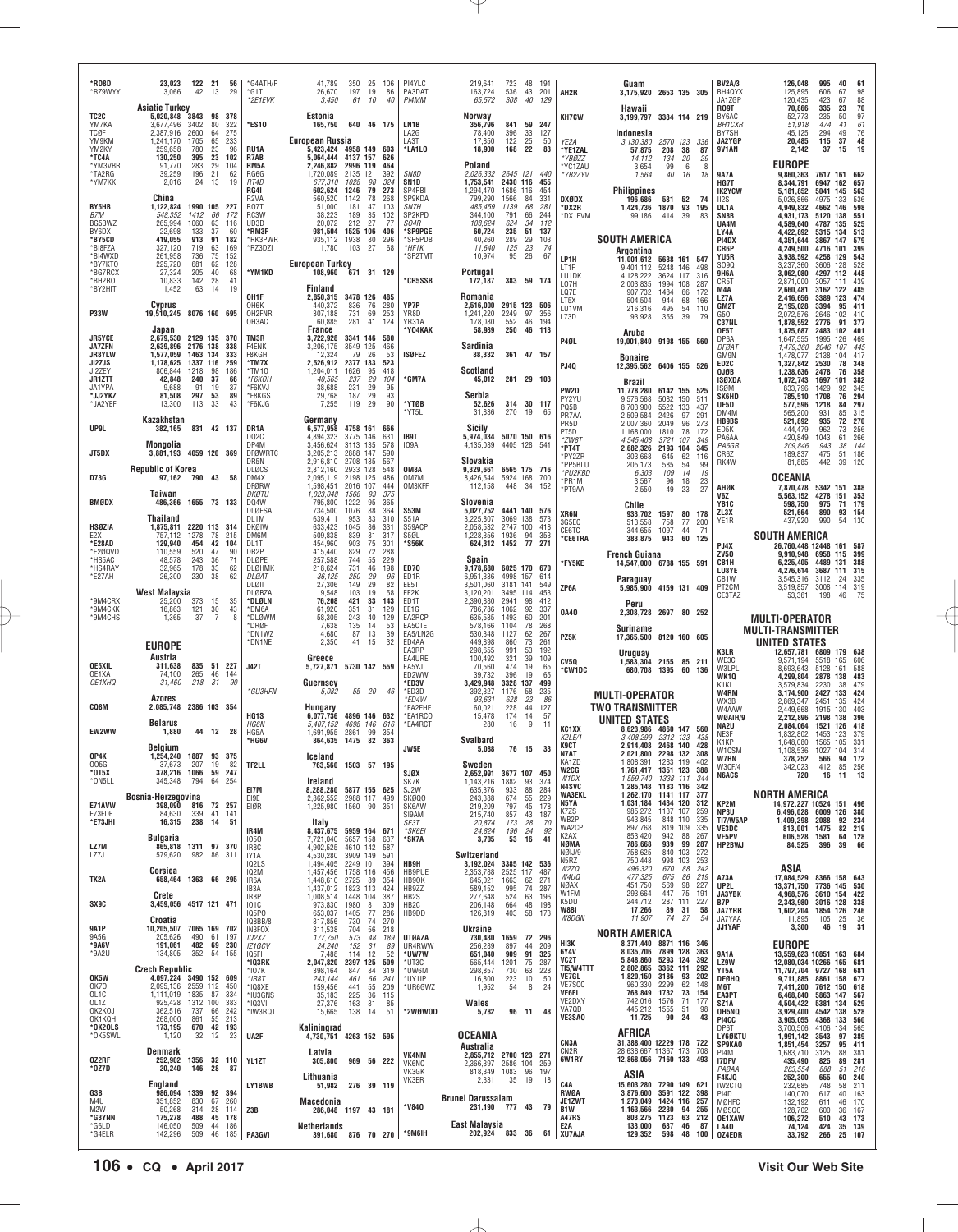| KH6J<br><b>VK4KW</b><br>DX1DBT                         | OCEANIA<br>12,550,765<br>7,510,426<br>252,544                           | 5048 150<br>803                        | 8859 162 343<br>389<br>49<br>-79                                      | *VP9NO                                   | Bermuda<br>570<br>Canada<br>District 2                         | 14                          | 6                                          | 13                       | *MØOSA/M<br>M60CR<br>*2EØOSM<br>*2EØHCL                     | 2,142<br>1,798<br>750<br>437                                     | 53<br>56<br>29<br>27                | 9<br>7<br>5<br>5                       | 25<br>24<br>20<br>14             | *CT7AMF<br>*CS7AKW                                             | Portugal<br>24,079<br>3,525<br>Romania              | 105<br>43                            | 40<br>18                                     | 81<br>29                             | 'K1IX<br>N1DID*<br>*K1ZE<br>*K1VSJ<br>'W1CCE          | 109,224<br>100,964<br>64,894<br>36,612<br>35.952            | 261<br>264<br>184<br>125<br>133        | 49<br>115<br>52<br>120<br>42<br>100<br>33<br>80<br>35                                                                |
|--------------------------------------------------------|-------------------------------------------------------------------------|----------------------------------------|-----------------------------------------------------------------------|------------------------------------------|----------------------------------------------------------------|-----------------------------|--------------------------------------------|--------------------------|-------------------------------------------------------------|------------------------------------------------------------------|-------------------------------------|----------------------------------------|----------------------------------|----------------------------------------------------------------|-----------------------------------------------------|--------------------------------------|----------------------------------------------|--------------------------------------|-------------------------------------------------------|-------------------------------------------------------------|----------------------------------------|----------------------------------------------------------------------------------------------------------------------|
| PJ2T                                                   | <b>SOUTH AMERICA</b><br>27.506.145 13109 159 586                        |                                        |                                                                       | *VE2KTA<br>'VE2NCG                       | 24,480<br>0                                                    | 132<br>$\overline{2}$       | 26<br>$\overline{2}$                       | 59<br>$\mathbf{1}$       | *ES5YG                                                      | Estonia<br>286                                                   | 20                                  | $\overline{4}$                         | 9                                | <b>*YO7NSP</b><br>*Y08TND                                      | 28,080<br>3,264                                     | 216 24<br>60                         | 14                                           | 93<br>37                             | *K10L<br>N2AN/1*                                      | 34,850<br>27,352                                            | 197<br>110                             | $\frac{77}{63}$<br>19<br>72<br>32<br>(OP: WC4E)                                                                      |
| PS2T<br>HCØE<br>ZY2A                                   | 16,445,430 8423 154<br>5,509,343 4397 118<br>4,995,402<br><b>ROOKIE</b> | 3827 120                               | 557<br>351<br>382                                                     | *VE3MZD<br>*VA3PDG<br>*VA3MQS<br>*VA3HFP | District 3<br>85,824<br>13,640<br>3,174<br>270                 | 191<br>109<br>41<br>10      | 51<br>24<br>18<br>8                        | 141<br>38<br>28<br>10    | <b>RM30</b><br>R2DNZ<br>*UB4WAW<br>*R2DGD<br>*UB1AKB        | European Russia<br>228,228<br>1,870<br>72,204<br>12,717<br>8,540 | 608<br>39<br>493<br>109<br>119      | 50 216<br>10<br>30<br>22<br>16         | 24<br>102<br>59<br>54            | <b>YT5IVN</b><br><b>YU4RIS</b><br>YU4MLD<br>*YU3EEA<br>*YU3VIP | Serbia<br>328,812<br>372<br>108<br>95,040<br>11.766 | 876 62 220<br>13<br>11<br>862<br>114 | $\overline{4}$<br>$\overline{4}$<br>25<br>19 | 8<br>8<br>83<br>55                   | *K1NZ<br>'W1JQ<br>'N1TYH<br>*K1MC<br>MQ1C*<br>*WA10TZ | 15,573<br>13.272<br>9,425<br>7,503<br>6,576<br>2,296        | 86<br>65<br>59<br>56<br>50<br>34       | $\frac{52}{52}$<br>45<br>35<br>27<br>20<br>$\begin{array}{c} 38 \\ 30 \end{array}$<br>23<br>18<br>$rac{28}{7}$<br>13 |
| K1VR<br><b>'KC1CNA</b>                                 | <b>United States</b><br>District 1<br>1,312,305<br>111,755              |                                        | 1318 110 335<br>(OP:KC1CWF)<br>263 41 114                             | *VE4DPR<br>*VE4PJV<br>*VE4VJR<br>*VE4JBB | District 4<br>1,416<br>1,404<br>1,155<br>242                   | 33<br>47<br>47<br>21        | 11<br>12<br>8<br>6                         | 13<br>14<br>-7<br>5      | *OH1XFE<br>OH2EUU                                           | Finland<br>33.000<br>1,500<br><b>France</b>                      | 244 28<br>42                        | 10                                     | 97<br>20                         | YU2DOC<br>YU4DEY<br>*IB9P<br>*IT9GBF                           | 8,281<br>4,731<br>Sicily<br>298,848<br>97.851       | 110<br>71<br>964 57 207<br>291       | 11<br>16<br>49                               | 38<br>41<br>144                      | 'WA1TE<br>KD2RD<br>W2LU<br>W <sub>2</sub> CCC         | 165<br><b>District 2</b><br>1,129,284<br>301,176<br>270,396 | 7<br>1223<br>438<br>410                | 4<br>91<br>251<br>82<br>200<br>68<br>184                                                                             |
| *КС1ВОН<br>*W4FEB/1<br>*W1AKI                          | 39,337<br>143<br>48                                                     | 112<br>7<br>6                          | 42<br>97<br>5<br>6<br>4<br>4                                          | *VE7KCY                                  | District 7<br>1,660                                            | 45                          | 12                                         | 8                        | <b>F4HRM</b><br>F4HJC<br>*F4HMV                             | 68,554<br>40.761<br>48.117                                       | 229<br>659<br>275                   | 36 115<br>8<br>28                      | 55<br>101                        | *IT9GQH                                                        | 38,500<br>Slovakia                                  | 215                                  | 29                                           | 111                                  | N2JJ<br>KC2LST                                        | 216,310<br>89,040                                           | 373<br>223                             | (OP:K2CS)<br>64 159<br>113<br>46                                                                                     |
| *KC1FTJ<br>*KD2JOE                                     | 6<br><b>District 2</b><br>138,475                                       | 1<br>308                               | $\mathbf{1}$<br>1<br>52<br>139                                        | *HQ1LEO                                  | <b>Honduras</b><br>22,752                                      | 134 28                      |                                            | 44                       | *F4HPX<br>*F/KX6H<br>*F4HQO                                 | 47,625<br>14.535<br>1,034                                        | 295<br>160<br>17                    | 25<br>19<br>9                          | 102<br>66<br>13                  | *OM8ADM<br>*OMØASA                                             | 3,420<br>1,920                                      | 84<br>54                             | 8<br>10                                      | 30<br>30                             | N2AMW<br>*N2BEG<br>*AC2RL                             | 825<br>178,176<br>47,740                                    | 21<br>318<br>158                       | 16<br>9<br>161<br>71<br>91<br>49                                                                                     |
| *AC2QY<br>*KG2DWS<br>*K2MV                             | 12,376<br>5,225<br>4,794                                                | 79<br>49<br>42                         | 21<br>47<br>25<br>30<br>18<br>33                                      | XE1TD                                    | Mexico<br>255                                                  | 10                          | $\overline{7}$<br>(OP:XE1GOX)              | 10                       | <b>DK6MP</b>                                                | Germany<br>359,450                                               | 783                                 | 69 256                                 |                                  | *S55BA                                                         | Slovenia<br>10,950                                  | 137                                  | 16                                           | 59                                   | *W2BEW<br>*NV2K<br>'W2RES                             | 23,520<br>18,705<br>18,387                                  | 104<br>91<br>89                        | 66<br>30<br>29<br>$\begin{array}{c} 58 \\ 60 \end{array}$<br>21                                                      |
| *N2AJO<br>*KD2GUD<br>*KD2LCH                           | 3,266<br>2,365<br>2,050                                                 | 40<br>40<br>33                         | 27<br>19<br>18<br>25<br>19<br>- 6                                     | *NP4ET<br>*NP3MR                         | <b>Puerto Rico</b><br>144,300<br>5,945                         | 543<br>80                   | 48<br>13                                   | 82<br>28                 | DB2MJ<br>DK5RL<br>DF4JM                                     | 140,315<br>103,662<br>43,362                                     | 406<br>266<br>280                   | 46<br>55<br>28                         | 165<br>179<br>118                | EA7JXZ<br>*ED1S                                                | Spain<br>404,115<br>1,058,250                       | 481 89 346<br>1295                   | 88 327                                       |                                      | 'W2VU<br>KX1W/2<br>'KC2PD0<br>KD2JBC*                 | 15,124<br>14.898<br>12,246<br>9,499                         | 83<br>112<br>66<br>84                  | $\frac{52}{47}$<br>24<br>31<br>27<br>42<br>17                                                                        |
| W7BAK/2<br>*KD2GIY                                     | 368<br>198                                                              | 13<br>9                                | 12<br>11<br>$\overline{4}$<br>5                                       | <b>WP2SC</b>                             | <b>U.S. Virgin Islands</b><br>18,928                           | 81 33                       |                                            | 58                       | DL9CP<br>DK6FC<br>DK6PB                                     | 19.902<br>15,753<br>5,082                                        | 148<br>118<br>85                    | 21<br>22<br>14                         | 72<br>67<br>52                   | *EA5IJG<br>*EA4GVA<br>*EA4GSL                                  | 364,374<br>122.605<br>37,962                        | 835<br>411<br>212                    | (OP:EA1IQM)<br>50<br>50<br>27                | 229<br>167<br>87                     | *K2DLS<br>*K2YEH<br>AD2EE*                            | 9,472<br>6,996<br>6.517                                     | 63<br>$\frac{52}{72}$                  | 39<br>25<br>35<br>18<br>15                                                                                           |
| KA3YJM<br>KC3GRV<br>AB3WS<br>*N3OUC                    | <b>District 3</b><br>36,540<br>13,272<br>68,572<br>46,200               | 122<br>71<br>215<br>167                | 37<br>103<br>29<br>50<br>48<br>110<br>58<br>110                       | *EA8DEC<br>*EA8DER                       | <b>Canary Islands</b><br>40.984<br>7,104                       | 187<br>56                   | 23<br>14                                   | 71<br>34                 | DB6LY<br>*DL5LB<br>*DK7DE<br>*DO2MRC<br>*DM4DS              | 300<br>98,090<br>70.468<br>53,053<br>51,208                      | 16<br>464<br>295<br>341<br>285      | $\overline{7}$<br>32<br>34<br>28<br>30 | 13<br>138<br>124<br>115<br>118   | *EA7JZD<br>*EA4GWL<br>*EA5IMO                                  | 15,738<br>6,580<br>24<br>Sweden                     | 135<br>74<br>2                       | 21<br>22<br>$\overline{2}$                   | 65<br>48<br>$\overline{\phantom{a}}$ | *WB2HRK<br>KD2D<br>*W2PIP<br>'K2CDJ<br>K2BCM*         | 3,588<br>1,692<br>570<br>552<br>12                          | 47<br>24<br>14<br>12<br>$\overline{2}$ | $\frac{34}{32}$<br>20<br>21<br>15<br>11<br>8<br>$\begin{array}{c} 12 \\ 2 \end{array}$<br>12<br>$\overline{2}$       |
| *N3GAR<br>*KC3HEO<br>*K3JAG                            | 41,363<br>19,261<br>17,856                                              | 147<br>119<br>88                       | 46<br>87<br>36<br>67<br>32<br>61                                      | <b>FR40T</b>                             | <b>Reunion Island</b><br>291,082                               | 826 28 103                  |                                            |                          | *DL2KX<br>*DL3PW<br>*DM5SB                                  | 44,370<br>33,866<br>33.672                                       | 249<br>253<br>186                   | 33<br>27<br>34                         | 112<br>91<br>104                 | SA4DHT                                                         | 884<br>Switzerland                                  | 35                                   |                                              | 9 25                                 | AA1K/3                                                | <b>District 3</b><br>947,086                                |                                        | 874 107 320                                                                                                          |
| *K3JRZ                                                 | 1,230<br><b>District 4</b>                                              | 20                                     | 12<br>18                                                              | *RM8L                                    | Asiatic Russia<br>17,955                                       | 111 13                      |                                            | 44                       | *DL7FE<br>*DO7EE<br>*DL7FP                                  | 29,718<br>21,500<br>12,445                                       | 219<br>165<br>113                   | 23<br>21<br>24                         | 94<br>79<br>71                   | *HB9FXU<br>*HB9FSE                                             | 17,424<br>1,551                                     | 134 22<br>27                         | 11                                           | - 77<br>22                           | K3CCR<br>K3CWF                                        | 483,813<br>120.696                                          | 637 77<br>267                          | 220<br>(OP:N3UM)<br>137<br>-51                                                                                       |
| WX4SKY<br>N4EFS<br>KJ40K<br>*N4LAG<br>*KM4SI<br>*K4WLG | 129,532<br>41,730<br>23,544<br>122,570<br>117,820<br>91,956             | 288<br>129<br>118<br>210<br>296<br>236 | 64 148<br>40<br>90<br>37<br>72<br>67<br>171<br>48<br>124<br>47<br>111 | *TA3IUY<br>*TA2OTT<br>*TA30KK<br>'TA4ALQ | <b>Asiatic Turkey</b><br>9,306<br>7,946<br>1,176<br>144<br>-54 | 62<br>55<br>22<br>6<br>3    | 22<br>18<br>$\,6\,$<br>3<br>$\overline{3}$ | 44<br>40<br>15<br>6<br>3 | *DK5KK<br>*D05CTH<br>*D05LY<br>*D02HEY<br>*D010H<br>*DL8BFV | 8,610<br>7.991<br>7,375<br>6,831<br>6,360<br>5,888               | 103<br>112<br>96<br>96<br>107<br>66 | 14<br>12<br>13<br>15<br>14<br>19       | 56<br>49<br>46<br>54<br>46<br>45 | *UR3RAA<br>*US5WFV<br>*UR3QTN<br>*UR7AV                        | Ukraine<br>31,659<br>7.194<br>1,652<br>1.292        | 409<br>106<br>40<br>38               | 10<br>17<br>-7<br>10                         | 51<br>49<br>21<br>24                 | *W3CB<br>*KF3EB<br>*N3MWQ<br>*KE3ZT                   | 27,485<br>25,344<br>14,152<br>4,165                         | 104<br>104<br>98<br>40                 | 78<br>37<br>69<br>30<br>15<br>43<br>29<br>20                                                                         |
| *K4YOW<br>*W7ZP/4<br>*KM4HVE                           | 42,721<br>33,180<br>16,093                                              | 151<br>110<br>100                      | 40<br>79<br>45<br>95<br>27<br>50                                      | 'TA4APR<br>*BI4VIP                       | China<br>56,088                                                | 317 48                      |                                            | 75                       | *DM1MA<br>*DO6PA<br>*DO5JSA                                 | 5.307<br>2,405<br>153                                            | 80<br>64<br>60                      | 14<br>َقِ<br>12                        | 47<br>28<br>39                   | *VK3MHY                                                        | Australia<br>700                                    |                                      | 19 11                                        | 9                                    | K4AB<br>KØEJ/4                                        | District 4<br>1.198.848<br>759,064                          | 781                                    | 1092 111 337<br>109<br>288                                                                                           |
| *KM4DJ0<br>*W4LAN<br>*KM4SJS                           | 9,009<br>8,855<br>4.879                                                 | 61<br>57<br>60                         | 26<br>51<br>29<br>48<br>27<br>14                                      | *BG8INK<br>*BI4SHV<br>*BH6KOK            | 43,120<br>35,280<br>30,099                                     | 242<br>177<br>207           | 22<br>44<br>20                             | 66<br>68<br>59           | *DC8WAN                                                     | 2<br>Greece                                                      | -1                                  | 1                                      |                                  | *9W8LIF                                                        | <b>East Malaysia</b><br>2,112                       | 49                                   | 9                                            | 15                                   | W4KW<br>K4BAI<br>KG6MC/4<br>N4CW                      | 470,400<br>321,480<br>193,817<br>192.618                    | 647<br>540<br>346<br>302               | 211<br>89<br>61<br>174<br>156<br>65<br>175<br>71                                                                     |
| *AG4YL<br>*K4VUQ<br>*KM4OUS                            | 4,841<br>3,026<br>2,520                                                 | 46<br>40<br>29                         | 15<br>32<br>23<br>11<br>13<br>22                                      | *BD7LMA<br>*BI4SWR<br>*BI3NTC            | 3,960<br>2,360<br>1,032                                        | 57<br>30<br>62              | 13<br>17<br>19                             | 20<br>23<br>24           | *SY1BFI<br>*SV1RMB<br>*SY1BXD                               | 101,783<br>97,278<br>8,712                                       | 306<br>385<br>115                   | 51 158<br>39<br>14                     | 147<br>52                        | *КН6DН                                                         | Hawaii<br>2,280                                     |                                      | 29 20                                        | - 18                                 | K4EZS<br>W1GKT/4<br>WA3DQS/4                          | 143,520<br>117,174<br>91,043                                | 312<br>269<br>227                      | 51<br>144<br>126<br>51<br>57<br>124                                                                                  |
| *KM4QHD<br>*KM4NOW<br>*K4KCL                           | 2,496<br>1,430<br>1,248                                                 | 27<br>22<br>26                         | 22<br>17<br>16<br>10<br>10<br>16                                      | *BG6BS<br>*BI4UBZ                        | 775<br>85                                                      | 45<br>26                    | 12<br>6<br>(OP:BI4TZW)                     | 19<br>11                 | *SV1QYW                                                     | 3,496<br>Hungary                                                 | 106                                 | 5                                      | 33                               | *YD2YIZ<br>*YD9YSS                                             | Indonesia<br>10,633<br>9.016                        | 90<br>181                            | 18<br>18                                     | 31<br>31                             | W4GHS<br>NE4EA<br>N4LZ                                | 61,190<br>15,876<br>15,776                                  | 183<br>98<br>106                       | 99<br>46<br>$\frac{54}{42}$<br>27<br>16                                                                              |
| *N4ADK                                                 | 1,078<br>District 5                                                     | 19                                     | 6<br>16                                                               | 'VR2WOA                                  | <b>Hing Kong</b><br>12,240                                     | 143 15                      |                                            | - 30                     | <b>HA5LUI</b>                                               | 6,993<br>Ireland                                                 | 84 17                               |                                        | 46                               | *YD8GAR<br>'YD8UXV<br>*YD5BTD                                  | 6,120<br>5,256<br>4,692                             | 92<br>79<br>90                       | 15<br>13<br>12                               | 25<br>23<br>22                       | AA4GT<br>N4WPJ<br>*KT4ZB                              | 4,446<br>2,112<br>296,835                                   | 44<br>24<br>470                        | 36<br>21<br>13<br>20<br>181<br>76                                                                                    |
| KG5CIK<br>K5EMU<br>*KG5IQU<br>*N5AYB                   | 280,884<br>19,834<br>24,698                                             | 420<br>91<br>104<br>108                | 78<br>189<br>34<br>60<br>36<br>70<br>40<br>66                         | *VU3MEY<br>*VU2IT                        | India<br>17,940<br>14,110                                      | 122 20<br>76                | 29                                         | 49<br>56                 | *EI7HQB                                                     | 47,035<br>Iceland                                                | 295 22 93                           |                                        |                                  | *YG9CLT<br>*YD2FTC<br>*YD9UHQ                                  | 4,212<br>2,346<br>2,257                             | 115<br>34<br>68                      | 14<br>15<br>14                               | 22<br>19<br>23                       | KC4TEO<br>*WB4JFS<br>K4SXT                            | 179,985<br>146,730<br>143,910                               | 342<br>281<br>232                      | 60<br>153<br>143<br>58<br>174<br>72                                                                                  |
| *K5ELF<br>*KG5GCC<br>*AG5DB                            | 23,532<br>18,706<br>12,264<br>5,046                                     | 100<br>84<br>45                        | 36<br>58<br>52<br>21<br>35<br>23                                      | *VU3BUN<br>*VU3WBB<br>*VU3ZLS            | 11,880<br>1,664<br>480                                         | 84<br>29<br>15              | 31<br>13<br>9                              | 41<br>19<br>11           | *TF8KY                                                      | 41,730<br>Italy                                                  | 211 33 97                           |                                        |                                  | *YG3CYT<br>*YG3CYS<br>*YD4GBN                                  | 1,750<br>1,539<br>1,536                             | 44<br>42<br>28                       | 10<br>11<br>11                               | 15<br>16<br>13                       | *KK4RV<br>*W4JUU<br>'W4DHT                            | 112,850<br>74,784<br>68.684                                 | 262<br>194<br>189                      | 53<br>132<br>53<br>111<br>50<br>104                                                                                  |
| *KC5LL<br>*KG5KFC<br>*KG5LVT                           | 2,926<br>2,788<br>2,200                                                 | 49<br>39<br>28                         | 15<br>23<br>24<br>10<br>18<br>26                                      | *VU3YDR                                  | 16<br>Japan                                                    | $\overline{4}$              | $\overline{4}$                             |                          | IU4FLO<br>IU1EAF/4<br><b>IU5FFM</b>                         | 147,672<br>83,984<br>83,440                                      | 390<br>432<br>348                   | 69 183<br>41<br>39                     | 140<br>110                       | *YDØRLX<br>*YG3COS<br>*YG9DFN<br>'YDØMAT                       | 667<br>612<br>525<br>377                            | 55<br>18<br>38<br>13                 | 12<br>8<br>6<br>6                            | 17<br>10<br>9                        | *AA4RX<br>MC4MI <sup>*</sup><br>*N1H0/4               | 55,918<br>55,896<br>47,415                                  | 163<br>219<br>173                      | 102<br>44<br>92<br>45<br>78<br>31                                                                                    |
| AI6LY                                                  | District 6<br>104,650                                                   | 234                                    | 62 113                                                                | <b>JS6TOS</b><br>*JP3MFV<br>*JI1NZA      | 12,358<br>11,520<br>2,628                                      | 82<br>78<br>37              | -28<br>23<br>15                            | 46<br>41<br>21           | IU2DUP<br><b>IU1FID</b><br>*IU3FCR                          | 23,750<br>8,249<br>134,820                                       | 224<br>73<br>475                    | 22<br>26<br>44                         | 73<br>47<br>166                  | 'YG3CNU<br>*YG3DG0<br>*YD1FZM                                  | 300<br>252<br>209                                   | 13<br>17<br>33                       | 5<br>5<br>5                                  | -7<br>-7<br>6                        | K3NP/4<br>'WN4AFP<br>*KM4F                            | 37,820<br>37,323<br>36,830                                  | 177<br>139<br>126                      | 38<br>84<br>80<br>37<br>88<br>39                                                                                     |
| AI6EG<br>AI6DO<br>KK6ZIZ                               | 24,700<br>24,543<br>15,879                                              | 103<br>95<br>91                        | 38<br>57<br>36<br>65<br>35<br>44                                      | *J04GMS                                  | 150<br>Kazakhstan                                              | 11                          | -5                                         | -5                       | *IU4FNO<br>'IU8FUN<br>*IU8DKG                               | 134,096<br>59,072<br>52,728                                      | 412<br>278<br>210                   | 49<br>39                               | 183<br>111<br>117                | *YG3COM                                                        | 80<br><b>Philippines</b>                            | 4                                    | 4                                            | $\Delta$                             | *K4GJF<br>*K4FT0<br>*AE4M<br>'WA4JA                   | 36,140<br>33.158<br>27,742<br>27,306                        | 130<br>134<br>119<br>104               | 43<br>87<br>79<br>39<br>32<br>65<br>40                                                                               |
| *K6RIG<br>*W6MOB<br>*W6SFI                             | 23,490<br>10,721<br>2,660                                               | 103<br>90<br>29                        | 39<br>51<br>29<br>42<br>21<br>17                                      | *UN7ZAF                                  | 1,062<br>Saudi Arabia                                          | 27                          | $\overline{7}$                             | 11                       | *IU4FJI<br>*IU4DTV<br>*IU3BPW<br>*IU5DBS                    | 52,150<br>51,496<br>48,224                                       | 265<br>272<br>319<br>126            | 37<br>34<br>30                         | 112<br>123<br>107                | <b>DV1ZFE</b><br>*DV1YAI<br>*DV7DRZ                            | 18.031<br>1,989<br>1,460                            | 109 29<br>41<br>35                   | 18<br>8                                      | 44<br>21<br>12                       | *NT4MM<br>*W4AV<br>*K4ARC                             | 25,048<br>23,843<br>22,989                                  | 107<br>96<br>119                       | $^{71}_{69}$<br>32<br>$\frac{75}{67}$<br>38<br>30                                                                    |
| *KG6VNA<br>*W6ZAR<br>*W6BDX                            | 2,059<br>1,998<br>384                                                   | 32<br>30<br>12                         | 15<br>14<br>17<br>20<br>8<br>8                                        | HZ1HZ<br>*BW/JP3PZG                      | 1,271,995 1407 78 257<br>Taiwan                                |                             |                                            |                          | *IU1FIB<br>*IU1DEI<br>*IU4HMY                               | 26,796<br>16,896<br>16,530<br>14,100                             | 135<br>84<br>137                    | 34<br>21<br>32<br>23                   | 82<br>67<br>63<br>71             | *DW1XNG                                                        | 40<br>Argentina                                     | 5                                    | 5                                            | 5                                    | *AI4IC<br><b>KF4EKA</b><br>*K3YDX/4                   | 20,468<br>18,700<br>17,956                                  | 99<br>101<br>113                       | 25<br>61<br>$\frac{56}{49}$<br>29<br>18                                                                              |
| *K6BCT<br>*AI6TK<br>*K6MBD                             | 342<br>78<br>54                                                         | 16<br>6<br>5                           | 10<br>9<br>$\mathbf{3}$<br>3<br>5<br>4                                | *HS3PIK                                  | 9,000<br>Thailand<br>44,945                                    | 205 21<br>327 29            |                                            | 24<br>60                 | *IU3EDK<br>*IV3GPV<br>*IU5DVC/P                             | 5,696<br>3,760<br>1,904                                          | 60<br>80<br>46                      | 18<br>10<br>8                          | 46<br>37<br>26                   | *LU2VCR<br>*LU8DCF                                             | 19,809<br>748                                       | 263 12<br>36                         | 10                                           | - 19<br>12                           | *AJ5E/4<br>*WA4EMU<br>N4ARO*                          | 11,097<br>10,950<br>10,800                                  | 79<br>67<br>60                         | $\frac{53}{46}$<br>28<br>29<br>30                                                                                    |
| *KM6FZE                                                | $\overline{4}$<br><b>District 7</b>                                     | 1                                      | -1<br>$\mathbf{1}$                                                    | *HS8JKY                                  | 800<br>Austria                                                 | 25                          | 9                                          | 11                       | *IU4DAF<br>*IU4FMO<br>*IU5HJU                               | 837<br>729<br>460                                                | 17<br>30<br>24                      | 14<br>$\,$ 8<br>7                      | 17<br>19<br>16                   | *PY4VG<br>*PU8TAS                                              | Brazil<br>130,910<br>71,392                         | 485<br>365                           | 50<br>23                                     | -80<br>69                            | K1TN/4<br>*KI4VPD<br>*AI4UN                           | 10,336<br>10,164<br>6,784                                   | 57<br>83<br>54                         | $\frac{42}{51}$<br>$\frac{25}{26}$<br>$\begin{array}{c} 38 \\ 32 \end{array}$<br>26                                  |
| <b>KI7FPL</b><br>*KG7GYI<br>*KG7MXL                    | 2,470<br>226,403<br>44,704                                              | 35<br>435<br>202                       | 16<br>22<br>70<br>141<br>44<br>83                                     | *OE3TWA<br>OE1VMC<br>*OE3YTA             | 7,560<br>4,977<br>1,476                                        | 117 14<br>63<br>77          | 17<br>7                                    | 49<br>46<br>29           | *IU1DJH                                                     | 96<br>Macedonia                                                  | 10                                  | 4                                      | 8                                | *PU8WHJ<br>*PU4ABA<br>*PU8TAJ                                  | 24,528<br>13,456<br>1,855                           | 219<br>137<br>98                     | 14<br>19<br>13                               | 42<br>39<br>22                       | *KE4GVO<br>*KJ4TOZ<br>NN4RB*                          | 6,441<br>2,835<br>1,508                                     | 58<br>31<br>26                         | 25<br>27<br>18<br>$\frac{18}{17}$<br>8                                                                               |
| *K7MLN<br>*KG7HOU<br>*K1AUS/7                          | 29,211<br>2,210<br>1,829                                                | 131<br>28<br>49                        | 43<br>64<br>16<br>18<br>17<br>14                                      | *OE2RPL                                  | 920<br><b>Belarus</b>                                          | 32                          | 6                                          | 14                       | *Z33SS<br>`Z33DOS                                           | 13,816<br>3,570                                                  | 151 18<br>78                        | 10                                     | -70<br>41                        | *PU7WAT<br>*PU9WOW<br>*PU7ASP                                  | 810<br>132<br>$\mathbf 0$                           | 18<br>13<br>$\overline{2}$           | 11<br>-5<br>$\mathbf{1}$                     | 16<br>6<br>-1                        | *AJ4XM<br>N4NQY<br>VE3SHO/W4                          | 1,161<br>260<br>200                                         | 31<br>q<br>23                          | 10<br>6<br>7<br>9<br>${\begin{array}{c} 16 \\ 5 \end{array}}$                                                        |
| *K7ELC<br>*WB1KE/7<br>NB8F                             | 70<br>21<br><b>District 8</b><br>15,120                                 | 6<br>11<br>70                          | -5<br>$\frac{5}{3}$<br>4<br>32<br>58                                  | *EW7BA<br><b>ON7ET</b><br>*ON3PGL        | 117,949<br><b>Belgium</b><br>28,194<br>17,721                  | 483 37 174<br>181<br>171 23 | 30                                         | 97<br>76                 | *PD8B<br>*PD8ARP<br>*PD8DA                                  | Netherlands<br>12,312<br>962<br>20                               | 165<br>29<br>8                      | 17<br>8<br>$\overline{4}$              | 59<br>18<br>$\epsilon$           | *CA1LEW/2<br>*CA4CBK                                           | Chile<br>9.680 178 10 10<br>2,000                   | 61                                   | 9                                            | 11                                   | KI4EZL<br>KN5X<br>KJ5MA                               | 120<br>District 5<br>84,208<br>73,416                       | 6<br>233<br>198                        | -5<br>47<br>105<br>108                                                                                               |
| *N5MKY/8<br>*KE8EAS<br>*N8JDM                          | 6,018<br>4,410<br>4,182                                                 | 58<br>57<br>35                         | 23<br>36<br>18<br>31<br>34<br>17                                      | *LZ1MDZ                                  | Bulgaria<br>5,063                                              | 75 16                       |                                            | 45                       | LB4FH<br>*LB5BG                                             | Norway<br>3,504<br>36,540                                        | 67<br>261                           | 9<br>23                                | 39<br>93                         | 9Z4Y                                                           | <b>Trinidad &amp; Tobago</b><br>81,489              | 502 20                               |                                              | 49                                   | KZ5J<br>W5MK<br>*WB8FVB/5                             | 41,652<br>1,606<br>117,623                                  | 199<br>35<br>236                       | $\frac{53}{23}$<br>$\frac{55}{15}$<br>-7<br>129<br>58                                                                |
| *KD8ZXM<br>*AC8UL<br>*KE8BNE                           | 1,170<br>714<br>374                                                     | 33<br>15<br>9                          | 15<br>24<br>12<br>9<br>8<br>$\boldsymbol{9}$                          | TK4RB                                    | Corsica<br>463,736                                             | 984 78 286                  |                                            |                          | *LB1LG<br>*LB8QG                                            | 34,968<br>1,764                                                  | 264<br>61                           | $\frac{25}{6}$                         | 99<br>22                         | *YV1YLY<br>*YV5EMG                                             | Venezuela<br>1,379,469 2913 31 132<br>236,599       | 598                                  | 47                                           | 110                                  | *NW5Q<br>*AA5BE<br>KC7QY/5                            | 94,300<br>86,112<br>72,540                                  | 229<br>223<br>202                      | 110<br>54<br>112<br>44<br>53                                                                                         |
| <b>KD9BVD</b>                                          | District 9<br>76,788                                                    |                                        | 183 47 111                                                            | *9A6TT                                   | Croatia<br>19,775                                              | 154 29                      |                                            | 84                       | *SO7BIT<br>*SQ9ZAX                                          | Poland<br>311,640<br>126,363                                     | 846 58 236<br>500                   | 37                                     | 182                              |                                                                | CLASSIC                                             |                                      |                                              |                                      | *NN5T<br>*K5RX<br>*WD5DJW                             | 64,368<br>47,523<br>44,160                                  | 177<br>208<br>169                      | 102<br>96<br>53<br>25<br>68<br>79<br>36                                                                              |
| *KD9GKL<br>*AC9IG<br>*KD9GVC                           | 8,464<br>4,578<br>338                                                   | 79<br>46<br>12                         | 13<br>33<br>15<br>27<br>7<br>6                                        | *9A3CJW                                  | 11,952<br>Denmark                                              | 130                         | 16                                         | 56                       | *SQ6PTR<br>'SQ9PUW<br>*SP3UQG                               | 9,652<br>5,360<br>3,195                                          | 105<br>71<br>63                     | 19<br>20<br>12                         | 57<br>47<br>33                   |                                                                | <b>United States</b><br>District 1                  |                                      |                                              |                                      | *KC5LK<br>*KJØDY/5<br>*WM5Q                           | 38,896<br>23,569<br>18,568                                  | 157<br>125<br>90                       | 90<br>56<br>52<br>55<br>55<br>37<br>32<br>46<br>35<br>36                                                             |
| WØMLD                                                  | District Ø                                                              | 541                                    | 89<br>221                                                             | *OZ4MU                                   | 31,436<br>England                                              | 187 27                      |                                            | 89                       | *SP9ART<br>*SQ8VPS<br>*SO5FF                                | 2,888<br>2,808<br>2,760                                          | 67<br>69<br>65                      | $\overline{7}$<br>8<br>9               | 31<br>28<br>31                   | W1WEF<br>K1LU<br>AE1P                                          | 440,327<br>385,384<br>298,344                       | 609<br>559<br>456                    | 75 206<br>71<br>68                           | 197<br>180                           | *N5DJR<br>*AB5XZ<br>*NT5TM                            | 17,574<br>8,736<br>7,104                                    | 112<br>72<br>63                        | 32<br>19<br>16                                                                                                       |
| *NØGB<br>*WØWTF                                        | 399,280<br>8,174<br>3,024                                               | 78<br>54 15                            | 23<br>44<br>21                                                        | *2EØKDT<br>*MØVSE<br>*M6YOM              | 69,872<br>49,086<br>4,738                                      | 219 44 132<br>198<br>53     | 36<br>11                                   | 126<br>35                | *SP5BRD<br>SQ3MIS<br>$*$ SO5T                               | 1,968<br>1,862<br>1,682                                          | 44<br>53<br>52                      | 13<br>8<br>$\overline{7}$              | 28<br>30<br>22                   | K1RM<br>NE1RD<br>NN1N                                          | 198,204<br>123,765<br>103,250                       | 373<br>257<br>224                    | 50<br>53<br>50                               | 149<br>132<br>125                    | *AF5JG<br>*KN6Q/5<br>*AD5IW                           | 2,580<br>1,677<br>1,617                                     | 34<br>32<br>27                         | $\frac{24}{24}$<br>19<br>15<br>13<br>8                                                                               |
| *AL4Y                                                  | Alaska<br>8,820                                                         |                                        | 81 25 24                                                              | M6KNS/QRP<br>*M6YTU<br>*2EØDDK           | 4,662<br>3,080<br>2,162                                        | 109<br>69<br>58             | 8<br>9<br>9                                | 34<br>31<br>38           | *S01MK<br>*SP2AS<br>*SQ7SAU                                 | 902<br>399<br>266                                                | 35<br>17<br>7                       | $\frac{5}{7}$<br>7                     | 17<br>14<br>$\overline{7}$       | NG11<br>W1HI<br>*N1DC                                          | 70,994<br>28,120<br>138,572                         | 207<br>147                           | 48<br>19                                     | 106<br>57<br>280 58 138              | *AA5WZ<br>*KB5EE<br>*N5CWA                            | 1,431<br>1,421<br>1,155                                     | 22<br>36<br>24                         | 11<br>16<br>19<br>10<br>19<br>14                                                                                     |